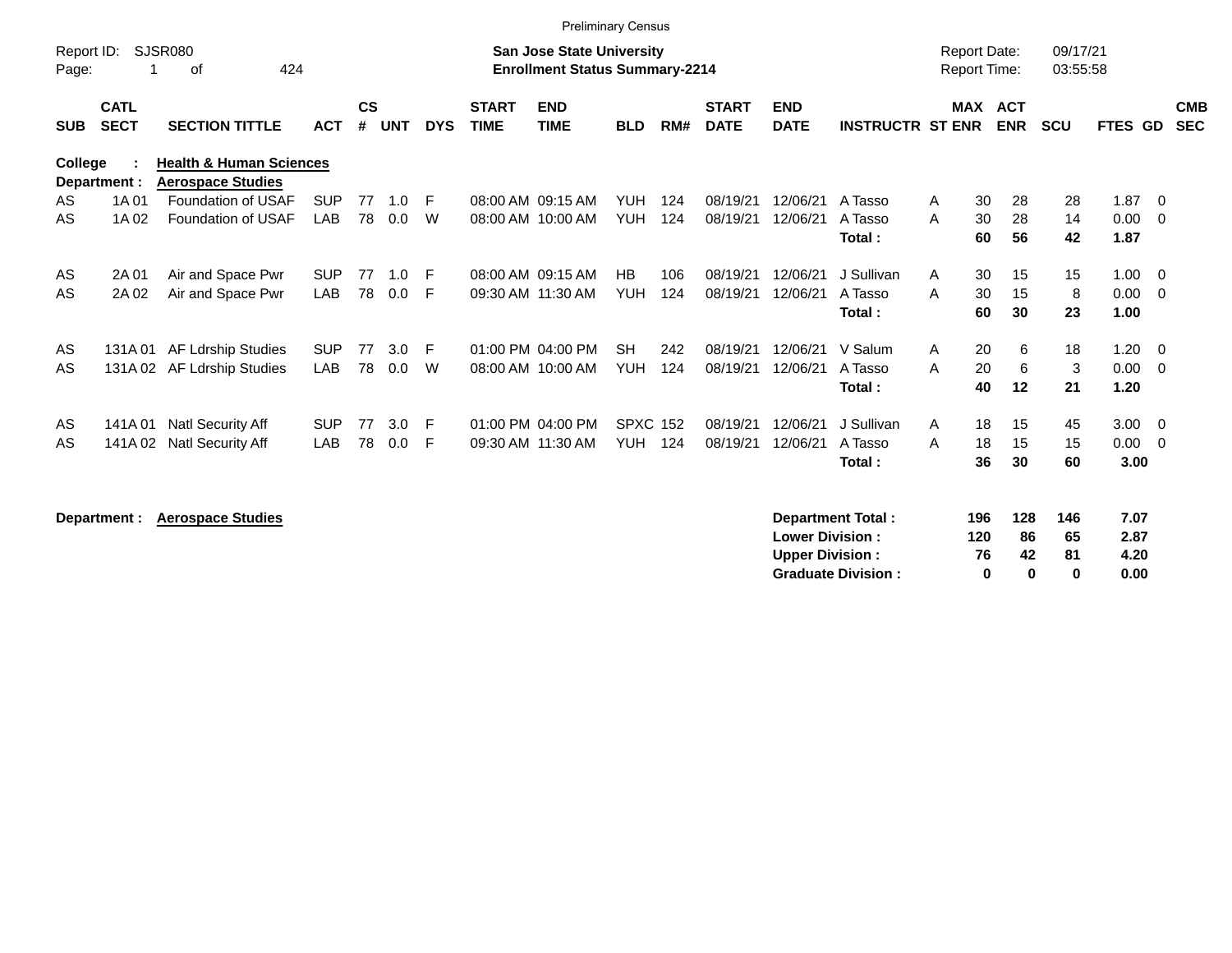|                     |                            |                                                                             |            |                |            |            |                             |                                                                           | <b>Preliminary Census</b> |       |                             |                           |                           |                                            |                          |                      |                |     |                          |
|---------------------|----------------------------|-----------------------------------------------------------------------------|------------|----------------|------------|------------|-----------------------------|---------------------------------------------------------------------------|---------------------------|-------|-----------------------------|---------------------------|---------------------------|--------------------------------------------|--------------------------|----------------------|----------------|-----|--------------------------|
| Report ID:<br>Page: |                            | SJSR080<br>2<br>424<br>оf                                                   |            |                |            |            |                             | <b>San Jose State University</b><br><b>Enrollment Status Summary-2214</b> |                           |       |                             |                           |                           | <b>Report Date:</b><br><b>Report Time:</b> |                          | 09/17/21<br>03:55:58 |                |     |                          |
| <b>SUB</b>          | <b>CATL</b><br><b>SECT</b> | <b>SECTION TITTLE</b>                                                       | <b>ACT</b> | <b>CS</b><br># | <b>UNT</b> | <b>DYS</b> | <b>START</b><br><b>TIME</b> | <b>END</b><br>TIME                                                        | <b>BLD</b>                | RM#   | <b>START</b><br><b>DATE</b> | <b>END</b><br><b>DATE</b> | <b>INSTRUCTR ST ENR</b>   | MAX                                        | <b>ACT</b><br><b>ENR</b> | <b>SCU</b>           | <b>FTES GD</b> |     | <b>CMB</b><br><b>SEC</b> |
| College             | Department :               | <b>Health &amp; Human Sciences</b><br>Health & Human Sciences - All College |            |                |            |            |                             |                                                                           |                           |       |                             |                           |                           |                                            |                          |                      |                |     |                          |
|                     |                            | CHHS 198ITL 80Int'l Exper Seminar                                           | SEM        | 05             | 1.0        | TBA        |                             |                                                                           | ON                        | LINE. | 08/19/21                    | 12/06/21                  | D Singamsett A            | 30                                         | 30                       | 30                   | 2.00           | - 0 |                          |
|                     |                            | CHHS 198ITL 81Int'l Exper Seminar                                           | SEM        | 05             | 1.0        | TBA        |                             |                                                                           | <b>ON</b>                 | LINE. | 08/19/21                    | 12/06/21                  | D Singamsett A            | 30                                         | 31                       | 31                   | 2.13           | -4  |                          |
|                     |                            | CHHS 198ITL 82Int'l Exper Seminar                                           | <b>SEM</b> | 05             | 1.0        | TBA        |                             |                                                                           | ON                        | LINE  | 08/19/21                    | 12/06/21                  | D Singamsett A            | 30                                         | 27                       | 27                   | 1.80           | -0  |                          |
|                     |                            |                                                                             |            |                |            |            |                             |                                                                           |                           |       |                             |                           | Total :                   | 90                                         | 88                       | 88                   | 5.93           |     |                          |
|                     | Department :               | <b>Health &amp; Human Sciences - All College</b>                            |            |                |            |            |                             |                                                                           |                           |       |                             |                           | <b>Department Total:</b>  | 90                                         | 88                       | 88                   | 5.93           |     |                          |
|                     |                            |                                                                             |            |                |            |            |                             |                                                                           |                           |       |                             | <b>Lower Division:</b>    |                           | $\mathbf 0$                                | $\bf{0}$                 | 0                    | 0.00           |     |                          |
|                     |                            |                                                                             |            |                |            |            |                             |                                                                           |                           |       |                             | <b>Upper Division:</b>    |                           | 90                                         | 88                       | 88                   | 5.93           |     |                          |
|                     |                            |                                                                             |            |                |            |            |                             |                                                                           |                           |       |                             |                           | <b>Graduate Division:</b> | 0                                          | 0                        | 0                    | 0.00           |     |                          |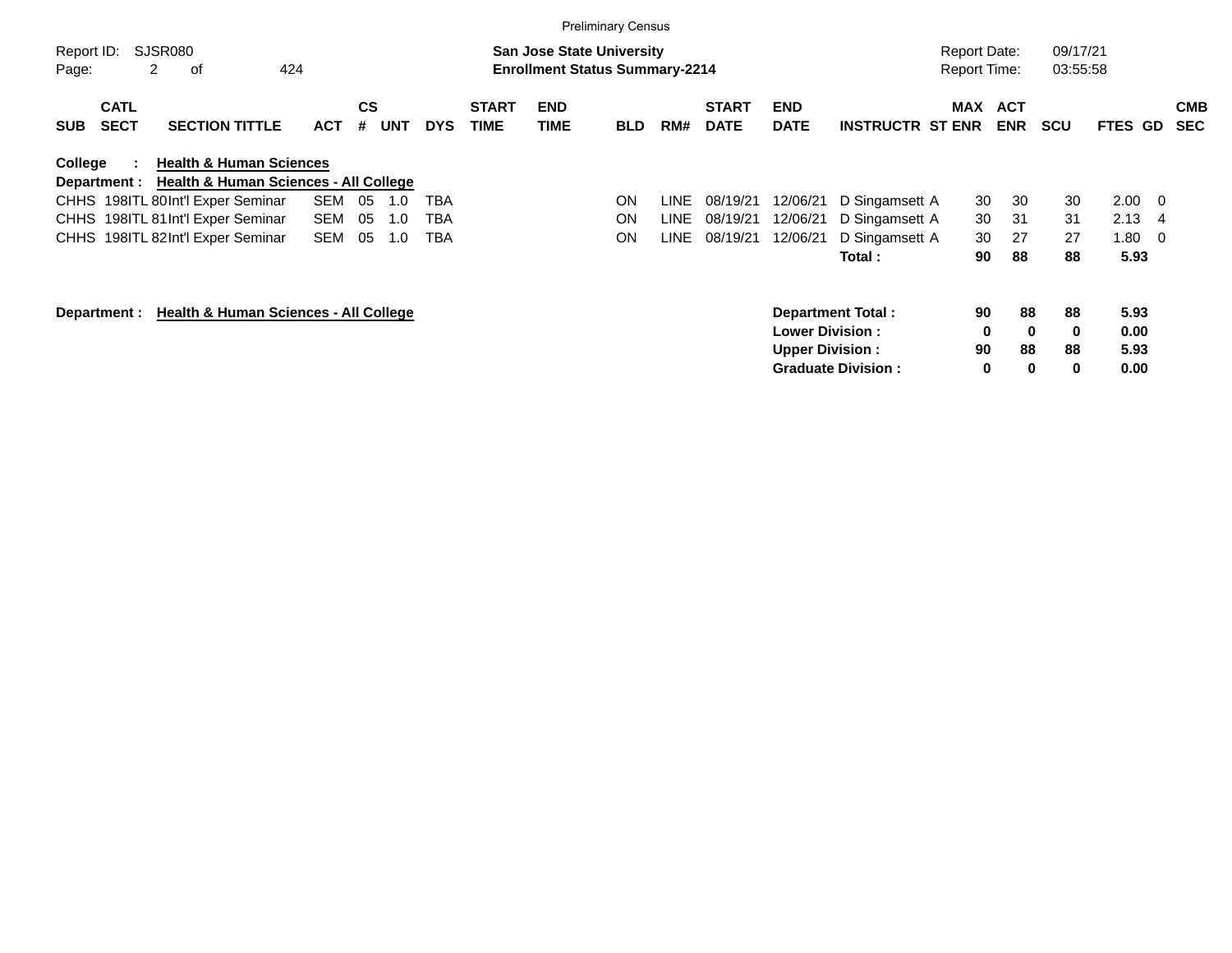|                |                            |                                                |              |               |       |            |                             | <b>Preliminary Census</b>             |            |             |                             |                           |                                                          |   |                     |            |            |            |                          |                          |
|----------------|----------------------------|------------------------------------------------|--------------|---------------|-------|------------|-----------------------------|---------------------------------------|------------|-------------|-----------------------------|---------------------------|----------------------------------------------------------|---|---------------------|------------|------------|------------|--------------------------|--------------------------|
| Report ID:     |                            | <b>SJSR080</b>                                 |              |               |       |            |                             | <b>San Jose State University</b>      |            |             |                             |                           |                                                          |   | <b>Report Date:</b> |            | 09/17/21   |            |                          |                          |
| Page:          |                            | 424<br>3<br>оf                                 |              |               |       |            |                             | <b>Enrollment Status Summary-2214</b> |            |             |                             |                           |                                                          |   | Report Time:        |            | 03:55:58   |            |                          |                          |
| <b>SUB</b>     | <b>CATL</b><br><b>SECT</b> | <b>SECTION TITTLE</b>                          | <b>ACT</b>   | $\mathsf{cs}$ | # UNT | <b>DYS</b> | <b>START</b><br><b>TIME</b> | <b>END</b><br><b>TIME</b>             | <b>BLD</b> | RM#         | <b>START</b><br><b>DATE</b> | <b>END</b><br><b>DATE</b> | <b>INSTRUCTR ST ENR</b>                                  |   | <b>MAX ACT</b>      | <b>ENR</b> | <b>SCU</b> | FTES GD    |                          | <b>CMB</b><br><b>SEC</b> |
| <b>College</b> |                            | <b>Health &amp; Human Sciences</b>             |              |               |       |            |                             |                                       |            |             |                             |                           |                                                          |   |                     |            |            |            |                          |                          |
| Department :   |                            | <b>Nutrition, Food Science &amp; Packaging</b> |              |               |       |            |                             |                                       |            |             |                             |                           |                                                          |   |                     |            |            |            |                          |                          |
| <b>NUFS</b>    | 1A 01                      | Physical Science of                            | SEM          | 04            | 3.0   | TR         |                             | 09:00 AM 10:15 AM                     | <b>ON</b>  | <b>LINE</b> | 08/19/21                    | 12/06/21                  | G Swamy                                                  | A | 45                  | 45         | 135        | 9.00       | - 0                      |                          |
| <b>NUFS</b>    | 1A 02                      | Physical Science of                            | <b>SEM</b>   | 04            | 3.0   | МW         |                             | 09:00 AM 10:15 AM                     | <b>ON</b>  | LINE        | 08/19/21                    | 12/06/21                  | I Vanek                                                  | A | 45                  | 36         | 108        | 7.20       | 0                        |                          |
| <b>NUFS</b>    | 1A 03                      | Physical Science of                            | <b>SEM</b>   | 04            | 3.0   | <b>MW</b>  |                             | 10:45 AM 12:00 PM                     | <b>ON</b>  | <b>LINE</b> | 08/19/21                    | 12/06/21                  | I Vanek                                                  | A | 45                  | 42         | 126        | 8.40       | $\overline{\mathbf{0}}$  |                          |
|                |                            |                                                |              |               |       |            |                             |                                       |            |             |                             |                           | Total:                                                   |   | 135                 | 123        | 369        | 24.60      |                          |                          |
| <b>NUFS</b>    | 801                        | <b>Nutr Health Prof</b>                        | <b>LEC</b>   | 01            | 3.0   | <b>TBA</b> |                             |                                       | <b>ON</b>  | LINE        | 08/19/21                    | 12/06/21                  | M Hall                                                   | A | 45                  | 46         | 138        | 9.20       | - 0                      |                          |
| <b>NUFS</b>    | 802                        | Nutr Health Prof                               | <b>LEC</b>   | 01            | 3.0   | <b>MW</b>  |                             | 09:00 AM 10:15 AM                     | <b>BBC</b> | 201         | 08/19/21                    | 12/06/21                  | K Knoblaugh A                                            |   | 45                  | 20         | 60         | 4.00       | - 0                      |                          |
| <b>NUFS</b>    | 803                        | Nutr Health Prof                               | <b>LEC</b>   | 01            | 3.0   | <b>TR</b>  |                             | 10:45 AM 12:00 PM                     | <b>BBC</b> | 201         | 08/19/21                    | 12/06/21                  | L Steinberg                                              | A | 45                  | 42         | 126        | 8.40       | 0                        |                          |
| <b>NUFS</b>    | 8 0 4                      | Nutr Health Prof                               | <b>LEC</b>   | 01            | 3.0   | <b>TBA</b> |                             |                                       | <b>ON</b>  | <b>LINE</b> | 08/19/21                    | 12/06/21                  | A Whitson                                                | A | 45                  | 45         | 135        | 9.00       | - 0                      |                          |
|                |                            |                                                |              |               |       |            |                             |                                       |            |             |                             |                           | Total:                                                   |   | 180                 | 153        | 459        | 30.60      |                          |                          |
| <b>NUFS</b>    | 901                        | Intro Human Nutr                               | LEC          | 01            | 3.0   | TR         |                             | 09:00 AM 10:15 AM                     | <b>ON</b>  | LINE        | 08/19/21                    | 12/06/21                  | T Toledo                                                 | A | 45                  | 45         | 135        | 9.00       | - 0                      |                          |
| <b>NUFS</b>    | 902                        | Intro Human Nutr                               | <b>LEC</b>   | 01            | 3.0   | <b>TR</b>  |                             | 10:45 AM 12:00 PM                     | <b>ON</b>  | LINE        | 08/19/21                    | 12/06/21                  | L Chaudoin                                               | A | 45                  | 44         | 132        | 8.80       | - 0                      |                          |
| <b>NUFS</b>    | 903                        | Intro Human Nutr                               | <b>LEC</b>   | 01            | 3.0   | <b>MW</b>  |                             | 10:45 AM 12:00 PM                     | <b>BBC</b> | 201         | 08/19/21                    | 12/06/21                  | K Knoblaugh A                                            |   | 45                  | 42         | 126        | 8.40       | 0                        |                          |
| <b>NUFS</b>    | 905                        | Intro Human Nutr                               | <b>LEC</b>   | 01            | 3.0   | <b>TBA</b> |                             |                                       | <b>ON</b>  | LINE        | 08/19/21                    | 12/06/21                  | A Whitson                                                | A | 45                  | 46         | 138        | 9.20       | - 0                      |                          |
| <b>NUFS</b>    | 999                        | Intro Human Nutr                               | <b>LEC</b>   | 01            | 3.0   | <b>TBA</b> |                             |                                       | <b>ON</b>  | <b>LINE</b> | 08/19/21                    | 12/06/21                  | A Whitson                                                | A | 45                  | 44         | 132        | 8.80       | - 0                      |                          |
|                |                            |                                                |              |               |       |            |                             |                                       |            |             |                             |                           | Total:                                                   |   | 225                 | 221        | 663        | 44.20      |                          |                          |
| <b>NUFS</b>    | 10 01                      | <b>Basic Life Skills</b>                       | LEC          | 02            | 3.0   | м          |                             | 12:30 PM 02:10 PM                     | <b>CCB</b> | 122         | 08/19/21                    | 12/06/21                  | J Kubota                                                 | A | 30                  | 30         | 60         | 6.00       | $\overline{\phantom{0}}$ |                          |
| <b>NUFS</b>    | 10 02                      | <b>Basic Life Skills</b>                       | <b>ACT</b>   | 13            | 0.0   | M          |                             | 02:15 PM 04:00 PM                     | <b>CCB</b> | 122         | 08/19/21                    | 12/06/21                  | J Kubota                                                 | A | 30                  | 30         | 30         | 0.00       | $\overline{\phantom{0}}$ |                          |
|                |                            |                                                |              |               |       |            |                             |                                       |            |             |                             |                           | Total:                                                   |   | 60                  | 60         | 90         | 6.00       |                          |                          |
| <b>NUFS</b>    | 16 01                      | Sci, Physio, Nutr                              | LEC          | 02            | 3.0   | <b>TR</b>  |                             | 12:30 PM 01:45 PM                     | <b>ON</b>  | LINE        | 08/19/21                    | 12/06/21                  | Y Sun                                                    | A | 45                  | 45         | 135        | 9.00       | $\overline{\mathbf{0}}$  |                          |
| <b>NUFS</b>    | 16 02                      | Sci, Physio, Nutr                              | <b>LEC</b>   | 02            | 3.0   | <b>TR</b>  |                             | 02:15 PM 03:30 PM                     | <b>ON</b>  | <b>LINE</b> | 08/19/21                    | 12/06/21                  | Y Sun                                                    | A | 45                  | 41         | 123        | 8.20       | - 0                      |                          |
| <b>NUFS</b>    | 16 03                      | Sci, Physio, Nutr                              | <b>LEC</b>   | 02            | 3.0   | <b>TBA</b> |                             |                                       | <b>ON</b>  | <b>LINE</b> | 08/19/21                    | 12/06/21                  | Y Sun                                                    | A | 45                  | 43         | 129        | 8.60       | 0                        |                          |
| <b>NUFS</b>    | 16 04                      | Sci, Physio, Nutr                              | <b>LEC</b>   | 02            | 3.0   | <b>TBA</b> |                             |                                       | <b>ON</b>  | <b>LINE</b> | 08/19/21                    | 12/06/21                  | F Young                                                  | A | 45                  | 37         | 111        | 7.40       | - 0                      |                          |
|                |                            |                                                |              |               |       |            |                             |                                       |            |             |                             |                           | Total:                                                   |   | 180                 | 166        | 498        | 33.20      |                          |                          |
| NUFS 20 01     |                            | Sanitatn & Env Iss                             | SEM 04       |               | 2.0   | W          |                             | 05:45 PM 07:25 PM                     | ON         |             |                             |                           | LINE 08/19/21 12/06/21 T Engstrom                        | A | 35                  | 31         | 62         | 4.13       | $0\,$ C                  |                          |
| HSPM 2001      |                            | Sanitatn & Env Iss                             | SEM          | 04            | 2.0   | W          |                             | 05:45 PM 07:25 PM                     | ON         |             |                             |                           | LINE 08/19/21 12/06/21 T Engstrom                        | A | 0                   | -1         | 2          | $0.13$ 0 C |                          |                          |
| NUFS 2002      |                            | Sanitatn & Env Iss                             | <b>SEM</b>   |               | 2.0   |            |                             |                                       |            |             |                             |                           |                                                          | X | 0                   | 0          | 0          | 0.00       | 0                        |                          |
| HSPM 2002      |                            | Sanitatn & Env Iss                             | <b>SEM</b>   |               | 2.0   |            |                             |                                       |            |             |                             |                           |                                                          | X | $\mathbf 0$         | 0          | 0          | 0.00       | 0                        |                          |
| NUFS 2003      |                            | Sanitatn & Env Iss                             | SEM          | 04            | 2.0   | $\top$     |                             | 03:00 PM 04:40 PM                     | ON         |             |                             |                           | LINE 08/19/21 12/06/21 T Engstrom                        | Α | 35                  | 8          | 16         | 1.07       | $0\,$ C                  |                          |
| HSPM 2003      |                            | Sanitatn & Env Iss                             | SEM 04 2.0 T |               |       |            |                             | 03:00 PM 04:40 PM                     | ON         |             | LINE 08/19/21 12/06/21      |                           | T Engstrom                                               | Α | $\mathbf 0$         | 0          | 0          | 0.00       | $0\,C$                   |                          |
|                |                            |                                                |              |               |       |            |                             |                                       |            |             |                             |                           | Total:                                                   |   | 70                  | 40         | 80         | 5.33       |                          |                          |
| NUFS 21 01     |                            | Culinary Prin & Prac LEC 02 3.0 W              |              |               |       |            |                             |                                       |            |             |                             |                           | 08:30 AM 10:10 AM CCB 122 08/19/21 12/06/21 T Engstrom A |   | 40                  | 13         | 26         | 2.60 0     |                          |                          |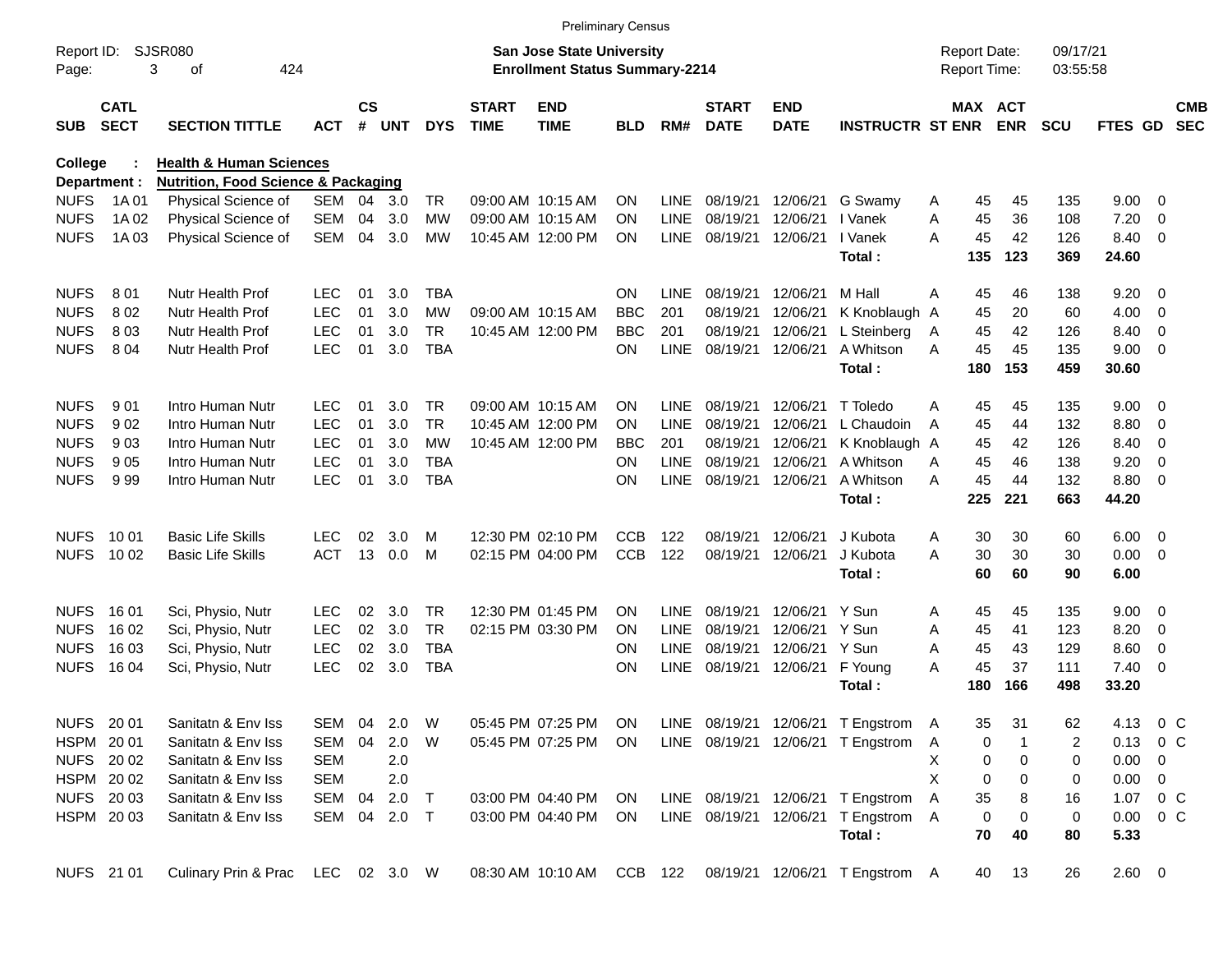|                                                         |                            |                                                                                                                  |                           |                      |                          |                                     |                             | <b>Preliminary Census</b>                                                        |                                 |                            |                                              |                                              |                                                                    |                                                 |                                              |                              |                                                 |                                                     |
|---------------------------------------------------------|----------------------------|------------------------------------------------------------------------------------------------------------------|---------------------------|----------------------|--------------------------|-------------------------------------|-----------------------------|----------------------------------------------------------------------------------|---------------------------------|----------------------------|----------------------------------------------|----------------------------------------------|--------------------------------------------------------------------|-------------------------------------------------|----------------------------------------------|------------------------------|-------------------------------------------------|-----------------------------------------------------|
| Page:                                                   | Report ID: SJSR080<br>4    | 424<br>οf                                                                                                        |                           |                      |                          |                                     |                             | <b>San Jose State University</b><br><b>Enrollment Status Summary-2214</b>        |                                 |                            |                                              |                                              |                                                                    | <b>Report Date:</b><br><b>Report Time:</b>      |                                              | 09/17/21<br>03:55:58         |                                                 |                                                     |
| <b>SUB</b>                                              | <b>CATL</b><br><b>SECT</b> | <b>SECTION TITTLE</b>                                                                                            | <b>ACT</b>                | <b>CS</b><br>$\#$    | <b>UNT</b>               | <b>DYS</b>                          | <b>START</b><br><b>TIME</b> | <b>END</b><br><b>TIME</b>                                                        | <b>BLD</b>                      | RM#                        | <b>START</b><br><b>DATE</b>                  | <b>END</b><br><b>DATE</b>                    | <b>INSTRUCTR ST ENR</b>                                            |                                                 | MAX ACT<br><b>ENR</b>                        | SCU                          | <b>FTES GD</b>                                  | <b>CMB</b><br><b>SEC</b>                            |
| <b>NUFS</b><br><b>NUFS</b>                              | 21 02<br>21 03             | Culinary Prin & Prac<br><b>Culinary Prin &amp; Prac</b>                                                          | LAB<br>LAB                | 16                   | 0.0<br>0.0               | W                                   |                             | 10:15 AM 01:00 PM                                                                | <b>CCB</b>                      | 122                        | 08/19/21 12/06/21                            |                                              | T Engstrom<br>Total:                                               | 20<br>A<br>X<br>$\mathbf 0$<br>60               | 13<br>$\mathbf 0$<br>26                      | 13<br>$\mathbf 0$<br>39      | $0.00 \t 0$<br>$0.00 \t 0$<br>2.60              |                                                     |
| <b>NUFS</b><br><b>HSPM</b><br><b>NUFS</b><br>HSPM 22 02 | 22 01<br>22 01<br>22 02    | Caterng & Bev Mgmt LEC<br>Caterng & Bev Mgmt LEC<br>Caterng & Bev Mgmt LAB<br>Caterng & Bev Mgmt LAB             |                           | 02<br>02<br>16<br>16 | 2.0<br>2.0<br>0.0<br>0.0 | R<br>R<br>R<br>R                    |                             | 03:00 PM 03:50 PM<br>03:00 PM 03:50 PM<br>04:00 PM 06:45 PM<br>04:00 PM 06:45 PM | CCB<br>CCB<br>CCB<br><b>CCB</b> | 122<br>122<br>122<br>122   | 08/19/21<br>08/19/21<br>08/19/21<br>08/19/21 | 12/06/21<br>12/06/21<br>12/06/21<br>12/06/21 | T Engstrom A<br>T Engstrom<br>T Engstrom<br>T Engstrom A<br>Total: | 20<br>0<br>A<br>20<br>Α<br>0<br>40              | 16<br>$\mathbf 0$<br>16<br>$\mathbf 0$<br>32 | 16<br>0<br>16<br>0<br>32     | 2.13<br>0.00<br>0.00<br>0.00<br>2.13            | $0\,C$<br>$0\,$ C<br>$0\,C$<br>$0\,C$               |
| <b>NUFS</b><br><b>NUFS</b>                              | 25 01<br>25 02             | Intern Fdserv Mgmt<br>Intern Fdserv Mgmt                                                                         | <b>SUP</b><br><b>SUP</b>  | 36<br>36             | 1.0<br>2.0               | <b>TBA</b><br><b>TBA</b>            |                             |                                                                                  | ΟN<br>ON                        | <b>LINE</b><br><b>LINE</b> | 08/19/21<br>08/19/21                         | 12/06/21<br>12/06/21                         | J Kubota<br>J Kubota<br>Total:                                     | Α<br>20<br>A<br>20<br>40                        | 0<br>6<br>6                                  | 0<br>12<br>12                | $0.00 \t 0$<br>0.80 0<br>0.80                   |                                                     |
| NUFS 31 01<br><b>NUFS</b>                               | 31 02                      | Prof in Nufs and Pkg<br>Prof in Nufs and Pkg                                                                     | <b>LEC</b><br><b>LEC</b>  | 02<br>02             | 1.0<br>1.0               | $\top$<br>$\top$                    |                             | 03:00 PM 03:50 PM<br>04:00 PM 04:50 PM                                           | IS<br><b>IS</b>                 | 230<br>230                 | 08/19/21<br>08/19/21                         | 12/06/21<br>12/06/21                         | D Singamsett A<br>D Singamsett A<br>Total:                         | 32<br>32<br>64                                  | 29<br>27<br>56                               | 29<br>27<br>56               | $1.93 \ 0$<br>1.80 0<br>3.73                    |                                                     |
|                                                         |                            | NUFS 101A 01 Food Science<br>NUFS 101A 02 Food Science<br>NUFS 101A 03 Food Science<br>NUFS 101A 04 Food Science | LEC.<br>LAB<br>LAB<br>LAB | 04<br>16<br>16<br>16 | 4.0<br>0.0<br>0.0<br>0.0 | <b>TR</b><br>$\mathsf{T}$<br>R<br>M | 09:00 AM 11:45 AM           | 10:45 AM 12:00 PM<br>12:30 PM 03:15 PM<br>12:30 PM 03:15 PM                      | <b>ON</b>                       | <b>LINE</b>                | 08/19/21<br>08/19/21<br>08/19/21<br>08/19/21 | 12/06/21<br>12/06/21<br>12/06/21<br>12/06/21 | X Feng<br>X Feng<br>G Swamy<br>G Swamy<br>Total:                   | Α<br>60<br>Α<br>20<br>20<br>A<br>20<br>A<br>120 | 40<br>18<br>12<br>10<br>80                   | 120<br>18<br>12<br>10<br>160 | 10.80 2<br>0.00<br>0.00<br>$0.00 \t 0$<br>10.80 | $\overline{2}$<br>$\overline{\mathbf{0}}$           |
|                                                         | NUFS 103 01<br>NUFS 103 02 | Food Proc & Pkg I<br>Food Proc & Pkg I                                                                           | SEM<br>SEM                | 02<br>02             | 2.0<br>2.0               | <b>TBA</b><br><b>TBA</b>            |                             |                                                                                  | ΟN<br>ON                        | <b>LINE</b><br><b>LINE</b> | 08/19/21<br>08/19/21                         | 12/06/21<br>12/06/21                         | G Swamy<br>G Swamy<br>Total:                                       | 35<br>Α<br>35<br>A<br>70                        | 32<br>22<br>54                               | 64<br>44<br>108              | 4.27<br>$3.00$ 2<br>7.27                        | $\overline{\phantom{0}}$                            |
| <b>NUFS</b>                                             | 103L01                     | <b>Food Process Lab</b><br>NUFS 103L 02 Food Process Lab                                                         | LAB<br>LAB                | 16<br>16             | 1.0<br>1.0               | <b>TBA</b><br><b>TBA</b>            |                             |                                                                                  | ΟN<br>ON                        | <b>LINE</b><br><b>LINE</b> | 08/19/21<br>08/19/21                         | 12/06/21<br>12/06/21                         | G Swamy<br>G Swamy<br>Total:                                       | 16<br>Α<br>16<br>A<br>32                        | 16<br>13<br>29                               | 16<br>13<br>29               | 1.07<br>0.87<br>1.93                            | $\overline{\phantom{0}}$<br>$\overline{\mathbf{0}}$ |
| PH                                                      | NUFS 105 01<br>105 01      | Curr Issues in Nutr<br>Curr Issues in Nutr                                                                       | <b>LEC</b><br><b>LEC</b>  | 01                   | 3.0<br>01 3.0 T          | $\top$                              |                             | 04:00 PM 06:45 PM<br>04:00 PM 06:45 PM                                           | CL<br>CL                        | 302<br>302                 | 08/19/21                                     | 08/19/21 12/06/21<br>12/06/21   Vanek        | I Vanek<br>Total:                                                  | 35<br>A<br>0<br>A<br>35                         | 31<br>$\overline{c}$<br>33                   | 93<br>6<br>99                | 6.20<br>6.60                                    | $0\,$ C<br>$0.40 \quad 0 \quad C$                   |
|                                                         |                            | NUFS 106A 01 Nutr in Life Span<br>NUFS 106A 02 Nutr in Life Span                                                 | <b>LEC</b><br><b>LEC</b>  |                      | 02 3.0<br>02 3.0         | MW<br>TR                            |                             | 10:45 AM 12:00 PM<br>09:00 AM 10:15 AM                                           | CL<br><b>BBC</b>                | 302<br>201                 | 08/19/21 12/06/21<br>08/19/21                | 12/06/21                                     | E Brown<br>L Steinberg<br>Total:                                   | Α<br>35<br>35<br>A<br>70                        | 10<br>33<br>43                               | 30<br>99<br>129              | $2.10$ 2<br>6.60 0<br>8.70                      |                                                     |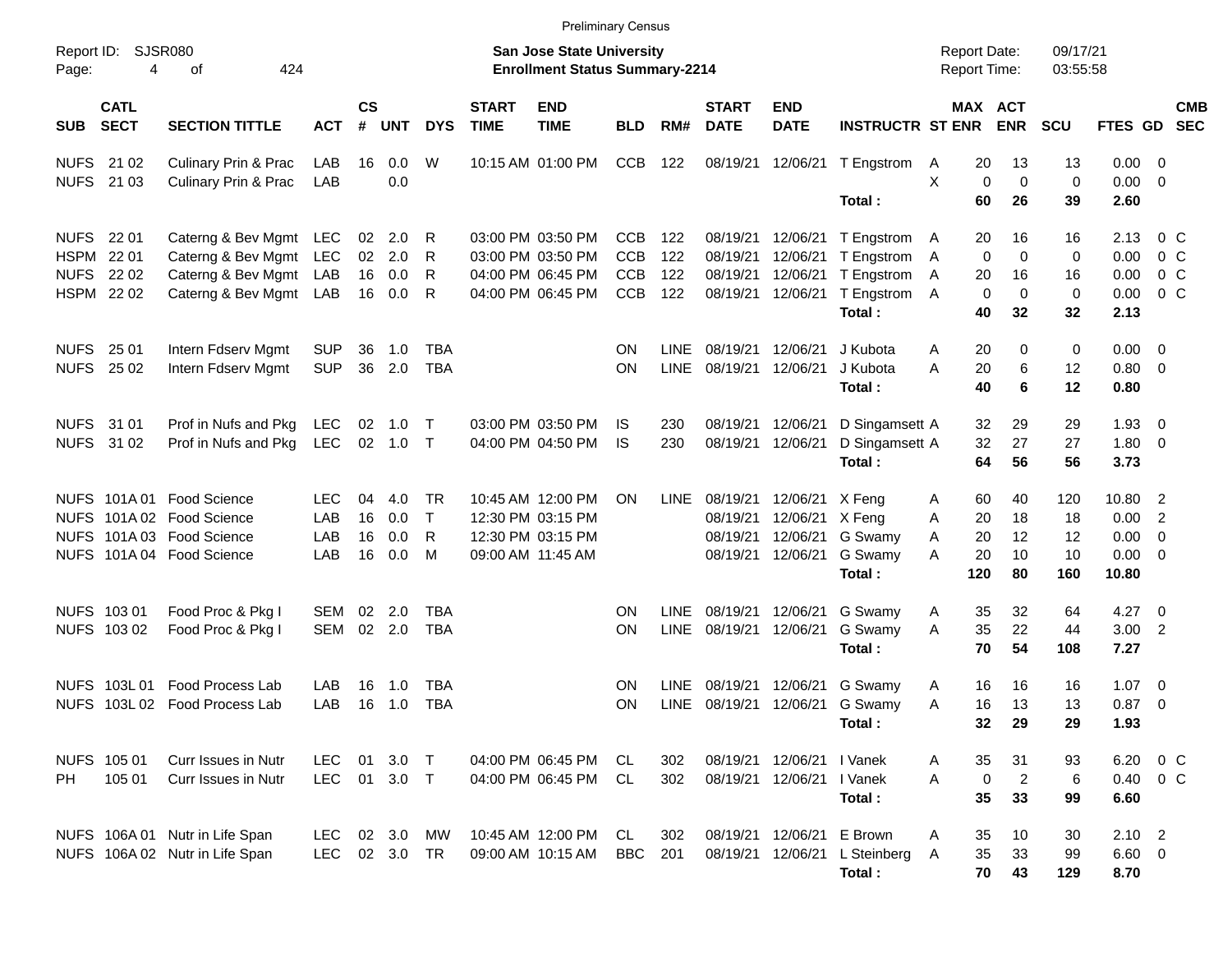|                     |                                                                   |                                                                                                                  |                                                      |                      |                          |                            |                             | <b>Preliminary Census</b>                                                        |                                                      |                          |                                              |                                              |                                                            |                                            |                                                            |                                      |                                      |                                                         |
|---------------------|-------------------------------------------------------------------|------------------------------------------------------------------------------------------------------------------|------------------------------------------------------|----------------------|--------------------------|----------------------------|-----------------------------|----------------------------------------------------------------------------------|------------------------------------------------------|--------------------------|----------------------------------------------|----------------------------------------------|------------------------------------------------------------|--------------------------------------------|------------------------------------------------------------|--------------------------------------|--------------------------------------|---------------------------------------------------------|
| Report ID:<br>Page: | 5                                                                 | SJSR080<br>424<br>οf                                                                                             |                                                      |                      |                          |                            |                             | <b>San Jose State University</b><br><b>Enrollment Status Summary-2214</b>        |                                                      |                          |                                              |                                              |                                                            | <b>Report Date:</b><br><b>Report Time:</b> |                                                            | 09/17/21<br>03:55:58                 |                                      |                                                         |
| <b>SUB</b>          | <b>CATL</b><br><b>SECT</b>                                        | <b>SECTION TITTLE</b>                                                                                            | <b>ACT</b>                                           | $\mathsf{cs}$<br>#   | <b>UNT</b>               | <b>DYS</b>                 | <b>START</b><br><b>TIME</b> | <b>END</b><br><b>TIME</b>                                                        | <b>BLD</b>                                           | RM#                      | <b>START</b><br><b>DATE</b>                  | <b>END</b><br><b>DATE</b>                    | <b>INSTRUCTR ST ENR</b>                                    |                                            | MAX ACT<br><b>ENR</b>                                      | <b>SCU</b>                           | FTES GD                              | <b>CMB</b><br><b>SEC</b>                                |
| <b>NUFS</b>         | 106B 01                                                           | <b>Resrch Method NufS</b><br>NUFS 106B 02 Resrch Method NufS                                                     | <b>LEC</b><br><b>LEC</b>                             | 01<br>01             | 3.0<br>3.0               | TR<br><b>TR</b>            |                             | 09:00 AM 10:15 AM<br>12:30 PM 01:45 PM                                           | <b>CCB</b><br>CL.                                    | 102<br>302               | 08/19/21<br>08/19/21                         | 12/06/21<br>12/06/21                         | L Chaudoin<br>S Chen<br>Total:                             | A<br>A                                     | 30<br>16<br>29<br>30<br>60<br>45                           | 48<br>87<br>135                      | 3.20<br>5.80<br>9.00                 | $\overline{0}$<br>$\overline{0}$                        |
|                     | NUFS 109 01<br>NUFS 109 02                                        | Adv Nutr<br>Adv Nutr                                                                                             | <b>LEC</b><br><b>LEC</b>                             | 02<br>02             | 3.0<br>3.0               | TR<br><b>TR</b>            |                             | 10:45 AM 12:00 PM<br>12:30 PM 01:45 PM                                           | <b>CCB</b><br><b>CCB</b>                             | 102<br>102               | 08/19/21<br>08/19/21                         | 12/06/21<br>12/06/21                         | S Gieng<br>S Gieng<br>Total:                               | A<br>A                                     | 30<br>26<br>30<br>15<br>60<br>41                           | 78<br>45<br>123                      | 5.30<br>3.45<br>8.75                 | $\overline{2}$<br>-9                                    |
|                     | NUFS 110A 01<br>NUFS 110A 02<br>NUFS 110A03<br><b>NUFS 110A04</b> | <b>Med Nutrition Ther</b><br><b>Med Nutrition Ther</b><br><b>Med Nutrition Ther</b><br><b>Med Nutrition Ther</b> | <b>SEM</b><br><b>ACT</b><br><b>SEM</b><br><b>ACT</b> | 04<br>13<br>04<br>13 | 3.0<br>0.0<br>3.0<br>0.0 | M<br>F<br>W<br>-F          |                             | 12:30 PM 02:10 PM<br>09:00 AM 10:45 AM<br>12:30 PM 02:10 PM<br>12:30 PM 02:15 PM | <b>BBC</b><br><b>BBC</b><br><b>BBC</b><br><b>BBC</b> | 201<br>201<br>201<br>201 | 08/19/21<br>08/19/21<br>08/19/21<br>08/19/21 | 12/06/21<br>12/06/21<br>12/06/21<br>12/06/21 | K Mauldin<br>K Mauldin<br>K Mauldin<br>K Mauldin<br>Total: | A<br>Α<br>Α<br>Α<br>120                    | 30<br>20<br>29<br>30<br>30<br>18<br>9<br>30<br>76          | 40<br>29<br>36<br>9<br>114           | 4.30<br>0.00<br>3.85<br>0.00<br>8.15 | -6<br>9<br>5<br>$\overline{2}$                          |
|                     | NUFS 111 01<br>NUFS 111 02<br>NUFS 111 03<br>NUFS 111 04          | Fdserv Prod Mgmt<br>Fdserv Prod Mgmt<br>Fdserv Prod Mgmt<br>Fdserv Prod Mgmt                                     | <b>LEC</b><br>LAB<br>LAB<br>LAB                      | 02<br>16<br>16       | 3.0<br>0.0<br>0.0<br>0.0 | $\top$<br>$\top$<br>$\top$ |                             | 09:00 AM 10:40 AM<br>10:45 AM 01:30 PM<br>01:45 PM 04:30 PM                      | <b>CCB</b><br><b>CCB</b><br><b>CCB</b>               | 122<br>122<br>122        | 08/19/21<br>08/19/21<br>08/19/21             | 12/06/21<br>12/06/21<br>12/06/21             | J Kubota<br>J Kubota<br>J Kubota<br>Total:                 | A<br>Α<br>Χ<br>Α<br>20                     | 40<br>36<br>20<br>19<br>$\mathbf 0$<br>0<br>17<br>72<br>80 | 72<br>19<br>$\mathbf 0$<br>17<br>108 | 7.25<br>0.00<br>0.00<br>0.00<br>7.25 | $\overline{1}$<br>$\overline{0}$<br>0<br>$\overline{1}$ |
|                     | NUFS 113 01<br>NUFS 113 02                                        | FdsrSys:Mgmt&Pro<br>FdsrSys:Mgmt&Pro                                                                             | <b>SEM</b><br>LAB                                    | 04<br>16             | 3.0<br>0.0               | M<br>W                     |                             | 10:00 AM 11:40 AM<br>09:00 AM 11:45 AM                                           | IS.<br>IS                                            | 230<br>230               | 08/19/21<br>08/19/21                         | 12/06/21<br>12/06/21                         | A Widaman<br>A Widaman<br>Total:                           | A<br>A                                     | 27<br>30<br>30<br>27<br>54<br>60                           | 54<br>27<br>81                       | 5.70<br>0.00<br>5.70                 | - 6<br>-6                                               |
|                     | <b>NUFS 114A01</b>                                                | Comm Nutrition, Majo LEC                                                                                         |                                                      |                      | 03 3.0                   | МW                         |                             | 05:45 PM 07:00 PM                                                                | ON                                                   | <b>LINE</b>              | 08/19/21                                     | 12/06/21                                     | K Harvey<br>Total:                                         | A                                          | 45<br>39<br>45<br>39                                       | 117<br>117                           | 8.05<br>8.05                         | - 5                                                     |
|                     | NUFS 115 01<br>NUFS 115 02                                        | <b>Issues in Food Tox</b><br><b>Issues in Food Tox</b>                                                           | <b>SEM</b><br><b>SEM</b>                             | 04<br>04             | 3.0<br>3.0               | TR<br>TR                   |                             | 09:00 AM 10:15 AM<br>10:45 AM 12:00 PM                                           | CL.<br>CL                                            | 302<br>302               | 08/19/21<br>08/19/21                         | 12/06/21<br>12/06/21                         | I Chou<br>I Chou<br>Total:                                 | A<br>A                                     | 28<br>30<br>30<br>31<br>59<br>60                           | 84<br>93<br>177                      | 5.60<br>6.20<br>11.80                | - 0<br>0                                                |
|                     | NUFS 116 01<br>GERO 116 01                                        | Aging and Nutr<br>Aging and Nutr                                                                                 | LEC.<br><b>LEC</b>                                   |                      | 02 3.0 R<br>02 3.0 R     |                            |                             | 04:00 PM 06:45 PM<br>04:00 PM 06:45 PM                                           | CL<br>CL                                             | 302<br>302               | 08/19/21<br>08/19/21                         | 12/06/21<br>12/06/21                         | C Haas<br>C Haas<br>Total:                                 | A<br>A                                     | 35<br>27<br>$\overline{2}$<br>$\pmb{0}$<br>35<br>29        | 81<br>$\,6$<br>87                    | 5.40<br>0.40<br>5.80                 | 0 C<br>$0\,C$                                           |
|                     | NUFS 118 01<br>NUFS 118 02                                        | <b>Food Chemistry</b><br><b>Food Chemistry</b>                                                                   | <b>LEC</b><br>LAB                                    |                      | 02 3.0 F<br>16  0.0  F   |                            |                             | 09:00 AM 10:40 AM<br>11:00 AM 01:45 PM                                           | CCB<br>CCB                                           | 122<br>122               | 08/19/21<br>08/19/21                         | 12/06/21 X Feng<br>12/06/21 X Feng           | Total:                                                     | A<br>A                                     | 11<br>16<br>16<br>11<br>32<br>22                           | 22<br>11<br>33                       | 2.30 2<br>$0.00$ 2<br>2.30           |                                                         |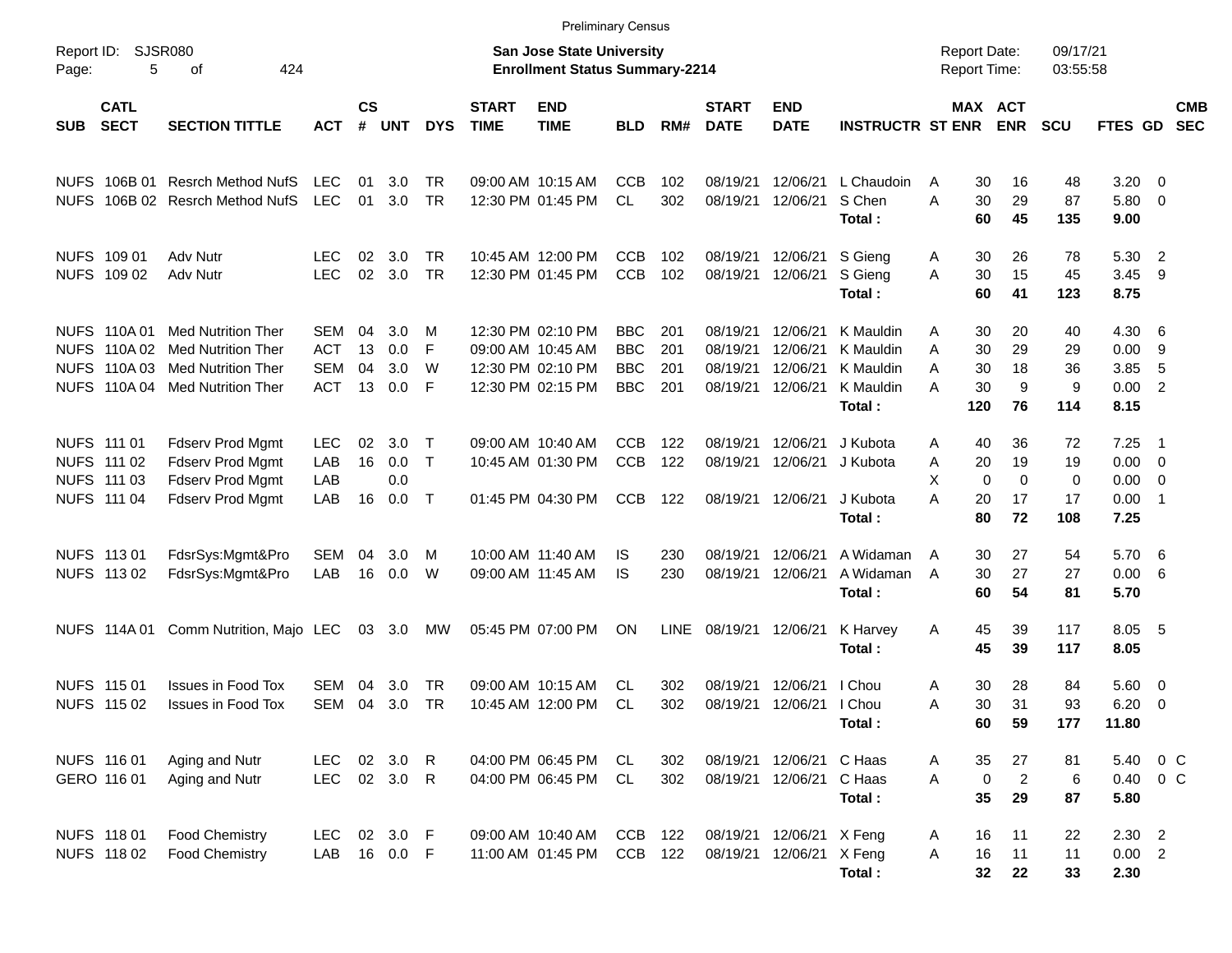|                     |                            |                          |            |                    |            |              |                             | <b>Preliminary Census</b>                                                 |            |             |                             |                           |                         |                                            |             |                       |                      |                     |                          |                          |
|---------------------|----------------------------|--------------------------|------------|--------------------|------------|--------------|-----------------------------|---------------------------------------------------------------------------|------------|-------------|-----------------------------|---------------------------|-------------------------|--------------------------------------------|-------------|-----------------------|----------------------|---------------------|--------------------------|--------------------------|
| Report ID:<br>Page: | <b>SJSR080</b><br>6        | 424<br>οf                |            |                    |            |              |                             | <b>San Jose State University</b><br><b>Enrollment Status Summary-2214</b> |            |             |                             |                           |                         | <b>Report Date:</b><br><b>Report Time:</b> |             |                       | 09/17/21<br>03:55:58 |                     |                          |                          |
| <b>SUB</b>          | <b>CATL</b><br><b>SECT</b> | <b>SECTION TITTLE</b>    | <b>ACT</b> | $\mathsf{cs}$<br># | <b>UNT</b> | <b>DYS</b>   | <b>START</b><br><b>TIME</b> | <b>END</b><br><b>TIME</b>                                                 | <b>BLD</b> | RM#         | <b>START</b><br><b>DATE</b> | <b>END</b><br><b>DATE</b> | <b>INSTRUCTR ST ENR</b> |                                            |             | MAX ACT<br><b>ENR</b> | <b>SCU</b>           | FTES GD             |                          | <b>CMB</b><br><b>SEC</b> |
|                     | NUFS 123 01                | <b>Nutrit for Sport</b>  | SEM        | 04                 | 3.0        | MW           |                             | 12:30 PM 01:45 PM                                                         | CL         | 302         | 08/19/21                    | 12/06/21                  | E Brown<br>Total:       | A                                          | 35<br>35    | 36<br>36              | 108<br>108           | $7.20 \t 0$<br>7.20 |                          |                          |
|                     | NUFS 139 01                | Hunger & Environ Nut SEM |            | 04                 | 3.0        | <b>TR</b>    |                             | 02:15 PM 03:30 PM                                                         | <b>ON</b>  | <b>LINE</b> | 08/19/21                    | 12/06/21                  | G Acker                 | A                                          | 30          | 30                    | 90                   | 6.00                | - 0                      |                          |
| <b>NUFS</b>         | 139 02                     | Hunger & Environ Nut SEM |            | 04                 | 3.0        | <b>TR</b>    |                             | 04:00 PM 05:15 PM                                                         | <b>ON</b>  | <b>LINE</b> | 08/19/21                    | 12/06/21                  | G Acker                 | A                                          | 30          | 30                    | 90                   | 6.00                | - 0                      |                          |
| <b>NUFS</b>         | 139 03                     | Hunger & Environ Nut SEM |            | 04                 | 3.0        | <b>TR</b>    |                             | 05:45 PM 07:00 PM                                                         | <b>ON</b>  | <b>LINE</b> | 08/19/21                    | 12/06/21                  | G Acker                 | A                                          | 30          | 30                    | 90                   | 6.00                | - 0                      |                          |
| <b>NUFS</b>         | 139 04                     | Hunger & Environ Nut SEM |            | 04                 | 3.0        | <b>TBA</b>   |                             |                                                                           | <b>ON</b>  | <b>LINE</b> | 08/19/21                    | 12/06/21                  | D Billings              | Α                                          | 30          | 29                    | 87                   | 5.80                | - 0                      |                          |
| <b>NUFS</b>         | 139 05                     | Hunger & Environ Nut SEM |            | 04                 | 3.0        | MW           |                             | 09:00 AM 10:15 AM                                                         | <b>CCB</b> | 102         | 08/19/21                    | 12/06/21                  | K Cahill                | A                                          | 30          | 10                    | 30                   | 2.00                | - 0                      |                          |
| <b>NUFS</b>         | 139 06                     | Hunger & Environ Nut SEM |            | 04                 | 3.0        | <b>MW</b>    |                             | 02:15 PM 03:30 PM                                                         | CL         | 302         | 08/19/21                    | 12/06/21                  | K Cahill                | A                                          | 30          | 18                    | 54                   | 3.60                | - 0                      |                          |
| <b>NUFS</b>         | 139 07                     | Hunger & Environ Nut SEM |            | 04                 | 3.0        | <b>TBA</b>   |                             |                                                                           | <b>ON</b>  | <b>LINE</b> | 08/19/21                    | 12/06/21                  | A Gossard               | A                                          | 30          | 32                    | 96                   | 6.40                | - 0                      |                          |
| <b>NUFS</b>         | 139 08                     | Hunger & Environ Nut SEM |            | 04                 | 3.0        | <b>TBA</b>   |                             |                                                                           | <b>ON</b>  | <b>LINE</b> | 08/19/21                    | 12/06/21                  | E MacKusick A           |                                            | 30          | 29                    | 87                   | 5.80                | - 0                      |                          |
| <b>NUFS</b>         | 139 09                     | Hunger & Environ Nut SEM |            | 04                 | 3.0        | <b>TBA</b>   |                             |                                                                           | ON         | <b>LINE</b> | 08/19/21                    | 12/06/21                  | K Harvey                | A                                          | 30          | 29                    | 87                   | 5.80                | - 0                      |                          |
| <b>NUFS</b>         | 139 10                     | Hunger & Environ Nut SEM |            | 04                 | 3.0        | <b>TBA</b>   |                             |                                                                           | ON         | <b>LINE</b> | 08/19/21                    | 12/06/21                  | K Harvey                | Α                                          | 30          | 28                    | 84                   | 5.60                | - 0                      |                          |
| <b>NUFS</b>         | 139 11                     | Hunger & Environ Nut SEM |            |                    | 3.0        |              |                             |                                                                           |            |             |                             |                           |                         | X                                          | $\mathbf 0$ | $\mathbf 0$           | 0                    | 0.00                | - 0                      |                          |
| <b>NUFS</b>         | 139 12                     | Hunger & Environ Nut SEM |            | 04                 | 3.0        | <b>TBA</b>   |                             |                                                                           | ON         | <b>LINE</b> | 08/19/21                    | 12/06/21                  | E MacKusick A           |                                            | 30          | 29                    | 87                   | 5.80                | - 0                      |                          |
| <b>NUFS</b>         | 139 13                     | Hunger & Environ Nut SEM |            | 04                 | 3.0        | <b>TBA</b>   |                             |                                                                           | ON         | <b>LINE</b> | 08/19/21                    | 12/06/21                  | E MacKusick A           |                                            | 30          | 29                    | 87                   | 5.80                | - 0                      |                          |
| <b>NUFS</b>         | 139 14                     | Hunger & Environ Nut SEM |            | 04                 | 3.0        | <b>TBA</b>   |                             |                                                                           | <b>ON</b>  | <b>LINE</b> | 08/19/21                    | 12/06/21                  | W Smith                 | A                                          | 30          | 30                    | 90                   | 6.00                | - 0                      |                          |
| <b>NUFS</b>         | 139 15                     | Hunger & Environ Nut SEM |            | 04                 | 3.0        | <b>TBA</b>   |                             |                                                                           | <b>ON</b>  | <b>LINE</b> | 08/19/21                    | 12/06/21                  | W Smith                 | A                                          | 30          | 30                    | 90                   | 6.00                | - 0                      |                          |
| <b>NUFS</b>         | 139 16                     | Hunger & Environ Nut SEM |            | 04                 | 3.0        | <b>TR</b>    |                             | 02:15 PM 03:30 PM                                                         | <b>CL</b>  | 302         | 08/19/21                    | 12/06/21                  | L Steinberg             | Α                                          | 30          | 30                    | 90                   | 6.00                | - 0                      |                          |
| <b>NUFS</b>         | 139 17                     | Hunger & Environ Nut SEM |            | 04                 | 3.0        | <b>TBA</b>   |                             |                                                                           | <b>ON</b>  | <b>LINE</b> | 08/19/21                    | 12/06/21                  | A Whitson               | A                                          | 30          | 30                    | 90                   | 6.00                | - 0                      |                          |
| <b>NUFS</b>         | 139 18                     | Hunger & Environ Nut SEM |            | 04                 | 3.0        | <b>TBA</b>   |                             |                                                                           | <b>ON</b>  | <b>LINE</b> | 08/19/21                    | 12/06/21                  | A Gossard               | A                                          | 30          | 30                    | 90                   | 6.00                | - 0                      |                          |
| <b>NUFS</b>         | 139 19                     | Hunger & Environ Nut SEM |            | 04                 | 3.0        | <b>TBA</b>   |                             |                                                                           | ON         | <b>LINE</b> | 08/19/21                    | 12/06/21                  | W Smith                 | A                                          | 30          | 30                    | 90                   | 6.00                | - 0                      |                          |
| <b>NUFS</b>         | 139 20                     | Hunger & Environ Nut SEM |            | 04                 | 3.0        | <b>TBA</b>   |                             |                                                                           | ON         | <b>LINE</b> | 08/19/21                    | 12/06/21                  | E MacKusick A           |                                            | 30          | 27                    | 81                   | 5.40                | - 0                      |                          |
|                     |                            |                          |            |                    |            |              |                             |                                                                           |            |             |                             |                           | Total:                  |                                            | 570         | 530                   | 1590                 | 106.00              |                          |                          |
|                     | NUFS 144 01                | <b>Food Culture</b>      | <b>LEC</b> | 02                 | 3.0        | <b>TBA</b>   |                             |                                                                           | ON         | <b>LINE</b> | 08/19/21                    | 12/06/21                  | D Billings              | A                                          | 30          | 30                    | 90                   | 6.00                | - 0                      |                          |
| <b>NUFS</b>         | 144 02                     | Food Culture             | <b>LEC</b> | 02                 | 3.0        | <b>TBA</b>   |                             |                                                                           | <b>ON</b>  | <b>LINE</b> | 08/19/21                    | 12/06/21                  | D Billings              | Α                                          | 30          | 30                    | 90                   | 6.00                | - 0                      |                          |
| <b>NUFS</b>         | 144 03                     | <b>Food Culture</b>      | <b>LEC</b> | 02                 | 3.0        | МW           |                             | 10:45 AM 12:00 PM                                                         | <b>CCB</b> | 102         | 08/19/21                    | 12/06/21                  | K Cahill                | A                                          | 30          | 19                    | 57                   | 3.80                | - 0                      |                          |
|                     | NUFS 144 04                | <b>Food Culture</b>      | <b>LEC</b> | 02                 | 3.0        | м            |                             | 05:45 PM 08:30 PM                                                         | <b>CL</b>  | 302         | 08/19/21                    | 12/06/21                  | K Cahill                | A                                          | 30          | 16                    | 48                   | 3.20                | -0                       |                          |
|                     | NUFS 144 05                | Food Culture             | LEC        | 02                 | 3.0        | <b>TBA</b>   |                             |                                                                           | ON         |             | LINE 08/19/21               | 12/06/21                  | M Hall                  | Α                                          | 30          | 30                    | 90                   | 6.00                | $\overline{\mathbf{0}}$  |                          |
|                     | NUFS 144 06                | Food Culture             | <b>LEC</b> |                    | 02 3.0     | <b>TBA</b>   |                             |                                                                           | ON         |             | LINE 08/19/21               | 12/06/21                  | K Harvey                | A                                          | 30          | 29                    | 87                   | 5.80                | $\overline{\phantom{0}}$ |                          |
|                     | NUFS 144 07                | Food Culture             | <b>LEC</b> |                    | 02 3.0     | <b>TBA</b>   |                             |                                                                           | ON         |             | LINE 08/19/21               | 12/06/21                  | K Harvey                | A                                          | 30          | 30                    | 90                   | 6.00                | $\overline{\phantom{0}}$ |                          |
|                     | NUFS 144 08                | <b>Food Culture</b>      | <b>LEC</b> |                    | 02 3.0     | $\mathsf{R}$ |                             | 05:45 PM 08:30 PM                                                         | <b>ON</b>  |             | LINE 08/19/21               | 12/06/21                  | R Ritter Spi A          |                                            | 30          | 30                    | 90                   | 6.00                | $\overline{\mathbf{0}}$  |                          |
|                     | NUFS 144 09                | <b>Food Culture</b>      | <b>LEC</b> |                    | 02 3.0     | <b>TBA</b>   |                             |                                                                           | <b>ON</b>  |             | LINE 08/19/21               | 12/06/21                  | D Singamsett A          |                                            | 30          | 31                    | 93                   | 6.20                | $\overline{\phantom{0}}$ |                          |
|                     | NUFS 144 10                | <b>Food Culture</b>      | <b>LEC</b> |                    | 02 3.0     | <b>TBA</b>   |                             |                                                                           | ON         |             | LINE 08/19/21               | 12/06/21                  | D Singamsett A          |                                            | 30          | 30                    | 90                   | 6.00                | $\overline{\mathbf{0}}$  |                          |
|                     | NUFS 144 11                | <b>Food Culture</b>      | <b>LEC</b> |                    | 02 3.0     | <b>TBA</b>   |                             |                                                                           | ON         |             | LINE 08/19/21               | 12/06/21                  | D Singamsett A          |                                            | 30          | 30                    | 90                   | 6.00                | $\overline{\phantom{0}}$ |                          |
|                     | NUFS 144 12                | <b>Food Culture</b>      | LEC        |                    | 02 3.0     | <b>TBA</b>   |                             |                                                                           | ON         |             | LINE 08/19/21               | 12/06/21                  | S Spencer               | <b>A</b>                                   | $30\,$      | 30                    | 90                   | 6.00                | $\overline{\phantom{0}}$ |                          |
|                     | NUFS 144 13                | Food Culture             | <b>LEC</b> |                    | 02 3.0     | TBA          |                             |                                                                           | ON         |             | LINE 08/19/21 12/06/21      |                           | L Steinberg A           |                                            | 30          | 30                    | 90                   | $6.00 \t 0$         |                          |                          |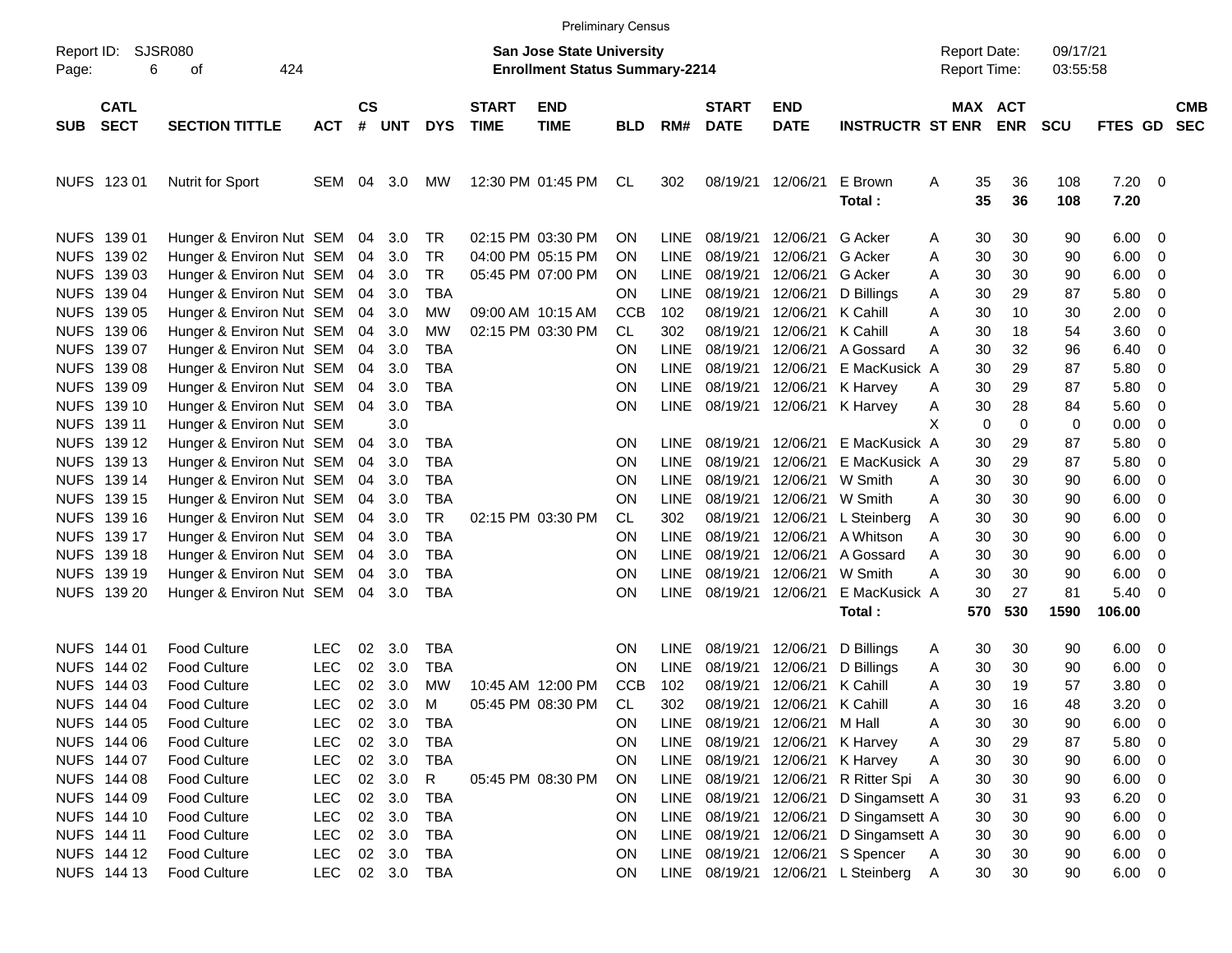|                     |                            |                          |            |                    |            |            |                             | <b>Preliminary Census</b>                                                 |            |             |                             |                           |                         |   |                                            |                              |                      |            |                |            |
|---------------------|----------------------------|--------------------------|------------|--------------------|------------|------------|-----------------------------|---------------------------------------------------------------------------|------------|-------------|-----------------------------|---------------------------|-------------------------|---|--------------------------------------------|------------------------------|----------------------|------------|----------------|------------|
| Report ID:<br>Page: | SJSR080<br>$\overline{7}$  | 424<br>οf                |            |                    |            |            |                             | <b>San Jose State University</b><br><b>Enrollment Status Summary-2214</b> |            |             |                             |                           |                         |   | <b>Report Date:</b><br><b>Report Time:</b> |                              | 09/17/21<br>03:55:58 |            |                |            |
| <b>SUB</b>          | <b>CATL</b><br><b>SECT</b> | <b>SECTION TITTLE</b>    | <b>ACT</b> | $\mathsf{cs}$<br># | <b>UNT</b> | <b>DYS</b> | <b>START</b><br><b>TIME</b> | <b>END</b><br><b>TIME</b>                                                 | <b>BLD</b> | RM#         | <b>START</b><br><b>DATE</b> | <b>END</b><br><b>DATE</b> | <b>INSTRUCTR ST ENR</b> |   |                                            | <b>MAX ACT</b><br><b>ENR</b> | SCU                  | FTES GD    | <b>SEC</b>     | <b>CMB</b> |
|                     | <b>NUFS 144 14</b>         | <b>Food Culture</b>      | <b>LEC</b> | 02                 | 3.0        | <b>TBA</b> |                             |                                                                           | <b>ON</b>  | LINE        | 08/19/21                    | 12/06/21                  | L Steinberg             | A | 30                                         | 30                           | 90                   | 6.00       | 0              |            |
|                     | NUFS 144 15                | <b>Food Culture</b>      | LEC        | 02                 | 3.0        | <b>TBA</b> |                             |                                                                           | <b>ON</b>  | <b>LINE</b> | 08/19/21                    | 12/06/21                  | N Tsuji                 | Α | 30                                         | 30                           | 90                   | 6.00       | 0              |            |
|                     | NUFS 144 16                | <b>Food Culture</b>      | <b>LEC</b> | 02                 | 3.0        | <b>TR</b>  |                             | 10:45 AM 12:00 PM                                                         | <b>ON</b>  | <b>LINE</b> | 08/19/21                    | 12/06/21                  | I Vanek                 | A | 30                                         | 29                           | 87                   | 5.80       | 0              |            |
|                     | NUFS 144 17                | <b>Food Culture</b>      | <b>LEC</b> | 02                 | 3.0        | <b>TBA</b> |                             |                                                                           | <b>ON</b>  | <b>LINE</b> | 08/19/21                    | 12/06/21                  | A Whitson               | A | 30                                         | 30                           | 90                   | 6.00       | 0              |            |
|                     | NUFS 144 18                | <b>Food Culture</b>      | LEC        | 02                 | 3.0        | <b>TBA</b> |                             |                                                                           | <b>ON</b>  | <b>LINE</b> | 08/19/21                    | 12/06/21                  | L Wiley                 | A | 30                                         | 30                           | 90                   | 6.00       | 0              |            |
|                     | NUFS 144 19                | <b>Food Culture</b>      | <b>LEC</b> | 02                 | 3.0        | <b>TBA</b> |                             |                                                                           | <b>ON</b>  | <b>LINE</b> | 08/19/21                    | 12/06/21                  | L Wiley                 | A | 30                                         | 30                           | 90                   | 6.00       | 0              |            |
|                     | NUFS 144 20                | <b>Food Culture</b>      | <b>LEC</b> | 02                 | 3.0        | <b>TBA</b> |                             |                                                                           | <b>ON</b>  | <b>LINE</b> | 08/19/21                    | 12/06/21                  | L Wiley                 | Α | 30                                         | 30                           | 90                   | 6.00       | 0              |            |
|                     | NUFS 144 21                | <b>Food Culture</b>      | LEC        | 02                 | 3.0        | <b>TBA</b> |                             |                                                                           | <b>ON</b>  | <b>LINE</b> | 08/19/21                    | 12/06/21                  | K Knoblaugh A           |   | 30                                         | 28                           | 84                   | 5.60       | 0              |            |
|                     |                            |                          |            |                    |            |            |                             |                                                                           |            |             |                             |                           | Total:                  |   | 630                                        | 602                          | 1806                 | 120.40     |                |            |
|                     | NUFS 150 01                | <b>Food/Nutr Toxicol</b> | <b>LEC</b> | 02                 | 2.0        | TR         |                             | 03:00 PM 03:50 PM                                                         | <b>BBC</b> | 201         | 08/19/21                    | 12/06/21                  | I Chou                  | Α | 30                                         | 11                           | 22                   | $1.47 \ 0$ |                |            |
|                     |                            |                          |            |                    |            |            |                             |                                                                           |            |             |                             |                           | Total:                  |   | 30                                         | 11                           | 22                   | 1.47       |                |            |
| <b>NUFS</b>         | 16301                      | Phys Fit + Nutrit        | <b>LEC</b> | 02                 | 3.0        | TR         |                             | 10:45 AM 12:00 PM                                                         | ON         | <b>LINE</b> | 08/19/21                    | 12/06/21                  | E Brown                 | A | 32                                         | 17                           | 51                   | 3.40       | 0 <sup>C</sup> |            |
| KIN.                | 16301                      | Phys Fit + Nutrit        | <b>LEC</b> | 02                 | 3.0        | <b>TR</b>  |                             | 10:45 AM 12:00 PM                                                         | <b>ON</b>  | <b>LINE</b> | 08/19/21                    | 12/06/21                  | E Brown                 | A | 0                                          | 15                           | 45                   | 3.00       | $0\,C$         |            |
| <b>NUFS</b>         | 16302                      | Phys Fit + Nutrit        | <b>LEC</b> | 02                 | 3.0        | TR         |                             | 10:45 AM 12:00 PM                                                         | <b>ON</b>  | <b>LINE</b> | 08/19/21                    | 12/06/21                  | E Brown                 | A | 32                                         | 13                           | 39                   | 2.60       | 0 <sup>C</sup> |            |
| KIN.                | 163 02                     | Phys Fit + Nutrit        | <b>LEC</b> | 02                 | 3.0        | <b>TR</b>  |                             | 10:45 AM 12:00 PM                                                         | <b>ON</b>  | <b>LINE</b> | 08/19/21                    | 12/06/21                  | E Brown                 | A | 0                                          | 19                           | 57                   | 3.80       | $0\,C$         |            |
| <b>NUFS</b>         | 16303                      | Phys Fit + Nutrit        | <b>LEC</b> | 02                 | 3.0        | <b>TR</b>  |                             | 12:30 PM 01:45 PM                                                         | ON         | <b>LINE</b> | 08/19/21                    | 12/06/21                  | L Wilkin                | A | 32                                         | 11                           | 33                   | 2.20       | 0 <sup>C</sup> |            |
| KIN.                | 163 03                     | Phys Fit + Nutrit        | <b>LEC</b> | 02                 | 3.0        | <b>TR</b>  |                             | 12:30 PM 01:45 PM                                                         | <b>ON</b>  | <b>LINE</b> | 08/19/21                    | 12/06/21                  | L Wilkin                | A | 0                                          | 18                           | 54                   | 3.60       | 0 <sup>C</sup> |            |
| <b>NUFS</b>         | 16304                      | Phys Fit + Nutrit        | <b>LEC</b> | 02                 | 3.0        | <b>TR</b>  |                             | 12:30 PM 01:45 PM                                                         | <b>ON</b>  | <b>LINE</b> | 08/19/21                    | 12/06/21                  | L Wilkin                | A | 32                                         | 11                           | 33                   | 2.20       | 0 <sup>C</sup> |            |
| KIN.                | 163 04                     | Phys Fit + Nutrit        | <b>LEC</b> | 02                 | 3.0        | <b>TR</b>  |                             | 12:30 PM 01:45 PM                                                         | ON         | LINE        | 08/19/21                    | 12/06/21 L Wilkin         |                         | A | 0                                          | 20                           | 60                   | 4.00       | 0 <sup>C</sup> |            |
| <b>NUFS</b>         | 16305                      | Phys Fit + Nutrit        | <b>LEC</b> |                    | 3.0        |            |                             |                                                                           |            |             |                             |                           |                         | X | 0                                          | 0                            | 0                    | 0.00       | 0              |            |
| KIN.                | 163 05                     | Phys Fit + Nutrit        | <b>LEC</b> |                    | 3.0        |            |                             |                                                                           |            |             |                             |                           |                         | х | 0                                          | 0                            | 0                    | 0.00       | 0              |            |
| <b>NUFS</b>         | 16306                      | Phys Fit + Nutrit        | <b>LEC</b> |                    | 3.0        |            |                             |                                                                           |            |             |                             |                           |                         | х | 0                                          | 0                            | 0                    | 0.00       | 0              |            |
| KIN.                | 163 06                     | Phys Fit + Nutrit        | <b>LEC</b> |                    | 3.0        |            |                             |                                                                           |            |             |                             |                           |                         | х | 0                                          | 0                            | 0                    | 0.00       | 0              |            |
| <b>NUFS</b>         | 16307                      | Phys Fit + Nutrit        | <b>LEC</b> |                    | 3.0        |            |                             |                                                                           |            |             |                             |                           |                         | х | 0                                          | 0                            | 0                    | 0.00       | 0              |            |
| KIN                 | 163 07                     | Phys Fit + Nutrit        | <b>LEC</b> |                    | 3.0        |            |                             |                                                                           |            |             |                             |                           |                         | х | 0                                          | 0                            | 0                    | 0.00       | 0              |            |
| <b>NUFS</b>         | 16308                      | Phys Fit + Nutrit        | <b>LEC</b> |                    | 3.0        |            |                             |                                                                           |            |             |                             |                           |                         | х | 0                                          | 0                            | 0                    | 0.00       | 0              |            |
| KIN                 | 16308                      | Phys Fit + Nutrit        | <b>LEC</b> |                    | 3.0        |            |                             |                                                                           |            |             |                             |                           |                         | х | 0                                          | 0                            | 0                    | 0.00       | 0              |            |
|                     | NUFS 163 09                | Phys Fit + Nutrit        | <b>LEC</b> |                    | 3.0        |            |                             |                                                                           |            |             |                             |                           |                         | X | 0                                          | $\Omega$                     | 0                    | 0.00       | $\mathbf 0$    |            |
| <b>KIN</b>          | 16309                      | Phys Fit + Nutrit        | LEC        |                    | 3.0        |            |                             |                                                                           |            |             |                             |                           |                         | X | 0                                          | 0                            | 0                    | 0.00       | $\overline{0}$ |            |
|                     | NUFS 163 10                | Phys Fit + Nutrit        | LEC        |                    | 3.0        |            |                             |                                                                           |            |             |                             |                           |                         | X | 0                                          | 0                            | 0                    | 0.00       | - 0            |            |
| <b>KIN</b>          | 163 10                     | Phys Fit + Nutrit        | LEC        |                    | 3.0        |            |                             |                                                                           |            |             |                             |                           |                         | х | 0                                          | 0                            | 0                    | 0.00       | 0              |            |
|                     | NUFS 163 11                | Phys Fit + Nutrit        | LEC        |                    | 3.0        |            |                             |                                                                           |            |             |                             |                           |                         | Χ | 0                                          | 0                            | 0                    | 0.00       | 0              |            |
| <b>KIN</b>          | 163 11                     | Phys Fit + Nutrit        | LEC        |                    | 3.0        |            |                             |                                                                           |            |             |                             |                           |                         | х | 0                                          | 0                            | 0                    | 0.00       | 0              |            |
|                     | NUFS 163 12                | Phys Fit + Nutrit        | LEC        |                    | 3.0        |            |                             |                                                                           |            |             |                             |                           |                         | X | 0                                          | 0                            | 0                    | 0.00       | 0              |            |
| <b>KIN</b>          | 163 12                     | Phys Fit + Nutrit        | <b>LEC</b> |                    | 3.0        |            |                             |                                                                           |            |             |                             |                           |                         | Χ | 0                                          | 0                            | 0                    | 0.00       | 0              |            |
|                     | NUFS 163 13                | Phys Fit + Nutrit        | LEC        | 02 <sub>o</sub>    | 3.0        | МW         |                             | 09:00 AM 10:15 AM                                                         | ON         |             | LINE 08/19/21               | 12/06/21                  | A Bloom                 | Α | 32                                         | 9                            | 27                   | 1.80       | 0 C            |            |
| KIN                 | 163 13                     | Phys Fit + Nutrit        | <b>LEC</b> |                    | 02 3.0     | MW         |                             | 09:00 AM 10:15 AM                                                         | ON         |             |                             | LINE 08/19/21 12/06/21    | A Bloom                 | A | $\mathbf 0$                                | 23                           | 69                   | 4.60       | $0\,C$         |            |
|                     |                            |                          |            |                    |            |            |                             |                                                                           |            |             |                             |                           |                         |   |                                            |                              |                      |            |                |            |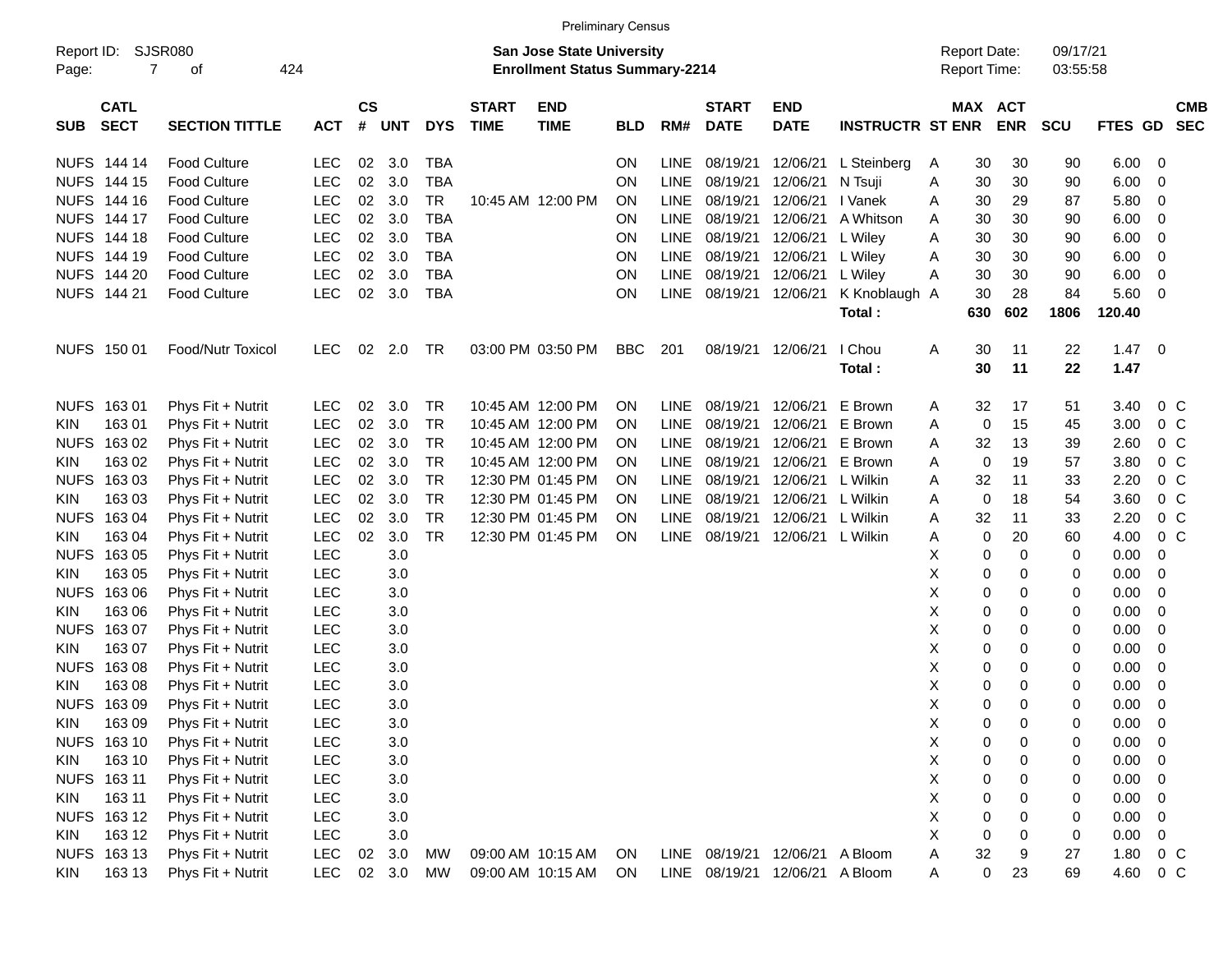|                     |                            |                           |            |                    |            |            |                             |                                                                           | <b>Preliminary Census</b> |             |                             |                           |                         |   |                                            |              |                      |                |                |                          |
|---------------------|----------------------------|---------------------------|------------|--------------------|------------|------------|-----------------------------|---------------------------------------------------------------------------|---------------------------|-------------|-----------------------------|---------------------------|-------------------------|---|--------------------------------------------|--------------|----------------------|----------------|----------------|--------------------------|
| Report ID:<br>Page: | 8                          | SJSR080<br>οf             | 424        |                    |            |            |                             | <b>San Jose State University</b><br><b>Enrollment Status Summary-2214</b> |                           |             |                             |                           |                         |   | <b>Report Date:</b><br><b>Report Time:</b> |              | 09/17/21<br>03:55:58 |                |                |                          |
| <b>SUB</b>          | <b>CATL</b><br><b>SECT</b> | <b>SECTION TITTLE</b>     | <b>ACT</b> | $\mathsf{cs}$<br># | <b>UNT</b> | <b>DYS</b> | <b>START</b><br><b>TIME</b> | <b>END</b><br><b>TIME</b>                                                 | <b>BLD</b>                | RM#         | <b>START</b><br><b>DATE</b> | <b>END</b><br><b>DATE</b> | <b>INSTRUCTR ST ENR</b> |   | MAX ACT                                    | <b>ENR</b>   | <b>SCU</b>           | <b>FTES GD</b> |                | <b>CMB</b><br><b>SEC</b> |
| <b>NUFS</b>         | 163 14                     | Phys Fit + Nutrit         | <b>LEC</b> | 02                 | 3.0        | МW         |                             | 09:00 AM 10:15 AM                                                         | ON                        | <b>LINE</b> | 08/19/21                    | 12/06/21                  | A Bloom                 | A | 32                                         | 7            | 21                   | 1.40           | 0 <sup>C</sup> |                          |
| KIN.                | 163 14                     | Phys Fit + Nutrit         | <b>LEC</b> | 02                 | 3.0        | МW         |                             | 09:00 AM 10:15 AM                                                         | <b>ON</b>                 | <b>LINE</b> | 08/19/21                    | 12/06/21                  | A Bloom                 | A | 0                                          | 25           | 75                   | 5.00           | 0 <sup>C</sup> |                          |
| <b>NUFS</b>         | 163 15                     | Phys Fit + Nutrit         | <b>LEC</b> | 02                 | 3.0        | МW         |                             | 10:45 AM 12:00 PM                                                         | <b>ON</b>                 | <b>LINE</b> | 08/19/21                    | 12/06/21                  | A Bloom                 | A | 32                                         | 10           | 30                   | 2.00           | 0 <sup>C</sup> |                          |
| KIN.                | 163 15                     | Phys Fit + Nutrit         | <b>LEC</b> | 02                 | 3.0        | МW         |                             | 10:45 AM 12:00 PM                                                         | <b>ON</b>                 | <b>LINE</b> | 08/19/21                    | 12/06/21                  | A Bloom                 | A | 0                                          | 22           | 66                   | 4.40           | 0 <sup>C</sup> |                          |
| <b>NUFS</b>         | 163 16                     | Phys Fit + Nutrit         | <b>LEC</b> | 02                 | 3.0        | МW         |                             | 10:45 AM 12:00 PM                                                         | <b>ON</b>                 | <b>LINE</b> | 08/19/21                    | 12/06/21                  | A Bloom                 | A | 32                                         | 8            | 24                   | 1.60           | 0 <sup>C</sup> |                          |
| KIN.                | 163 16                     | Phys Fit + Nutrit         | <b>LEC</b> | 02                 | 3.0        | МW         |                             | 10:45 AM 12:00 PM                                                         | <b>ON</b>                 | <b>LINE</b> | 08/19/21                    | 12/06/21                  | A Bloom                 | Α | 0                                          | 24           | 72                   | 4.80           | 0 <sup>C</sup> |                          |
| <b>NUFS</b>         | 163 17                     | Phys Fit + Nutrit         | <b>LEC</b> | 02                 | 3.0        | МW         |                             | 12:30 PM 01:45 PM                                                         | <b>ON</b>                 | <b>LINE</b> | 08/19/21                    | 12/06/21                  | A Bloom                 | Α | 32                                         | 14           | 42                   | 2.80           | 0 <sup>C</sup> |                          |
| KIN.                | 163 17                     | Phys Fit + Nutrit         | <b>LEC</b> | 02                 | 3.0        | МW         |                             | 12:30 PM 01:45 PM                                                         | <b>ON</b>                 | <b>LINE</b> | 08/19/21                    | 12/06/21                  | A Bloom                 | A | $\mathbf 0$                                | 18           | 54                   | 3.60           | 0 <sup>C</sup> |                          |
| <b>NUFS</b>         | 163 18                     | Phys Fit + Nutrit         | <b>LEC</b> | 02                 | 3.0        | МW         |                             | 12:30 PM 01:45 PM                                                         | <b>ON</b>                 | <b>LINE</b> | 08/19/21                    | 12/06/21                  | A Bloom                 | Α | 32                                         | 8            | 24                   | 1.60           | 0 <sup>C</sup> |                          |
| KIN.                | 163 18                     | Phys Fit + Nutrit         | <b>LEC</b> | 02                 | 3.0        | МW         |                             | 12:30 PM 01:45 PM                                                         | <b>ON</b>                 | <b>LINE</b> | 08/19/21                    | 12/06/21                  | A Bloom                 | Α | $\mathbf 0$                                | 23           | 69                   | 4.60           | 0 <sup>C</sup> |                          |
| <b>NUFS</b>         | 163 19                     | Phys Fit + Nutrit         | <b>LEC</b> | 02                 | 3.0        | МW         |                             | 02:15 PM 03:30 PM                                                         | <b>ON</b>                 | <b>LINE</b> | 08/19/21                    | 12/06/21                  | A Bloom                 | Α | 32                                         | 11           | 33                   | 2.20           | 0 <sup>C</sup> |                          |
| KIN.                | 163 19                     | Phys Fit + Nutrit         | <b>LEC</b> | 02                 | 3.0        | МW         |                             | 02:15 PM 03:30 PM                                                         | <b>ON</b>                 | <b>LINE</b> | 08/19/21                    | 12/06/21                  | A Bloom                 | A | $\mathbf 0$                                | 21           | 63                   | 4.20           | 0 <sup>C</sup> |                          |
| NUFS.               | 163 20                     | Phys Fit + Nutrit         | <b>LEC</b> | 02                 | 3.0        | МW         |                             | 02:15 PM 03:30 PM                                                         | ON                        | <b>LINE</b> | 08/19/21                    | 12/06/21                  | A Bloom                 | Α | 32                                         | 11           | 33                   | 2.20           | 0 <sup>C</sup> |                          |
| KIN.                | 163 20                     | Phys Fit + Nutrit         | <b>LEC</b> | 02                 | 3.0        | <b>MW</b>  |                             | 02:15 PM 03:30 PM                                                         | ON                        | LINE        | 08/19/21                    | 12/06/21                  | A Bloom                 | A | 0                                          | 20           | 60                   | 4.00           | 0 <sup>C</sup> |                          |
|                     |                            |                           |            |                    |            |            |                             |                                                                           |                           |             |                             |                           | Total:                  |   | 384                                        | 378          | 1134                 | 75.60          |                |                          |
|                     |                            |                           |            |                    |            |            |                             |                                                                           |                           |             |                             |                           |                         |   |                                            |              |                      |                |                |                          |
| <b>NUFS</b>         | 180 01                     | <b>Individual Studies</b> | <b>SUP</b> | 36                 | 1.0        | <b>TBA</b> |                             |                                                                           | ON                        | <b>LINE</b> | 08/19/21                    | 12/06/21                  | J Kubota                | A | 10                                         | 0            | 0                    | 0.00           | - 0            |                          |
| <b>NUFS</b>         | 180 02                     | <b>Individual Studies</b> | <b>SUP</b> | 36                 | 2.0        | <b>TBA</b> |                             |                                                                           | ON                        | <b>LINE</b> | 08/19/21                    | 12/06/21                  | J Kubota                | Α | 10                                         | 2            | 4                    | 0.27           | 0              |                          |
| <b>NUFS</b>         | 180 03                     | <b>Individual Studies</b> | <b>SUP</b> | 36                 | 3.0        | <b>TBA</b> |                             |                                                                           | ON                        | <b>LINE</b> | 08/19/21                    | 12/06/21                  | J Kubota                | Α | 10                                         | 0            | 0                    | 0.00           | 0              |                          |
| <b>NUFS</b>         | 180 04                     | <b>Individual Studies</b> | <b>SUP</b> | 36                 | 4.0        | <b>TBA</b> |                             |                                                                           | ON                        | <b>LINE</b> | 08/19/21                    | 12/06/21                  | J Kubota                | Α | 10                                         | -1           | 4                    | 0.27           | 0              |                          |
| <b>NUFS</b>         | 180 05                     | <b>Individual Studies</b> | <b>SUP</b> | 36                 | 5.0        | <b>TBA</b> |                             |                                                                           | ON                        | <b>LINE</b> | 08/19/21                    | 12/06/21                  | J Kubota                | Α | 10                                         | 0            | 0                    | 0.00           | 0              |                          |
| <b>NUFS</b>         | 180 06                     | <b>Individual Studies</b> | <b>SUP</b> | 36                 | 6.0        | <b>TBA</b> |                             |                                                                           | ON                        | <b>LINE</b> | 08/19/21                    | 12/06/21                  | J Kubota                | Α | 10                                         | 0            | 0                    | 0.00           | 0              |                          |
| <b>NUFS</b>         | 180 07                     | <b>Individual Studies</b> | <b>SUP</b> | 36                 | 1.0        | <b>TBA</b> |                             |                                                                           | ON                        | <b>LINE</b> | 08/19/21                    | 12/06/21                  | X Feng                  | Α | 10                                         | 2            | $\overline{c}$       | 0.13           | 0              |                          |
| <b>NUFS</b>         | 18008                      | <b>Individual Studies</b> | <b>SUP</b> | 36                 | 2.0        | <b>TBA</b> |                             |                                                                           | ON                        | <b>LINE</b> | 08/19/21                    | 12/06/21                  | X Feng                  | Α | 10                                         | 0            | $\mathbf 0$          | 0.00           | 0              |                          |
| <b>NUFS</b>         | 18009                      | <b>Individual Studies</b> | <b>SUP</b> | 36                 | 1.0        | <b>TBA</b> |                             |                                                                           | ON                        | <b>LINE</b> | 08/19/21                    | 12/06/21                  | S Gieng                 | Α | 10                                         | 2            | $\overline{c}$       | 0.13           | 0              |                          |
| <b>NUFS</b>         | 180 10                     | <b>Individual Studies</b> | <b>SUP</b> | 36                 | 2.0        | <b>TBA</b> |                             |                                                                           | ON                        | <b>LINE</b> | 08/19/21                    | 12/06/21                  | S Gieng                 | Α | 10                                         | 0            | $\mathbf 0$          | 0.00           | 0              |                          |
| <b>NUFS</b>         | 180 11                     | <b>Individual Studies</b> | <b>SUP</b> | 36                 | 1.0        | <b>TBA</b> |                             |                                                                           | ON                        | <b>LINE</b> | 08/19/21                    | 12/06/21                  | G Pereira Pi            | A | 10                                         | 0            | 0                    | 0.00           | 0              |                          |
| <b>NUFS</b>         | 180 12                     | <b>Individual Studies</b> | <b>SUP</b> | 36                 | 2.0        | <b>TBA</b> |                             |                                                                           | ON                        | <b>LINE</b> | 08/19/21                    | 12/06/21                  | G Pereira Pi A          |   | 10                                         | 0            | 0                    | 0.00           | 0              |                          |
| <b>NUFS</b>         | 180 13                     | <b>Individual Studies</b> | <b>SUP</b> | 36                 | 1.0        | <b>TBA</b> |                             |                                                                           | ON                        | <b>LINE</b> | 08/19/21                    | 12/06/21                  | A Widaman               | A | 10                                         | 0            | 0                    | 0.00           | 0              |                          |
|                     | <b>NUFS 18014</b>          | <b>Individual Studies</b> | <b>SUP</b> | 36                 | 2.0        | <b>TBA</b> |                             |                                                                           | <b>ON</b>                 | <b>LINE</b> | 08/19/21                    | 12/06/21                  | A Widaman               | A | 10                                         | 0            | $\mathbf 0$          | 0.00           | $\mathbf 0$    |                          |
|                     |                            |                           |            |                    |            |            |                             |                                                                           |                           |             |                             |                           | Total :                 |   | 140                                        | 7            | 12                   | 0.80           |                |                          |
|                     | NUFS 190 01                | Nutr Ed & Couns           | LEC.       |                    |            | 01 3.0 MW  |                             | 04:00 PM 05:15 PM CL                                                      |                           | 302         |                             | 08/19/21 12/06/21         | I Vanek                 | A | 35                                         | 25           | 75                   | 5.15 3         |                |                          |
|                     |                            |                           |            |                    |            |            |                             |                                                                           |                           |             |                             |                           | Total:                  |   | 35                                         | 25           | 75                   | 5.15           |                |                          |
|                     |                            |                           |            |                    |            |            |                             |                                                                           |                           |             |                             |                           |                         |   |                                            |              |                      |                |                |                          |
|                     | NUFS 192 01                | Fld Exp NufS/Pkg          | <b>SUP</b> | 36                 | 1.0        | <b>TBA</b> |                             |                                                                           | <b>ON</b>                 |             | LINE 08/19/21 12/06/21      |                           | D Billings              | A | 20                                         | 0            | 0                    | $0.00 \t 0$    |                |                          |
|                     | NUFS 192 02                | Fld Exp NufS/Pkg          | <b>SUP</b> | 36                 | 2.0        | TBA        |                             |                                                                           | ON                        |             | LINE 08/19/21               | 12/06/21                  | D Billings              | Α | 10                                         | $\mathbf{1}$ | 2                    | $0.13 \ 0$     |                |                          |
|                     | NUFS 192 03                | Fld Exp NufS/Pkg          | <b>SUP</b> | 36                 | 3.0        | TBA        |                             |                                                                           | <b>ON</b>                 |             | LINE 08/19/21 12/06/21      |                           | D Billings              | Α | 10                                         | 0            | $\pmb{0}$            | $0.00 \t 0$    |                |                          |
|                     | NUFS 192 04                | Fld Exp NufS/Pkg          | <b>SUP</b> |                    | 36 4.0     | TBA        |                             |                                                                           | ON                        |             | LINE 08/19/21 12/06/21      |                           | D Billings              | A | 10                                         | 0            | 0                    | $0.00 \t 0$    |                |                          |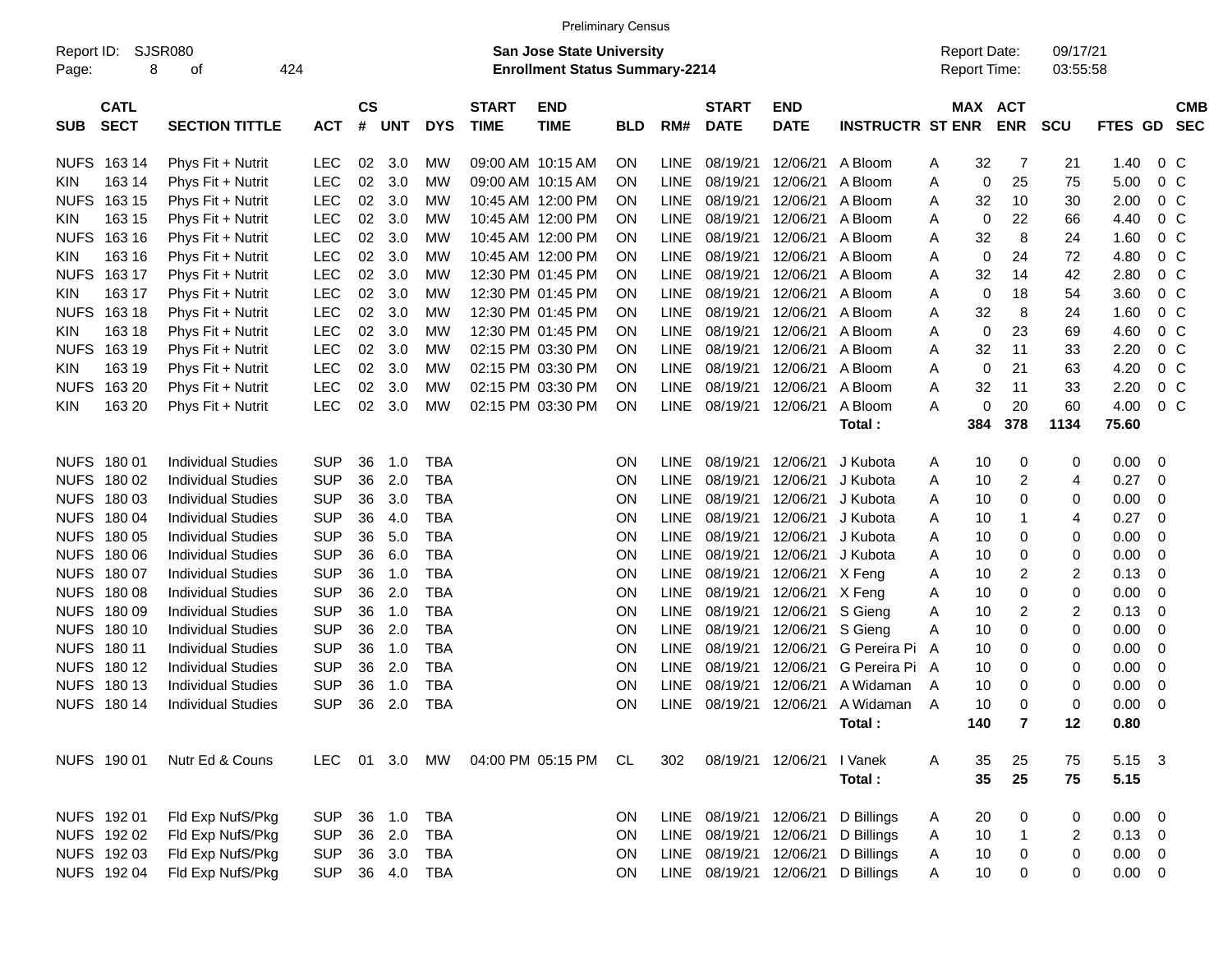|            |                            |                                  |               |                    |            |            |                             | <b>Preliminary Census</b>                                                 |            |             |                             |                           |                          |                     |                       |                      |                     |                          |                          |
|------------|----------------------------|----------------------------------|---------------|--------------------|------------|------------|-----------------------------|---------------------------------------------------------------------------|------------|-------------|-----------------------------|---------------------------|--------------------------|---------------------|-----------------------|----------------------|---------------------|--------------------------|--------------------------|
| Page:      | Report ID: SJSR080<br>9    | 424<br>οf                        |               |                    |            |            |                             | <b>San Jose State University</b><br><b>Enrollment Status Summary-2214</b> |            |             |                             |                           |                          | <b>Report Date:</b> | <b>Report Time:</b>   | 09/17/21<br>03:55:58 |                     |                          |                          |
| <b>SUB</b> | <b>CATL</b><br><b>SECT</b> | <b>SECTION TITTLE</b>            | <b>ACT</b>    | $\mathsf{cs}$<br># | <b>UNT</b> | <b>DYS</b> | <b>START</b><br><b>TIME</b> | <b>END</b><br><b>TIME</b>                                                 | <b>BLD</b> | RM#         | <b>START</b><br><b>DATE</b> | <b>END</b><br><b>DATE</b> | <b>INSTRUCTR ST ENR</b>  |                     | MAX ACT<br><b>ENR</b> | <b>SCU</b>           | FTES GD             |                          | <b>CMB</b><br><b>SEC</b> |
|            | NUFS 192 05                | Fld Exp NufS/Pkg                 | <b>SUP</b>    | 36                 | 5.0        | <b>TBA</b> |                             |                                                                           | ΟN         | LINE        | 08/19/21                    | 12/06/21                  | D Billings               | Α                   | 10<br>0               | 0                    | 0.00                | - 0                      |                          |
|            | NUFS 192 06                | Fld Exp NufS/Pkg                 | <b>SUP</b>    | 36                 | 6.0        | <b>TBA</b> |                             |                                                                           | ΟN         | LINE        | 08/19/21                    | 12/06/21                  | D Billings               | Α                   | 0<br>10               | 0                    | 0.00                | -0                       |                          |
|            | NUFS 192 07                | Fld Exp NufS/Pkg                 | <b>SUP</b>    | 36                 | 2.0        | <b>TBA</b> |                             |                                                                           | ON         | <b>LINE</b> | 08/19/21                    | 12/06/21                  | J Kubota                 | Α                   | 10<br>23              | 46                   | 3.07                | - 0                      |                          |
|            | NUFS 192 08                | Fld Exp NufS/Pkg                 | <b>SUP</b>    | 36                 | 2.0        | <b>TBA</b> |                             |                                                                           | ΟN         | <b>LINE</b> | 08/19/21                    | 12/06/21                  | E Brown                  | Α                   | 10                    | 6<br>12              | 0.80                | - 0                      |                          |
|            | NUFS 192 09                | Fld Exp NufS/Pkg                 | <b>SUP</b>    | 36                 | 2.0        | <b>TBA</b> |                             |                                                                           | ΟN         | <b>LINE</b> | 08/19/21                    | 12/06/21                  | C Haas                   | Α                   | 10                    | 2<br>4               | 0.27                | -0                       |                          |
|            | NUFS 192 10                | Fld Exp NufS/Pkg                 | <b>SUP</b>    | 36                 | 4.0        | <b>TBA</b> |                             |                                                                           | ON         | LINE        | 08/19/21                    | 12/06/21                  | F Yambrach               | A                   | 10                    | 6<br>24              | 1.60                | - 0                      |                          |
|            | NUFS 192 11                | Fld Exp NufS/Pkg                 | <b>SUP</b>    | 36                 | 5.0        | <b>TBA</b> |                             |                                                                           | ON         | <b>LINE</b> | 08/19/21                    | 12/06/21                  | F Yambrach A             |                     | 10                    | 0<br>$\mathbf 0$     | 0.00                | - 0                      |                          |
|            | NUFS 192 12                | Fld Exp NufS/Pkg                 | <b>SUP</b>    | 36                 | 6.0        | <b>TBA</b> |                             |                                                                           | ΟN         |             | LINE 08/19/21               | 12/06/21                  | F Yambrach A<br>Total:   | 130                 | 10<br>38              | 0<br>0<br>88         | 0.00<br>5.87        | - 0                      |                          |
|            | NUFS 194 01                | <b>Entrpre Nutrition</b>         | LEC.          |                    | 02 1.0     | TBA        |                             |                                                                           |            |             | 08/19/21 12/06/21           |                           | K Knoblaugh A<br>Total:  |                     | 16<br>40<br>40<br>16  | 16<br>16             | $1.07 \t 0$<br>1.07 |                          |                          |
|            | NUFS 201 01                | Colloq Nutr/Fd/Pkg               | SEM 05        |                    | 3.0        | M          |                             | 04:00 PM 06:45 PM                                                         | <b>CCB</b> | 128         | 08/19/21                    | 12/06/21                  | S Chen<br>Total:         | Α                   | 10<br>18<br>18<br>10  | 30<br>30             | 2.50 10<br>2.50     |                          |                          |
|            | NUFS 217 01                | <b>Issues Nutr/Fd/Pkg</b>        | <b>SEM 05</b> |                    | 3.0        | R          |                             | 04:00 PM 06:45 PM                                                         | <b>CCB</b> | 102         | 08/19/21                    | 12/06/21                  | G Pereira Pi A<br>Total: |                     | 18<br>14<br>18<br>14  | 42<br>42             | 3.50 14<br>3.50     |                          |                          |
|            |                            | NUFS 219A 01 Adv Nutr and Metab  | <b>SEM</b>    |                    | 3.0        |            |                             |                                                                           |            |             |                             |                           |                          | X                   | 0<br>0                | 0                    | $0.00 \t 0$         |                          |                          |
|            |                            | NUFS 219A 02 Adv Nutr and Metab  | SEM           | 05                 | 3.0        | F          |                             | 03:00 PM 05:45 PM                                                         | <b>CCB</b> | 102         | 08/19/21                    | 12/06/21                  | S Chen                   | A                   | 18<br>11              | 33                   | 2.70 10             |                          |                          |
|            |                            |                                  |               |                    |            |            |                             |                                                                           |            |             |                             |                           | Total:                   |                     | 11<br>18              | 33                   | 2.70                |                          |                          |
|            | NUFS 220A 01 Adv Mnt       |                                  | <b>SEM</b>    |                    | 3.0        |            |                             |                                                                           |            |             |                             |                           |                          | X                   | 0                     | 0<br>0               | 0.00                | $\overline{\phantom{0}}$ |                          |
|            | NUFS 220A 02 Adv Mnt       |                                  | SEM           | 05                 | 3.0        | M          |                             | 06:00 PM 08:45 PM                                                         | ON         |             | LINE 08/19/21               | 12/06/21                  | J Berta                  | A                   | 18<br>10              | 30                   | 2.35                | $\overline{7}$           |                          |
|            |                            |                                  |               |                    |            |            |                             |                                                                           |            |             |                             |                           | Total:                   |                     | 18<br>10              | 30                   | 2.35                |                          |                          |
|            | NUFS 260 01                | <b>Mitidis Hith Promo</b>        | SEM           |                    | 3.0        |            |                             |                                                                           |            |             |                             |                           |                          | X                   | 0                     | 0<br>0               | 0.00                | $\overline{\phantom{0}}$ |                          |
| HPRF       | 260 01                     | Mitidis Hith Promo               | <b>SEM</b>    |                    | 3.0        |            |                             |                                                                           |            |             |                             |                           |                          | X                   | 0                     | 0<br>0               | 0.00                | - 0                      |                          |
|            | GERO 260 01                | <b>Mitidis Hith Promo</b>        | <b>SEM</b>    |                    | 3.0        |            |                             |                                                                           |            |             |                             |                           |                          | X                   | 0<br>$\mathbf 0$      | 0                    | 0.00                | 0                        |                          |
|            | NUFS 260 02                | Mitidis Hith Promo               | SEM 05        |                    | 3.0        |            |                             | 06:00 PM 08:45 PM                                                         | ON         |             | LINE 08/19/21 12/06/21      |                           | S Spencer                | A                   | 13<br>18              | 39                   | 2.85                | 5 C                      |                          |
|            | HPRF 260 02                | <b>Mitidis Hith Promo</b>        | SEM           | 05                 | 3.0        | $\top$     |                             | 06:00 PM 08:45 PM                                                         | <b>ON</b>  |             | LINE 08/19/21 12/06/21      |                           | S Spencer                | Α                   | 0<br>-1               | 3                    | 0.25                | 1 C                      |                          |
|            | GERO 260 02                | <b>Mitidis Hith Promo</b>        | SEM 05 3.0 T  |                    |            |            |                             | 06:00 PM 08:45 PM                                                         | ON.        |             | LINE 08/19/21 12/06/21      |                           | S Spencer                | Α                   | 0<br>$\boldsymbol{0}$ | $\mathbf 0$          | 0.00                | $0\,$ C                  |                          |
|            |                            |                                  |               |                    |            |            |                             |                                                                           |            |             |                             |                           | Total:                   |                     | 18<br>14              | 42                   | 3.10                |                          |                          |
|            |                            | NUFS 280A 01 Dietetic Internship | SUP.          |                    | 25 1.0     | W          |                             | 05:00 PM 05:50 PM                                                         | <b>ON</b>  |             | LINE 08/19/21               | 12/06/21                  | K Mauldin                | A                   | 18                    | 8<br>8               | $0.62$ 5            |                          |                          |
|            |                            | NUFS 280A 02 Dietetic Internship | <b>SUP</b>    | 25                 | 3.0        | TBA        |                             |                                                                           | ON.        |             | LINE 08/19/21               | 12/06/21                  | K Mauldin                | Α                   | 10<br>0               | 0                    | $0.00 \ 0$          |                          |                          |
|            |                            | NUFS 280A 03 Dietetic Internship | <b>SUP</b>    |                    | 25 6.0     | TBA        |                             |                                                                           | ON.        |             | LINE 08/19/21               | 12/06/21                  | K Mauldin                | Α                   | 10<br>0               | 0                    | $0.00 \t 0$         |                          |                          |
|            |                            | NUFS 280A 04 Dietetic Internship | <b>SUP</b>    |                    | 25 9.0     | TBA        |                             |                                                                           | <b>ON</b>  |             | LINE 08/19/21 12/06/21      |                           | K Mauldin                | Α                   | 10                    | 0<br>0               | $0.00 \t 0$         |                          |                          |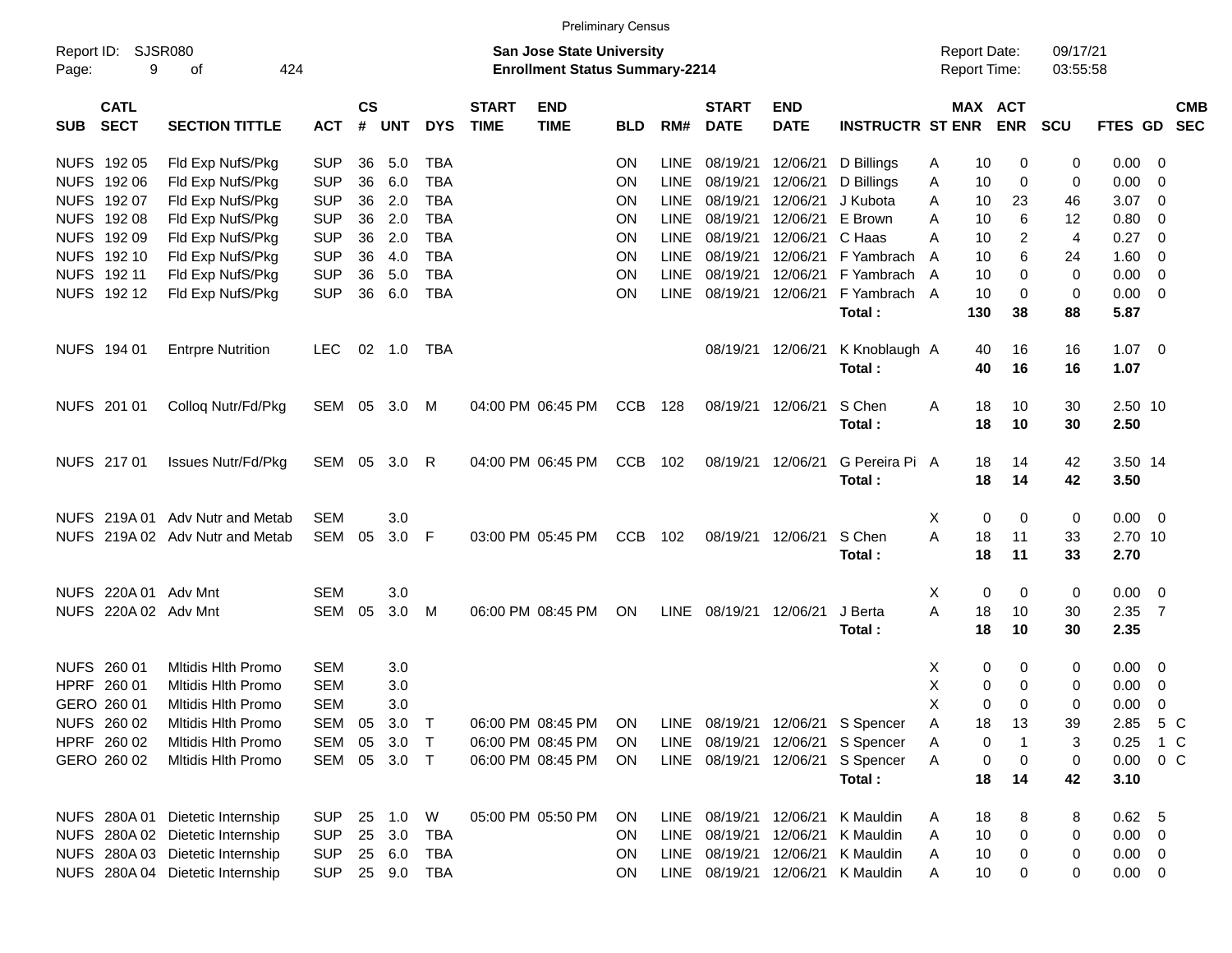|                     |                            |                        |                |                    |            |            |                             |                                                                           | <b>Preliminary Census</b> |             |                             |                               |                             |                                            |     |                       |                      |         |                            |
|---------------------|----------------------------|------------------------|----------------|--------------------|------------|------------|-----------------------------|---------------------------------------------------------------------------|---------------------------|-------------|-----------------------------|-------------------------------|-----------------------------|--------------------------------------------|-----|-----------------------|----------------------|---------|----------------------------|
| Report ID:<br>Page: | 10                         | SJSR080<br>424<br>οf   |                |                    |            |            |                             | <b>San Jose State University</b><br><b>Enrollment Status Summary-2214</b> |                           |             |                             |                               |                             | <b>Report Date:</b><br><b>Report Time:</b> |     |                       | 09/17/21<br>03:55:58 |         |                            |
| <b>SUB</b>          | <b>CATL</b><br><b>SECT</b> | <b>SECTION TITTLE</b>  | <b>ACT</b>     | $\mathsf{cs}$<br># | <b>UNT</b> | <b>DYS</b> | <b>START</b><br><b>TIME</b> | <b>END</b><br><b>TIME</b>                                                 | <b>BLD</b>                | RM#         | <b>START</b><br><b>DATE</b> | <b>END</b><br><b>DATE</b>     | <b>INSTRUCTR ST ENR</b>     |                                            |     | MAX ACT<br><b>ENR</b> | <b>SCU</b>           | FTES GD | <b>CMB</b><br><b>SEC</b>   |
| <b>NUFS</b>         | 280A 05                    | Dietetic Internship    | <b>SUP</b>     | 25                 | 12.0       | <b>TBA</b> |                             |                                                                           | ΟN                        | <b>LINE</b> | 08/19/21                    | 12/06/21                      | K Mauldin                   | A                                          | 10  | 0                     | 0                    | 0.00    | 0                          |
| <b>NUFS</b>         | 280A06                     | Dietetic Internship    | <b>SUP</b>     | 25                 | 6.0        | <b>TBA</b> |                             |                                                                           | ON                        | LINE        | 08/19/21                    | 12/06/21                      | G Pereira Pi A              |                                            | 10  | 0                     | 0                    | 0.00    | 0                          |
| <b>NUFS</b>         | 280A07                     | Dietetic Internship    | <b>SUP</b>     | 25                 | 12.0       | <b>TBA</b> |                             |                                                                           | ON                        | LINE        | 08/19/21                    | 12/06/21                      | G Pereira Pi A              |                                            | 10  | 0                     | 0                    | 0.00    | 0                          |
| <b>NUFS</b>         | 280A08                     | Dietetic Internship    | <b>SUP</b>     | 25                 | 6.0        | <b>TBA</b> |                             |                                                                           | ON                        | <b>LINE</b> | 08/19/21                    | 12/06/21                      | A Widaman                   | A                                          | 10  | 0                     | 0                    | 0.00    | 0                          |
| <b>NUFS</b>         | 280A09                     | Dietetic Internship    | <b>SUP</b>     | 25                 | 12.0       | <b>TBA</b> |                             |                                                                           | ON                        | <b>LINE</b> | 08/19/21                    | 12/06/21                      | A Widaman                   | A                                          | 10  | 0                     | 0                    | 0.00    | 0                          |
| <b>NUFS</b>         | 280A 10                    | Dietetic Internship    | <b>SUP</b>     | 25                 | 6.0        | <b>TBA</b> |                             |                                                                           | ON                        | <b>LINE</b> | 08/19/21                    | 12/06/21                      | A Wagle                     | Α                                          | 10  | 0                     | 0                    | 0.00    | 0                          |
| <b>NUFS</b>         | 280A 11                    | Dietetic Internship    | <b>SUP</b>     | 25                 | 12.0       | <b>TBA</b> |                             |                                                                           | ON                        | <b>LINE</b> | 08/19/21                    | 12/06/21                      | A Wagle                     | A                                          | 10  | 0                     | 0                    | 0.00    | 0                          |
|                     |                            |                        |                |                    |            |            |                             |                                                                           |                           |             |                             |                               | Total:                      |                                            | 118 | 8                     | 8                    | 0.62    |                            |
| <b>NUFS</b>         | 298 01                     | <b>Special Studies</b> | <b>SUP</b>     | 25                 | 1.0        | <b>TBA</b> |                             |                                                                           | ON                        | <b>LINE</b> | 08/19/21                    | 12/06/21                      | E Brown                     | A                                          | 10  | 1                     | 1                    | 0.08    | $\mathbf 1$                |
| <b>NUFS</b>         | 298 02                     | <b>Special Studies</b> | <b>SUP</b>     | 25                 | 2.0        | <b>TBA</b> |                             |                                                                           | ON                        | LINE        | 08/19/21                    | 12/06/21                      | E Brown                     | Α                                          | 10  | 0                     | 0                    | 0.00    | 0                          |
| <b>NUFS</b>         | 298 03                     | <b>Special Studies</b> | <b>SUP</b>     | 25                 | 3.0        | <b>TBA</b> |                             |                                                                           | ON                        | <b>LINE</b> | 08/19/21                    | 12/06/21                      | E Brown                     | Α                                          | 10  | 0                     | 0                    | 0.00    | 0                          |
| <b>NUFS</b>         | 298 04                     | <b>Special Studies</b> | <b>SUP</b>     | 25                 | 1.0        | <b>TBA</b> |                             |                                                                           | ON                        | <b>LINE</b> | 08/19/21                    | 12/06/21                      | X Feng                      | A                                          | 10  | 1                     |                      | 0.08    | 1                          |
| <b>NUFS</b>         | 298 05                     | <b>Special Studies</b> | <b>SUP</b>     | 25                 | 2.0        | <b>TBA</b> |                             |                                                                           | ON                        | <b>LINE</b> | 08/19/21                    | 12/06/21                      | X Feng                      | Α                                          | 10  | 0                     | 0                    | 0.00    | 0                          |
| <b>NUFS</b>         | 298 06                     | <b>Special Studies</b> | <b>SUP</b>     | 25                 | 3.0        | <b>TBA</b> |                             |                                                                           | ON                        | <b>LINE</b> | 08/19/21                    | 12/06/21                      | X Feng                      | Α                                          | 10  | 0                     | 0                    | 0.00    | 0                          |
| <b>NUFS</b>         | 298 07                     | <b>Special Studies</b> | <b>SUP</b>     | 25                 | 1.0        | <b>TBA</b> |                             |                                                                           | ON                        | <b>LINE</b> | 08/19/21                    | 12/06/21                      | S Gieng                     | Α                                          | 10  | 0                     | 0                    | 0.00    | 0                          |
| <b>NUFS</b>         | 298 08                     | <b>Special Studies</b> | <b>SUP</b>     | 25                 | 2.0        | <b>TBA</b> |                             |                                                                           | ON                        | <b>LINE</b> | 08/19/21                    | 12/06/21                      | S Gieng                     | Α                                          | 10  | 1                     | 2                    | 0.17    | 1                          |
| <b>NUFS</b>         | 298 09                     | <b>Special Studies</b> | <b>SUP</b>     | 25                 | 3.0        | <b>TBA</b> |                             |                                                                           | ON                        | <b>LINE</b> | 08/19/21                    | 12/06/21                      | S Gieng                     | Α                                          | 10  | 0                     | 0                    | 0.00    | 0                          |
| <b>NUFS</b>         | 298 10                     | <b>Special Studies</b> | <b>SUP</b>     | 25                 | 1.0        | <b>TBA</b> |                             |                                                                           | ON                        | LINE        | 08/19/21                    | 12/06/21                      | J Kubota                    | Α                                          | 10  | 1                     | 1                    | 0.08    | 1                          |
| <b>NUFS</b>         | 298 11                     | <b>Special Studies</b> | <b>SUP</b>     | 25                 | 2.0        | <b>TBA</b> |                             |                                                                           | ON                        | LINE        | 08/19/21                    | 12/06/21                      | J Kubota                    | A                                          | 10  | 0                     | 0                    | 0.00    | 0                          |
| <b>NUFS</b>         | 298 12                     | <b>Special Studies</b> | <b>SUP</b>     | 25                 | 3.0        | <b>TBA</b> |                             |                                                                           | ON                        | <b>LINE</b> | 08/19/21                    | 12/06/21                      | J Kubota                    | A                                          | 10  | 0                     | 0                    | 0.00    | 0                          |
| <b>NUFS</b>         | 298 13                     | <b>Special Studies</b> | <b>SUP</b>     | 25                 | 1.0        | <b>TBA</b> |                             |                                                                           | ON                        | <b>LINE</b> | 08/19/21                    | 12/06/21                      | K Mauldin                   | A                                          | 10  | 3                     | 3                    | 0.25    | 3                          |
| <b>NUFS</b>         | 298 14                     | <b>Special Studies</b> | <b>SUP</b>     | 25                 | 2.0        | <b>TBA</b> |                             |                                                                           | ON                        | LINE        | 08/19/21                    | 12/06/21                      | K Mauldin                   | A                                          | 10  | 0                     | 0                    | 0.00    | 0                          |
| <b>NUFS</b>         | 298 15                     | <b>Special Studies</b> | <b>SUP</b>     | 25                 | 3.0        | <b>TBA</b> |                             |                                                                           | ON                        | <b>LINE</b> | 08/19/21                    | 12/06/21                      | K Mauldin                   | A                                          | 10  | 0                     | 0                    | 0.00    | 0                          |
| <b>NUFS</b>         | 298 16                     | <b>Special Studies</b> | <b>SUP</b>     | 25                 | 1.0        | <b>TBA</b> |                             |                                                                           | ON                        | LINE        | 08/19/21                    | 12/06/21                      | G Pereira Pi A              |                                            | 10  | 2                     | 2                    | 0.17    | 2                          |
| <b>NUFS</b>         | 298 17                     | <b>Special Studies</b> | <b>SUP</b>     | 25                 | 2.0        | <b>TBA</b> |                             |                                                                           | ON                        | LINE        | 08/19/21                    | 12/06/21                      | G Pereira Pi A              |                                            | 10  | 0                     | 0                    | 0.00    | 0                          |
| <b>NUFS</b>         | 298 18                     | <b>Special Studies</b> | <b>SUP</b>     | 25                 | 3.0        | <b>TBA</b> |                             |                                                                           | ON                        | <b>LINE</b> | 08/19/21                    | 12/06/21                      | G Pereira Pi A              |                                            | 10  | 0                     | 0                    | 0.00    | 0                          |
| <b>NUFS</b>         | 298 19                     | <b>Special Studies</b> | <b>SUP</b>     | 25                 | 1.0        | <b>TBA</b> |                             |                                                                           | ON                        | LINE        | 08/19/21                    | 12/06/21                      | E Tang                      | Α                                          | 10  | 0                     | 0                    | 0.00    | 0                          |
| <b>NUFS</b>         | 298 20                     | <b>Special Studies</b> | <b>SUP</b>     | 25                 | 2.0        | <b>TBA</b> |                             |                                                                           | ON                        | LINE        | 08/19/21                    | 12/06/21                      | E Tang                      | Α                                          | 10  | 0                     | 0                    | 0.00    | 0                          |
| <b>NUFS</b>         | 298 21                     | <b>Special Studies</b> | <b>SUP</b>     | 25                 | 3.0        | <b>TBA</b> |                             |                                                                           | ΟN                        | <b>LINE</b> | 08/19/21                    | 12/06/21                      | E Tang                      | A                                          | 10  | 0                     | 0                    | 0.00    | 0                          |
|                     | NUFS 298 22                | <b>Special Studies</b> | <b>SUP</b>     | 25                 | 1.0        | TBA        |                             |                                                                           | <b>ON</b>                 | LINE        |                             |                               | 08/19/21 12/06/21 A Widaman | A                                          | 10  | 0                     | 0                    | 0.00    | 0                          |
|                     | NUFS 298 23                | <b>Special Studies</b> | <b>SUP</b>     | 25                 | 2.0        | <b>TBA</b> |                             |                                                                           | <b>ON</b>                 | <b>LINE</b> | 08/19/21 12/06/21           |                               | A Widaman                   | $\mathsf{A}$                               | 10  | 0                     | 0                    | 0.00    | 0                          |
|                     | NUFS 298 24                | <b>Special Studies</b> | <b>SUP</b>     |                    | 25 3.0     | <b>TBA</b> |                             |                                                                           | <b>ON</b>                 | LINE        | 08/19/21 12/06/21           |                               | A Widaman                   | A                                          | 10  | 0                     | 0                    | 0.00    | 0                          |
|                     | <b>NUFS 298 25</b>         | <b>Special Studies</b> | <b>SUP</b>     |                    | 25 1.0     | <b>TBA</b> |                             |                                                                           | <b>ON</b>                 |             | LINE 08/19/21 12/06/21      |                               | A Wagle                     | Α                                          | 10  | 0                     | 0                    | 0.00    | 0                          |
|                     | NUFS 298 26                | <b>Special Studies</b> | <b>SUP</b>     |                    | 25 2.0     | <b>TBA</b> |                             |                                                                           | <b>ON</b>                 |             |                             | LINE 08/19/21 12/06/21        | A Wagle                     | A                                          | 10  | 0                     | 0                    | 0.00    | 0                          |
|                     | NUFS 298 27                | <b>Special Studies</b> | <b>SUP</b>     |                    | 25 3.0     | TBA        |                             |                                                                           | <b>ON</b>                 |             |                             | LINE 08/19/21 12/06/21        | A Wagle                     | Α                                          | 10  | 0                     | 0                    | 0.00    | 0                          |
|                     |                            |                        |                |                    |            |            |                             |                                                                           |                           |             |                             |                               | Total:                      |                                            | 270 | 9                     | 10                   | 0.83    |                            |
|                     | NUFS 299 01                | Mas Thesis or Proj     | SUP 25 1.0 TBA |                    |            |            |                             |                                                                           | ON.                       |             |                             | LINE 08/19/21 12/06/21 X Feng |                             | A                                          | 10  | $\mathbf{1}$          | 1                    | 0.08    | $\overline{\phantom{0}}$ 1 |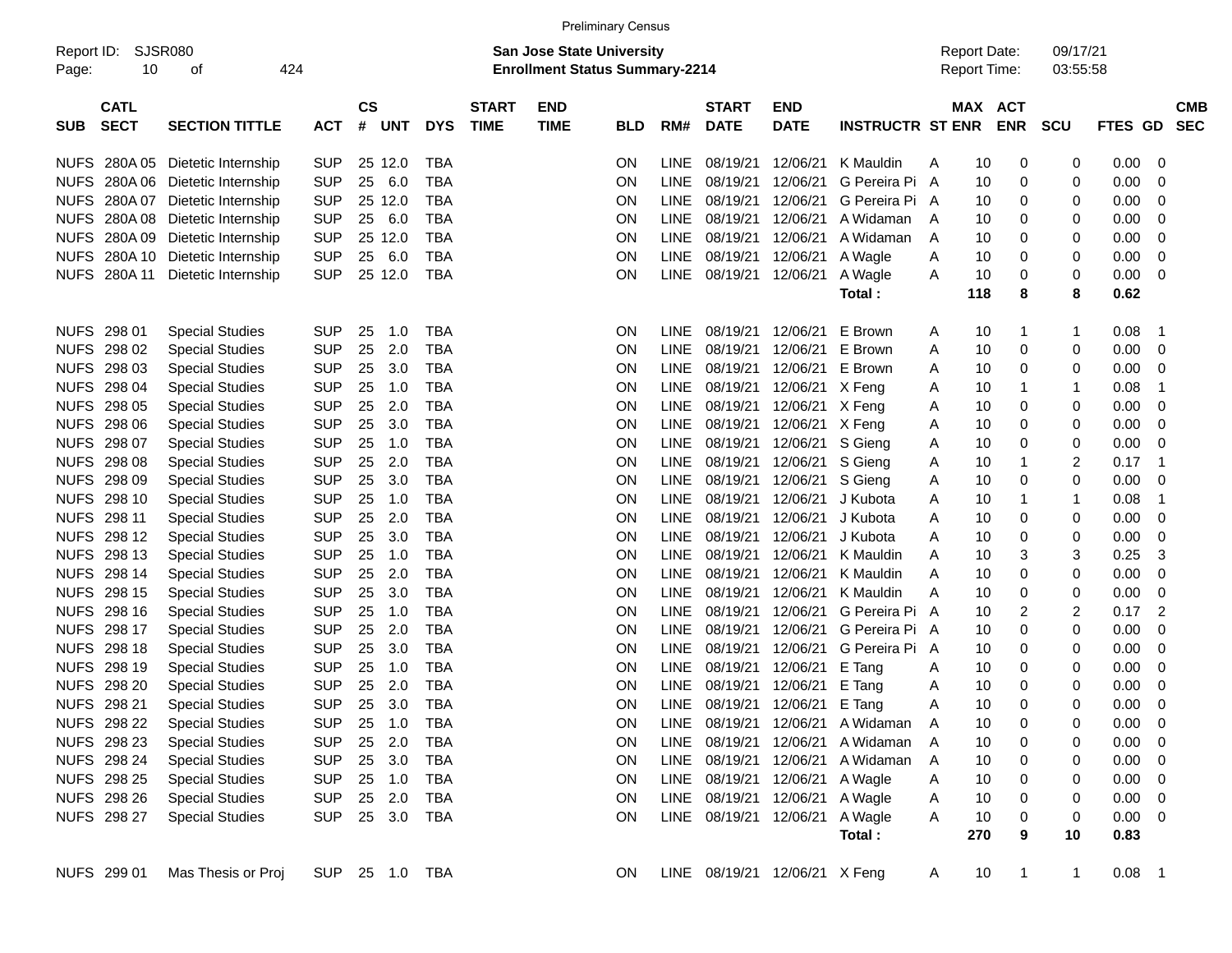|                     |                            |                           |              |                |            |            |                             | <b>Preliminary Census</b>                                                 |            |             |                             |                           |                         |                                            |                       |                      |                |                          |
|---------------------|----------------------------|---------------------------|--------------|----------------|------------|------------|-----------------------------|---------------------------------------------------------------------------|------------|-------------|-----------------------------|---------------------------|-------------------------|--------------------------------------------|-----------------------|----------------------|----------------|--------------------------|
| Report ID:<br>Page: | 11                         | SJSR080<br>424<br>οf      |              |                |            |            |                             | <b>San Jose State University</b><br><b>Enrollment Status Summary-2214</b> |            |             |                             |                           |                         | <b>Report Date:</b><br><b>Report Time:</b> |                       | 09/17/21<br>03:55:58 |                |                          |
| <b>SUB</b>          | <b>CATL</b><br><b>SECT</b> | <b>SECTION TITTLE</b>     | <b>ACT</b>   | <b>CS</b><br># | <b>UNT</b> | <b>DYS</b> | <b>START</b><br><b>TIME</b> | <b>END</b><br><b>TIME</b>                                                 | <b>BLD</b> | RM#         | <b>START</b><br><b>DATE</b> | <b>END</b><br><b>DATE</b> | <b>INSTRUCTR ST ENR</b> |                                            | MAX ACT<br><b>ENR</b> | <b>SCU</b>           | FTES GD        | <b>CMB</b><br><b>SEC</b> |
|                     | NUFS 299 02                | Mas Thesis or Proj        | <b>SUP</b>   | 25             | 2.0        | TBA        |                             |                                                                           | ON         | LINE        | 08/19/21                    | 12/06/21                  | X Feng                  | 10<br>A                                    | 0                     | 0                    | 0.00           | 0                        |
|                     | NUFS 299 03                | Mas Thesis or Proj        | <b>SUP</b>   | 25             | 3.0        | <b>TBA</b> |                             |                                                                           | ON         | <b>LINE</b> | 08/19/21                    | 12/06/21                  | X Feng                  | 10<br>A                                    | 0                     | 0                    | 0.00           | 0                        |
|                     | NUFS 299 04                | Mas Thesis or Proj        | <b>SUP</b>   | 25             | 1.0        | <b>TBA</b> |                             |                                                                           | ΟN         | <b>LINE</b> | 08/19/21                    | 12/06/21                  | S Gieng                 | 10<br>Α                                    | 2                     | 2                    | 0.17           | 2                        |
|                     | NUFS 299 05                | Mas Thesis or Proj        | <b>SUP</b>   | 25             | 2.0        | <b>TBA</b> |                             |                                                                           | ΟN         | <b>LINE</b> | 08/19/21                    | 12/06/21                  | S Gieng                 | 10<br>Α                                    | 0                     | 0                    | 0.00           | 0                        |
|                     | NUFS 299 06                | Mas Thesis or Proj        | <b>SUP</b>   | 25             | 3.0        | <b>TBA</b> |                             |                                                                           | ON         | <b>LINE</b> | 08/19/21                    | 12/06/21                  | S Gieng                 | 10<br>Α                                    | -1                    | 3                    | 0.25           | $\mathbf 1$              |
|                     | NUFS 299 07                | Mas Thesis or Proj        | <b>SUP</b>   | 25             | 1.0        | <b>TBA</b> |                             |                                                                           | ON         | <b>LINE</b> | 08/19/21                    | 12/06/21                  | X Liu                   | 10<br>A                                    | 0                     | 0                    | 0.00           | 0                        |
|                     | NUFS 299 08                | Mas Thesis or Proj        | <b>SUP</b>   | 25             | 2.0        | <b>TBA</b> |                             |                                                                           | ON         | <b>LINE</b> | 08/19/21                    | 12/06/21                  | X Liu                   | 10<br>A                                    | 0                     | 0                    | 0.00           | 0                        |
|                     | NUFS 299 09                | Mas Thesis or Proj        | <b>SUP</b>   | 25             | 3.0        | <b>TBA</b> |                             |                                                                           | ON         | <b>LINE</b> | 08/19/21                    | 12/06/21                  | X Liu                   | 10<br>A                                    | 0                     | 0                    | 0.00           | 0                        |
|                     | NUFS 299 10                | Mas Thesis or Proj        | <b>SUP</b>   | 25             | 1.0        | <b>TBA</b> |                             |                                                                           | ON         | <b>LINE</b> | 08/19/21                    | 12/06/21                  | K Mauldin               | 10<br>A                                    | -1                    | 1                    | 0.08           | $\mathbf 1$              |
|                     | NUFS 299 11                | Mas Thesis or Proj        | <b>SUP</b>   | 25             | 2.0        | <b>TBA</b> |                             |                                                                           | ON         | <b>LINE</b> | 08/19/21                    | 12/06/21                  | K Mauldin               | 10<br>A                                    | 0                     | 0                    | 0.00           | 0                        |
|                     | NUFS 299 12                | Mas Thesis or Proj        | <b>SUP</b>   | 25             | 3.0        | <b>TBA</b> |                             |                                                                           | ON         | <b>LINE</b> | 08/19/21                    | 12/06/21                  | K Mauldin               | 10<br>A                                    | 0                     | 0                    | 0.00           | 0                        |
|                     | NUFS 299 13                | Mas Thesis or Proj        | <b>SUP</b>   | 25             | 1.0        | <b>TBA</b> |                             |                                                                           | ON         | <b>LINE</b> | 08/19/21                    | 12/06/21                  | G Pereira Pi            | 10<br>$\mathsf{A}$                         | 3                     | 3                    | 0.25           | 3                        |
|                     | NUFS 299 14                | Mas Thesis or Proj        | <b>SUP</b>   | 25             | 2.0        | <b>TBA</b> |                             |                                                                           | ON         | <b>LINE</b> | 08/19/21                    | 12/06/21                  | G Pereira Pi A          | 10                                         | 1                     | 2                    | 0.17           | $\overline{1}$           |
|                     | NUFS 299 15                | Mas Thesis or Proj        | <b>SUP</b>   | 25             | 3.0        | <b>TBA</b> |                             |                                                                           | ON         | <b>LINE</b> | 08/19/21                    | 12/06/21                  | G Pereira Pi A          | 10                                         | 2                     | 6                    | 0.50           | $\overline{c}$           |
|                     | NUFS 299 16                | Mas Thesis or Proj        | <b>SUP</b>   | 25             | 1.0        | <b>TBA</b> |                             |                                                                           | ΟN         | <b>LINE</b> | 08/19/21                    | 12/06/21                  | E Tang                  | 10<br>Α                                    | 0                     | 0                    | 0.00           | 0                        |
|                     | NUFS 299 17                | Mas Thesis or Proj        | <b>SUP</b>   | 25             | 2.0        | <b>TBA</b> |                             |                                                                           | ON         | <b>LINE</b> | 08/19/21                    | 12/06/21                  | E Tang                  | 10<br>Α                                    | 0                     | 0                    | 0.00           | 0                        |
|                     | NUFS 299 18                | Mas Thesis or Proj        | <b>SUP</b>   | 25             | 3.0        | <b>TBA</b> |                             |                                                                           | ON         | <b>LINE</b> | 08/19/21                    | 12/06/21                  | E Tang                  | 10<br>Α                                    | 0                     | 0                    | 0.00           | 0                        |
|                     | NUFS 299 19                | Mas Thesis or Proj        | <b>SUP</b>   | 25             | 1.0        | <b>TBA</b> |                             |                                                                           | ΟN         | <b>LINE</b> | 08/19/21                    | 12/06/21                  | A Widaman               | 10<br>A                                    | -1                    | $\mathbf{1}$         | 0.08           | -1                       |
|                     | NUFS 299 20                | Mas Thesis or Proj        | <b>SUP</b>   | 25             | 2.0        | <b>TBA</b> |                             |                                                                           | ON         | <b>LINE</b> | 08/19/21                    | 12/06/21                  | A Widaman               | A<br>10                                    | -1                    | 2                    | 0.17           | $\overline{1}$           |
|                     | NUFS 299 21                | Mas Thesis or Proj        | <b>SUP</b>   | 25             | 3.0        | <b>TBA</b> |                             |                                                                           | ON         | <b>LINE</b> | 08/19/21                    | 12/06/21                  | A Widaman               | A<br>10                                    | 0                     | 0                    | 0.00           | 0                        |
|                     | NUFS 299 22                | Mas Thesis or Proj        | <b>SUP</b>   | 25             | 1.0        | <b>TBA</b> |                             |                                                                           | ΟN         | <b>LINE</b> | 08/19/21                    | 12/06/21                  | A Wagle                 | 10<br>Α                                    | 0                     | 0                    | 0.00           | 0                        |
|                     | NUFS 299 23                | Mas Thesis or Proj        | <b>SUP</b>   | 25             | 2.0        | <b>TBA</b> |                             |                                                                           | ΟN         | <b>LINE</b> | 08/19/21                    | 12/06/21                  | A Wagle                 | 10<br>A                                    | 0                     | 0                    | 0.00           | 0                        |
|                     | NUFS 299 24                | Mas Thesis or Proj        | <b>SUP</b>   | 25             | 3.0        | <b>TBA</b> |                             |                                                                           | ON         | <b>LINE</b> | 08/19/21                    | 12/06/21                  | A Wagle                 | 10<br>A                                    | 0                     | 0                    | 0.00           | 0                        |
|                     |                            |                           |              |                |            |            |                             |                                                                           |            |             |                             |                           | Total:                  | 240                                        | 13                    | 21                   | 1.75           |                          |
| <b>PKG</b>          | 107 01                     | Prin of Packaging         | <b>LEC</b>   | 02             | 3.0        | F          |                             | 01:30 PM 04:15 PM                                                         | ON         |             | LINE 08/19/21               | 12/06/21                  | F Yambrach<br>Total :   | 65<br>A<br>65                              | 71<br>71              | 213<br>213           | 14.20<br>14.20 | 0                        |
| PKG                 | 120 01                     | Artios CAD for PKG        | SEM          | 02             | 3.0        | F          |                             | 09:30 AM 11:10 AM                                                         |            |             | 08/19/21                    | 12/06/21                  | X Liu                   | 15<br>Α                                    | 9                     | 18                   | 1.80           | 0                        |
| <b>PKG</b>          | 120 02                     | Artios CAD for PKG        | <b>ACT</b>   | 13             | $0.0\,$    | F          |                             | 11:15 AM 01:15 PM                                                         |            |             | 08/19/21                    | 12/06/21 X Liu            |                         | 15<br>Α                                    | 9                     | 9                    | 0.00           | 0                        |
|                     |                            |                           |              |                |            |            |                             |                                                                           |            |             |                             |                           | Total:                  |                                            | 30<br>18              | 27                   | 1.80           |                          |
| <b>PKG</b>          |                            | 141A 01 Pkg Materials I   | LEC 02 3.0 T |                |            |            |                             | 02:15 PM 03:55 PM                                                         |            |             |                             | 08/19/21 12/06/21 X Liu   |                         | 20<br>A                                    | 10                    | 20                   | $2.00 \t 0$    |                          |
| <b>PKG</b>          |                            | 141A 02 Pkg Materials I   | ACT 07 0.0 R |                |            |            |                             | 02:15 PM 04:00 PM                                                         |            |             |                             | 08/19/21 12/06/21 X Liu   |                         | Α<br>20                                    | 10                    | 10                   | $0.00 \t 0$    |                          |
|                     |                            |                           |              |                |            |            |                             |                                                                           |            |             |                             |                           | Total:                  | 40                                         | 20                    | 30                   | 2.00           |                          |
| <b>PKG</b>          | 146 01                     | <b>Medical Device Pkg</b> | LEC 02 3.0 M |                |            |            |                             | 10:45 AM 12:25 PM                                                         |            |             |                             | 08/19/21 12/06/21         | E Tang                  | A<br>20                                    | 10                    | 20                   | 2.00           | $\overline{\mathbf{0}}$  |
| <b>PKG</b>          | 146 02                     | <b>Medical Device Pkg</b> | ACT 07 0.0 W |                |            |            |                             | 10:45 AM 12:30 PM                                                         |            |             |                             | 08/19/21 12/06/21         | E Tang                  | 20<br>A                                    | 10                    | 10                   | $0.00 \t 0$    |                          |
|                     |                            |                           |              |                |            |            |                             |                                                                           |            |             |                             |                           | Total:                  |                                            | 40<br>20              | 30                   | 2.00           |                          |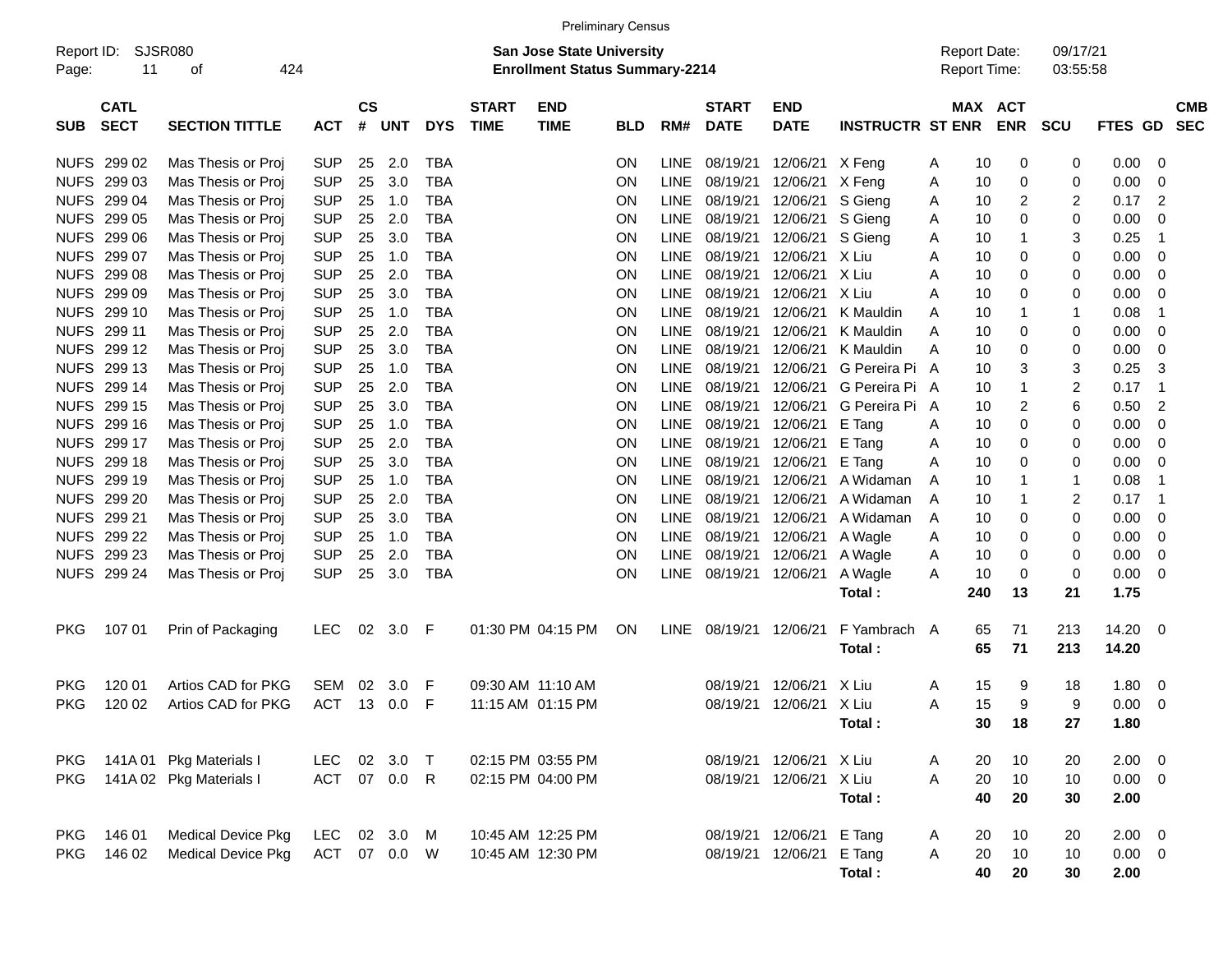|                                                                                  |                                                          | <b>Preliminary Census</b><br><b>SJSR080</b><br><b>San Jose State University</b>                                                                                            |                                                                                  |                            |                                        |                                                             |                             |                                        |                            |                                                                  |                                                          |                                                          |                                                          |                            |                                            |                                 |                                                                                                   |                                                                                |                          |
|----------------------------------------------------------------------------------|----------------------------------------------------------|----------------------------------------------------------------------------------------------------------------------------------------------------------------------------|----------------------------------------------------------------------------------|----------------------------|----------------------------------------|-------------------------------------------------------------|-----------------------------|----------------------------------------|----------------------------|------------------------------------------------------------------|----------------------------------------------------------|----------------------------------------------------------|----------------------------------------------------------|----------------------------|--------------------------------------------|---------------------------------|---------------------------------------------------------------------------------------------------|--------------------------------------------------------------------------------|--------------------------|
| Report ID:<br>Page:                                                              | 12                                                       | 424<br>οf                                                                                                                                                                  |                                                                                  |                            |                                        |                                                             |                             | <b>Enrollment Status Summary-2214</b>  |                            |                                                                  |                                                          |                                                          |                                                          |                            | <b>Report Date:</b><br><b>Report Time:</b> |                                 | 09/17/21<br>03:55:58                                                                              |                                                                                |                          |
| <b>SUB</b>                                                                       | <b>CATL</b><br><b>SECT</b>                               | <b>SECTION TITTLE</b>                                                                                                                                                      | <b>ACT</b>                                                                       | $\mathsf{cs}$<br>#         | <b>UNT</b>                             | <b>DYS</b>                                                  | <b>START</b><br><b>TIME</b> | <b>END</b><br><b>TIME</b>              | <b>BLD</b>                 | RM#                                                              | <b>START</b><br><b>DATE</b>                              | <b>END</b><br><b>DATE</b>                                | <b>INSTRUCTR ST ENR</b>                                  | <b>MAX</b>                 | <b>ACT</b><br><b>ENR</b>                   | SCU                             | <b>FTES GD</b>                                                                                    |                                                                                | <b>CMB</b><br><b>SEC</b> |
| <b>PKG</b><br><b>PKG</b>                                                         | 156 01<br>156 02                                         | <b>Pkg Mchnry Systems</b><br><b>Pkg Mchnry Systems</b>                                                                                                                     | LEC<br>ACT                                                                       | 02<br>07                   | 3.0<br>0.0                             | $\top$<br>R.                                                |                             | 10:45 AM 12:25 PM<br>10:45 AM 12:30 PM |                            |                                                                  | 08/19/21<br>08/19/21                                     | 12/06/21<br>12/06/21                                     | X Liu<br>X Liu<br>Total:                                 | A<br>A                     | 20<br>10<br>20<br>10<br>20<br>40           | 20<br>10<br>30                  | 2.00<br>0.00<br>2.00                                                                              | $\Omega$<br>$\mathbf{0}$                                                       |                          |
| <b>PKG</b>                                                                       | 159 01                                                   | Pkg Mtrl Hndlng Dist                                                                                                                                                       | <b>LEC</b>                                                                       | 02                         | 3.0                                    | MW                                                          |                             | 02:15 PM 03:30 PM                      |                            |                                                                  | 08/19/21                                                 | 12/06/21                                                 | E Tang<br>Total:                                         | A                          | 20<br>20                                   | 9<br>27<br>9<br>27              | 1.80<br>1.80                                                                                      | $\overline{0}$                                                                 |                          |
| <b>PKG</b><br><b>PKG</b>                                                         | 160 01<br>160 02                                         | Haz Mat Packaging<br>Haz Mat Packaging                                                                                                                                     | <b>LEC</b><br><b>ACT</b>                                                         | 02<br>13                   | 3.0<br>0.0                             | $\top$<br>R.                                                |                             | 05:00 PM 06:40 PM<br>05:00 PM 06:45 PM |                            |                                                                  | 08/19/21<br>08/19/21                                     | 12/06/21<br>12/06/21                                     | E Tang<br>E Tang<br>Total:                               | A<br>A                     | 20<br>20<br>12<br>40                       | 6<br>12<br>6<br>18              | 1.20<br>0.00<br>6<br>1.20                                                                         | $\overline{0}$<br>$\mathbf{0}$                                                 |                          |
| <b>PKG</b><br><b>PKG</b><br><b>PKG</b><br><b>PKG</b><br><b>PKG</b><br><b>PKG</b> | 180 01<br>180 02<br>180 03<br>180 04<br>180 05<br>180 06 | <b>Individual Studies</b><br><b>Individual Studies</b><br><b>Individual Studies</b><br><b>Individual Studies</b><br><b>Individual Studies</b><br><b>Individual Studies</b> | <b>SUP</b><br><b>SUP</b><br><b>SUP</b><br><b>SUP</b><br><b>SUP</b><br><b>SUP</b> | 36<br>36<br>36<br>36<br>36 | 1.0<br>2.0<br>3.0<br>4.0<br>5.0<br>6.0 | <b>TBA</b><br>TBA<br><b>TBA</b><br><b>TBA</b><br><b>TBA</b> |                             |                                        | ON<br>ON<br>ON<br>ON<br>ON | <b>LINE</b><br><b>LINE</b><br>LINE<br><b>LINE</b><br><b>LINE</b> | 08/19/21<br>08/19/21<br>08/19/21<br>08/19/21<br>08/19/21 | 12/06/21<br>12/06/21<br>12/06/21<br>12/06/21<br>12/06/21 | E Tang<br>E Tang<br>E Tang<br>E Tang<br>E Tang<br>Total: | A<br>Α<br>Α<br>A<br>Α<br>X | 10<br>10<br>10<br>10<br>10<br>0<br>50      | 0<br>0<br>0<br>0<br>0<br>0<br>0 | 0.00<br>0<br>0.00<br>0<br>0.00<br>0<br>0.00<br>0<br>0.00<br>0<br>0.00<br>0<br>0.00<br>$\mathbf 0$ | $\overline{0}$<br>0<br>0<br>$\overline{0}$<br>$\overline{0}$<br>$\overline{0}$ |                          |
|                                                                                  |                                                          |                                                                                                                                                                            |                                                                                  |                            |                                        |                                                             |                             |                                        |                            |                                                                  |                                                          |                                                          |                                                          |                            |                                            |                                 |                                                                                                   |                                                                                |                          |

**Department : Nutrition, Food Science & Packaging** 

| Department Total:         |      | 4970 3461 9240 |          | 621.20 |
|---------------------------|------|----------------|----------|--------|
| <b>Lower Division :</b>   | 1054 |                | 883 2298 | 153.20 |
| <b>Upper Division:</b>    |      | 3198 2489 6726 |          | 450.65 |
| <b>Graduate Division:</b> | 718  | 89             | 216      | 17.35  |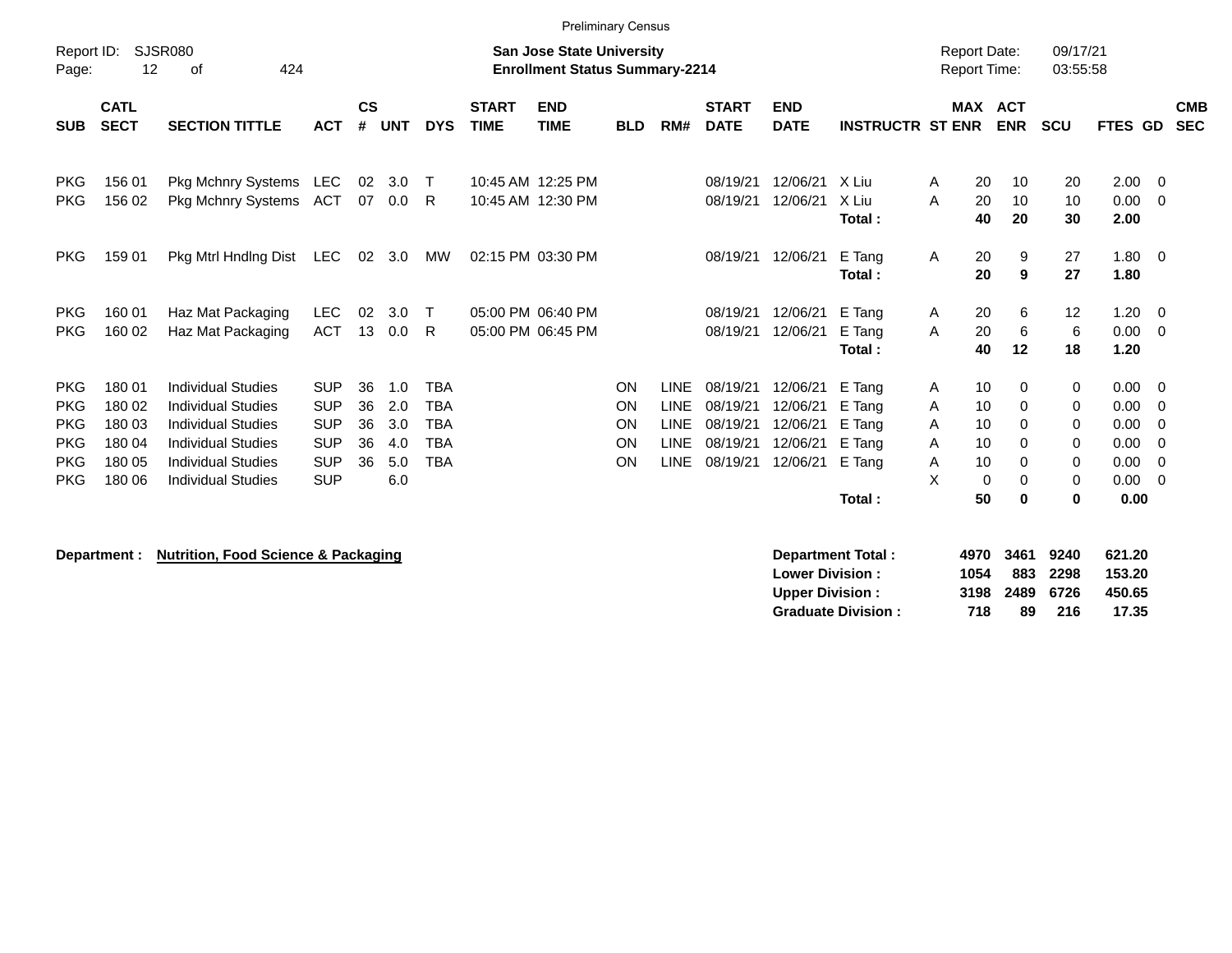|                     |                            |                                                      |                          |                |            |                        |                             | <b>Preliminary Census</b>                                                 |                        |                            |                             |                           |                                       |                                     |             |                       |                      |              |                          |                          |
|---------------------|----------------------------|------------------------------------------------------|--------------------------|----------------|------------|------------------------|-----------------------------|---------------------------------------------------------------------------|------------------------|----------------------------|-----------------------------|---------------------------|---------------------------------------|-------------------------------------|-------------|-----------------------|----------------------|--------------|--------------------------|--------------------------|
| Report ID:<br>Page: | 13                         | SJSR080<br>424<br>οf                                 |                          |                |            |                        |                             | <b>San Jose State University</b><br><b>Enrollment Status Summary-2214</b> |                        |                            |                             |                           |                                       | <b>Report Date:</b><br>Report Time: |             |                       | 09/17/21<br>03:55:58 |              |                          |                          |
| <b>SUB</b>          | <b>CATL</b><br><b>SECT</b> | <b>SECTION TITTLE</b>                                | <b>ACT</b>               | <b>CS</b><br># | <b>UNT</b> | <b>DYS</b>             | <b>START</b><br><b>TIME</b> | <b>END</b><br><b>TIME</b>                                                 | <b>BLD</b>             | RM#                        | <b>START</b><br><b>DATE</b> | <b>END</b><br><b>DATE</b> | <b>INSTRUCTR ST ENR</b>               |                                     |             | MAX ACT<br><b>ENR</b> | <b>SCU</b>           | FTES GD      |                          | <b>CMB</b><br><b>SEC</b> |
| <b>College</b>      |                            | <b>Health &amp; Human Sciences</b>                   |                          |                |            |                        |                             |                                                                           |                        |                            |                             |                           |                                       |                                     |             |                       |                      |              |                          |                          |
| Department :        |                            | <b>Public Health</b>                                 |                          |                |            |                        |                             |                                                                           |                        |                            |                             |                           |                                       |                                     |             |                       |                      |              |                          |                          |
| PH                  | 1 0 1                      | <b>Understand Health</b>                             | <b>LEC</b>               | 02             | 3.0        | <b>MW</b>              |                             | 09:00 AM 10:15 AM                                                         | <b>ON</b>              | <b>LINE</b>                | 08/19/21                    | 12/06/21                  | M McCarthy A                          |                                     | 30          | 29                    | 87                   | 5.80         | - 0                      |                          |
| PH                  | 1 0 2                      | <b>Understand Health</b>                             | <b>LEC</b>               | 02             | 3.0        | <b>MW</b>              |                             | 10:45 AM 12:00 PM                                                         | <b>ON</b>              | <b>LINE</b>                | 08/19/21                    | 12/06/21                  | M McCarthy A                          |                                     | 30          | 29                    | 87                   | 5.80         | $\overline{0}$           |                          |
| <b>PH</b>           | 1 0 3                      | <b>Understand Health</b>                             | <b>LEC</b><br><b>LEC</b> | 02<br>02       | 3.0        | <b>MW</b><br><b>MW</b> |                             | 12:30 PM 01:45 PM                                                         | <b>ON</b>              | <b>LINE</b>                | 08/19/21                    | 12/06/21                  | M McCarthy A                          |                                     | 30          | 29<br>28              | 87                   | 5.80<br>5.60 | $\overline{0}$           |                          |
| PH                  | 1 04                       | <b>Understand Health</b>                             | <b>LEC</b>               | 02             | 3.0<br>3.0 | <b>TR</b>              |                             | 02:15 PM 03:30 PM<br>10:45 AM 12:00 PM                                    | <b>ON</b>              | <b>LINE</b><br><b>LINE</b> | 08/19/21                    | 12/06/21                  | M McCarthy A<br>L Mai                 |                                     | 30<br>30    | 30                    | 84<br>90             |              | $\overline{0}$           |                          |
| PH<br><b>PH</b>     | 1 0 5<br>1 0 6             | <b>Understand Health</b><br><b>Understand Health</b> | <b>LEC</b>               | 02             | 3.0        | <b>TR</b>              |                             | 12:30 PM 01:45 PM                                                         | <b>ON</b><br><b>ON</b> | LINE                       | 08/19/21<br>08/19/21        | 12/06/21<br>12/06/21      | L Mai                                 | A<br>A                              | 30          | 30                    | 90                   | 6.00<br>6.00 | $\overline{0}$<br>0      |                          |
|                     |                            |                                                      |                          |                |            |                        |                             |                                                                           |                        |                            |                             |                           | Total:                                |                                     | 180         | 175                   | 525                  | 35.00        |                          |                          |
|                     |                            |                                                      |                          |                |            |                        |                             |                                                                           |                        |                            |                             |                           |                                       |                                     |             |                       |                      |              |                          |                          |
| PH                  | 15 01                      | Human Life Span                                      | <b>LEC</b>               | 02             | 3.0        | <b>MW</b>              |                             | 12:30 PM 01:45 PM                                                         | <b>ON</b>              | <b>LINE</b>                | 08/19/21                    | 12/06/21                  | C Doyle                               | Α                                   | 30          | 24                    | 72                   | 4.80         | 0 <sup>C</sup>           |                          |
| <b>RECL</b>         | 15 01                      | Human Life Span                                      | <b>LEC</b>               | 02             | 3.0        | <b>MW</b>              |                             | 12:30 PM 01:45 PM                                                         | <b>ON</b>              | <b>LINE</b>                | 08/19/21                    | 12/06/21                  | C Doyle                               | A                                   | $\mathbf 0$ | $\,6\,$               | 18                   | 1.20         | $0\,C$                   |                          |
| PH                  | 15 02                      | Human Life Span                                      | <b>LEC</b>               | 02             | 3.0        | <b>TR</b>              |                             | 10:45 AM 12:00 PM                                                         | <b>ON</b>              | <b>LINE</b>                | 08/19/21                    | 12/06/21                  | J DiGiacomo A                         |                                     | 40          | 32                    | 96                   | 6.40         | $0\,C$                   |                          |
| <b>RECL</b>         | 15 02                      | Human Life Span                                      | <b>LEC</b>               | 02             | 3.0        | <b>TR</b>              |                             | 10:45 AM 12:00 PM                                                         | <b>ON</b>              | <b>LINE</b>                | 08/19/21                    | 12/06/21                  | J DiGiacomo A                         |                                     | $\mathbf 0$ | 6                     | 18                   | 1.20         | $0\,C$                   |                          |
| PH                  | 15 03                      | Human Life Span                                      | <b>LEC</b>               | 02             | 3.0        | <b>TR</b>              |                             | 12:30 PM 01:45 PM                                                         | <b>ON</b>              | <b>LINE</b>                | 08/19/21                    | 12/06/21                  | J DiGiacomo A                         |                                     | 40          | 34                    | 102                  | 6.80         | $0\,C$                   |                          |
| <b>RECL</b>         | 15 03                      | Human Life Span                                      | <b>LEC</b>               | 02             | 3.0        | <b>TR</b>              |                             | 12:30 PM 01:45 PM                                                         | <b>ON</b>              | <b>LINE</b>                | 08/19/21                    | 12/06/21                  | J DiGiacomo A                         |                                     | $\mathbf 0$ | $\overline{5}$        | 15                   | 1.00         | $0\,C$                   |                          |
| PH                  | 15 04                      | Human Life Span                                      | <b>LEC</b>               | 02             | 3.0        | <b>MW</b>              |                             | 09:00 AM 10:15 AM                                                         | <b>ON</b>              | <b>LINE</b>                | 08/19/21                    | 12/06/21                  | M Bondi                               | A                                   | 30          | 26                    | 78                   | 5.20         | $0\,C$                   |                          |
| <b>RECL</b>         | 15 04                      | Human Life Span                                      | <b>LEC</b>               | 02             | 3.0        | <b>MW</b>              |                             | 09:00 AM 10:15 AM                                                         | <b>ON</b>              | <b>LINE</b>                | 08/19/21                    | 12/06/21                  | M Bondi                               | A                                   | $\mathbf 0$ | $\mathbf{3}$          | 9                    | 0.60         | $0\,C$                   |                          |
| PH                  | 15 05                      | Human Life Span                                      | <b>LEC</b>               | 02             | 3.0        | <b>MW</b>              |                             | 10:45 AM 12:00 PM                                                         | <b>ON</b>              | <b>LINE</b>                | 08/19/21                    | 12/06/21                  | M Bondi                               | A                                   | 30          | 23                    | 69                   | 4.60         | $0\,C$                   |                          |
| <b>RECL</b>         | 15 05                      | Human Life Span                                      | <b>LEC</b>               | 02             | 3.0        | <b>MW</b>              |                             | 10:45 AM 12:00 PM                                                         | <b>ON</b>              | <b>LINE</b>                | 08/19/21                    | 12/06/21                  | M Bondi                               | A                                   | $\mathbf 0$ | 6                     | 18                   | 1.20         | $0\,C$                   |                          |
| PH                  | 15 06                      | Human Life Span                                      | <b>LEC</b>               | 02             | 3.0        | <b>MW</b>              |                             | 04:00 PM 05:15 PM                                                         | <b>ON</b>              | <b>LINE</b>                | 08/19/21                    | 12/06/21                  | C Doyle                               | A                                   | 30          | 24                    | 72                   | 4.80         | $0\,C$                   |                          |
| <b>RECL</b>         | 15 06                      | Human Life Span                                      | <b>LEC</b>               | 02             | 3.0        | <b>MW</b>              |                             | 04:00 PM 05:15 PM                                                         | <b>ON</b>              | <b>LINE</b>                | 08/19/21                    | 12/06/21                  | C Doyle                               | A                                   | $\Omega$    | $\overline{4}$        | 12                   | 0.80         | $0\,C$                   |                          |
|                     |                            |                                                      |                          |                |            |                        |                             |                                                                           |                        |                            |                             |                           | Total:                                |                                     | 200         | 193                   | 579                  | 38.60        |                          |                          |
|                     |                            |                                                      |                          |                |            |                        |                             |                                                                           |                        |                            |                             |                           |                                       |                                     |             |                       |                      |              |                          |                          |
| PH                  | 6701                       | Intro Health Stat                                    | <b>LEC</b>               | 01             | 3.0        | <b>TR</b>              |                             | 09:00 AM 10:15 AM                                                         | CL                     | 324                        | 08/19/21                    | 12/06/21                  | C Park                                | Α                                   | 25          | 21                    | 63                   | 4.20         | 0                        |                          |
| PH                  | 67 02                      | Intro Health Stat                                    | <b>LEC</b>               | 01             | 3.0        | <b>TR</b>              |                             | 10:45 AM 12:00 PM                                                         | <b>CL</b>              | 324                        | 08/19/21                    | 12/06/21                  | C Park                                | A                                   | 25          | 9                     | 27                   | 1.80         | $\overline{0}$           |                          |
| PH                  | 6703                       | Intro Health Stat                                    | <b>LEC</b>               | 01             | 3.0        | <b>TBA</b>             |                             |                                                                           | <b>ON</b>              | <b>LINE</b>                | 08/19/21                    | 12/06/21                  | R Knight                              | A                                   | 25          | 24                    | 72                   | 4.80         | $\overline{0}$           |                          |
| <b>PH</b>           | 67 04                      | Intro Health Stat                                    | <b>LEC</b>               | 01             | 3.0        | <b>TBA</b>             |                             |                                                                           | <b>ON</b>              | <b>LINE</b>                | 08/19/21                    | 12/06/21                  | R Knight                              | A                                   | 25          | 23                    | 69                   | 4.60         | 0                        |                          |
|                     |                            |                                                      |                          |                |            |                        |                             |                                                                           |                        |                            |                             |                           | Total:                                |                                     | 100         | 77                    | 231                  | 15.40        |                          |                          |
|                     |                            |                                                      |                          |                |            |                        |                             |                                                                           |                        |                            |                             |                           |                                       |                                     |             |                       |                      |              |                          |                          |
| PH                  | 99 01                      | Intro Public Health                                  | LEC                      | 02             | 3.0        | МW                     |                             | 12:30 PM 01:45 PM ON                                                      |                        |                            |                             |                           | LINE 08/19/21 12/06/21 R Berkowitz A  |                                     | 40          | 39                    | 117                  | 7.80 0       |                          |                          |
| PH                  | 99 02                      | Intro Public Health                                  | <b>LEC</b>               |                | 3.0        |                        |                             |                                                                           |                        |                            |                             |                           |                                       | Χ                                   | 0           | 0                     | 0                    | 0.00         | $\overline{\phantom{0}}$ |                          |
| PH                  | 99 03                      | Intro Public Health                                  | <b>LEC</b>               | 02             | 3.0        | TR                     |                             | 09:00 AM 10:15 AM                                                         | <b>ON</b>              |                            | LINE 08/19/21 12/06/21      |                           | <b>B</b> White                        | Α                                   | 40          | 38                    | 114                  | $7.60$ 0     |                          |                          |
| PH                  | 99 04                      | Intro Public Health                                  | LEC                      |                | 02 3.0     | <b>TR</b>              |                             | 04:00 PM 05:15 PM                                                         | -ON                    |                            |                             |                           | LINE 08/19/21 12/06/21 K Rosenquist A |                                     | 40          | 36                    | 108                  | $7.20 \t 0$  |                          |                          |
| PH                  | 99 05                      | Intro Public Health                                  | <b>LEC</b>               |                | 3.0        |                        |                             |                                                                           |                        |                            |                             |                           |                                       | X.                                  | 0           | 0                     | 0                    | $0.00 \t 0$  |                          |                          |
| PH                  | 99 06                      | Intro Public Health                                  | <b>LEC</b>               | 02             | 3.0        | МW                     |                             | 10:45 AM 12:00 PM                                                         | BBC                    | 225                        |                             | 08/19/21 12/06/21         | F Noonis                              | Α                                   | 40          | 19                    | 57                   | $3.80\ 0$    |                          |                          |
| <b>PH</b>           | 99 07                      | Intro Public Health                                  | <b>LEC</b>               |                | 02 3.0     | MW                     |                             | 09:00 AM 10:15 AM                                                         | ON.                    |                            | LINE 08/19/21 12/06/21      |                           | M Moore                               | A                                   | 40          | 36                    | 108                  | $7.20 \t 0$  |                          |                          |
|                     |                            |                                                      |                          |                |            |                        |                             |                                                                           |                        |                            |                             |                           | Total:                                |                                     | 200         | 168                   | 504                  | 33.60        |                          |                          |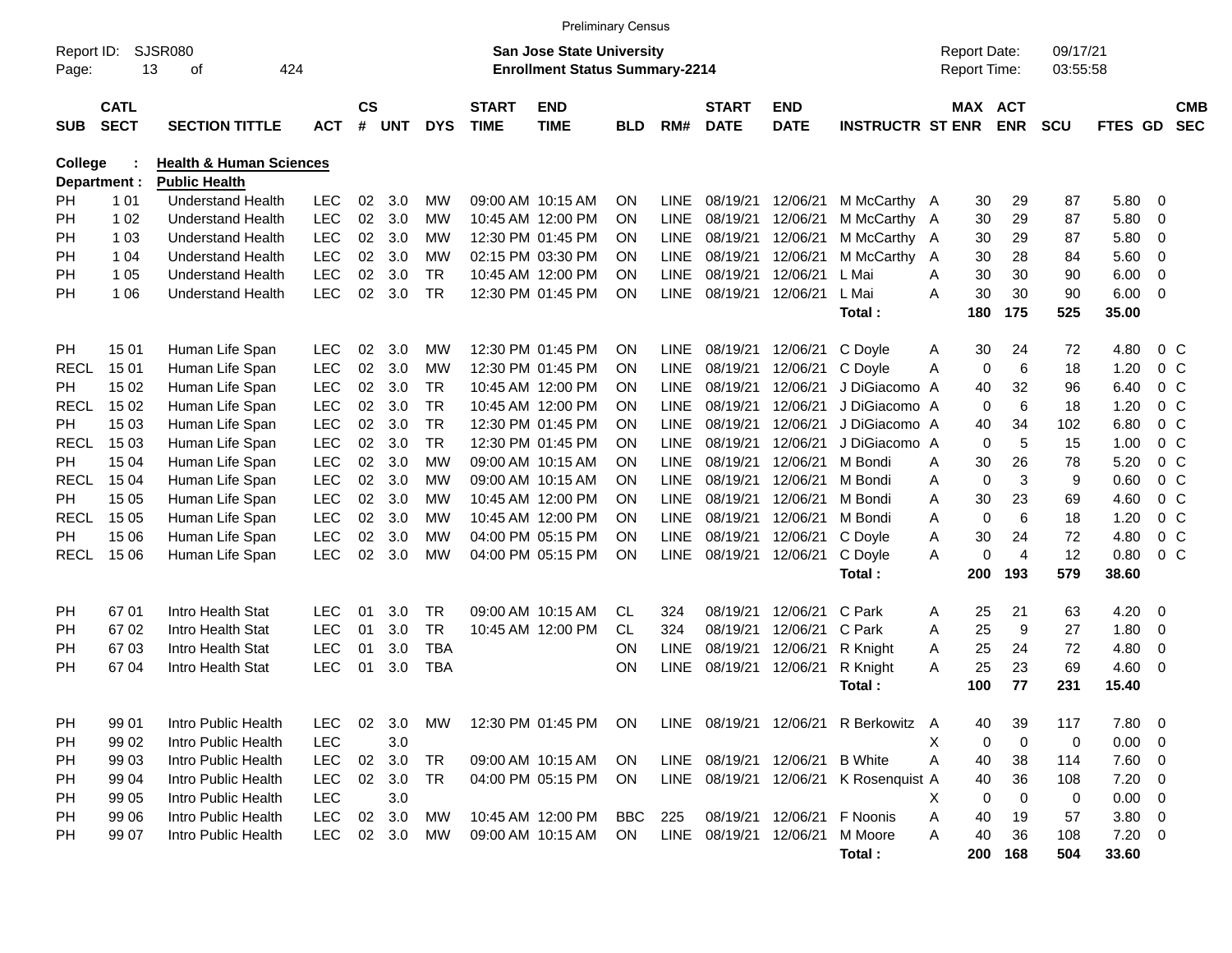|                                          |               |                               |            |                |            |              |                             | <b>Preliminary Census</b>                                                 |            |             |                                |                           |                         |                                     |            |                      |             |                |                          |
|------------------------------------------|---------------|-------------------------------|------------|----------------|------------|--------------|-----------------------------|---------------------------------------------------------------------------|------------|-------------|--------------------------------|---------------------------|-------------------------|-------------------------------------|------------|----------------------|-------------|----------------|--------------------------|
| Report ID:<br>Page:                      | SJSR080<br>14 | 424<br>οf                     |            |                |            |              |                             | <b>San Jose State University</b><br><b>Enrollment Status Summary-2214</b> |            |             |                                |                           |                         | <b>Report Date:</b><br>Report Time: |            | 09/17/21<br>03:55:58 |             |                |                          |
| <b>CATL</b><br><b>SECT</b><br><b>SUB</b> |               | <b>SECTION TITTLE</b>         | <b>ACT</b> | <b>CS</b><br># | <b>UNT</b> | <b>DYS</b>   | <b>START</b><br><b>TIME</b> | <b>END</b><br><b>TIME</b>                                                 | <b>BLD</b> | RM#         | <b>START</b><br><b>DATE</b>    | <b>END</b><br><b>DATE</b> | <b>INSTRUCTR ST ENR</b> | MAX ACT                             | <b>ENR</b> | <b>SCU</b>           | FTES GD     |                | <b>CMB</b><br><b>SEC</b> |
| <b>PH</b>                                |               | 100W 01 Writing Workshop      | <b>SEM</b> |                | 3.0        |              |                             |                                                                           |            |             |                                |                           |                         | х<br>0                              | 0          | 0                    | 0.00        | - 0            |                          |
| <b>NURS</b>                              |               | 100W 01 Writing Workshop      | <b>SEM</b> |                | 3.0        |              |                             |                                                                           |            |             |                                |                           |                         | Χ<br>0                              | 0          | 0                    | 0.00        | 0              |                          |
| <b>NUFS</b>                              |               | 100W 01 Writing Workshop      | <b>SEM</b> |                | 3.0        |              |                             |                                                                           |            |             |                                |                           |                         | X<br>0                              | 0          | 0                    | 0.00        | 0              |                          |
| <b>PH</b>                                |               | 100W 02 Writing Workshop      | SEM        | 04             | 3.0        | MW           |                             | 09:00 AM 10:15 AM                                                         | <b>SH</b>  | 346         | 08/19/21                       | 12/06/21                  | N Williams              | 25<br>Α                             | 12         | 36                   | 2.40        | $0\,$ C        |                          |
|                                          |               | NURS 100W 02 Writing Workshop | SEM        | 04             | 3.0        | <b>MW</b>    |                             | 09:00 AM 10:15 AM                                                         | <b>SH</b>  | 346         | 08/19/21                       | 12/06/21                  | N Williams              | 0<br>Α                              | 0          | 0                    | 0.00        | 0 <sup>o</sup> |                          |
|                                          |               | NUFS 100W 02 Writing Workshop | SEM        | 04             | 3.0        | <b>MW</b>    |                             | 09:00 AM 10:15 AM                                                         | <b>SH</b>  | 346         | 08/19/21                       | 12/06/21                  | N Williams              | 0<br>Α                              | 3          | 9                    | 0.60        | 0 <sup>o</sup> |                          |
| <b>PH</b>                                |               | 100W 03 Writing Workshop      | <b>SEM</b> | 04             | 3.0        | <b>MW</b>    |                             | 10:45 AM 12:00 PM                                                         | <b>SH</b>  | 311         | 08/19/21                       | 12/06/21                  | N Williams              | 25<br>Α                             | 13         | 39                   | 2.60        | 0 <sup>o</sup> |                          |
|                                          |               | NURS 100W 03 Writing Workshop | <b>SEM</b> | 04             | 3.0        | <b>MW</b>    |                             | 10:45 AM 12:00 PM                                                         | <b>SH</b>  | 311         | 08/19/21                       | 12/06/21                  | N Williams              | 0<br>Α                              | 0          | 0                    | 0.00        | 0 <sup>o</sup> |                          |
|                                          |               | NUFS 100W 03 Writing Workshop | <b>SEM</b> | 04             | 3.0        | <b>MW</b>    |                             | 10:45 AM 12:00 PM                                                         | <b>SH</b>  | 311         | 08/19/21                       | 12/06/21                  | N Williams              | 0<br>Α                              | 7          | 21                   | 1.40        | 0 <sup>o</sup> |                          |
| <b>PH</b>                                |               | 100W 04 Writing Workshop      | <b>SEM</b> | 04             | 3.0        | <b>MW</b>    |                             | 02:15 PM 03:30 PM                                                         | <b>SH</b>  | 346         | 08/19/21                       | 12/06/21                  | N Williams              | 25<br>Α                             | 10         | 30                   | 2.00        | 0 <sup>o</sup> |                          |
|                                          |               | NURS 100W 04 Writing Workshop | <b>SEM</b> | 04             | 3.0        | <b>MW</b>    |                             | 02:15 PM 03:30 PM                                                         | <b>SH</b>  | 346         | 08/19/21                       | 12/06/21                  | N Williams              | 0<br>Α                              | 0          | 0                    | 0.00        | 0 <sup>o</sup> |                          |
|                                          |               | NUFS 100W 04 Writing Workshop | <b>SEM</b> | 04             | 3.0        | <b>MW</b>    |                             | 02:15 PM 03:30 PM                                                         | <b>SH</b>  | 346         | 08/19/21                       | 12/06/21                  | N Williams              | 0<br>Α                              | 5          | 15                   | 1.00        | 0 <sup>o</sup> |                          |
| <b>PH</b>                                |               | 100W 05 Writing Workshop      | <b>SEM</b> | 04             | 3.0        | <b>TR</b>    |                             | 09:00 AM 10:15 AM                                                         | ON         | <b>LINE</b> | 08/19/21                       | 12/06/21                  | C Jones                 | 25<br>Α                             | 22         | 66                   | 4.40        | 0 <sup>o</sup> |                          |
|                                          |               | NURS 100W 05 Writing Workshop | <b>SEM</b> | 04             | 3.0        | <b>TR</b>    |                             | 09:00 AM 10:15 AM                                                         | ON         | <b>LINE</b> | 08/19/21                       | 12/06/21                  | C Jones                 | 0<br>Α                              | $\Omega$   | 0                    | 0.00        | 0 <sup>o</sup> |                          |
|                                          |               | NUFS 100W 05 Writing Workshop | <b>SEM</b> | 04             | 3.0        | <b>TR</b>    |                             | 09:00 AM 10:15 AM                                                         | ON         | <b>LINE</b> | 08/19/21                       | 12/06/21                  | C Jones                 | 0<br>Α                              | 1          | 3                    | 0.20        | 0 <sup>o</sup> |                          |
| <b>PH</b>                                |               | 100W 06 Writing Workshop      | <b>SEM</b> | 04             | 3.0        | <b>TR</b>    |                             | 10:45 AM 12:00 PM                                                         | ON         | <b>LINE</b> | 08/19/21                       | 12/06/21                  | C Jones                 | 25<br>Α                             | 24         | 72                   | 4.80        | 0 <sup>o</sup> |                          |
|                                          |               | NURS 100W 06 Writing Workshop | <b>SEM</b> | 04             | 3.0        | <b>TR</b>    |                             | 10:45 AM 12:00 PM                                                         | ON         | <b>LINE</b> | 08/19/21                       | 12/06/21                  | C Jones                 | 0<br>Α                              | 0          | 0                    | 0.00        | 0 <sup>o</sup> |                          |
|                                          |               | NUFS 100W 06 Writing Workshop | <b>SEM</b> | 04             | 3.0        | <b>TR</b>    |                             | 10:45 AM 12:00 PM                                                         | ON         | <b>LINE</b> | 08/19/21                       | 12/06/21                  | C Jones                 | 0<br>Α                              | 1          | 3                    | 0.20        | 0 <sup>o</sup> |                          |
| <b>PH</b>                                |               | 100W 07 Writing Workshop      | <b>SEM</b> | 04             | 3.0        | <b>TR</b>    |                             | 12:30 PM 01:45 PM                                                         | ON         | <b>LINE</b> | 08/19/21                       | 12/06/21                  | C Jones                 | 25<br>Α                             | 14         | 42                   | 2.80        | 0 <sup>o</sup> |                          |
|                                          |               | NURS 100W 07 Writing Workshop | <b>SEM</b> | 04             | 3.0        | <b>TR</b>    |                             | 12:30 PM 01:45 PM                                                         | ON         | <b>LINE</b> | 08/19/21                       | 12/06/21                  | C Jones                 | 0<br>Α                              | 0          | 0                    | 0.00        | 0 <sup>o</sup> |                          |
|                                          |               | NUFS 100W 07 Writing Workshop | <b>SEM</b> | 04             | 3.0        | <b>TR</b>    |                             | 12:30 PM 01:45 PM                                                         | ON         | <b>LINE</b> | 08/19/21                       | 12/06/21                  | C Jones                 | 0<br>Α                              | 6          | 18                   | 1.20        | 0 <sup>o</sup> |                          |
| <b>PH</b>                                |               | 100W 08 Writing Workshop      | <b>SEM</b> | 04             | 3.0        | F            |                             | 09:00 AM 11:45 AM                                                         | ON         | <b>LINE</b> | 08/19/21                       | 12/06/21                  | S Rivera                | 25<br>Α                             | 19         | 57                   | 3.80        | 0 <sup>o</sup> |                          |
|                                          |               | NURS 100W 08 Writing Workshop | <b>SEM</b> | 04             | 3.0        | F            |                             | 09:00 AM 11:45 AM                                                         | ΟN         | <b>LINE</b> | 08/19/21                       | 12/06/21                  | S Rivera                | 0<br>Α                              | 1          | 3                    | 0.20        | 0 <sup>o</sup> |                          |
|                                          |               | NUFS 100W 08 Writing Workshop | <b>SEM</b> | 04             | 3.0        | F            |                             | 09:00 AM 11:45 AM                                                         | ON         | <b>LINE</b> | 08/19/21                       | 12/06/21                  | S Rivera                | 0<br>Α                              | 5          | 15                   | 1.00        | 0 <sup>o</sup> |                          |
| <b>PH</b>                                |               | 100W 09 Writing Workshop      | <b>SEM</b> | 04             | 3.0        | <b>TBA</b>   |                             |                                                                           | ON         | <b>LINE</b> | 08/19/21                       | 12/06/21                  | M Duphily               | 25<br>Α                             | 14         | 42                   | 2.80        | 0 <sup>C</sup> |                          |
|                                          |               | NURS 100W 09 Writing Workshop | SEM        | 04             | 3.0        | <b>TBA</b>   |                             |                                                                           | ON         | <b>LINE</b> | 08/19/21                       | 12/06/21                  | M Duphily               | 0<br>Α                              | -1         | 3                    | 0.20        | 0 <sup>C</sup> |                          |
|                                          |               | NUFS 100W 09 Writing Workshop | SEM        | 04             | 3.0        | <b>TBA</b>   |                             |                                                                           | ON         | <b>LINE</b> | 08/19/21                       | 12/06/21                  | M Duphily               | 0<br>Α                              | 9          | 27                   | 1.80        | 0 <sup>o</sup> |                          |
| PН                                       |               | 100W 10 Writing Workshop      | SEM        | 04             | 3.0        | <b>TBA</b>   |                             |                                                                           | ON         | <b>LINE</b> | 08/19/21                       | 12/06/21                  | M McClure Fu A          | 25                                  | 21         | 63                   | 4.20        | 0 <sup>o</sup> |                          |
|                                          |               | NURS 100W 10 Writing Workshop | <b>SEM</b> | 04             | 3.0        | <b>TBA</b>   |                             |                                                                           | ON         | <b>LINE</b> | 08/19/21                       | 12/06/21                  | M McClure Fu A          | 0                                   | 0          | 0                    | 0.00        | 0 <sup>o</sup> |                          |
|                                          |               | NUFS 100W 10 Writing Workshop | SEM        | 04             | 3.0        | <b>TBA</b>   |                             |                                                                           | ON         | <b>LINE</b> | 08/19/21                       | 12/06/21                  | M McClure Fu A          | 0                                   | 4          | 12                   | 0.80        | 0 <sup>o</sup> |                          |
|                                          |               |                               |            |                |            |              |                             |                                                                           |            |             |                                |                           | Total:                  |                                     | 225 192    | 576                  | 38.40       |                |                          |
| PH                                       | 102 01        | Health Team Building LEC      |            | 02             | 3.0        | M            |                             | 09:00 AM 11:45 AM                                                         | ON         | LINE        | 08/19/21                       | 12/06/21 K Roe            |                         | 25<br>A                             | 25         | 75                   | $5.00 \t 0$ |                |                          |
| PH                                       | 102 02        | Health Team Building LEC      |            |                | 02 3.0     | M            |                             | 12:30 PM 03:15 PM                                                         | ON         | LINE        | 08/19/21                       |                           | 12/06/21 A Santiago     | 25<br>A                             | 21         | 63                   | $4.20 \ 0$  |                |                          |
| PH                                       | 102 03        | Health Team Building LEC      |            |                | 02 3.0     | $\top$       |                             | 06:00 PM 08:45 PM                                                         | ON         | LINE        | 08/19/21                       | 12/06/21                  | M Bondi                 | 25<br>Α                             | 24         | 72                   | 4.80 0      |                |                          |
| PH                                       | 102 04        | Health Team Building LEC      |            | 02             | 3.0        | W            |                             | 09:00 AM 11:45 AM                                                         | ON         | LINE        | 08/19/21                       | 12/06/21                  | S Paterson              | 25<br>A                             | 23         | 69                   | 4.60 0      |                |                          |
| <b>PH</b>                                | 102 05        | Health Team Building LEC      |            |                | 02 3.0     | $\mathsf{R}$ |                             | 12:30 PM 03:15 PM                                                         | ON         | LINE        | 08/19/21                       | 12/06/21                  | R Rinck                 | 25<br>Α                             | 23         | 69                   | 4.60 0      |                |                          |
| <b>PH</b>                                | 102 06        | Health Team Building LEC      |            |                | 02 3.0 R   |              |                             | 06:00 PM 08:45 PM                                                         | <b>ON</b>  |             | LINE 08/19/21 12/06/21 R Rinck |                           |                         | 25<br>Α                             | 23         | 69                   | 4.60 0      |                |                          |
|                                          |               |                               |            |                |            |              |                             |                                                                           |            |             |                                |                           | Total:                  |                                     | 150 139    | 417                  | 27.80       |                |                          |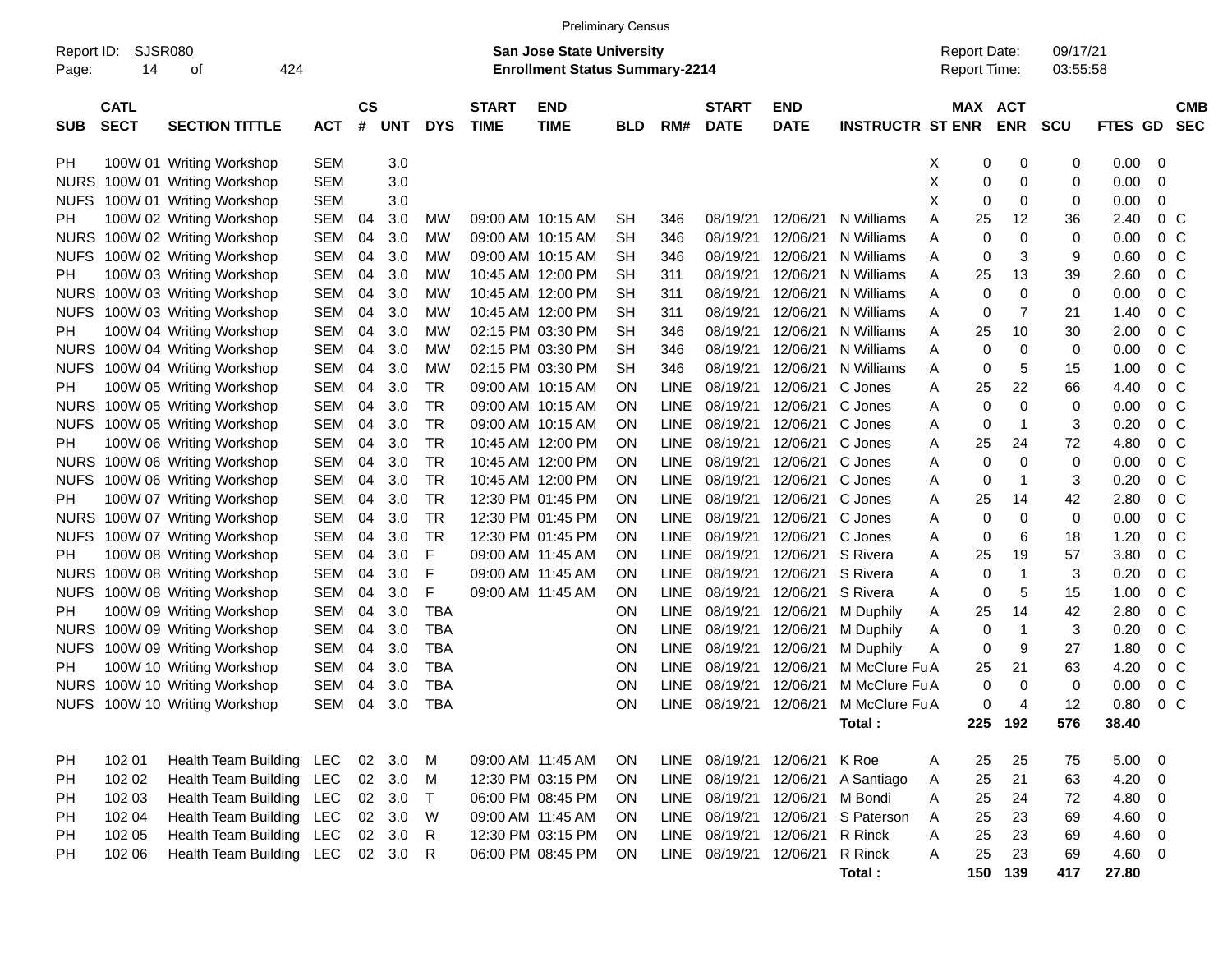|                     |                            |                                                      |                          |                    |            |              |                             | <b>Preliminary Census</b>                                                 |            |             |                             |                           |                          |        |                                     |             |                      |                |                         |                          |
|---------------------|----------------------------|------------------------------------------------------|--------------------------|--------------------|------------|--------------|-----------------------------|---------------------------------------------------------------------------|------------|-------------|-----------------------------|---------------------------|--------------------------|--------|-------------------------------------|-------------|----------------------|----------------|-------------------------|--------------------------|
| Report ID:<br>Page: | 15                         | <b>SJSR080</b><br>424<br>οf                          |                          |                    |            |              |                             | <b>San Jose State University</b><br><b>Enrollment Status Summary-2214</b> |            |             |                             |                           |                          |        | <b>Report Date:</b><br>Report Time: |             | 09/17/21<br>03:55:58 |                |                         |                          |
| <b>SUB</b>          | <b>CATL</b><br><b>SECT</b> | <b>SECTION TITTLE</b>                                | <b>ACT</b>               | $\mathsf{cs}$<br># | <b>UNT</b> | <b>DYS</b>   | <b>START</b><br><b>TIME</b> | <b>END</b><br><b>TIME</b>                                                 | <b>BLD</b> | RM#         | <b>START</b><br><b>DATE</b> | <b>END</b><br><b>DATE</b> | <b>INSTRUCTR ST ENR</b>  |        | MAX ACT                             | <b>ENR</b>  | <b>SCU</b>           | FTES GD        |                         | <b>CMB</b><br><b>SEC</b> |
| PH                  | 103 02                     | Intr Health Policy                                   | <b>LEC</b>               | 01                 | 3.0        | W            |                             | 12:30 PM 03:15 PM                                                         | ΟN         | <b>LINE</b> | 08/19/21                    | 12/06/21                  | A Shaw                   | Α      | 75                                  | 76          | 228                  | 15.20          | 0                       |                          |
| PН                  | 103 03                     | Intr Health Policy                                   | <b>LEC</b>               | 01                 | 3.0        | $\mathsf T$  | 09:00 AM 11:45 AM           |                                                                           | ON         | <b>LINE</b> | 08/19/21                    | 12/06/21                  | A Shaw<br>Total:         | A      | 75<br>150                           | 76<br>152   | 228<br>456           | 15.20<br>30.40 | 0                       |                          |
| PH                  | 104 01                     | Com Hlth Promo                                       | <b>LEC</b>               | 01                 | 4.0        | МW           |                             | 12:30 PM 01:45 PM                                                         | <b>ON</b>  | <b>LINE</b> | 08/19/21                    | 12/06/21                  | V Gomez                  | A      | 75                                  | 74          | 296                  | 19.73          | 0                       |                          |
| PН                  | 104 02                     | Com Hith Promo                                       | <b>LEC</b>               | 01                 | 4.0        | MW           |                             | 02:15 PM 03:30 PM                                                         | ON         | <b>LINE</b> | 08/19/21                    | 12/06/21                  | M McClure Fu A<br>Total: |        | 75<br>150                           | 39<br>113   | 156<br>452           | 10.40<br>30.13 | 0                       |                          |
| PH.                 | 135 02                     | <b>Hith Multiculture</b>                             | <b>LEC</b>               |                    | 3.0        |              |                             |                                                                           |            |             |                             |                           |                          | X      | 0                                   | 0           | 0                    | 0.00           | 0                       |                          |
| <b>NUFS</b>         | 135 02<br>NURS 135 02      | <b>Hith Multiculture</b><br><b>Hith Multiculture</b> | <b>LEC</b><br><b>LEC</b> |                    | 3.0<br>3.0 |              |                             |                                                                           |            |             |                             |                           |                          | Χ<br>Χ | 0<br>0                              | 0<br>0      | 0<br>0               | 0.00<br>0.00   | 0<br>0                  |                          |
| PH                  | 135 03                     | <b>Hith Multiculture</b>                             | <b>LEC</b>               | 03                 | 3.0        | W            |                             | 12:30 PM 03:15 PM                                                         | <b>ON</b>  | LINE.       | 08/19/21                    | 12/06/21                  | N West                   | Α      | 35                                  | 25          | 75                   | 5.00           |                         | 0 <sup>o</sup>           |
| <b>NUFS</b>         | 135 03                     | <b>Hith Multiculture</b>                             | <b>LEC</b>               | 03                 | 3.0        | W            |                             | 12:30 PM 03:15 PM                                                         | ΟN         | <b>LINE</b> | 08/19/21                    | 12/06/21                  | N West                   | Α      | 0                                   | 10          | 30                   | 2.00           |                         | 0 <sup>o</sup>           |
|                     | NURS 135 03                | <b>Hith Multiculture</b>                             | <b>LEC</b>               | 03                 | 3.0        | W            |                             | 12:30 PM 03:15 PM                                                         | ON         | <b>LINE</b> | 08/19/21                    | 12/06/21                  | N West                   | Α      | 0                                   | 0           | 0                    | 0.00           |                         | 0 <sup>o</sup>           |
| PH                  | 135 04                     | <b>Hith Multiculture</b>                             | <b>LEC</b>               | 03                 | 3.0        | Т            |                             | 04:00 PM 06:45 PM                                                         | ON         | <b>LINE</b> | 08/19/21                    | 12/06/21                  | C Jones                  | A      | 35                                  | 28          | 84                   | 5.60           |                         | 0 <sup>o</sup>           |
| <b>NUFS</b>         | 135 04                     | <b>Hith Multiculture</b>                             | <b>LEC</b>               | 03                 | 3.0        | Т            |                             | 04:00 PM 06:45 PM                                                         | ΟN         | <b>LINE</b> | 08/19/21                    | 12/06/21                  | C Jones                  | Α      | 0                                   | 5           | 15                   | 1.00           |                         | 0 <sup>o</sup>           |
|                     | <b>NURS 135 04</b>         | <b>Hith Multiculture</b>                             | <b>LEC</b>               | 03                 | 3.0        | $\mathsf{T}$ |                             | 04:00 PM 06:45 PM                                                         | ΟN         | <b>LINE</b> | 08/19/21                    | 12/06/21                  | C Jones                  | A      | 0                                   | $\mathbf 1$ | 3                    | 0.20           |                         | 0 <sup>o</sup>           |
| PH                  | 135 05                     | <b>Hith Multiculture</b>                             | <b>LEC</b>               | 03                 | 3.0        | $\mathsf{T}$ |                             | 06:00 PM 08:45 PM                                                         | ON         | <b>LINE</b> | 08/19/21                    | 12/06/21                  | Q Sawyer                 | A      | 35                                  | 21          | 63                   | 4.20           |                         | 0 <sup>o</sup>           |
| <b>NUFS</b>         | 135 05                     | <b>Hith Multiculture</b>                             | <b>LEC</b>               | 03                 | 3.0        | $\mathsf{T}$ |                             | 06:00 PM 08:45 PM                                                         | ON         | <b>LINE</b> | 08/19/21                    | 12/06/21                  | Q Sawyer                 | A      | 0                                   | 12          | 36                   | 2.40           |                         | 0 <sup>o</sup>           |
|                     | <b>NURS 135 05</b>         | <b>Hith Multiculture</b>                             | <b>LEC</b>               | 03                 | 3.0        | $\mathsf{T}$ |                             | 06:00 PM 08:45 PM                                                         | ON         | <b>LINE</b> | 08/19/21                    | 12/06/21                  | Q Sawyer                 | A      | 0                                   | 0           | 0                    | 0.00           |                         | 0 <sup>o</sup>           |
| PH.                 | 135 06                     | <b>Hith Multiculture</b>                             | <b>LEC</b>               | 03                 | 3.0        | W            |                             | 04:00 PM 06:45 PM                                                         | ΟN         | <b>LINE</b> | 08/19/21                    | 12/06/21                  | N West                   | A      | 35                                  | 33          | 99                   | 6.60           |                         | 0 <sup>o</sup>           |
| <b>NUFS</b>         | 135 06                     | <b>Hith Multiculture</b>                             | <b>LEC</b>               | 03                 | 3.0        | W            |                             | 04:00 PM 06:45 PM                                                         | ΟN         | <b>LINE</b> | 08/19/21                    | 12/06/21                  | N West                   | Α      | 0                                   | 2           | 6                    | 0.40           |                         | 0 <sup>o</sup>           |
|                     | <b>NURS 135 06</b>         | <b>Hith Multiculture</b>                             | <b>LEC</b>               | 03                 | 3.0        | W            |                             | 04:00 PM 06:45 PM                                                         | ON         | <b>LINE</b> | 08/19/21                    | 12/06/21                  | N West                   | Α      | 0                                   | 0           | 0                    | 0.00           |                         | 0 <sup>o</sup>           |
| PH                  | 135 07                     | <b>Hith Multiculture</b>                             | <b>LEC</b>               | 03                 | 3.0        | R            |                             | 04:00 PM 06:45 PM                                                         | ON         | <b>LINE</b> | 08/19/21                    | 12/06/21                  | J Angeles                | A      | 35                                  | 26          | 78                   | 5.20           |                         | 0 <sup>o</sup>           |
| <b>NUFS</b>         | 135 07                     | <b>Hith Multiculture</b>                             | <b>LEC</b>               | 03                 | 3.0        | R            |                             | 04:00 PM 06:45 PM                                                         | 0N         | <b>LINE</b> | 08/19/21                    | 12/06/21                  | J Angeles                | A      | 0                                   | 6           | 18                   | 1.20           |                         | 0 <sup>o</sup>           |
|                     | <b>NURS 135 07</b>         | <b>Hith Multiculture</b>                             | <b>LEC</b>               | 03                 | 3.0        | R            |                             | 04:00 PM 06:45 PM                                                         | 0N         | LINE        | 08/19/21                    | 12/06/21                  | J Angeles                | A      | 0                                   | $\mathbf 1$ | 3                    | 0.20           |                         | 0 <sup>o</sup>           |
| PН                  | 135 08                     | <b>Hith Multiculture</b>                             | <b>LEC</b>               | 03                 | 3.0        | W            |                             | 06:00 PM 08:45 PM                                                         | ΟN         | <b>LINE</b> | 08/19/21                    | 12/06/21                  | I Garcia                 | Α      | 35                                  | 27          | 81                   | 5.40           |                         | 0 <sup>o</sup>           |
| <b>NUFS</b>         | 135 08                     | <b>Hith Multiculture</b>                             | <b>LEC</b>               | 03                 | 3.0        | W            |                             | 06:00 PM 08:45 PM                                                         | ΟN         | <b>LINE</b> | 08/19/21                    | 12/06/21                  | I Garcia                 | Α      | 0                                   | 7           | 21                   | 1.40           |                         | 0 <sup>o</sup>           |
|                     | <b>NURS 135 08</b>         | <b>Hith Multiculture</b>                             | <b>LEC</b>               | 03                 | 3.0        | W            |                             | 06:00 PM 08:45 PM                                                         | ON         | <b>LINE</b> | 08/19/21                    | 12/06/21                  | I Garcia                 | Α      | 0                                   | $\mathbf 0$ | 0                    | 0.00           | 0 <sup>o</sup>          |                          |
|                     |                            |                                                      |                          |                    |            |              |                             |                                                                           |            |             |                             |                           | Total:                   |        |                                     | 210 204     | 612                  | 40.80          |                         |                          |
| PH                  | 158 01                     | Hlth Comm                                            | <b>LEC</b>               | 01                 | 3.0        | M            |                             | 04:00 PM 05:50 PM                                                         | ON.        |             | LINE 08/19/21 12/06/21      |                           | N Zhang                  | A      | 40                                  | 36          | 72                   | $7.20 \t 0$    |                         |                          |
| PH                  | 158 02                     | Hlth Comm                                            | SEM                      | 05                 | 0.0        | M            |                             | 06:00 PM 06:50 PM                                                         | ON.        |             | LINE 08/19/21               | 12/06/21                  | N Zhang                  | A      | 40                                  | 36          | 36                   | $0.00 \t 0$    |                         |                          |
| PH                  | 158 03                     | Hlth Comm                                            | <b>LEC</b>               | 01                 | 3.0        | R            |                             | 04:00 PM 05:50 PM                                                         | ON.        |             | LINE 08/19/21               | 12/06/21                  | N Zhang                  | A      | 40                                  | 27          | 54                   | 5.40           | $\overline{\mathbf{0}}$ |                          |
| PH                  | 158 04                     | Hlth Comm                                            | SEM                      | 05                 | 0.0        | R            |                             | 06:00 PM 06:50 PM                                                         | <b>ON</b>  |             | LINE 08/19/21               | 12/06/21                  | N Zhang                  | A      | 40                                  | 27          | 27                   | 0.00           | - 0                     |                          |
| PH                  | 158 05                     | Hlth Comm                                            | <b>LEC</b>               | 01                 | 3.0        | $\top$       |                             | 04:00 PM 05:50 PM                                                         | <b>ON</b>  |             | LINE 08/19/21               | 12/06/21                  | N Zhang                  | A      | 40                                  | 33          | 66                   | 6.60           | $\overline{\mathbf{0}}$ |                          |
| PH                  | 158 06                     | Hlth Comm                                            | SEM                      | 05                 | 0.0        | $\top$       |                             | 06:00 PM 06:50 PM                                                         | ON.        |             | LINE 08/19/21 12/06/21      |                           | N Zhang                  | A      | 40                                  | 33          | 33                   | $0.00 \t 0$    |                         |                          |
| PH                  | 158 07                     | Hlth Comm                                            | <b>LEC</b>               |                    | 01 3.0 W   |              |                             | 12:30 PM 02:20 PM                                                         | ON         |             | LINE 08/19/21 12/06/21      |                           | A Murray                 | A      | 40                                  | 40          | 80                   | 8.00 0         |                         |                          |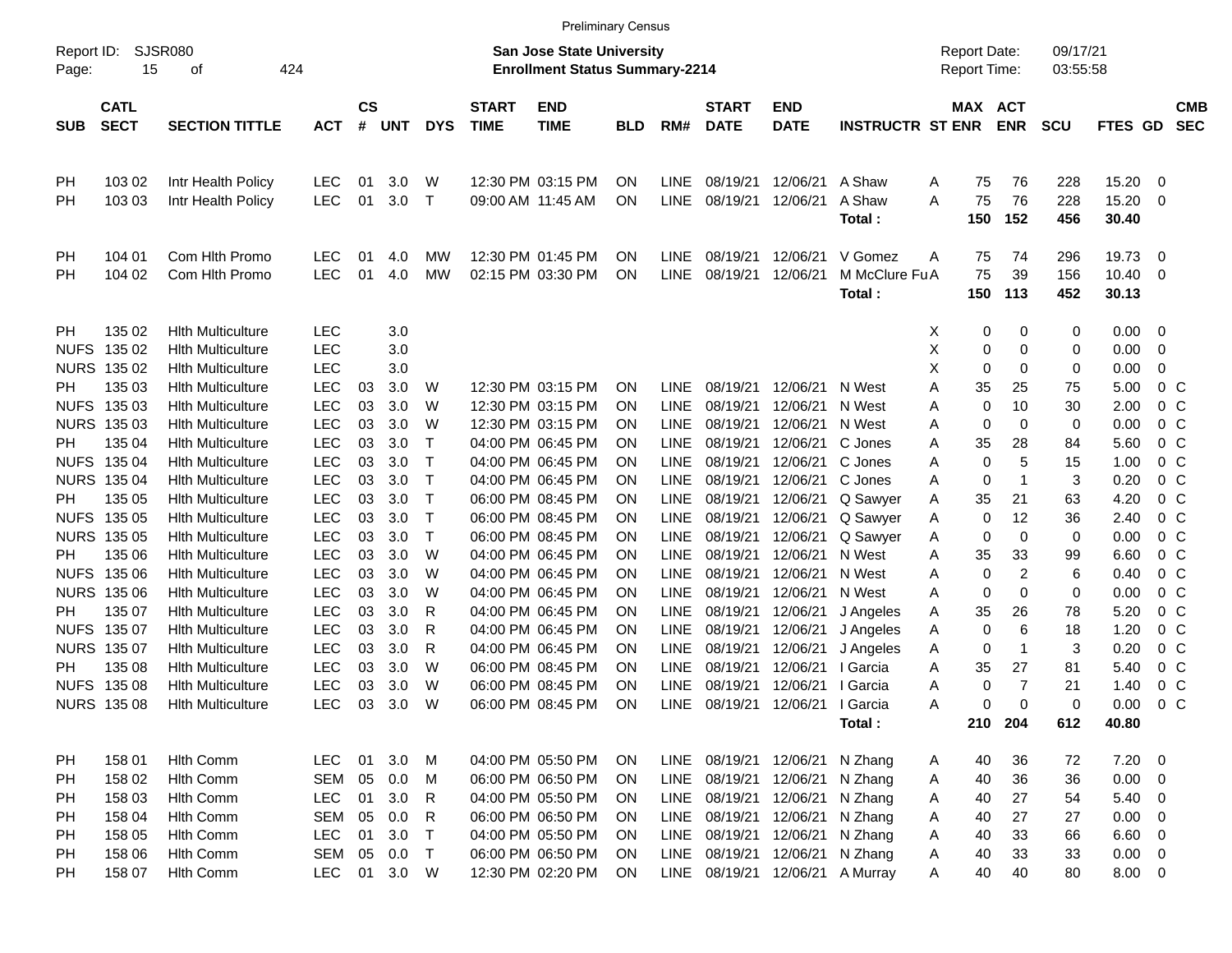|                                    |                                      |                                                                                                                                                      |                                                      |                      |                                 |                                            |                             | <b>Preliminary Census</b>                                                        |                      |                                                          |                                              |                                              |                                                                |                       |                                     |                       |                              |                                      |                                                                                                                             |                          |
|------------------------------------|--------------------------------------|------------------------------------------------------------------------------------------------------------------------------------------------------|------------------------------------------------------|----------------------|---------------------------------|--------------------------------------------|-----------------------------|----------------------------------------------------------------------------------|----------------------|----------------------------------------------------------|----------------------------------------------|----------------------------------------------|----------------------------------------------------------------|-----------------------|-------------------------------------|-----------------------|------------------------------|--------------------------------------|-----------------------------------------------------------------------------------------------------------------------------|--------------------------|
| Report ID:<br>Page:                | 16                                   | SJSR080<br>424<br>оf                                                                                                                                 |                                                      |                      |                                 |                                            |                             | <b>San Jose State University</b><br><b>Enrollment Status Summary-2214</b>        |                      |                                                          |                                              |                                              |                                                                |                       | <b>Report Date:</b><br>Report Time: |                       | 09/17/21<br>03:55:58         |                                      |                                                                                                                             |                          |
| <b>SUB</b>                         | <b>CATL</b><br><b>SECT</b>           | <b>SECTION TITTLE</b>                                                                                                                                | <b>ACT</b>                                           | <b>CS</b><br>#       | <b>UNT</b>                      | <b>DYS</b>                                 | <b>START</b><br><b>TIME</b> | <b>END</b><br><b>TIME</b>                                                        | <b>BLD</b>           | RM#                                                      | <b>START</b><br><b>DATE</b>                  | <b>END</b><br><b>DATE</b>                    | <b>INSTRUCTR ST ENR</b>                                        |                       | MAX ACT                             | <b>ENR</b>            | SCU                          | FTES GD                              |                                                                                                                             | <b>CMB</b><br><b>SEC</b> |
| РH                                 | 158 08                               | <b>Hlth Comm</b>                                                                                                                                     | SEM                                                  | 05                   | 0.0                             | W                                          |                             | 02:30 PM 03:20 PM                                                                | ΟN                   | <b>LINE</b>                                              | 08/19/21                                     | 12/06/21                                     | A Murray<br>Total:                                             | Α                     | 40<br>320                           | 40<br>272             | 40<br>408                    | 0.00<br>27.20                        | - 0                                                                                                                         |                          |
| <b>PH</b><br>PH<br>РH<br>РH        | 161 01<br>161 02<br>161 03<br>161 04 | Epidemiology<br>Epidemiology<br>Epidemiology<br>Epidemiology                                                                                         | <b>LEC</b><br><b>SEM</b><br><b>LEC</b><br><b>SEM</b> | 01<br>05<br>01<br>05 | 3.0<br>0.0<br>3.0<br>0.0        | м<br>M<br>W<br>W                           |                             | 04:00 PM 05:45 PM<br>06:00 PM 06:45 PM<br>04:00 PM 05:45 PM<br>06:00 PM 06:45 PM | ΟN<br>ΟN<br>ΟN<br>ΟN | <b>LINE</b><br><b>LINE</b><br><b>LINE</b><br><b>LINE</b> | 08/19/21<br>08/19/21<br>08/19/21<br>08/19/21 | 12/06/21<br>12/06/21<br>12/06/21<br>12/06/21 | R Berkowitz A<br>R Berkowitz A<br>R Berkowitz A<br>R Berkowitz | $\overline{A}$        | 25<br>30<br>25<br>25                | 26<br>26<br>25<br>25  | 52<br>26<br>50<br>25         | 5.20<br>0.00<br>5.00<br>0.00         | - 0<br>$\overline{0}$<br>$\overline{0}$<br>$\overline{0}$                                                                   |                          |
| PH<br>PH<br>PH<br>РH               | 161 07<br>161 08<br>161 09<br>161 10 | Epidemiology<br>Epidemiology<br>Epidemiology<br>Epidemiology                                                                                         | <b>LEC</b><br><b>SEM</b><br><b>LEC</b><br><b>SEM</b> | 01<br>05<br>01<br>05 | 3.0<br>0.0<br>3.0<br>0.0        | $\top$<br>$\top$<br><b>TR</b><br><b>TR</b> |                             | 04:00 PM 05:45 PM<br>06:00 PM 06:45 PM<br>09:00 AM 09:50 AM<br>09:55 AM 10:20 AM | ΟN<br>ΟN<br>ΟN<br>ΟN | <b>LINE</b><br><b>LINE</b><br><b>LINE</b><br><b>LINE</b> | 08/19/21<br>08/19/21<br>08/19/21<br>08/19/21 | 12/06/21<br>12/06/21<br>12/06/21<br>12/06/21 | S Martin<br>S Martin<br>L Mai<br>L Mai                         | Α<br>Α<br>Α<br>A      | 25<br>25<br>25<br>25                | 27<br>27<br>27<br>27  | 54<br>27<br>54<br>27         | 5.40<br>0.00<br>5.40<br>0.00         | 0<br>$\overline{0}$<br>$\overline{0}$<br>$\overline{0}$                                                                     |                          |
| PH<br>PH<br>РH<br>РH               | 161 11<br>161 12<br>161 13<br>161 14 | Epidemiology<br>Epidemiology<br>Epidemiology<br>Epidemiology                                                                                         | <b>LEC</b><br>SEM<br><b>LEC</b><br><b>SEM</b>        | 01<br>05             | 3.0<br>0.0<br>3.0<br>0.0        | <b>MW</b><br><b>MW</b>                     |                             | 10:45 AM 11:30 AM<br>11:35 AM 12:00 PM                                           | ΟN<br>ΟN             | <b>LINE</b><br><b>LINE</b>                               | 08/19/21<br>08/19/21                         | 12/06/21<br>12/06/21                         | M Worthen<br>M Worthen                                         | A<br>Α<br>Χ<br>X      | 25<br>25<br>0<br>0                  | 25<br>25<br>0<br>0    | 50<br>25<br>0<br>$\mathbf 0$ | 5.00<br>0.00<br>0.00<br>0.00         | $\overline{0}$<br>$\overline{0}$<br>$\overline{0}$<br>0                                                                     |                          |
|                                    |                                      |                                                                                                                                                      |                                                      |                      |                                 |                                            |                             |                                                                                  |                      |                                                          |                                              |                                              | Total:                                                         |                       | 255                                 | 260                   | 390                          | 26.00                                |                                                                                                                             |                          |
| PН<br>РH                           | 162 01<br>162 02                     | Health Org & Admin<br>Health Org & Admin                                                                                                             | <b>LEC</b><br><b>LEC</b>                             | 02<br>02             | 3.0<br>3.0                      | M<br>W                                     |                             | 06:00 PM 08:45 PM<br>06:00 PM 08:45 PM                                           | ΟN<br>ΟN             | <b>LINE</b><br><b>LINE</b>                               | 08/19/21<br>08/19/21                         | 12/06/21<br>12/06/21                         | M Moore<br>A Santiago<br>Total:                                | Α<br>A                | 75<br>75<br>150                     | 74<br>46<br>120       | 222<br>138<br>360            | 14.80<br>9.20<br>24.00               | $\overline{\mathbf{0}}$<br>0                                                                                                |                          |
| <b>PH</b><br>РH                    | 165 01<br>165 02                     | <b>Hith Professional</b><br><b>Hlth Professional</b>                                                                                                 | <b>LEC</b><br>SEM                                    | 01<br>05             | 3.0<br>0.0                      | M<br>M                                     |                             | 06:00 PM 07:50 PM<br>08:00 PM 08:50 PM                                           | ΟN<br>ΟN             | <b>LINE</b><br><b>LINE</b>                               | 08/19/21<br>08/19/21                         | 12/06/21<br>12/06/21                         | K Roe<br>K Roe<br>Total:                                       | A<br>A                | 175<br>175<br>350                   | 119<br>119<br>238     | 238<br>119<br>357            | 23.80<br>0.00<br>23.80               | $\overline{\mathbf{0}}$<br>$\overline{\mathbf{0}}$                                                                          |                          |
| РH                                 | 165A01                               | Leadership Series I                                                                                                                                  | <b>LEC</b>                                           | 02                   | 1.0                             | W                                          |                             | 04:00 PM 05:00 PM                                                                | ΟN                   | LINE                                                     | 08/19/21 12/06/21                            |                                              | A Buckner-Ca A<br>Total:                                       |                       | 175<br>175                          | 155<br>155            | 155<br>155                   | 10.33<br>10.33                       | $\overline{\phantom{0}}$                                                                                                    |                          |
| <b>PH</b><br>РH<br>PH<br>PH<br>PH  | 165B 01                              | Leadership Series II<br>165B 02 Leadership Series II<br>165B 03 Leadership Series II<br>165B 04 Leadership Series II<br>165B 05 Leadership Series II | LEC<br><b>LEC</b><br><b>LEC</b><br>LEC<br><b>LEC</b> |                      | 1.0<br>1.0<br>1.0<br>1.0<br>1.0 |                                            |                             |                                                                                  |                      |                                                          |                                              |                                              |                                                                | X<br>X<br>Χ<br>Χ<br>Χ | 0<br>0<br>0<br>0<br>0               | 0<br>0<br>0<br>0<br>0 | 0<br>0<br>0<br>0<br>0        | 0.00<br>0.00<br>0.00<br>0.00<br>0.00 | $\overline{\mathbf{0}}$<br>$\overline{0}$<br>$\overline{\mathbf{0}}$<br>$\overline{\phantom{0}}$<br>$\overline{\mathbf{0}}$ |                          |
| <b>PH</b><br>PH<br>PH<br><b>PH</b> |                                      | 165B 06 Leadership Series II<br>165B 07 Leadership Series II<br>165B 08 Leadership Series II<br>165B 09 Leadership Series II                         | <b>LEC</b><br><b>LEC</b><br><b>LEC</b><br><b>LEC</b> | 02                   | 1.0<br>1.0<br>1.0<br>1.0        | M                                          |                             | 04:00 PM 05:00 PM                                                                | ON                   |                                                          | LINE 08/19/21 12/06/21                       |                                              | R Rinck                                                        | X<br>Α<br>X<br>X      | 0<br>25<br>0<br>0                   | 0<br>24<br>0<br>0     | 0<br>24<br>0<br>0            | 0.00<br>1.60<br>0.00<br>0.00         | $\overline{\mathbf{0}}$<br>$\overline{\phantom{0}}$<br>$\overline{\mathbf{0}}$<br>$\overline{\mathbf{0}}$                   |                          |
| <b>PH</b><br>PH                    |                                      | 165B 10 Leadership Series II<br>165B 11 Leadership Series II                                                                                         | <b>LEC</b><br>LEC                                    | 02                   | 1.0<br>1.0                      | W                                          |                             | 04:00 PM 05:00 PM                                                                | ON                   |                                                          | LINE 08/19/21 12/06/21 K Miller              |                                              |                                                                | Α<br>X                | 25<br>0                             | 16<br>0               | 16<br>0                      | 1.07<br>$0.00 \t 0$                  | $\overline{\phantom{0}}$                                                                                                    |                          |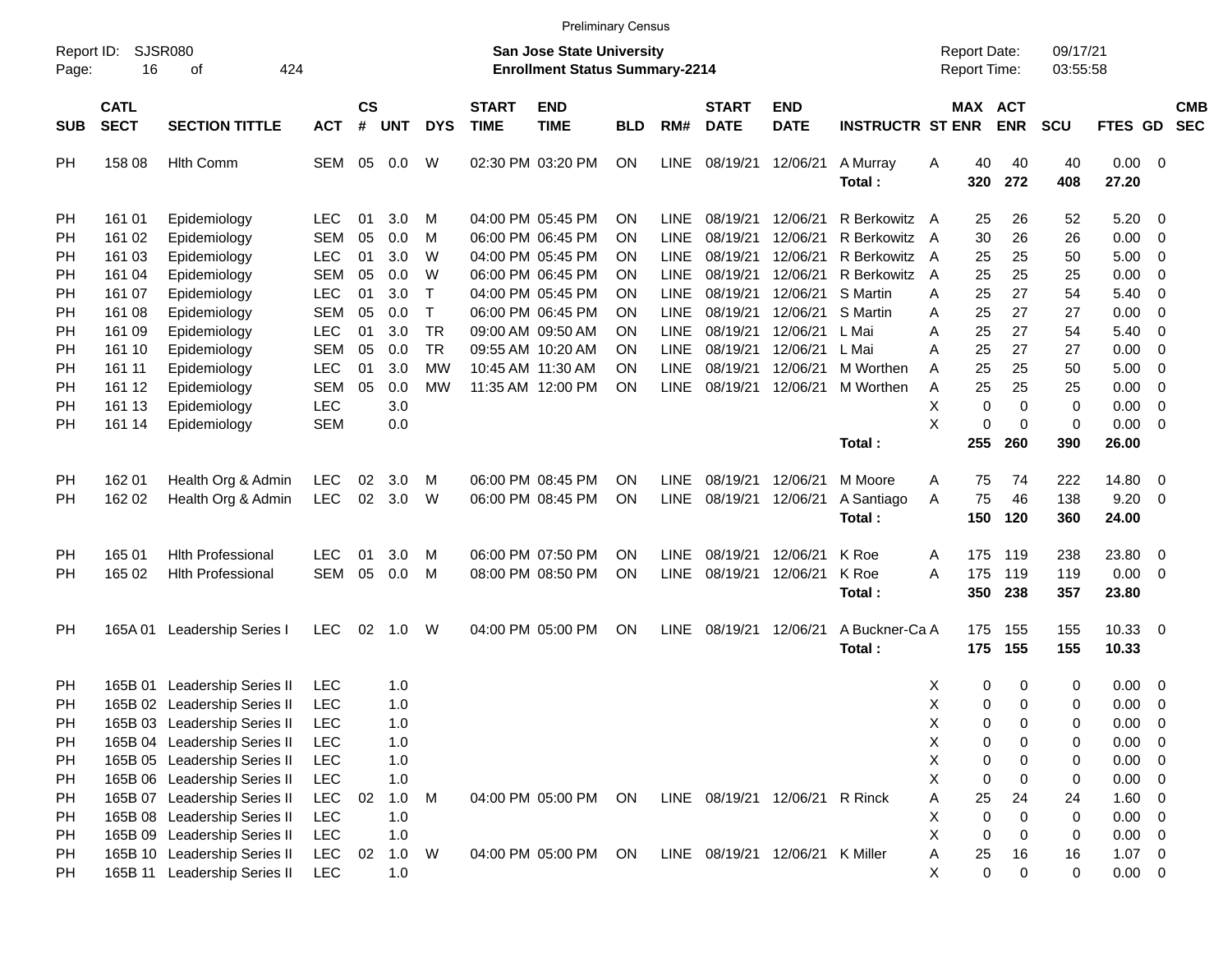|                     |                            |                                                                                                   |            |                    |            |            |                             | <b>Preliminary Census</b> |            |             |                             |                           |                         |   |             |                                     |                      |             |                          |                          |
|---------------------|----------------------------|---------------------------------------------------------------------------------------------------|------------|--------------------|------------|------------|-----------------------------|---------------------------|------------|-------------|-----------------------------|---------------------------|-------------------------|---|-------------|-------------------------------------|----------------------|-------------|--------------------------|--------------------------|
| Report ID:<br>Page: | 17                         | SJSR080<br><b>San Jose State University</b><br>424<br><b>Enrollment Status Summary-2214</b><br>οf |            |                    |            |            |                             |                           |            |             |                             |                           |                         |   |             | <b>Report Date:</b><br>Report Time: | 09/17/21<br>03:55:58 |             |                          |                          |
| <b>SUB</b>          | <b>CATL</b><br><b>SECT</b> | <b>SECTION TITTLE</b>                                                                             | <b>ACT</b> | $\mathsf{cs}$<br># | <b>UNT</b> | <b>DYS</b> | <b>START</b><br><b>TIME</b> | <b>END</b><br><b>TIME</b> | <b>BLD</b> | RM#         | <b>START</b><br><b>DATE</b> | <b>END</b><br><b>DATE</b> | <b>INSTRUCTR ST ENR</b> |   | MAX ACT     | <b>ENR</b>                          | <b>SCU</b>           | FTES GD     |                          | <b>CMB</b><br><b>SEC</b> |
| <b>PH</b>           |                            | 165B 12 Leadership Series II                                                                      | <b>LEC</b> |                    | 1.0        |            |                             |                           |            |             |                             |                           |                         | X | 0           | 0                                   | 0                    | 0.00        | - 0                      |                          |
| PH                  |                            | 165B 13 Leadership Series II                                                                      | <b>LEC</b> | 02                 | 1.0        | м          |                             | 05:15 PM 06:15 PM         | <b>ON</b>  | <b>LINE</b> | 08/19/21                    | 12/06/21                  | R Rinck                 | A | 25          | 17                                  | 17                   | 1.13        | $\mathbf 0$              |                          |
| PH                  |                            | 165B 14 Leadership Series II                                                                      | <b>LEC</b> | 02                 | 1.0        | м          |                             | 06:30 PM 07:30 PM         | <b>ON</b>  | <b>LINE</b> | 08/19/21                    | 12/06/21                  | R Rinck                 | A | 25          | 14                                  | 14                   | 0.93        | 0                        |                          |
| PH                  |                            | 165B 15 Leadership Series II                                                                      | <b>LEC</b> | 02                 | 1.0        | W          |                             | 05:15 PM 06:15 PM         | ON         | <b>LINE</b> | 08/19/21                    | 12/06/21                  | K Miller                | A | 25          | 17                                  | 17                   | 1.13        | $\mathbf 0$              |                          |
| PH                  |                            | 165B 16 Leadership Series II                                                                      | <b>LEC</b> |                    | 1.0        |            |                             |                           |            |             |                             |                           |                         | X | 0           | $\overline{0}$                      | 0                    | 0.00        | $\overline{\mathbf{0}}$  |                          |
|                     |                            |                                                                                                   |            |                    |            |            |                             |                           |            |             |                             |                           | Total:                  |   | 125         | 88                                  | 88                   | 5.87        |                          |                          |
| PH                  |                            | 165C 01 Leadership III                                                                            | <b>FLD</b> | 02                 | 2.0        | <b>TBA</b> |                             |                           |            |             | 08/19/21                    | 12/06/21                  | R Rinck                 | Α | 45          | 44                                  | 88                   | 5.87        | $\overline{\mathbf{0}}$  |                          |
| PH                  |                            | 165C 02 Leadership III                                                                            | <b>FLD</b> | 02                 | 2.0        | <b>TBA</b> |                             |                           |            |             | 08/19/21                    | 12/06/21                  | <b>K</b> Miller         | Α | 45          | 34                                  | 68                   | 4.53        | 0                        |                          |
| PH                  |                            | 165C 03 Leadership III                                                                            | <b>FLD</b> |                    | 2.0        |            |                             |                           |            |             |                             |                           |                         | X | 0           | 0                                   | 0                    | 0.00        | $\mathbf 0$              |                          |
| PH                  |                            | 165C 04 Leadership III                                                                            | <b>FLD</b> |                    | 2.0        |            |                             |                           |            |             |                             |                           |                         | X | 0           | $\mathbf 0$                         | 0                    | 0.00        | $\overline{0}$           |                          |
|                     |                            |                                                                                                   |            |                    |            |            |                             |                           |            |             |                             |                           | Total:                  |   | 90          | 78                                  | 156                  | 10.40       |                          |                          |
| PH                  |                            | 166A 01 Field Exp Sem                                                                             | SEM        | 05                 | 3.0        | -F         |                             | 09:00 AM 11:45 AM         | ON         | LINE        | 08/19/21                    | 12/06/21                  | J Jones                 | A | 75          | 27                                  | 81                   | 5.40        | $\overline{\mathbf{0}}$  |                          |
|                     |                            |                                                                                                   |            |                    |            |            |                             |                           |            |             |                             |                           | Total:                  |   | 75          | 27                                  | 81                   | 5.40        |                          |                          |
| PH                  |                            | 166B 01 Fieldwk Experience                                                                        | <b>SUP</b> | 36                 | 3.0        | TBA        |                             |                           | <b>ON</b>  | LINE        | 08/19/21                    | 12/06/21                  | J Jones                 | A | 75          | 27                                  | 81                   | 5.40        | $\overline{\phantom{0}}$ |                          |
|                     |                            |                                                                                                   |            |                    |            |            |                             |                           |            |             |                             |                           | Total:                  |   | 75          | 27                                  | 81                   | 5.40        |                          |                          |
| PH                  | 167 01                     | <b>Biostatistics</b>                                                                              | <b>LEC</b> | 01                 | 3.0        | <b>TR</b>  |                             | 12:30 PM 01:45 PM         | <b>ON</b>  | <b>LINE</b> | 08/19/21                    | 12/06/21                  | F Hijazi                | A | 156         | 139                                 | 278                  | 27.80       | $\overline{\mathbf{0}}$  |                          |
| PH                  | 167 02                     | <b>Biostatistics</b>                                                                              | <b>SEM</b> | 05                 | 0.0        | R          |                             | 02:15 PM 03:00 PM         | <b>ON</b>  | <b>LINE</b> | 08/19/21                    | 12/06/21                  | F Hijazi                | A | 30          | 31                                  | 31                   | 0.00        | $\overline{\mathbf{0}}$  |                          |
| PH                  | 16703                      | <b>Biostatistics</b>                                                                              | <b>SEM</b> | 05                 | 0.0        | Τ          |                             | 02:30 PM 03:15 PM         | <b>ON</b>  | <b>LINE</b> | 08/19/21                    | 12/06/21                  | F Hijazi                | A | 30          | 30                                  | 30                   | 0.00        | 0                        |                          |
| PH                  | 167 04                     | <b>Biostatistics</b>                                                                              | <b>SEM</b> | 05                 | 0.0        | T          |                             | 02:15 PM 03:00 PM         | ON         | <b>LINE</b> | 08/19/21                    | 12/06/21                  | F Hijazi                | Α | 30          | 30                                  | 30                   | 0.00        | 0                        |                          |
| PH                  | 167 05                     | <b>Biostatistics</b>                                                                              | <b>SEM</b> |                    | 0.0        |            |                             |                           |            |             |                             |                           |                         | X | $\mathbf 0$ | $\mathbf 0$                         | 0                    | 0.00        | 0                        |                          |
| PH                  | 167 06                     | <b>Biostatistics</b>                                                                              | <b>SEM</b> | 05                 | 0.0        | T          |                             | 03:15 PM 04:00 PM         | ON         | <b>LINE</b> | 08/19/21                    | 12/06/21                  | F Hijazi                | Α | 35          | 37                                  | 37                   | 0.00        | $\mathbf 0$              |                          |
| PH                  | 167 07                     | <b>Biostatistics</b>                                                                              | <b>SEM</b> |                    | 0.0        |            |                             |                           |            |             |                             |                           |                         | X | $\mathbf 0$ | $\mathbf 0$                         | 0                    | 0.00        | $\mathbf 0$              |                          |
| PН                  | 16708                      | <b>Biostatistics</b>                                                                              | <b>SEM</b> | 05                 | 0.0        | R          |                             | 03:15 PM 04:00 PM         | ON         | <b>LINE</b> | 08/19/21                    | 12/06/21                  | F Hijazi                | A | 30          | 11                                  | 11                   | 0.00        | $\overline{\mathbf{0}}$  |                          |
|                     |                            |                                                                                                   |            |                    |            |            |                             |                           |            |             |                             |                           | Total:                  |   | 311         | 278                                 | 417                  | 27.80       |                          |                          |
| PH                  | 168 01                     | Theoretical Fdn CHE SEM 05                                                                        |            |                    | 3.0        | M          |                             | 04:00 PM 06:45 PM         | MН         | 322         |                             | 08/19/21 12/06/21         | E Romero                | A | 23          | 8                                   | 24                   | 1.60        | $\overline{\phantom{0}}$ |                          |
|                     |                            |                                                                                                   |            |                    |            |            |                             |                           |            |             |                             |                           | Total:                  |   | 23          | 8                                   | 24                   | 1.60        |                          |                          |
| PH                  | 170 01                     | <b>Hith Care Econ</b>                                                                             | <b>LEC</b> |                    | 02 3.0 T   |            |                             | 06:00 PM 08:45 PM         | ON         |             |                             | LINE 08/19/21 12/06/21    | C Cherney               | A | 50          | 23                                  | 69                   | $4.60$ 0    |                          |                          |
|                     |                            |                                                                                                   |            |                    |            |            |                             |                           |            |             |                             |                           | Total:                  |   | 50          | 23                                  | 69                   | 4.60        |                          |                          |
| PH                  | 17201                      | Contemp Env Hith                                                                                  | <b>LEC</b> |                    | 02 3.0     | MW         |                             | 09:00 AM 10:15 AM         | ON         | LINE        | 08/19/21 12/06/21           |                           | C Doyle                 | Α | 30          | 30                                  | 90                   | $6.00 \t 0$ |                          |                          |
| PH                  | 172 02                     | Contemp Env Hith                                                                                  | <b>LEC</b> |                    | 02 3.0     | MW         |                             | 10:45 AM 12:00 PM         | <b>SH</b>  | 346         | 08/19/21                    | 12/06/21                  | J Hartle                | Α | 30          | $30\,$                              | 90                   | $6.00 \t 0$ |                          |                          |
| PH                  | 172 03                     | Contemp Env Hlth                                                                                  | <b>LEC</b> |                    | 02 3.0     | MW         |                             | 02:15 PM 03:30 PM         | <b>SH</b>  | 313         |                             | 08/19/21 12/06/21         | J Hartle                | Α | 30          | 30                                  | 90                   | $6.00 \t 0$ |                          |                          |
|                     |                            |                                                                                                   |            |                    |            |            |                             |                           |            |             |                             |                           | Total:                  |   | 90          | 90                                  | 270                  | 18.00       |                          |                          |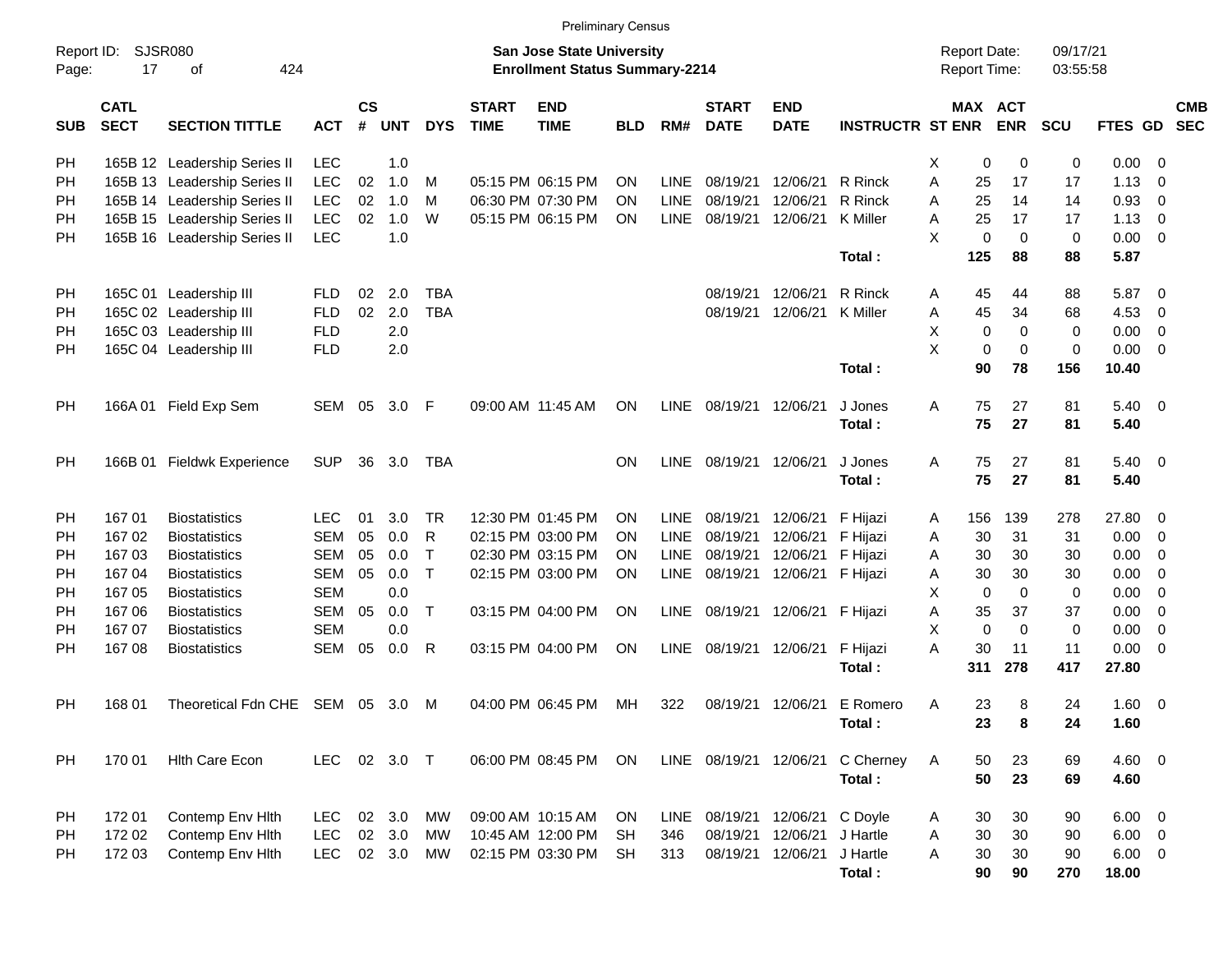|                       |                            |                                                                               |                          |                             |                   |                          |                             | <b>Preliminary Census</b>                                                 |                        |                            |                             |                           |                                                                       |                                            |                       |                         |                      |                                                    |                          |
|-----------------------|----------------------------|-------------------------------------------------------------------------------|--------------------------|-----------------------------|-------------------|--------------------------|-----------------------------|---------------------------------------------------------------------------|------------------------|----------------------------|-----------------------------|---------------------------|-----------------------------------------------------------------------|--------------------------------------------|-----------------------|-------------------------|----------------------|----------------------------------------------------|--------------------------|
| Report ID:<br>Page:   | 18                         | <b>SJSR080</b><br>424<br>οf                                                   |                          |                             |                   |                          |                             | <b>San Jose State University</b><br><b>Enrollment Status Summary-2214</b> |                        |                            |                             |                           |                                                                       | <b>Report Date:</b><br><b>Report Time:</b> |                       | 09/17/21<br>03:55:58    |                      |                                                    |                          |
| <b>SUB</b>            | <b>CATL</b><br><b>SECT</b> | <b>SECTION TITTLE</b>                                                         | <b>ACT</b>               | $\mathsf{cs}$<br>$\pmb{\#}$ | <b>UNT</b>        | <b>DYS</b>               | <b>START</b><br><b>TIME</b> | <b>END</b><br><b>TIME</b>                                                 | <b>BLD</b>             | RM#                        | <b>START</b><br><b>DATE</b> | <b>END</b><br><b>DATE</b> | <b>INSTRUCTR ST ENR</b>                                               |                                            | MAX ACT<br><b>ENR</b> | <b>SCU</b>              | <b>FTES GD</b>       |                                                    | <b>CMB</b><br><b>SEC</b> |
| PH                    | 174 01                     | Health IT                                                                     | <b>LEC</b>               | 02                          | 3.0               | W                        |                             | 06:00 PM 08:45 PM                                                         | <b>ON</b>              | <b>LINE</b>                | 08/19/21                    | 12/06/21                  | H Martin<br>Total:                                                    | A<br>40<br>40                              | 25<br>25              | 75<br>75                | $5.00 \t 0$<br>5.00  |                                                    |                          |
| PH                    | 176 01                     | <b>Global Health</b>                                                          | <b>LEC</b>               | 02                          | 3.0               | M                        |                             | 10:45 AM 01:30 PM                                                         | <b>ENG</b>             | 303                        | 08/19/21                    | 12/06/21                  | C Park<br>Total:                                                      | A<br>30<br>30                              | 21<br>21              | 63<br>63                | 4.20<br>4.20         | $\overline{\phantom{0}}$                           |                          |
| PH<br>PH              | 179 01<br>179 02           | Pub Health Capstone<br>Pub Health Capstone                                    | SEM<br>SEM               | 05                          | 3.0<br>3.0        | MW                       |                             | 02:15 PM 03:35 PM                                                         | <b>ON</b>              | LINE                       | 08/19/21                    | 12/06/21 C Doyle          |                                                                       | X<br>Α<br>20                               | 0<br>0<br>23          | $\mathbf 0$<br>69       | 0.00<br>4.60         | - 0<br>$\overline{0}$                              |                          |
| РH<br>РH<br><b>PH</b> | 179 03<br>179 04<br>179 05 | Pub Health Capstone SEM<br>Pub Health Capstone SEM<br>Pub Health Capstone SEM |                          | 05<br>05                    | 3.0<br>3.0<br>3.0 | MW<br>МW                 |                             | 02:15 PM 03:35 PM<br>02:15 PM 03:35 PM                                    | <b>ON</b><br><b>ON</b> | <b>LINE</b><br><b>LINE</b> | 08/19/21<br>08/19/21        | 12/06/21<br>12/06/21      | I Garcia<br>K Roe                                                     | X<br>$\mathbf 0$<br>A<br>20<br>20<br>A     | 0<br>20<br>22         | $\mathbf 0$<br>60<br>66 | 0.00<br>4.00<br>4.40 | $\overline{0}$<br>$\overline{0}$<br>$\overline{0}$ |                          |
| РH                    | 179 06                     | Pub Health Capstone SEM                                                       |                          | 05                          | 3.0               | МW                       |                             | 02:15 PM 03:35 PM                                                         | <b>ON</b>              | <b>LINE</b>                | 08/19/21                    | 12/06/21                  | Total:                                                                | A<br>20<br>80                              | $\mathbf 0$<br>65     | $\mathbf 0$<br>195      | 0.00<br>13.00        | $\overline{0}$                                     |                          |
| PH                    | 180 01                     | <b>Indiv Studies</b>                                                          | <b>SUP</b>               | 36                          | 1.0               | <b>TBA</b>               |                             |                                                                           | <b>ON</b>              | LINE                       | 08/19/21                    | 12/06/21                  | M Dougan                                                              | Α<br>10                                    | 0                     | 0                       | 0.00                 | - 0                                                |                          |
| PH                    | 180 02                     | <b>Indiv Studies</b>                                                          | <b>SUP</b>               | 36                          | 2.0               | <b>TBA</b>               |                             |                                                                           | <b>ON</b>              | <b>LINE</b>                | 08/19/21                    | 12/06/21                  | M Dougan                                                              | A<br>10                                    | 0                     | 0                       | 0.00                 | $\overline{\mathbf{0}}$                            |                          |
| РH<br>РH              | 180 03<br>180 04           | <b>Indiv Studies</b><br><b>Indiv Studies</b>                                  | <b>SUP</b><br><b>SUP</b> | 36<br>36                    | 3.0<br>2.0        | <b>TBA</b><br><b>TBA</b> |                             |                                                                           | ON<br><b>ON</b>        | LINE<br><b>LINE</b>        | 08/19/21<br>08/19/21        | 12/06/21<br>12/06/21      | M Dougan<br>N Zhang                                                   | A<br>10<br>A<br>10                         | 0<br>0                | 0<br>0                  | 0.00<br>0.00         | $\overline{0}$<br>$\overline{0}$                   |                          |
| РH                    | 180 05                     | <b>Indiv Studies</b>                                                          | <b>SUP</b>               | 36                          | 1.0               | <b>TBA</b>               |                             |                                                                           | <b>ON</b>              | <b>LINE</b>                | 08/19/21                    | 12/06/21                  | A Buckner-Ca A                                                        | 10                                         | 0                     | 0                       | 0.00                 | $\overline{0}$                                     |                          |
| РH                    | 180 06                     | <b>Indiv Studies</b>                                                          | <b>SUP</b>               | 36                          | 1.0               | <b>TBA</b>               |                             |                                                                           | <b>ON</b>              | <b>LINE</b>                | 08/19/21                    | 12/06/21                  | A Buckner-Ca A                                                        | 10                                         | 0                     | 0                       | 0.00                 | $\overline{0}$                                     |                          |
| РH                    | 180 07                     | <b>Indiv Studies</b>                                                          | <b>SUP</b>               | 36                          | 2.0               | <b>TBA</b>               |                             |                                                                           | <b>ON</b>              | <b>LINE</b>                | 08/19/21                    | 12/06/21                  | A Buckner-Ca A                                                        | 10                                         | 0                     | 0                       | 0.00                 | $\overline{0}$                                     |                          |
| РH                    | 180 08                     | <b>Indiv Studies</b>                                                          | <b>SUP</b>               | 36                          | 2.0               | <b>TBA</b>               |                             |                                                                           | <b>ON</b>              | <b>LINE</b>                | 08/19/21                    | 12/06/21                  | A Buckner-Ca A                                                        | 10                                         | 0                     | 0                       | 0.00                 | $\overline{0}$                                     |                          |
| РH                    | 180 09                     | <b>Indiv Studies</b>                                                          | <b>SUP</b>               | 36                          | 3.0               | <b>TBA</b>               |                             |                                                                           | <b>ON</b>              | <b>LINE</b>                | 08/19/21                    | 12/06/21                  | V Gomez                                                               | Α<br>10                                    | 0                     | 0                       | 0.00                 | $\overline{0}$                                     |                          |
| PН                    | 180 10                     | <b>Indiv Studies</b>                                                          | <b>SUP</b>               |                             | 2.0               |                          |                             |                                                                           |                        |                            |                             |                           |                                                                       | X                                          | 0<br>0                | $\mathbf 0$             | 0.00                 | $\overline{0}$                                     |                          |
|                       |                            |                                                                               |                          |                             |                   |                          |                             |                                                                           |                        |                            |                             |                           | Total:                                                                | 90                                         | 0                     | 0                       | 0.00                 |                                                    |                          |
| PH                    | 18301                      | Topics Comm Hlth Ed SEM                                                       |                          | 05                          | 3.0               | $\top$                   |                             | 04:00 PM 06:56 PM                                                         | <b>ON</b>              | <b>LINE</b>                | 08/19/21                    | 12/06/21                  | J Hartle<br>Total:                                                    | A<br>23<br>23                              | 12<br>12              | 36<br>36                | $2.40 \ 0$<br>2.40   |                                                    |                          |
| PH                    | 188 01                     | Comm Hith AssessmenSEM 05 3.0 W                                               |                          |                             |                   |                          |                             |                                                                           |                        |                            |                             |                           | 12:30 PM 03:15 PM SPXC 152 08/19/21 12/06/21 A Buckner-Ca A<br>Total: | 23<br>23                                   | 18<br>18              | 54<br>54                | 3.60 0<br>3.60       |                                                    |                          |
| PH                    |                            | 191 01 Applied Epidemiology LEC 02 3.0 T                                      |                          |                             |                   |                          |                             | 04:00 PM 06:45 PM ON                                                      |                        |                            |                             |                           | LINE 08/19/21 12/06/21 M Worthen<br>Total:                            | A<br>23<br>23                              | 16<br>16              | 48<br>48                | $3.20 \ 0$<br>3.20   |                                                    |                          |
| PH                    | 197 01                     | <b>Quant Analysis</b>                                                         | LEC 02 3.0 M             |                             |                   |                          |                             | 12:30 PM 03:15 PM SPXC 152 08/19/21 12/06/21 K Dang                       |                        |                            |                             |                           | Total:                                                                | A<br>23<br>23                              | 14<br>14              | 42<br>42                | 2.80 0<br>2.80       |                                                    |                          |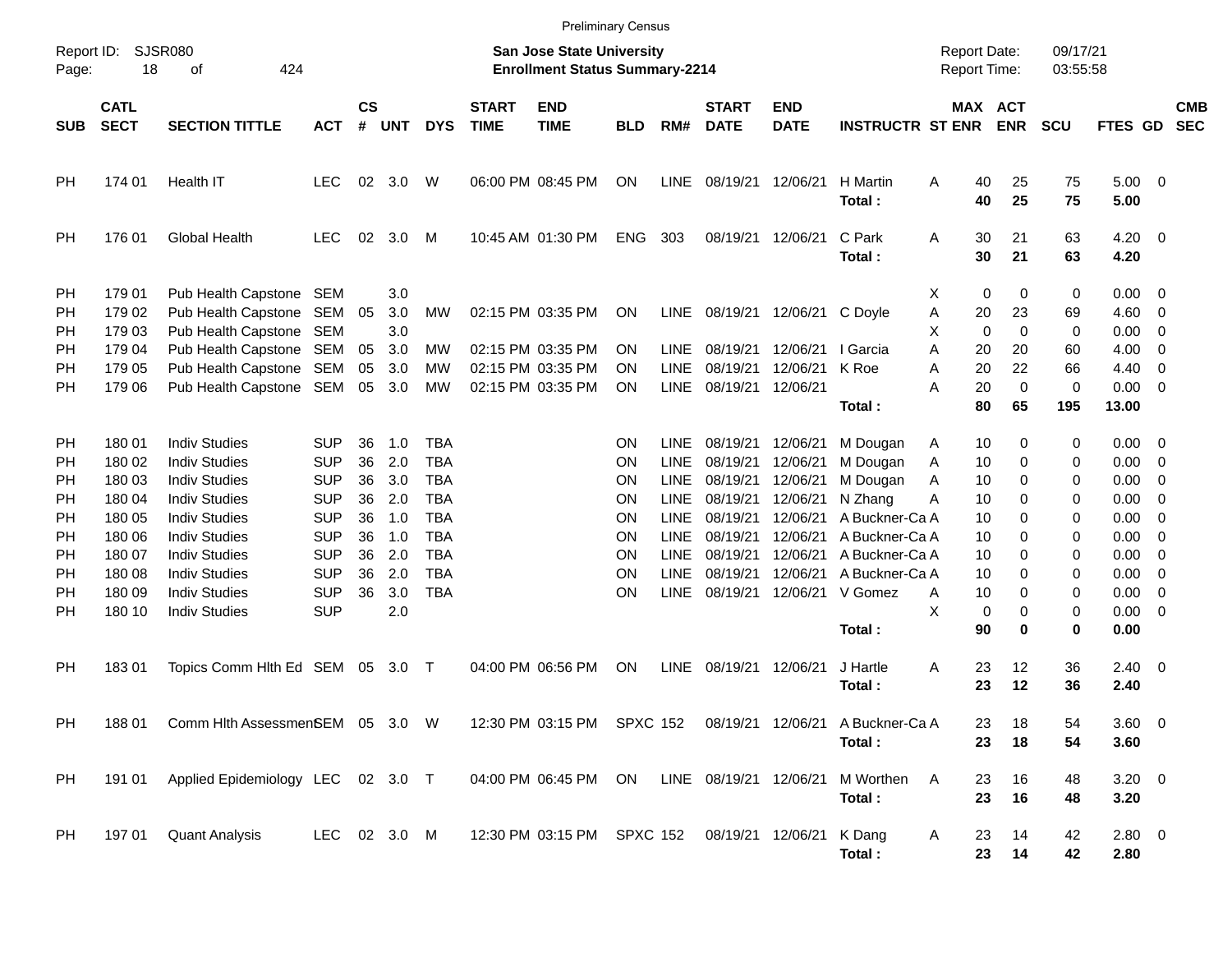|                     |                            |                                          |                          |                |            |            |                             | <b>Preliminary Census</b>                                          |            |      |                             |                           |                          |                                     |                              |                      |                            |            |
|---------------------|----------------------------|------------------------------------------|--------------------------|----------------|------------|------------|-----------------------------|--------------------------------------------------------------------|------------|------|-----------------------------|---------------------------|--------------------------|-------------------------------------|------------------------------|----------------------|----------------------------|------------|
| Report ID:<br>Page: | 19                         | SJSR080<br>424<br>οf                     |                          |                |            |            |                             | San Jose State University<br><b>Enrollment Status Summary-2214</b> |            |      |                             |                           |                          | <b>Report Date:</b><br>Report Time: |                              | 09/17/21<br>03:55:58 |                            |            |
| <b>SUB</b>          | <b>CATL</b><br><b>SECT</b> | <b>SECTION TITTLE</b>                    | <b>ACT</b>               | <b>CS</b><br># | <b>UNT</b> | <b>DYS</b> | <b>START</b><br><b>TIME</b> | <b>END</b><br><b>TIME</b>                                          | <b>BLD</b> | RM#  | <b>START</b><br><b>DATE</b> | <b>END</b><br><b>DATE</b> | <b>INSTRUCTR ST ENR</b>  |                                     | <b>MAX ACT</b><br><b>ENR</b> | <b>SCU</b>           | FTES GD SEC                | <b>CMB</b> |
| PH                  | 198 01                     | <b>Qualitative Methods</b>               | <b>SEM</b>               |                | 3.0        |            |                             |                                                                    |            |      |                             |                           |                          | х                                   | 0<br>0                       | 0                    | $0.00 \t 0$                |            |
| PH                  | 198 02                     | <b>Qualitative Methods</b>               | <b>SEM</b>               |                | 3.0        |            |                             |                                                                    |            |      |                             |                           | Total:                   | X                                   | 0<br>0<br>$\mathbf 0$<br>0   | 0<br>0               | $0.00 \t 0$<br>0.00        |            |
| PH                  | 200 01                     | Contemporary Practic LEC 02 2.0          |                          |                |            | M          |                             | 03:00 PM 05:45 PM                                                  | ON         | LINE | 08/19/21                    | 12/06/21                  | A Buckner-Ca A<br>Total: |                                     | 30<br>15<br>30<br>15         | 30<br>30             | 2.50 15<br>2.50            |            |
| PH<br>PH            | 201 01<br>201 02           | Groups<br>Groups                         | <b>LEC</b><br><b>LEC</b> | 02             | 2.0<br>2.0 | $\top$     |                             | 06:00 PM 08:45 PM                                                  | ON         | LINE | 08/19/21                    | 12/06/21                  | V Gomez                  | A<br>X                              | 30<br>16<br>$\mathbf 0$<br>0 | 32<br>0              | 2.67 16<br>$0.00 \t 0$     |            |
|                     |                            |                                          |                          |                |            |            |                             |                                                                    |            |      |                             |                           | Total:                   | 30                                  | 16                           | 32                   | 2.67                       |            |
| PH                  |                            | 205A 01 Quant Methods I                  | <b>LEC</b>               | 02             | 3.0        | W          |                             | 03:00 PM 05:45 PM                                                  | ON         | LINE | 08/19/21                    | 12/06/21                  | M Dougan<br>Total:       | Α<br>30                             | 30<br>18<br>18               | 54<br>54             | 4.50 18<br>4.50            |            |
| PH                  | 215 01                     | <b>Qualitative Method</b>                | <b>LEC</b>               | 01             | 3.0        | W          |                             | 06:00 PM 08:45 PM                                                  | ON         | LINE | 08/19/21                    | 12/06/21                  | A Carter<br>Total:       | 30<br>Α<br>30                       | 17<br>17                     | 51<br>51             | 4.25 17<br>4.25            |            |
| PH<br>PH            | 265 01<br>265 02           | Env Health<br>Env Health                 | <b>LEC</b><br><b>LEC</b> | 01             | 3.0<br>3.0 | $\top$     |                             | 06:00 PM 08:45 PM                                                  | ON         | LINE | 08/19/21                    | 12/06/21                  | <b>R</b> Bartlett        | Α<br>X                              | 30<br>18<br>0<br>0           | 54<br>0              | 4.50 18<br>$0.00 \t 0$     |            |
|                     |                            |                                          |                          |                |            |            |                             |                                                                    |            |      |                             |                           | Total:                   | 30                                  | 18                           | 54                   | 4.50                       |            |
| PH<br>PH            | 271 01<br>271 02           | Theory of Pub Hith<br>Theory of Pub Hith | <b>SEM</b><br><b>SEM</b> |                | 3.0<br>3.0 |            |                             |                                                                    |            |      |                             |                           |                          | Х<br>Χ                              | 0<br>0<br>0<br>0             | 0<br>0               | $0.00 \t 0$<br>$0.00 \t 0$ |            |
| PH                  | 271 03                     | Theory of Pub Hith                       | SEM                      | 05             | 3.0        | R          |                             | 06:00 PM 08:45 PM                                                  | ON         | LINE | 08/19/21                    | 12/06/21                  | H Agroia<br>Total:       | A<br>30<br>30                       | 15<br>15                     | 45<br>45             | 3.75 15<br>3.75            |            |
| PH                  | 276 01                     | Com Org Health Pro                       | SEM 05 3.0               |                |            | M          |                             | 06:00 PM 08:45 PM                                                  | ON         | LINE | 08/19/21                    | 12/06/21                  | J Ward<br>Total:         | Α<br>30                             | 30<br>20<br>20               | 60<br>60             | 5.00 20<br>5.00            |            |
| PH                  |                            | 291B 01 Fieldwork                        | <b>SUP</b>               |                | 25 1.0     | TBA        |                             |                                                                    | ΟN         | LINE |                             | 08/19/21 12/06/21 R Rinck |                          | Α                                   | 30<br>10                     | 10                   | $0.83$ 10                  |            |
| PH                  |                            | 291B 02 Fieldwork                        | SUP 25 2.0               |                |            |            |                             |                                                                    |            |      | 08/19/21 12/06/21           |                           | Total:                   | Х                                   | 0<br>0<br>30<br>10           | 0<br>10              | $0.00 \t 0$<br>0.83        |            |
| PH                  |                            | 291C 01 Professional Skills              | SEM 05 1.0 TBA           |                |            |            |                             |                                                                    | ON.        |      | LINE 08/19/21 12/06/21      |                           | D Sherrod<br>Total:      | Α                                   | 17<br>30<br>30<br>17         | 17<br>17             | 1.42 17<br>1.42            |            |
| PH                  |                            | 291P 01 Prof Dev                         | SUP 23 1.0 TBA           |                |            |            |                             |                                                                    | ON.        |      | LINE 08/19/21 12/06/21      |                           | R Rinck<br>Total:        | A                                   | 30<br>4<br>30<br>4           | 4<br>4               | $0.33 + 4$<br>0.33         |            |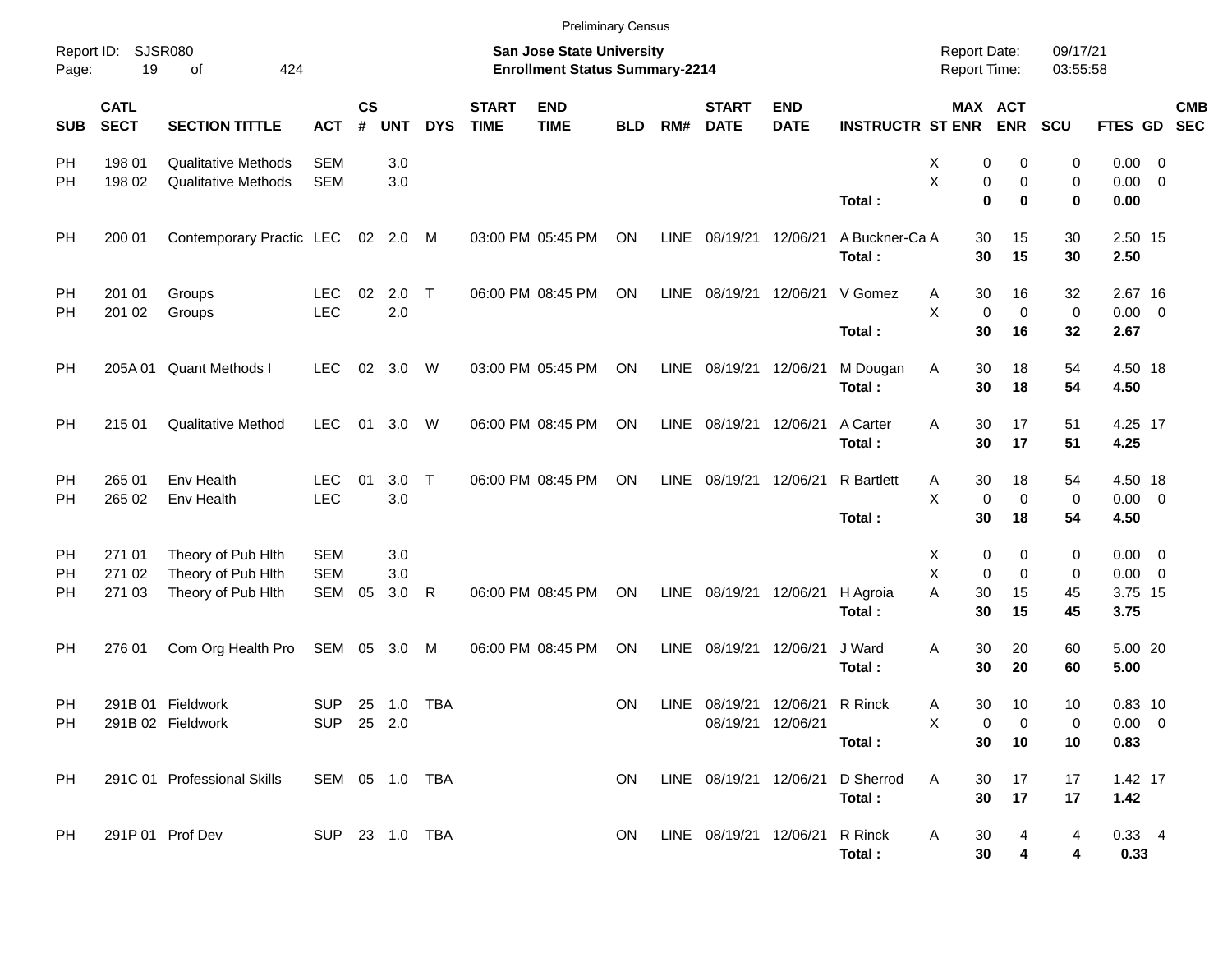|                                          |                       |                       |                          |                             |                                                                           | <b>Preliminary Census</b> |     |                             |                           |                         |                                            |             |                      |                  |            |
|------------------------------------------|-----------------------|-----------------------|--------------------------|-----------------------------|---------------------------------------------------------------------------|---------------------------|-----|-----------------------------|---------------------------|-------------------------|--------------------------------------------|-------------|----------------------|------------------|------------|
| Report ID:<br>20<br>Page:                | SJSR080<br>424<br>of  |                       |                          |                             | <b>San Jose State University</b><br><b>Enrollment Status Summary-2214</b> |                           |     |                             |                           |                         | <b>Report Date:</b><br><b>Report Time:</b> |             | 09/17/21<br>03:55:58 |                  |            |
| <b>CATL</b><br><b>SECT</b><br><b>SUB</b> | <b>SECTION TITTLE</b> | СS<br><b>ACT</b><br># | <b>UNT</b><br><b>DYS</b> | <b>START</b><br><b>TIME</b> | <b>END</b><br><b>TIME</b>                                                 | <b>BLD</b>                | RM# | <b>START</b><br><b>DATE</b> | <b>END</b><br><b>DATE</b> | <b>INSTRUCTR ST ENR</b> | MAX ACT                                    | <b>ENR</b>  | <b>SCU</b>           | FTES GD SEC      | <b>CMB</b> |
| Department :                             | <b>Public Health</b>  |                       |                          |                             |                                                                           |                           |     |                             | <b>Lower Division:</b>    | Department Total:       | 4286<br>680                                | 3398<br>613 | 8078<br>1839         | 544.48<br>122.60 |            |

**Upper Division : 3336 2650 5912 394.63 Graduate Division : 270 135 327 27.25**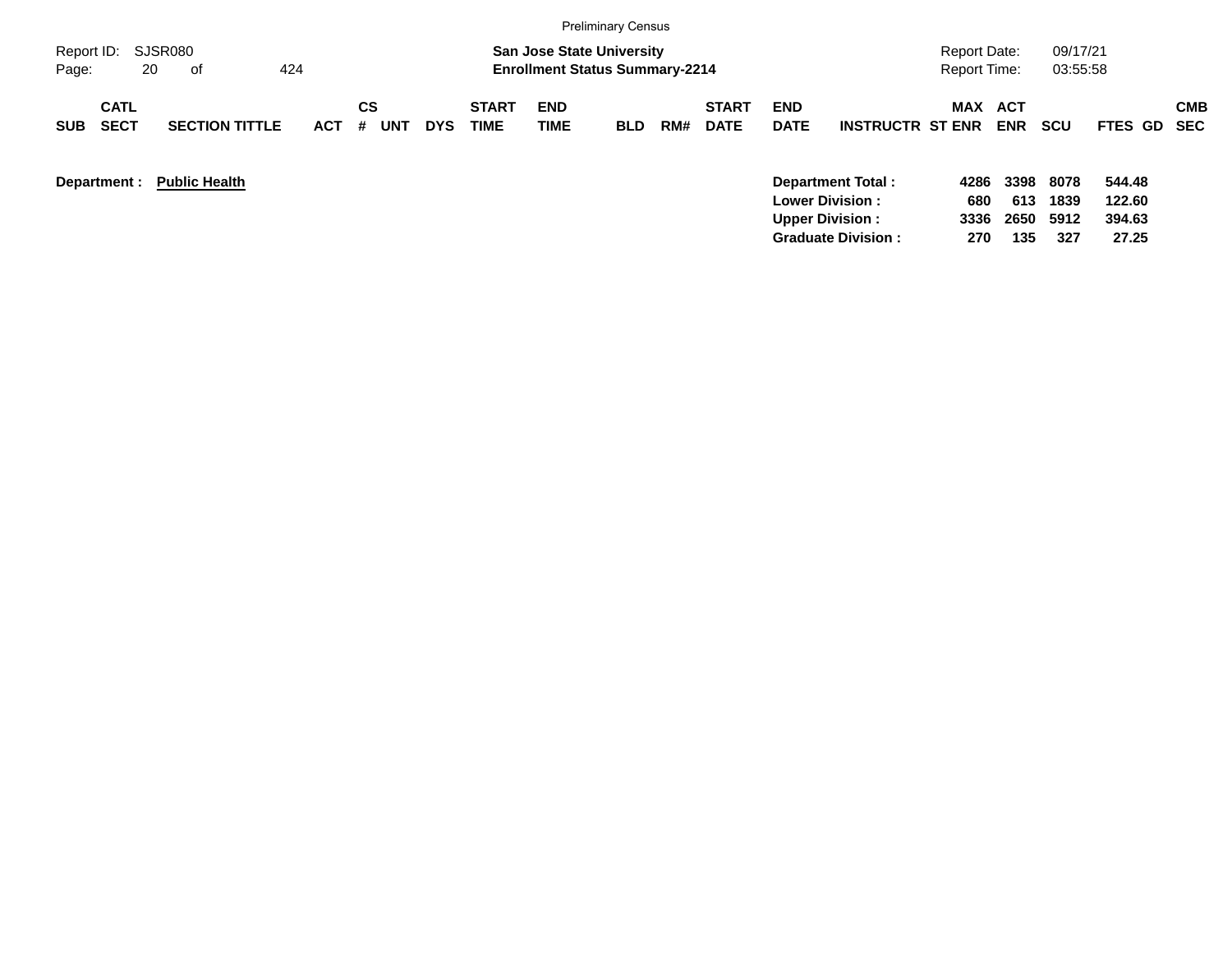|                     |                            |                                                               |            |                    |            |            |                             | <b>Preliminary Census</b>                                                 |            |     |                             |                           |                           |                                            |     |                       |                      |                |                            |            |
|---------------------|----------------------------|---------------------------------------------------------------|------------|--------------------|------------|------------|-----------------------------|---------------------------------------------------------------------------|------------|-----|-----------------------------|---------------------------|---------------------------|--------------------------------------------|-----|-----------------------|----------------------|----------------|----------------------------|------------|
| Report ID:<br>Page: | 21                         | SJSR080<br>424<br>οf                                          |            |                    |            |            |                             | <b>San Jose State University</b><br><b>Enrollment Status Summary-2214</b> |            |     |                             |                           |                           | <b>Report Date:</b><br><b>Report Time:</b> |     |                       | 09/17/21<br>03:55:58 |                |                            |            |
| <b>SUB</b>          | <b>CATL</b><br><b>SECT</b> | <b>SECTION TITTLE</b>                                         | <b>ACT</b> | $\mathsf{cs}$<br># | <b>UNT</b> | <b>DYS</b> | <b>START</b><br><b>TIME</b> | <b>END</b><br><b>TIME</b>                                                 | <b>BLD</b> | RM# | <b>START</b><br><b>DATE</b> | <b>END</b><br><b>DATE</b> | <b>INSTRUCTR ST ENR</b>   |                                            |     | MAX ACT<br><b>ENR</b> | SCU                  | FTES GD SEC    |                            | <b>CMB</b> |
| College             | Department :               | <b>Health &amp; Human Sciences</b><br><b>Military Science</b> |            |                    |            |            |                             |                                                                           |            |     |                             |                           |                           |                                            |     |                       |                      |                |                            |            |
| <b>MILS</b>         | 1A 01                      | Ldrshp & Pers Dev                                             | <b>SUP</b> | 77                 | 2.0        | <b>TR</b>  |                             | 08:30 AM 10:30 AM                                                         | <b>OFF</b> |     | CAMP 08/19/21               | 12/06/21                  | G Landon                  | A                                          | 25  | 7                     | 14                   | 0.93           | $\overline{\mathbf{0}}$    |            |
| <b>MILS</b>         | 1A 02                      | Ldrshp & Pers Dev                                             | LAB        | 78                 | 0.0        | S          |                             | 07:00 AM 07:00 PM                                                         | <b>OFF</b> |     | CAMP 08/19/21               | 12/06/21                  | G Landon                  | A                                          | 25  | $\overline{7}$        | $\overline{7}$       | 0.00           | $\overline{0}$             |            |
|                     |                            |                                                               |            |                    |            |            |                             |                                                                           |            |     |                             |                           | Total:                    |                                            | 50  | 14                    | 21                   | 0.93           |                            |            |
| MILS                | 2A 01                      | Inn Team Ldrshp                                               | <b>SUP</b> | 77                 | 2.0        | <b>TR</b>  |                             | 08:30 AM 10:30 AM                                                         | <b>OFF</b> |     | CAMP 08/19/21               | 12/06/21                  | T Newman                  | A                                          | 25  | 3                     | 6                    | 0.40           | $\overline{0}$             |            |
| <b>MILS</b>         | 2A 02                      | Inn Team Ldrshp                                               | LAB        | 78                 | 0.0        | S          |                             | 07:00 AM 07:00 PM                                                         | <b>OFF</b> |     | CAMP 08/19/21               | 12/06/21                  | T Newman                  | A                                          | 25  | 3                     | 3                    | 0.00           | $\overline{0}$             |            |
|                     |                            |                                                               |            |                    |            |            |                             |                                                                           |            |     |                             |                           | Total:                    |                                            | 50  | 6                     | 9                    | 0.40           |                            |            |
| MILS                | 130A 01                    | Adap Tm Ldrshp                                                | <b>SUP</b> | 77                 | 4.0        | MWF        |                             | 08:30 AM 10:10 AM                                                         | <b>OFF</b> |     | CAMP 08/19/21               | 12/06/21                  | C Strain                  | Α                                          | 25  | 7                     | 28                   | 1.87           | $\overline{0}$             |            |
| <b>MILS</b>         |                            | 130A 02 Adap Tm Ldrshp                                        | LAB        | 78                 | 0.0        | S.         |                             | 07:00 AM 07:00 PM                                                         | <b>OFF</b> |     | CAMP 08/19/21               | 12/06/21                  | C Strain                  | A                                          | 25  | $\overline{7}$        | $\overline{7}$       | 0.00           | $\overline{\mathbf{0}}$    |            |
|                     |                            |                                                               |            |                    |            |            |                             |                                                                           |            |     |                             |                           | Total:                    |                                            | 50  | 14                    | 35                   | 1.87           |                            |            |
| MILS                |                            | 140A 04 Adap Ldrshp                                           | LAB        | 78                 | 0.0        | S          |                             | 07:00 AM 07:00 PM                                                         | <b>OFF</b> |     | CAMP 08/19/21               | 12/06/21                  | <b>M</b> Morales          | A                                          | 25  | 6                     | 6                    | 0.00           | - 1                        |            |
| <b>MILS</b>         |                            | 140A 05 Adap Ldrshp                                           | <b>SUP</b> | 77                 | 4.0        | <b>TR</b>  |                             | 08:30 AM 10:10 AM                                                         | <b>OFF</b> |     | CAMP 08/19/21               | 12/06/21                  | M Morales                 | A                                          | 25  | 6                     | 24                   | 1.67           | $\overline{\phantom{0}}$ 1 |            |
|                     |                            |                                                               |            |                    |            |            |                             |                                                                           |            |     |                             |                           | Total:                    |                                            | 50  | 12                    | 30                   | 1.67           |                            |            |
| <b>MILS</b>         | 180 01                     | <b>Individual Studies</b>                                     | <b>SUP</b> | 77                 | 3.0        | <b>TR</b>  |                             | 02:15 PM 03:55 PM                                                         | <b>OFF</b> |     | CAMP 08/19/21               | 12/06/21                  | <b>M</b> Morales          | A                                          | 5   | 0                     | 0                    | 0.00           | $\overline{0}$             |            |
|                     |                            |                                                               |            |                    |            |            |                             |                                                                           |            |     |                             |                           | Total:                    |                                            | 5   | 0                     | $\bf{0}$             | 0.00           |                            |            |
| <b>MILS</b>         | 199 01                     | American Military Hi                                          | LEC        |                    | 02 3.0     | TR         |                             | 10:20 AM 12:00 PM                                                         | <b>OFF</b> |     | CAMP 08/19/21               | 12/06/21                  | C Strain                  | A                                          | 20  | 3                     | 9                    | $0.60 \quad 0$ |                            |            |
|                     |                            |                                                               |            |                    |            |            |                             |                                                                           |            |     |                             |                           | Total:                    |                                            | 20  | 3                     | 9                    | 0.60           |                            |            |
|                     |                            |                                                               |            |                    |            |            |                             |                                                                           |            |     |                             |                           |                           |                                            |     |                       |                      |                |                            |            |
|                     | Department :               | <b>Military Science</b>                                       |            |                    |            |            |                             |                                                                           |            |     |                             |                           | <b>Department Total:</b>  |                                            | 225 | 49                    | 104                  | 5.47           |                            |            |
|                     |                            |                                                               |            |                    |            |            |                             |                                                                           |            |     |                             | <b>Lower Division:</b>    |                           |                                            | 100 | 20                    | 30                   | 1.33           |                            |            |
|                     |                            |                                                               |            |                    |            |            |                             |                                                                           |            |     |                             | <b>Upper Division:</b>    |                           |                                            | 125 | 29                    | 74                   | 4.13           |                            |            |
|                     |                            |                                                               |            |                    |            |            |                             |                                                                           |            |     |                             |                           | <b>Graduate Division:</b> |                                            | 0   | 0                     | $\bf{0}$             | 0.00           |                            |            |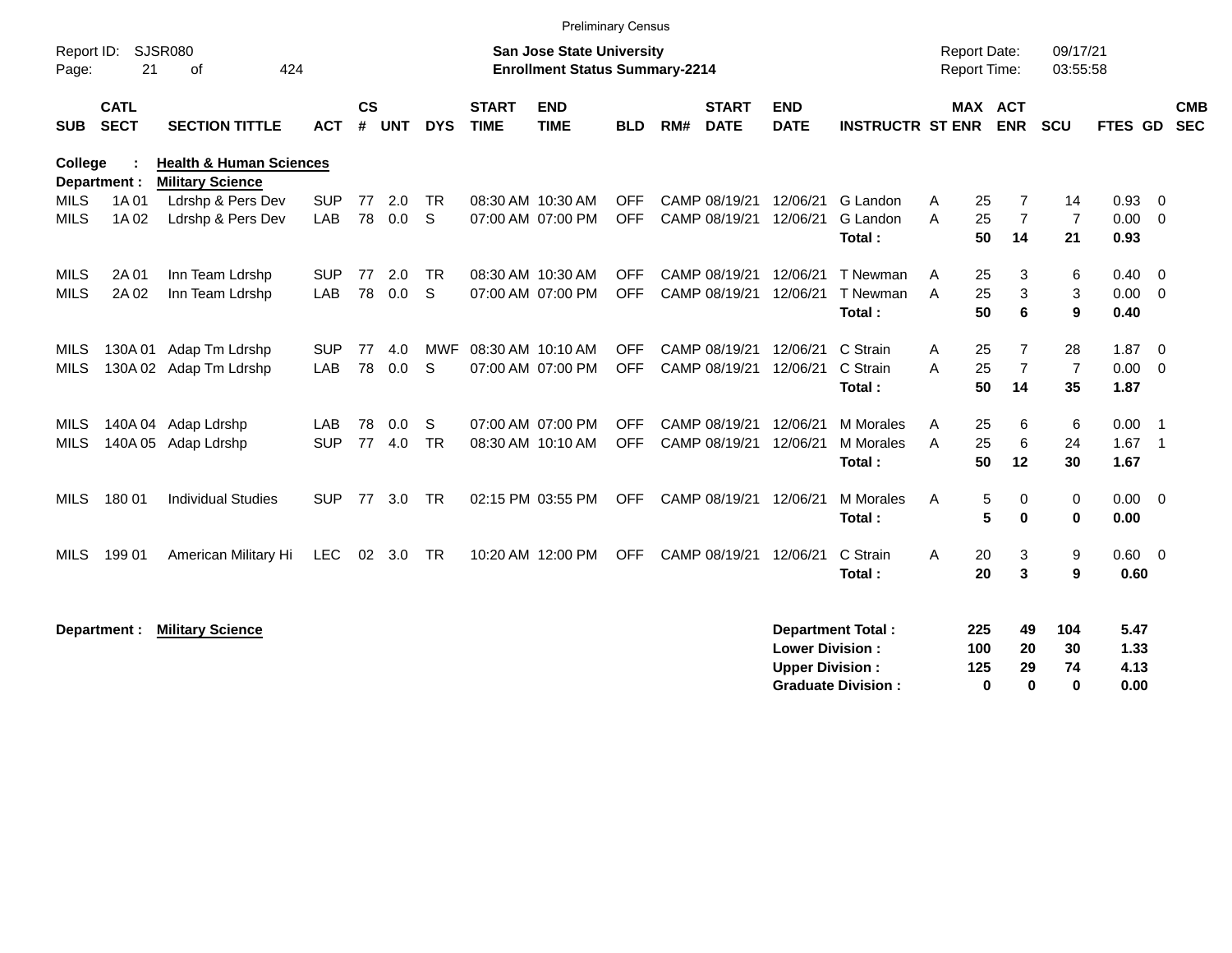|                     |                            |                                    |                |               |         |            |                             |                                                                           | <b>Preliminary Census</b> |             |                             |                           |                                  |                                            |                       |             |                      |                     |                          |                          |
|---------------------|----------------------------|------------------------------------|----------------|---------------|---------|------------|-----------------------------|---------------------------------------------------------------------------|---------------------------|-------------|-----------------------------|---------------------------|----------------------------------|--------------------------------------------|-----------------------|-------------|----------------------|---------------------|--------------------------|--------------------------|
| Report ID:<br>Page: | 22                         | <b>SJSR080</b><br>424<br>οf        |                |               |         |            |                             | <b>San Jose State University</b><br><b>Enrollment Status Summary-2214</b> |                           |             |                             |                           |                                  | <b>Report Date:</b><br><b>Report Time:</b> |                       |             | 09/17/21<br>03:55:58 |                     |                          |                          |
| <b>SUB</b>          | <b>CATL</b><br><b>SECT</b> | <b>SECTION TITTLE</b>              | ACT            | $\mathsf{cs}$ | # UNT   | <b>DYS</b> | <b>START</b><br><b>TIME</b> | <b>END</b><br><b>TIME</b>                                                 | <b>BLD</b>                | RM#         | <b>START</b><br><b>DATE</b> | <b>END</b><br><b>DATE</b> | <b>INSTRUCTR ST ENR</b>          |                                            | MAX ACT<br><b>ENR</b> |             | <b>SCU</b>           | <b>FTES GD</b>      |                          | <b>CMB</b><br><b>SEC</b> |
| <b>College</b>      |                            | <b>Health &amp; Human Sciences</b> |                |               |         |            |                             |                                                                           |                           |             |                             |                           |                                  |                                            |                       |             |                      |                     |                          |                          |
| Department :        |                            | <b>Nursing</b>                     |                |               |         |            |                             |                                                                           |                           |             |                             |                           |                                  |                                            |                       |             |                      |                     |                          |                          |
| <b>NURS 1001</b>    |                            | Leadership I                       | <b>LEC</b>     | 02            | 2.0     | W          |                             | 06:00 PM 07:45 PM                                                         | <b>ON</b>                 | LINE        | 08/19/21                    | 12/06/21                  | K Bawel-Brin A                   |                                            | 30                    | 30          | 60                   | 4.00                | $\overline{\phantom{0}}$ |                          |
| NURS 1002           |                            | Leadership I                       | <b>LEC</b>     | 02            | 2.0     | W          |                             | 06:00 PM 07:45 PM                                                         | <b>ON</b>                 | <b>LINE</b> | 08/19/21                    | 12/06/21                  | M Haririfar<br>Total:            | A                                          | 30<br>60              | 30<br>60    | 60<br>120            | 4.00<br>8.00        | $\overline{\phantom{0}}$ |                          |
| <b>NURS 11 01</b>   |                            | Intro Pharmacology                 | <b>LEC</b>     | 01            | 2.0     | $\top$     |                             | 02:15 PM 03:55 PM                                                         | ON                        | <b>LINE</b> | 08/19/21 12/06/21           |                           | S Malloy                         | A                                          | 60                    | 60          | 120                  | $8.00 \t 0$         |                          |                          |
|                     |                            |                                    |                |               |         |            |                             |                                                                           |                           |             |                             |                           | Total:                           |                                            | 60                    | 60          | 120                  | 8.00                |                          |                          |
| NURS 1201           |                            | <b>Hith Assmnt/Skills I</b>        | LEC            | 02            | 3.0     | <b>TBA</b> |                             |                                                                           | ON                        | LINE        | 08/19/21                    | 12/06/21                  | J Noel                           | A                                          | 60                    | 60          | 60                   | 12.00               | - 0                      |                          |
| <b>NURS</b>         | 1202                       | Hith Assmnt/Skills I               | LAB            | 16            | 0.0     | WF         |                             | 08:00 AM 11:00 AM                                                         | НB                        | 311         | 08/19/21                    | 12/06/21                  | J Noel                           | Α                                          | 20                    | 20          | 40                   | 0.00                | $\overline{\phantom{0}}$ |                          |
| <b>NURS</b>         | 12 03                      | Hith Assmnt/Skills I               | LAB            | 16            | 0.0     | WF         |                             | 11:00 AM 02:00 PM                                                         | НB                        | 311         | 08/19/21                    | 12/06/21                  | J Noel                           | A                                          | 20                    | 20          | 40                   | 0.00                | $\overline{\phantom{0}}$ |                          |
| <b>NURS 1204</b>    |                            | <b>Hith Assmnt/Skills I</b>        | LAB            | 16            | 0.0     | WF         |                             | 02:15 PM 05:15 PM                                                         | HB                        | 311         |                             | 08/19/21 12/06/21         | J Noel<br>Total:                 | Α                                          | 20<br>120             | 20<br>120   | 40<br>180            | 0.00<br>12.00       | $\overline{\phantom{0}}$ |                          |
|                     | NURS 13A 01                | <b>Gero Nursing Theory</b>         | LEC            | 01            | $2.0$ T |            |                             | 10:00 AM 11:40 AM                                                         | ON                        | <b>LINE</b> | 08/19/21 12/06/21           |                           | A Wood<br>Total:                 | Α                                          | 60<br>60              | 60<br>60    | 120<br>120           | $8.00 \t 0$<br>8.00 |                          |                          |
|                     |                            |                                    |                |               |         |            |                             |                                                                           |                           |             |                             |                           |                                  |                                            |                       |             |                      |                     |                          |                          |
| <b>NURS</b>         | 13B 01                     | <b>Gero Nurs Practicm</b>          | LAB            | 17            | 1.0     | R          |                             | 08:00 AM 02:00 PM                                                         | <b>OFF</b>                |             | CAMP 08/19/21               | 12/06/21                  | C O'Leary-Ke A                   |                                            | 15                    | 12          | 12                   | 0.80 0              |                          |                          |
| <b>NURS</b>         | 13B 02                     | <b>Gero Nurs Practicm</b>          | LAB            | 17            | 1.0     | R          |                             | 08:00 AM 02:00 PM                                                         | <b>OFF</b>                |             | CAMP 08/19/21               | 12/06/21                  | N Zhang                          | A                                          | 15                    | 12          | 12                   | 0.80                | $\overline{\phantom{0}}$ |                          |
| <b>NURS</b>         | 13B 03                     | <b>Gero Nurs Practicm</b>          | LAB            |               | 1.0     |            |                             |                                                                           |                           |             |                             |                           |                                  | X                                          | 0                     | $\mathbf 0$ | 0                    | 0.00                | $\overline{\phantom{0}}$ |                          |
| <b>NURS</b>         | 13B 04                     | <b>Gero Nurs Practicm</b>          | LAB            | 17            | 1.0     | R          |                             | 08:00 AM 02:00 PM                                                         | <b>OFF</b>                |             | CAMP 08/19/21               | 12/06/21                  | M Gabat                          | Α                                          | 15                    | 12          | 12                   | 0.80                | 0                        |                          |
| <b>NURS</b>         | 13B 05                     | <b>Gero Nurs Practicm</b>          | LAB            | 17            | 1.0     | м          |                             | 08:00 AM 02:00 PM                                                         | <b>OFF</b>                |             | CAMP 08/19/21               | 12/06/21                  | C Williams                       | Α                                          | 15                    | 12          | 12                   | 0.80                | $\overline{\mathbf{0}}$  |                          |
| <b>NURS</b>         | 13B 06                     | <b>Gero Nurs Practicm</b>          | LAB.           | 17            | 1.0     | м          |                             | 08:00 AM 02:00 PM                                                         | <b>OFF</b>                |             | CAMP 08/19/21               | 12/06/21                  | L Vanderscha A                   |                                            | 12                    | 12          | 12                   | 0.80 0              |                          |                          |
|                     |                            |                                    |                |               |         |            |                             |                                                                           |                           |             |                             |                           | Total:                           |                                            | 72                    | 60          | 60                   | 4.00                |                          |                          |
|                     | NURS 20A 01                | Adult Care Mgmt I                  | <b>LEC</b>     | 01            | 4.0     | TF         |                             | 10:45 AM 12:25 PM                                                         | ON                        | <b>LINE</b> | 08/19/21 12/06/21           |                           | C O'Leary-Ke A                   |                                            | 60                    | 60          | 240                  | 16.00 0             |                          |                          |
|                     |                            |                                    |                |               |         |            |                             |                                                                           |                           |             |                             |                           | Total:                           |                                            | 60                    | 60          | 240                  | 16.00               |                          |                          |
|                     | NURS 20B 01                | <b>Adult Care Pract I</b>          | CLN.           |               | 17 3.0  | M          |                             | 02:00 PM 11:00 PM                                                         | <b>OFF</b>                |             | CAMP 08/19/21 12/06/21      |                           | D Law                            | Α                                          | 10                    | 10          | 30                   | $2.00 \t 0$         |                          |                          |
|                     | NURS 20B 02                | <b>Adult Care Pract 1</b>          | <b>CLN</b>     |               | 3.0     |            |                             |                                                                           |                           |             |                             |                           |                                  | Х                                          | 0                     | 0           | 0                    | $0.00 \t 0$         |                          |                          |
|                     | <b>NURS 20B03</b>          | Adult Care Pract I                 | CLN 17 3.0     |               |         | $\top$     |                             | 02:00 PM 11:00 PM                                                         | OFF                       |             |                             | CAMP 08/19/21 12/06/21    | J Paez                           | Α                                          | 10                    | 10          | 30                   | $2.00 \t 0$         |                          |                          |
|                     | <b>NURS 20B 04</b>         | Adult Care Pract I                 | CLN 17 3.0     |               |         | $\top$     |                             | 02:00 PM 11:00 PM                                                         | OFF                       |             | CAMP 08/19/21 12/06/21      |                           | D Law                            | Α                                          | 10                    | 10          | 30                   | $2.00 \t 0$         |                          |                          |
|                     | <b>NURS 20B 05</b>         | Adult Care Pract I                 | CLN 17 3.0     |               |         | W          |                             | 07:00 AM 04:00 PM                                                         | OFF                       |             | CAMP 08/19/21 12/06/21      |                           | M Reiss-Carr A                   |                                            | 10                    | 10          | 30                   | $2.00 \t 0$         |                          |                          |
|                     | <b>NURS 20B 06</b>         | Adult Care Pract I                 | CLN 17 3.0     |               |         | W          |                             | 02:00 PM 11:00 PM                                                         | <b>OFF</b>                |             | CAMP 08/19/21 12/06/21      |                           | J Martin                         | Α                                          | 10                    | 10          | 30                   | $2.00 \t 0$         |                          |                          |
|                     | <b>NURS 20B 07</b>         | Adult Care Pract I                 | CLN 17 3.0 S   |               |         |            |                             | 02:00 PM 11:00 PM                                                         | <b>OFF</b>                |             | CAMP 08/19/21 12/06/21      |                           | E Kiang                          | A                                          | 10                    | 10          | 30                   | $2.00 \t 0$         |                          |                          |
|                     |                            |                                    |                |               |         |            |                             |                                                                           |                           |             |                             |                           | Total:                           |                                            | 60                    | 60          | 180                  | 12.00               |                          |                          |
| <b>NURS</b> 22 01   |                            | Hlth Assmnt Skill II               | LEC 02 2.0 TBA |               |         |            |                             |                                                                           | ON.                       |             |                             |                           | LINE 08/19/21 12/06/21 L Higgins | A                                          | 60                    | 59          | 59                   | 7.87 0              |                          |                          |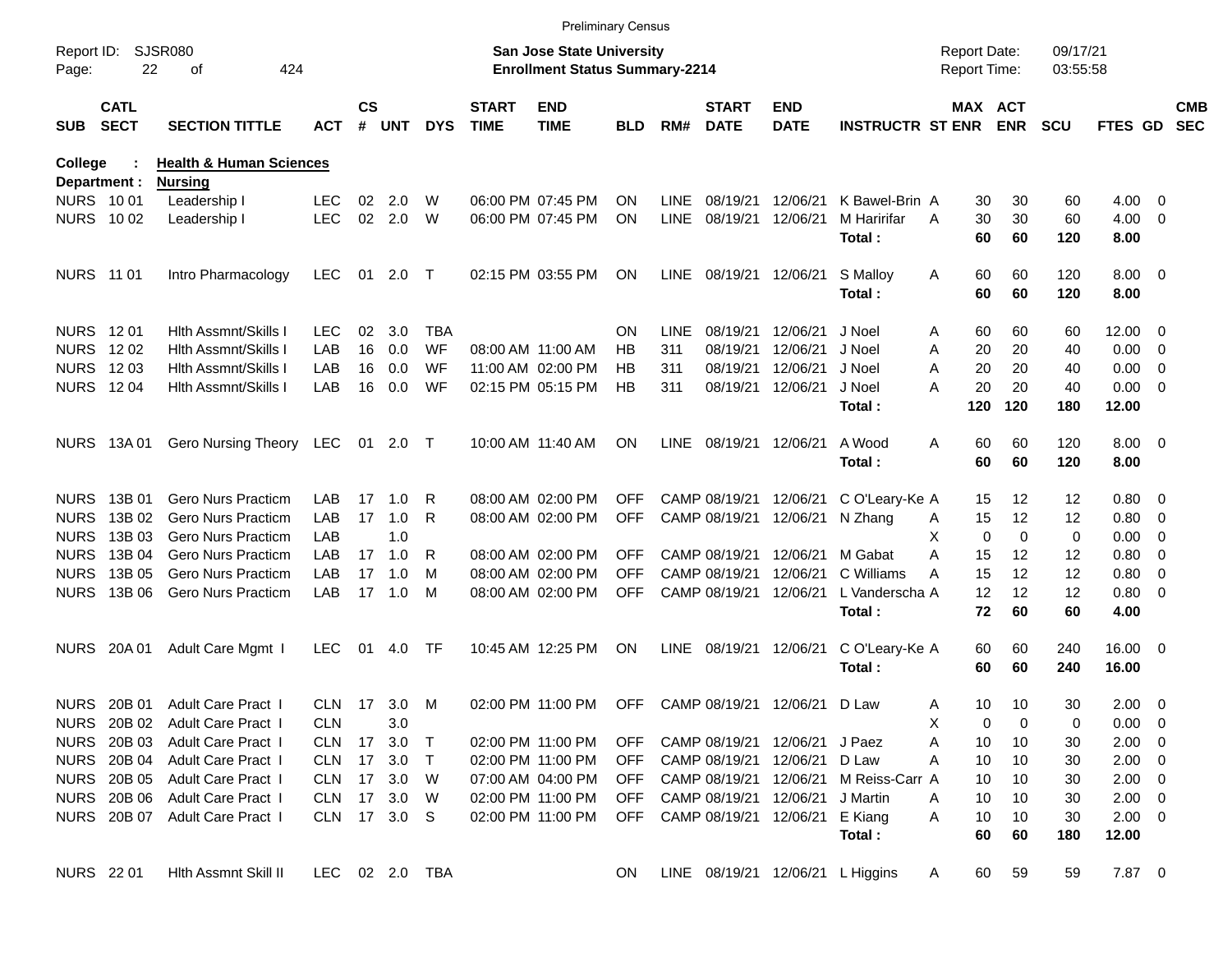|                     |                            |                                       |            |                    |            |                |                             | <b>Preliminary Census</b>                                                 |            |             |                             |                           |                                 |                                     |                       |                      |                       |                          |                          |
|---------------------|----------------------------|---------------------------------------|------------|--------------------|------------|----------------|-----------------------------|---------------------------------------------------------------------------|------------|-------------|-----------------------------|---------------------------|---------------------------------|-------------------------------------|-----------------------|----------------------|-----------------------|--------------------------|--------------------------|
| Report ID:<br>Page: | 23                         | SJSR080<br>424<br>οf                  |            |                    |            |                |                             | <b>San Jose State University</b><br><b>Enrollment Status Summary-2214</b> |            |             |                             |                           |                                 | <b>Report Date:</b><br>Report Time: |                       | 09/17/21<br>03:55:58 |                       |                          |                          |
| <b>SUB</b>          | <b>CATL</b><br><b>SECT</b> | <b>SECTION TITTLE</b>                 | <b>ACT</b> | $\mathsf{cs}$<br># | <b>UNT</b> | <b>DYS</b>     | <b>START</b><br><b>TIME</b> | <b>END</b><br><b>TIME</b>                                                 | <b>BLD</b> | RM#         | <b>START</b><br><b>DATE</b> | <b>END</b><br><b>DATE</b> | <b>INSTRUCTR ST ENR</b>         |                                     | MAX ACT<br><b>ENR</b> | <b>SCU</b>           | <b>FTES GD</b>        |                          | <b>CMB</b><br><b>SEC</b> |
| <b>NURS</b> 22 02   |                            | Hith Assmnt Skill II                  | LAB        | 16                 | 0.0        | R              |                             | 08:00 AM 10:45 AM                                                         | HB         | 311         | 08/19/21                    | 12/06/21                  | L Higgins                       | 20<br>A                             | 20                    | 20                   | $0.00 \t 0$           |                          |                          |
| <b>NURS 2203</b>    |                            | Hith Assmnt Skill II                  | LAB        | 16                 | 0.0        | R              |                             | 11:00 AM 01:45 PM                                                         | HB         | 311         | 08/19/21                    | 12/06/21                  | L Higgins                       | Α<br>20                             | 20                    | 20                   | 0.00                  | - 0                      |                          |
| <b>NURS 2204</b>    |                            | Hith Assmnt Skill II                  | LAB        |                    | 0.0        |                |                             |                                                                           |            |             |                             |                           |                                 | X<br>$\Omega$                       | $\Omega$              | 0                    | 0.00                  | - 0                      |                          |
| <b>NURS</b> 22 05   |                            | Hith Assmnt Skill II                  | LAB        | 16                 | 0.0        | R              |                             | 02:00 PM 04:45 PM                                                         | HB         | 311         |                             | 08/19/21 12/06/21         | R Billner-Ga                    | 20<br>A                             | 19                    | 19                   | $0.00 \t 0$           |                          |                          |
|                     |                            |                                       |            |                    |            |                |                             |                                                                           |            |             |                             |                           | Total:                          | 120                                 | 118                   | 118                  | 7.87                  |                          |                          |
| NURS 32 01          |                            | HA & Skills III                       | <b>LEC</b> | 06                 | 1.0        | M              |                             | 08:00 AM 10:00 AM                                                         | НB         | 311         | 08/19/21                    | 12/06/21                  | J Youssef                       | 20<br>A                             | 19                    | 19                   | $1.27 \t 0$           |                          |                          |
| NURS 32 02          |                            | HA & Skills III                       | <b>LEC</b> | 06                 | 1.0        | м              |                             | 10:45 AM 12:45 PM                                                         | <b>HB</b>  | 311         | 08/19/21                    | 12/06/21                  | J Youssef                       | 20<br>A                             | 20                    | 20                   | 1.33                  | - 0                      |                          |
| NURS 32 03          |                            | HA & Skills III                       | <b>LEC</b> | 06                 | 1.0        | M              |                             | 01:30 PM 03:30 PM                                                         | НB         | 311         | 08/19/21                    | 12/06/21                  | J Youssef                       | 20<br>A                             | 18                    | 18                   | 1.20                  | $\overline{\phantom{0}}$ |                          |
|                     |                            |                                       |            |                    |            |                |                             |                                                                           |            |             |                             |                           | Total:                          | 60                                  | 57                    | 57                   | 3.80                  |                          |                          |
|                     |                            | NURS 100WE 01EBP Writing Wkshp        | <b>LEC</b> | 02                 | 3.0        | R              |                             | 04:00 PM 06:45 PM                                                         | ON.        | <b>LINE</b> | 08/19/21                    | 12/06/21                  | W Wang Tung A                   | 21                                  | 21                    | 63                   | $4.20 \ 0$            |                          |                          |
|                     |                            | NURS 100WE 02EBP Writing Wkshp        | <b>LEC</b> | 02                 | 3.0        | R              |                             | 04:00 PM 06:45 PM                                                         | <b>ON</b>  | <b>LINE</b> | 08/19/21                    | 12/06/21                  | M Hampton                       | 21<br>A                             | 19                    | 57                   | 3.80                  | $\overline{\phantom{0}}$ |                          |
|                     |                            | NURS 100WE 03EBP Writing Wkshp        | <b>LEC</b> | 02                 | 3.0        | R              |                             | 04:00 PM 06:45 PM                                                         | ON         | <b>LINE</b> | 08/19/21                    | 12/06/21                  | L Senn                          | 20<br>A                             | 20                    | 60                   | 4.00                  | - 0                      |                          |
|                     |                            | NURS 100WE 06EBP Writing Wkshp        | <b>LEC</b> | 02                 | 3.0        | $\top$         |                             | 04:00 PM 06:45 PM                                                         | ON.        | <b>LINE</b> | 08/19/21                    |                           | 12/06/21 N Zhang                | 40<br>A                             | 27                    | 81                   | 5.40                  | - 0                      |                          |
|                     |                            | NURS 100WE 07EBP Writing Wkshp        | <b>LEC</b> |                    | 3.0        |                |                             |                                                                           |            |             |                             |                           |                                 | X<br>$\mathbf 0$                    | $\Omega$              | 0                    | 0.00                  | - 0                      |                          |
|                     |                            | NURS 100WE 08EBP Writing Wkshp        | <b>LEC</b> |                    | 3.0        |                |                             |                                                                           |            |             |                             |                           |                                 | X<br>$\Omega$                       | $\Omega$              | 0                    | 0.00                  | - 0                      |                          |
|                     |                            | NURS 100WE 09EBP Writing Wkshp        | <b>LEC</b> | 02                 | 3.0        | R              |                             | 03:30 PM 06:00 PM                                                         | ON.        | LINE        | 08/19/21                    | 12/06/21 L Senn           |                                 | A<br>30                             | 21                    | 63                   | 4.20                  | - 0                      |                          |
|                     |                            | NURS 100WE 10EBP Writing Wkshp        | <b>LEC</b> | 02                 | 3.0        | $\mathsf{R}$   |                             | 03:30 PM 06:00 PM                                                         | ON         | <b>LINE</b> | 08/19/21                    | 12/06/21                  |                                 | A<br>15                             | $\Omega$              | $\mathbf 0$          | $0.00 \t 0$           |                          |                          |
|                     |                            |                                       |            |                    |            |                |                             |                                                                           |            |             |                             |                           | Total:                          | 147                                 | 108                   | 324                  | 21.60                 |                          |                          |
|                     | NURS 112 02                | Prof Prac Suc I                       | <b>LEC</b> | 02 <sub>o</sub>    | 3.0        | - R            |                             | 09:00 AM 11:45 AM                                                         | ON.        | <b>LINE</b> | 08/19/21                    | 12/06/21                  | A Wood                          | 40<br>Α                             | 31                    | 93                   | $6.20 \quad 0$        |                          |                          |
|                     |                            |                                       |            |                    |            |                |                             |                                                                           |            |             |                             |                           | Total:                          | 40                                  | 31                    | 93                   | 6.20                  |                          |                          |
| NURS 11301          |                            | Prof Prac Suc II                      | <b>LEC</b> | 02                 | 3.0        | W              |                             | 12:00 PM 02:45 PM                                                         | ON.        | <b>LINE</b> | 08/19/21                    | 12/06/21                  | J Barnby                        | Α<br>30                             | 25                    | 75                   | $5.00 \t 0$           |                          |                          |
|                     |                            |                                       |            |                    |            |                |                             |                                                                           |            |             |                             |                           | Total:                          | 30                                  | 25                    | 75                   | 5.00                  |                          |                          |
|                     |                            |                                       |            |                    |            |                |                             |                                                                           |            |             |                             |                           |                                 |                                     |                       |                      |                       |                          |                          |
|                     |                            | NURS 123A 01 Mental Health Theory LEC |            | 01                 | 3.0 F      |                |                             | 01:30 PM 04:15 PM                                                         | ON         | <b>LINE</b> | 08/19/21                    | 12/06/21                  | A Kight<br>Total:               | Α<br>60<br>60                       | 60<br>60              | 180<br>180           | $12.00 \t 0$<br>12.00 |                          |                          |
|                     |                            |                                       |            |                    |            |                |                             |                                                                           |            |             |                             |                           |                                 |                                     |                       |                      |                       |                          |                          |
|                     |                            | NURS 123B 01 Mental H Practicum       | <b>CLN</b> |                    | 17  2.0  M |                |                             | 08:00 AM 02:00 PM                                                         | <b>OFF</b> |             |                             |                           | CAMP 08/19/21 12/06/21 P Prasad | 10<br>А                             | 10                    | 20                   | 1.33                  | - 0                      |                          |
|                     |                            | NURS 123B 02 Mental H Practicum       | <b>CLN</b> |                    | 17 2.0     | M              |                             | 03:00 PM 09:00 PM                                                         | <b>OFF</b> |             | CAMP 08/19/21               | 12/06/21                  |                                 | 10<br>А                             | 0                     | 0                    | $0.00 \t 0$           |                          |                          |
|                     |                            | NURS 123B 03 Mental H Practicum       | <b>CLN</b> |                    | 17 2.0     | - W            |                             | 07:00 AM 01:00 PM                                                         | OFF.       |             | CAMP 08/19/21               | 12/06/21                  |                                 | 10<br>Α                             | 0                     | 0                    | $0.00 \t 0$           |                          |                          |
|                     |                            | NURS 123B 04 Mental H Practicum       | <b>CLN</b> |                    | 17 2.0     | - W            |                             | 08:00 AM 02:00 PM                                                         | OFF.       |             | CAMP 08/19/21               | 12/06/21 A Kight          |                                 | 10<br>Α                             | 10                    | 20                   | $1.33 \ 0$            |                          |                          |
|                     |                            | NURS 123B 05 Mental H Practicum       | <b>CLN</b> |                    | 17 2.0     | R              |                             | 03:00 PM 09:00 PM                                                         | OFF.       |             | CAMP 08/19/21               |                           | 12/06/21 R Khalsa               | 10<br>Α                             | 10                    | 20                   | $1.33 \ 0$            |                          |                          |
|                     |                            | NURS 123B 06 Mental H Practicum       | <b>CLN</b> |                    | 17 2.0     | - S            |                             | 07:00 AM 01:00 PM                                                         | <b>OFF</b> |             | CAMP 08/19/21               | 12/06/21                  |                                 | 10<br>Α                             | 0                     | 0                    | $0.00 \t 0$           |                          |                          |
|                     |                            | NURS 123B 09 Mental H Practicum       | <b>CLN</b> |                    | 17 2.0     | TBA            |                             |                                                                           | OFF.       |             | CAMP 08/19/21               |                           | 12/06/21 P Prasad               | 11<br>A                             | 10                    | 20                   | $1.33 \ 0$            |                          |                          |
|                     |                            | NURS 123B 10 Mental H Practicum       | <b>CLN</b> |                    | 17 2.0     | TBA            |                             |                                                                           | <b>OFF</b> |             | CAMP 08/19/21               | 12/06/21 A Kight          |                                 | 11<br>A                             | 10                    | 20                   | $1.33 \ 0$            |                          |                          |
|                     |                            | NURS 123B 12 Mental H Practicum       |            |                    |            | CLN 17 2.0 TBA |                             |                                                                           | <b>OFF</b> |             | CAMP 08/19/21               |                           | 12/06/21 R Khalsa               | 11<br>A                             | 10                    | 20                   | $1.33 \ 0$            |                          |                          |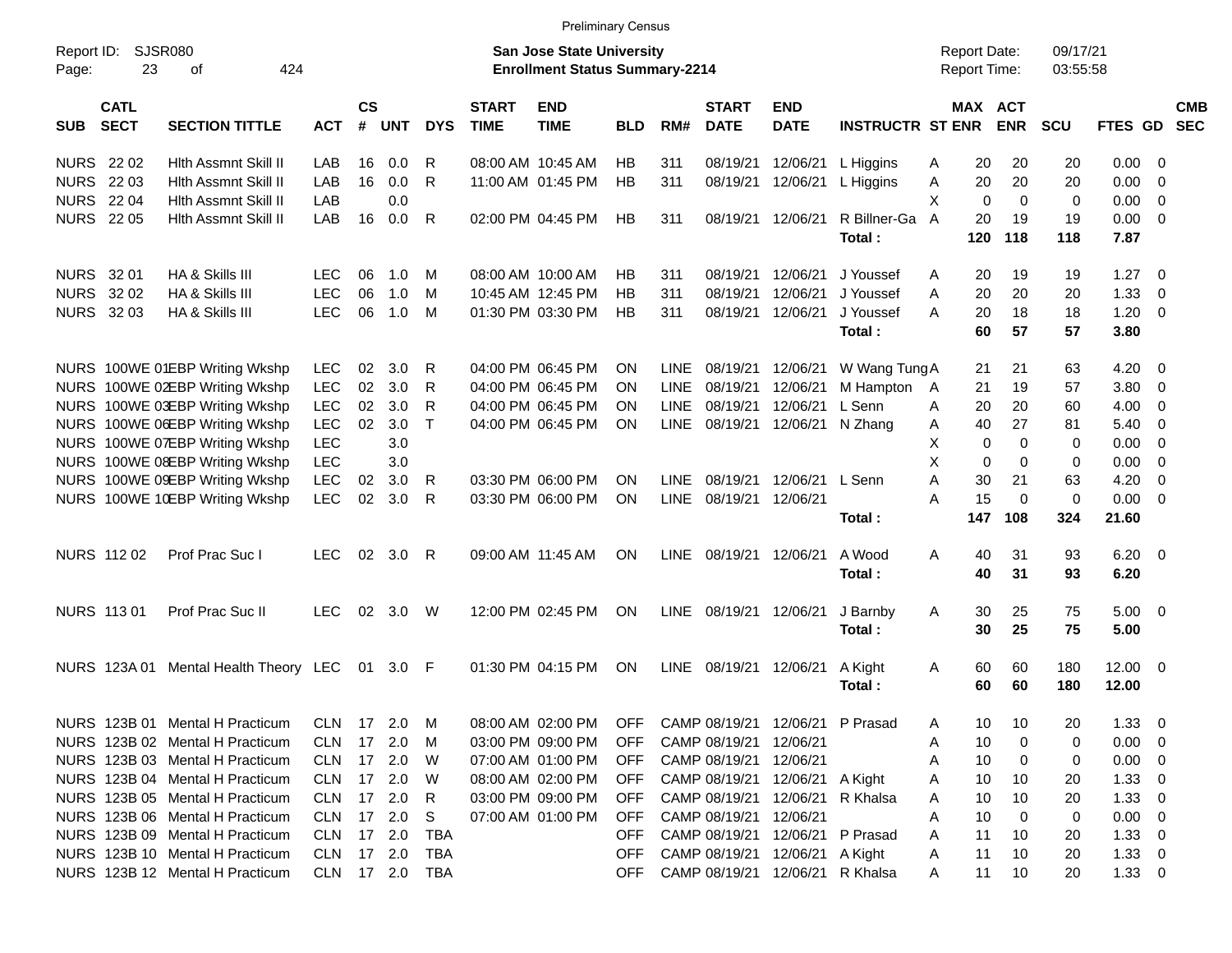|                     |                                                                                                                     |                                                                                                                                                                                           |                                        |                            |                                                             |                                                |                             | <b>Preliminary Census</b>                                                                                                                       |                                 |                                           |                                                                                   |                                                                                                                          |                                                                  |                                                                           |                                       |                                        |                                                                                |                                                                                                            |                          |
|---------------------|---------------------------------------------------------------------------------------------------------------------|-------------------------------------------------------------------------------------------------------------------------------------------------------------------------------------------|----------------------------------------|----------------------------|-------------------------------------------------------------|------------------------------------------------|-----------------------------|-------------------------------------------------------------------------------------------------------------------------------------------------|---------------------------------|-------------------------------------------|-----------------------------------------------------------------------------------|--------------------------------------------------------------------------------------------------------------------------|------------------------------------------------------------------|---------------------------------------------------------------------------|---------------------------------------|----------------------------------------|--------------------------------------------------------------------------------|------------------------------------------------------------------------------------------------------------|--------------------------|
| Report ID:<br>Page: | 24                                                                                                                  | <b>SJSR080</b><br>of<br>424                                                                                                                                                               |                                        |                            |                                                             |                                                |                             | <b>San Jose State University</b><br><b>Enrollment Status Summary-2214</b>                                                                       |                                 |                                           |                                                                                   |                                                                                                                          |                                                                  | <b>Report Date:</b><br>Report Time:                                       |                                       | 09/17/21<br>03:55:58                   |                                                                                |                                                                                                            |                          |
| <b>SUB</b>          | <b>CATL</b><br><b>SECT</b>                                                                                          | <b>SECTION TITTLE</b>                                                                                                                                                                     | <b>ACT</b>                             | $\mathsf{cs}$<br>#         | <b>UNT</b>                                                  | <b>DYS</b>                                     | <b>START</b><br><b>TIME</b> | <b>END</b><br><b>TIME</b>                                                                                                                       | <b>BLD</b>                      | RM#                                       | <b>START</b><br><b>DATE</b>                                                       | <b>END</b><br><b>DATE</b>                                                                                                | <b>INSTRUCTR ST ENR</b>                                          |                                                                           | MAX ACT<br><b>ENR</b>                 | <b>SCU</b>                             | FTES GD                                                                        |                                                                                                            | <b>CMB</b><br><b>SEC</b> |
|                     |                                                                                                                     |                                                                                                                                                                                           |                                        |                            |                                                             |                                                |                             |                                                                                                                                                 |                                 |                                           |                                                                                   |                                                                                                                          | Total:                                                           | 93                                                                        | 60                                    | 120                                    | 8.00                                                                           |                                                                                                            |                          |
|                     | NURS 125 01                                                                                                         | Adult Care Mgmt II                                                                                                                                                                        | <b>LEC</b>                             | 01                         | 4.0                                                         | $\top$                                         |                             | 08:30 AM 10:10 AM                                                                                                                               | ON                              | LINE                                      | 08/19/21                                                                          | 12/06/21                                                                                                                 | N Zhang<br>Total:                                                | 66<br>Α<br>66                                                             | 61<br>61                              | 244<br>244                             | 16.27 0<br>16.27                                                               |                                                                                                            |                          |
|                     | NURS 127A01                                                                                                         | Psych / MH Theory                                                                                                                                                                         | <b>LEC</b>                             | 01                         | 2.0                                                         | F                                              |                             | 08:00 AM 09:40 AM                                                                                                                               | ON                              | <b>LINE</b>                               | 08/19/21                                                                          | 12/06/21                                                                                                                 | C Mao<br>Total:                                                  | 62<br>Α<br>62                                                             | 60<br>60                              | 120<br>120                             | $8.00 \t 0$<br>8.00                                                            |                                                                                                            |                          |
|                     |                                                                                                                     | NURS 127B 01 Community Theory                                                                                                                                                             | <b>LEC</b>                             |                            | 2.0                                                         |                                                |                             |                                                                                                                                                 |                                 |                                           |                                                                                   |                                                                                                                          | Total:                                                           | Χ<br>0                                                                    | 0<br>$\bf{0}$<br>$\bf{0}$             | 0<br>0                                 | $0.00 \t 0$<br>0.00                                                            |                                                                                                            |                          |
|                     | NURS 133 01<br>NURS 133 02                                                                                          | Prof Role Dev IV<br>Prof Role Dev IV                                                                                                                                                      | LEC<br><b>LEC</b>                      | 02<br>02                   | 2.0<br>2.0                                                  | Т<br>$\top$                                    |                             | 10:45 AM 12:25 PM<br>01:00 PM 02:40 PM                                                                                                          | ΟN<br>ΟN                        | <b>LINE</b><br><b>LINE</b>                | 08/19/21<br>08/19/21                                                              | 12/06/21<br>12/06/21                                                                                                     | C Mao<br>C Mao<br>Total:                                         | 31<br>Α<br>30<br>A<br>61                                                  | 31<br>29<br>60                        | 62<br>58<br>120                        | $4.13 \quad 0$<br>3.87 0<br>8.00                                               |                                                                                                            |                          |
|                     | NURS 137 01<br>NURS 137 02<br><b>NURS 137 80</b>                                                                    | Prof Role Dev V<br>Prof Role Dev V<br>Prof Role Dev V                                                                                                                                     | LEC.<br><b>LEC</b><br><b>LEC</b>       | 02<br>02                   | 2.0<br>2.0<br>2.0                                           | F<br>F                                         |                             | 12:30 PM 02:10 PM<br>12:30 PM 02:10 PM                                                                                                          | ON<br>ON                        | <b>LINE</b><br><b>LINE</b>                | 08/19/21<br>08/19/21                                                              | 12/06/21<br>12/06/21                                                                                                     | N Dudley<br>D Canham                                             | 31<br>A<br>Α<br>31<br>X<br>0                                              | 30<br>30<br>$\mathbf 0$<br>60         | 60<br>60<br>0                          | $4.00 \ 0$<br>$4.00 \ 0$<br>$0.00 \t 0$                                        |                                                                                                            |                          |
|                     | <b>NURS 138 01</b><br>NURS 138 02<br>NURS 138 03                                                                    | Prof Role Dev VI<br>Prof Role Dev VI<br>Prof Role Dev VI                                                                                                                                  | LEC.<br><b>LEC</b><br><b>LEC</b>       | 02<br>02<br>02             | 3.0<br>3.0<br>3.0                                           | F<br>F<br>F                                    |                             | 09:00 AM 11:45 AM<br>09:00 AM 11:45 AM<br>09:00 AM 11:45 AM                                                                                     | OΝ<br>OΝ<br>ΟN                  | <b>LINE</b><br><b>LINE</b><br><b>LINE</b> | 08/19/21<br>08/19/21<br>08/19/21                                                  | 12/06/21<br>12/06/21<br>12/06/21                                                                                         | Total:<br>R Ballin<br>R Ballin<br>V Wong<br>Total:               | 62<br>20<br>Α<br>20<br>Α<br>20<br>A<br>60                                 | 21<br>18<br>18<br>57                  | 120<br>63<br>54<br>54<br>171           | 8.00<br>$4.20 \ 0$<br>3.60 0<br>3.60 0<br>11.40                                |                                                                                                            |                          |
|                     | NURS 145 01<br>NURS 145 02<br>NURS 145 03<br><b>NURS 145 04</b><br><b>NURS 145 05</b><br>NURS 145 06<br>NURS 145 07 | <b>Adult Care Clin II</b><br><b>Adult Care Clin II</b><br><b>Adult Care Clin II</b><br><b>Adult Care Clin II</b><br><b>Adult Care Clin II</b><br>Adult Care Clin II<br>Adult Care Clin II | LAB<br>LAB<br>LAB<br>LAB<br>LAB<br>LAB | 17<br>17<br>17<br>17<br>17 | 4.0<br>4.0<br>4.0<br>4.0<br>4.0<br>17 4.0 R<br>LAB 17 4.0 F | RF<br>R<br><b>RF</b><br><b>RF</b><br><b>WR</b> |                             | 07:00 AM 07:00 PM<br>07:00 AM 07:00 PM<br>07:00 AM 01:00 PM<br>02:00 PM 08:00 PM<br>02:00 PM 08:00 PM<br>07:00 AM 07:00 PM<br>07:00 AM 07:00 PM | OFF<br>OFF<br>OFF<br>OFF<br>OFF |                                           | CAMP 08/19/21<br>CAMP 08/19/21<br>CAMP 08/19/21<br>CAMP 08/19/21<br>CAMP 08/19/21 | 12/06/21<br>12/06/21<br>12/06/21<br>12/06/21<br>OFF CAMP 08/19/21 12/06/21 T Flores<br>OFF CAMP 08/19/21 12/06/21 T Goes | R Smith<br>C Pham<br>J Valadez<br>J Milana<br>12/06/21 A Paulson | 15<br>Α<br>15<br>A<br>15<br>A<br>15<br>А<br>15<br>Α<br>15<br>A<br>15<br>A | 9<br>10<br>8<br>9<br>9<br>8<br>8      | 36<br>40<br>32<br>36<br>36<br>32<br>32 | $2.40 \quad 0$<br>2.67<br>2.13<br>2.40<br>2.40<br>$2.13 \quad 0$<br>$2.13 \ 0$ | $\overline{\phantom{0}}$<br>$\overline{\mathbf{0}}$<br>$\overline{\mathbf{0}}$<br>$\overline{\phantom{0}}$ |                          |
|                     |                                                                                                                     | NURS 147A 01 Mental Health Clin                                                                                                                                                           |                                        |                            | LAB 17 2.0 M                                                |                                                |                             | 08:00 AM 02:00 PM                                                                                                                               | OFF                             |                                           |                                                                                   | CAMP 08/19/21 12/06/21 J Njie                                                                                            | Total:                                                           | 105<br>14<br>A                                                            | 61<br>12                              | 244<br>24                              | 16.27<br>1.60 0                                                                |                                                                                                            |                          |
|                     |                                                                                                                     | NURS 147A 02 Mental Health Clin<br>NURS 147A 03 Mental Health Clin<br>NURS 147A 05 Mental Health Clin<br>NURS 147A 06 Mental Health Clin                                                  | LAB<br>LAB<br>LAB<br>LAB               |                            | 17 2.0<br>2.0<br>2.0<br>2.0                                 | M                                              |                             | 03:00 PM 09:00 PM                                                                                                                               |                                 |                                           |                                                                                   | OFF CAMP 08/19/21 12/06/21 R Khalsa                                                                                      |                                                                  | 12<br>A<br>$\mathbf 0$<br>X<br>Χ<br>0<br>X.                               | $12 \overline{ }$<br>0<br>0<br>0<br>0 | 24<br>0<br>0<br>0                      | $1.60 \t 0$<br>$0.00 \t 0$<br>$0.00 \t 0$<br>$0.00 \t 0$                       |                                                                                                            |                          |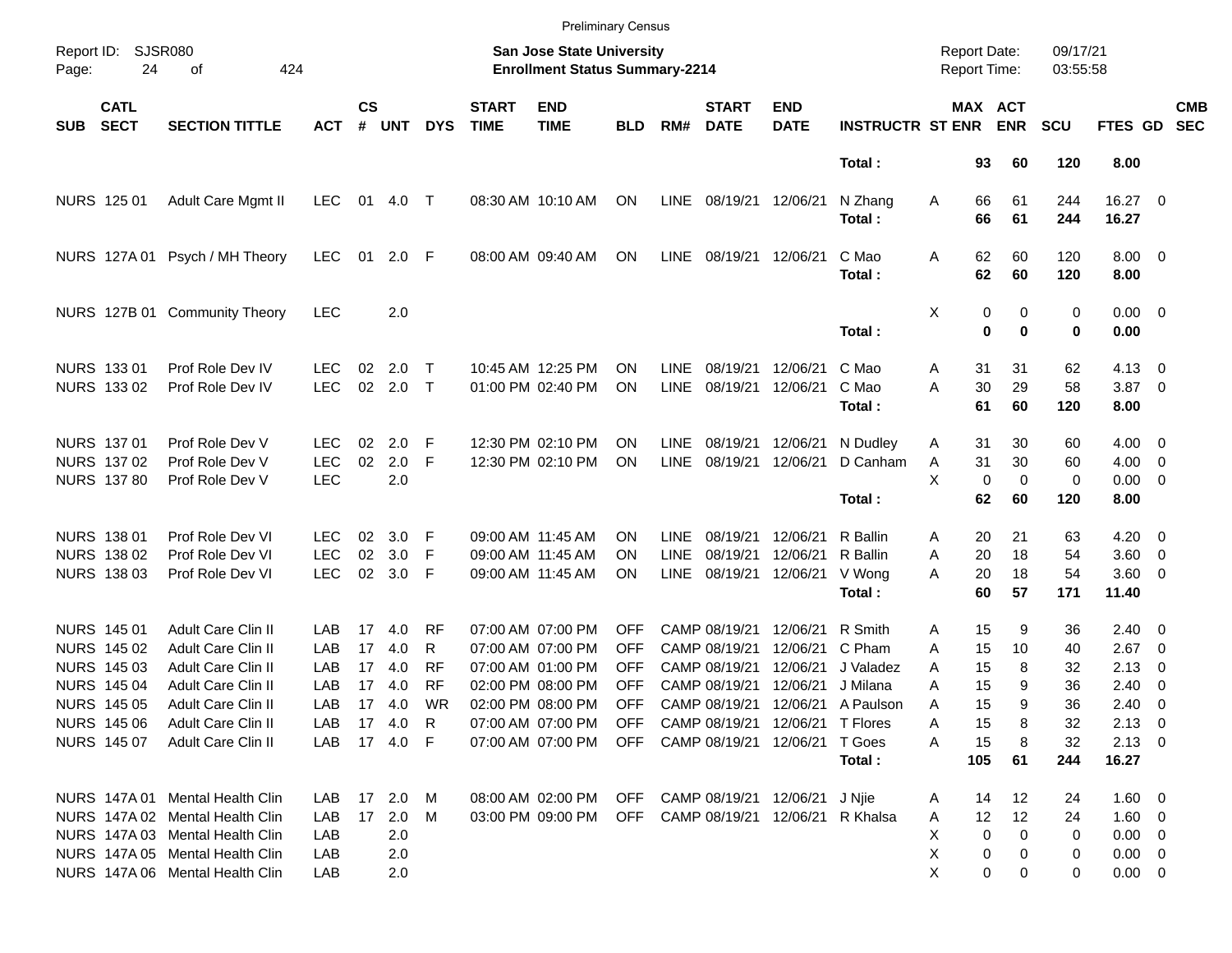|                                   |                                                |              |                    |            |            |                             | <b>Preliminary Census</b>                                                 |            |             |                             |                           |                                  |                                     |            |                      |                |                         |                          |
|-----------------------------------|------------------------------------------------|--------------|--------------------|------------|------------|-----------------------------|---------------------------------------------------------------------------|------------|-------------|-----------------------------|---------------------------|----------------------------------|-------------------------------------|------------|----------------------|----------------|-------------------------|--------------------------|
| Report ID:<br>25<br>Page:         | <b>SJSR080</b><br>424<br>οf                    |              |                    |            |            |                             | <b>San Jose State University</b><br><b>Enrollment Status Summary-2214</b> |            |             |                             |                           |                                  | <b>Report Date:</b><br>Report Time: |            | 09/17/21<br>03:55:58 |                |                         |                          |
| <b>CATL</b><br><b>SECT</b><br>SUB | <b>SECTION TITTLE</b>                          | <b>ACT</b>   | $\mathsf{cs}$<br># | <b>UNT</b> | <b>DYS</b> | <b>START</b><br><b>TIME</b> | <b>END</b><br><b>TIME</b>                                                 | <b>BLD</b> | RM#         | <b>START</b><br><b>DATE</b> | <b>END</b><br><b>DATE</b> | <b>INSTRUCTR ST ENR</b>          | MAX ACT                             | <b>ENR</b> | <b>SCU</b>           | <b>FTES GD</b> |                         | <b>CMB</b><br><b>SEC</b> |
| NURS 147A 07                      | Mental Health Clin                             | LAB          | 17                 | 2.0        | $\top$     |                             | 03:00 PM 09:00 PM                                                         | <b>OFF</b> |             | CAMP 08/19/21               | 12/06/21                  | R Khalsa                         | 15<br>Α                             | 0          | 0                    | 0.00           | 0                       |                          |
| NURS 147A 09                      | <b>Mental Health Clin</b>                      | LAB          |                    | 2.0        |            |                             |                                                                           |            |             |                             |                           |                                  | х<br>0                              | 0          | 0                    | 0.00           | 0                       |                          |
| NURS 147A 10                      | Mental Health Clin                             | LAB          | 17                 | 2.0        | <b>TBA</b> |                             |                                                                           | OFF        |             | CAMP 08/19/21               | 12/06/21                  | J Njie                           | 12<br>Α                             | 8          | 16                   | 1.07           | 0                       |                          |
|                                   | NURS 147A 11 Mental Health Clin                | LAB          | 17                 | 2.0        | <b>TBA</b> |                             |                                                                           | OFF        |             | CAMP 08/19/21               | 12/06/21                  | R Khalsa                         | 12<br>A                             | 8          | 16                   | 1.07           | 0                       |                          |
|                                   | NURS 147A 12 Mental Health Clin                | LAB          | 17                 | 2.0        | <b>TBA</b> |                             |                                                                           | OFF        |             | CAMP 08/19/21               | 12/06/21                  | R Khalsa                         | 12<br>Α                             | 8          | 16                   | 1.07           | 0                       |                          |
|                                   | NURS 147A 13 Mental Health Clin                | LAB          | 17                 | 2.0        | <b>TBA</b> |                             |                                                                           | <b>OFF</b> |             | CAMP 08/19/21               | 12/06/21                  | R Khalsa                         | А<br>12                             | 12         | 24                   | 1.60           | 0                       |                          |
|                                   |                                                |              |                    |            |            |                             |                                                                           |            |             |                             |                           | Total:                           | 89                                  | 60         | 120                  | 8.00           |                         |                          |
| NURS 147B 01 Com Hith Clin        |                                                | LAB          | 17                 | 3.0        | W          |                             | 08:00 AM 05:00 PM                                                         | <b>OFF</b> |             | CAMP 08/19/21               | 12/06/21                  | C Williams                       | 12<br>Α                             | 12         | 36                   | 2.40           | - 0                     |                          |
| NURS 147B 02 Com Hith Clin        |                                                | LAB          | 17                 | 3.0        | W          |                             | 08:00 AM 05:00 PM                                                         | <b>OFF</b> |             | CAMP 08/19/21               | 12/06/21                  | C Finkbeiner A                   | 12                                  | 13         | 39                   | 2.65           | -1                      |                          |
| NURS 147B 03 Com Hith Clin        |                                                | LAB          | 17                 | 3.0        | W          |                             | 08:00 AM 05:00 PM                                                         | OFF        |             | CAMP 08/19/21               | 12/06/21                  | D Canham                         | 12<br>A                             | 12         | 36                   | 2.40           | 0                       |                          |
| NURS 147B 05 Com Hith Clin        |                                                | LAB          | 17                 | 3.0        | R          |                             | 08:00 AM 05:00 PM                                                         | <b>OFF</b> |             | CAMP 08/19/21               | 12/06/21                  | D Canham                         | 18<br>A                             | 12         | 36                   | 2.40           | 0                       |                          |
| NURS 147B 06 Com Hith Clin        |                                                | LAB          | 17                 | 3.0        | R          |                             | 10:30 AM 06:30 PM                                                         | <b>OFF</b> |             | CAMP 08/19/21               | 12/06/21                  | J Zeller                         | 17<br>Α                             | 12         | 36                   | 2.40           | 0                       |                          |
| NURS 147B 07 Com Hith Clin        |                                                | LAB          |                    | 3.0        |            |                             |                                                                           |            |             |                             |                           |                                  | X<br>0                              | $\Omega$   | $\mathbf 0$          | 0.00           | 0                       |                          |
|                                   |                                                |              |                    |            |            |                             |                                                                           |            |             |                             |                           | Total:                           | 71                                  | 61         | 183                  | 12.25          |                         |                          |
|                                   |                                                |              |                    |            |            |                             |                                                                           |            |             |                             |                           |                                  |                                     |            |                      |                |                         |                          |
| NURS 148A 01 Sen Precept          |                                                | <b>PRA</b>   | 17                 | 4.0        | <b>TBA</b> |                             |                                                                           | ON         | LINE        | 08/19/21                    | 12/06/21                  | J Barnby                         | 73<br>Α                             | 15         | 60                   | 4.00           | $\overline{0}$          |                          |
| NURS 148A 02 Sen Precept          |                                                | <b>PRA</b>   | 17                 | 4.0        | F          |                             | 01:00 PM 03:20 PM                                                         | ON         | LINE        | 08/19/21                    | 12/06/21                  | P Edwards                        | 13<br>A                             | 6          | 24                   | 1.60           | 0                       |                          |
| NURS 148A 03 Sen Precept          |                                                | <b>PRA</b>   |                    | 4.0        |            |                             |                                                                           |            |             |                             |                           |                                  | х<br>0                              | 0          | 0                    | 0.00           | 0                       |                          |
| NURS 148A 04 Sen Precept          |                                                | <b>PRA</b>   |                    | 4.0        |            |                             |                                                                           |            |             |                             |                           |                                  | X<br>0                              | 0          | 0                    | 0.00           | 0                       |                          |
| NURS 148A 05                      | Sen Precept                                    | <b>PRA</b>   | 17                 | 4.0        | F          |                             | 01:00 PM 03:20 PM                                                         | ΟN         | LINE        | 08/19/21                    | 12/06/21                  | M Agroia                         | Α<br>12                             | 12         | 48                   | 3.20           | 0                       |                          |
| NURS 148A 06 Sen Precept          |                                                | <b>PRA</b>   | 17                 | 4.0        | F          |                             | 01:00 PM 03:20 PM                                                         | ON         | <b>LINE</b> | 08/19/21                    | 12/06/21                  | S Lim-Kyo                        | 16<br>Α                             | 9          | 36                   | 2.40           | 0                       |                          |
| NURS 148A 07 Sen Precept          |                                                | <b>PRA</b>   | 17                 | 4.0        | F          |                             | 01:00 PM 03:20 PM                                                         | ON         | <b>LINE</b> | 08/19/21                    | 12/06/21                  | S McKenna                        | 9<br>A                              | 11         | 44                   | 2.93           | 0                       |                          |
| NURS 148A 08 Sen Precept          |                                                | <b>PRA</b>   | 17                 | 4.0        | F          |                             | 01:00 PM 03:20 PM                                                         | ON         | <b>LINE</b> | 08/19/21                    | 12/06/21                  | R Ballin                         | А<br>12                             | 6          | 24                   | 1.60           | 0                       |                          |
| NURS 148A 09                      | Sen Precept                                    | <b>PRA</b>   | 17                 | 4.0        | F          |                             | 01:00 PM 03:20 PM                                                         | ΟN         | <b>LINE</b> | 08/19/21                    | 12/06/21                  | C Finkbeiner                     | 12<br>A                             | 3          | 12                   | 0.80           | 0                       |                          |
| NURS 148A 10                      | Sen Precept                                    | <b>PRA</b>   |                    | 4.0        |            |                             |                                                                           |            |             |                             |                           |                                  | 0<br>х                              | 0          | 0                    | 0.00           | 0                       |                          |
| NURS 148A 11                      | Sen Precept                                    | <b>PRA</b>   |                    | 4.0        |            |                             |                                                                           |            |             |                             |                           |                                  | X<br>0                              | 0          | $\mathbf 0$          | 0.00           | 0                       |                          |
|                                   |                                                |              |                    |            |            |                             |                                                                           |            |             |                             |                           | Total:                           | 147                                 | 62         | 248                  | 16.53          |                         |                          |
| <b>NURS 161 01</b>                | Leadership II                                  | <b>LEC</b>   | 02                 | 2.0        | R          |                             | 08:00 AM 09:40 AM                                                         | ON         | <b>LINE</b> | 08/19/21                    | 12/06/21                  | S McKenna                        | 30<br>$\mathsf{A}$                  | 30         | 60                   | 4.00           | $\overline{\mathbf{0}}$ |                          |
| NURS 161 02 Leadership II         |                                                | LEC 02 2.0 R |                    |            |            |                             | 04:00 PM 05:40 PM ON LINE 08/19/21 12/06/21 J Barnby                      |            |             |                             |                           |                                  | Α<br>30                             | 27         | 54                   | $3.60 \quad 0$ |                         |                          |
|                                   |                                                |              |                    |            |            |                             |                                                                           |            |             |                             |                           | Total:                           | 60                                  | 57         | 114                  | 7.60           |                         |                          |
|                                   | NURS 164A 01 Community Hlth Theor LEC 01 3.0 R |              |                    |            |            |                             | 01:00 PM 03:45 PM ON                                                      |            |             |                             | LINE 08/19/21 12/06/21    | N Dudley                         | Α<br>60                             | 58         | 174                  | 11.65 1        |                         |                          |
|                                   |                                                |              |                    |            |            |                             |                                                                           |            |             |                             |                           | Total:                           | 60                                  | 58         | 174                  | 11.65          |                         |                          |
|                                   | NURS 164B 01 Comm Hlth Practicum CLN 17 3.0 T  |              |                    |            |            |                             | 08:00 AM 05:00 PM OFF                                                     |            |             |                             | CAMP 08/19/21 12/06/21    | M Agroia                         | 12<br>A                             | 10         | 30                   | $2.00 \t 0$    |                         |                          |
|                                   | NURS 164B 02 Comm Hith Practicum CLN 17 3.0 T  |              |                    |            |            |                             | 08:00 AM 05:00 PM OFF                                                     |            |             |                             |                           | CAMP 08/19/21 12/06/21 P Edwards | 12<br>A                             | 10         | 30                   | $2.00 \t 0$    |                         |                          |
|                                   | NURS 164B 03 Comm Hlth Practicum CLN           |              |                    | 3.0        |            |                             |                                                                           |            |             |                             |                           |                                  | X<br>0                              | 0          | 0                    | $0.00 \t 0$    |                         |                          |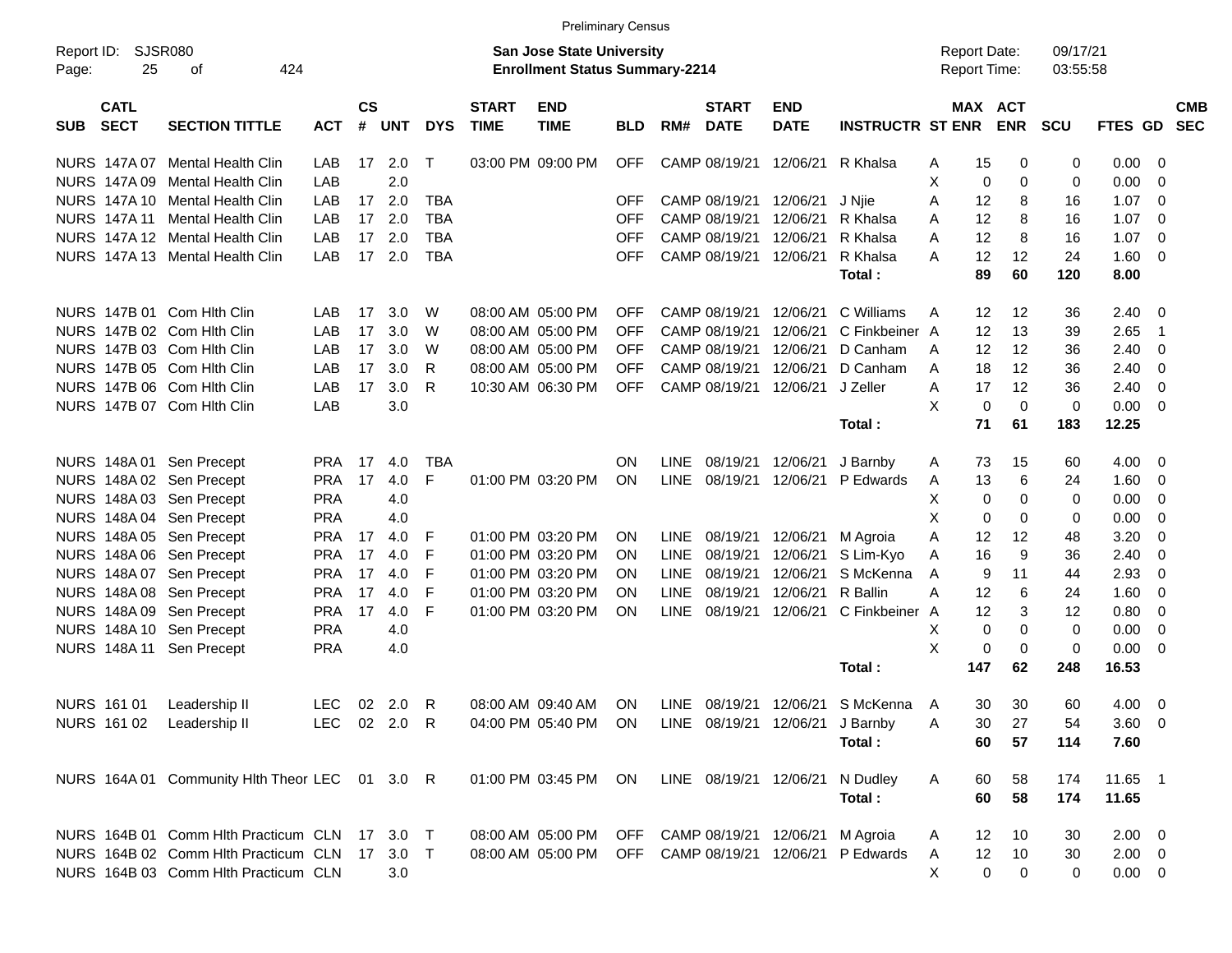|                                          |                                              |                |                |            |            |                             | <b>Preliminary Census</b>                                          |            |             |                             |                           |                                     |   |             |                                            |                      |                 |                          |                          |
|------------------------------------------|----------------------------------------------|----------------|----------------|------------|------------|-----------------------------|--------------------------------------------------------------------|------------|-------------|-----------------------------|---------------------------|-------------------------------------|---|-------------|--------------------------------------------|----------------------|-----------------|--------------------------|--------------------------|
| Report ID:<br>26<br>Page:                | <b>SJSR080</b><br>424<br>οf                  |                |                |            |            |                             | San Jose State University<br><b>Enrollment Status Summary-2214</b> |            |             |                             |                           |                                     |   |             | <b>Report Date:</b><br><b>Report Time:</b> | 09/17/21<br>03:55:58 |                 |                          |                          |
| <b>CATL</b><br><b>SECT</b><br><b>SUB</b> | <b>SECTION TITTLE</b>                        | <b>ACT</b>     | <b>CS</b><br># | <b>UNT</b> | <b>DYS</b> | <b>START</b><br><b>TIME</b> | <b>END</b><br><b>TIME</b>                                          | BLD.       | RM#         | <b>START</b><br><b>DATE</b> | <b>END</b><br><b>DATE</b> | <b>INSTRUCTR ST ENR</b>             |   |             | <b>MAX ACT</b><br><b>ENR</b>               | <b>SCU</b>           | <b>FTES GD</b>  |                          | <b>CMB</b><br><b>SEC</b> |
|                                          | NURS 164B 04 Comm Hith Practicum CLN         |                |                | 17 3.0     | F          |                             | 08:00 AM 05:00 PM                                                  | OFF        |             | CAMP 08/19/21               | 12/06/21                  | C Williams                          | A | 12          | 12                                         | 36                   | 2.40            | - 0                      |                          |
|                                          | NURS 164B 05 Comm Hith Practicum CLN         |                | 17             | 3.0        | F          |                             | 08:00 AM 05:00 PM                                                  | OFF        |             | CAMP 08/19/21               | 12/06/21                  | C Finkbeiner A                      |   | 13          | 13                                         | 39                   | 2.60            | - 0                      |                          |
|                                          | NURS 164B 06 Comm Hith Practicum CLN         |                |                | 17 3.0     | F          |                             | 08:00 AM 05:00 PM                                                  | OFF.       |             | CAMP 08/19/21               | 12/06/21                  | E Dietz                             | A | 13          | 12                                         | 36                   | 2.40            | - 0                      |                          |
|                                          |                                              |                |                |            |            |                             |                                                                    |            |             |                             |                           | Total:                              |   | 62          | 57                                         | 171                  | 11.40           |                          |                          |
|                                          | NURS 165A 01 Child Health Theory             | LEC            |                | 01 3.0 R   |            |                             | 10:00 AM 12:30 PM                                                  | <b>ON</b>  | LINE        | 08/19/21                    | 12/06/21                  | M Schmidt                           | A | 60          | 57                                         | 171                  | $11.40 \quad 0$ |                          |                          |
|                                          |                                              |                |                |            |            |                             |                                                                    |            |             |                             |                           | Total:                              |   | 60          | 57                                         | 171                  | 11.40           |                          |                          |
| NURS 165B 01 Child Hith Pract            |                                              | <b>CLN</b>     | 17             | 2.0        | М          |                             | 03:00 PM 09:00 PM                                                  | <b>OFF</b> |             | CAMP 08/19/21               | 12/06/21                  | C Weng                              | A | $12 \,$     | 12                                         | 24                   | 1.60            | - 0                      |                          |
| NURS 165B 02 Child Hith Pract            |                                              | <b>CLN</b>     |                | 2.0        |            |                             |                                                                    |            |             |                             |                           |                                     | Χ | $\mathbf 0$ | $\Omega$                                   | 0                    | 0.00            | - 0                      |                          |
| NURS 165B 03 Child Hlth Pract            |                                              | <b>CLN</b>     |                | 17, 2.0    | $\top$     |                             | 03:00 PM 09:00 PM                                                  | <b>OFF</b> |             | CAMP 08/19/21               | 12/06/21                  | C Weng                              | A | 12          | 12                                         | 24                   | 1.60            | - 0                      |                          |
| NURS 165B 04 Child Hlth Pract            |                                              | <b>CLN</b>     | 17             | 2.0        | W          |                             | 07:00 AM 01:00 PM                                                  | OFF        |             | CAMP 08/19/21               | 12/06/21                  | J Youssef                           | A | 12          | 12                                         | 24                   | 1.60            | 0                        |                          |
| NURS 165B 05 Child Hith Pract            |                                              | <b>CLN</b>     | 17             | 2.0        | W          |                             | 07:00 AM 01:00 PM                                                  | OFF        |             | CAMP 08/19/21               | 12/06/21                  | E Carroll                           | A | 12          | 12                                         | 24                   | 1.60            | - 0                      |                          |
| NURS 165B 06 Child Hith Pract            |                                              | <b>CLN</b>     | 17             | 2.0        | F          |                             | 07:00 AM 01:00 PM                                                  | <b>OFF</b> |             | CAMP 08/19/21               | 12/06/21                  | S McKenna                           | A | 12          | 9                                          | 18                   | 1.20            | - 0                      |                          |
| NURS 165B 07 Child Hith Pract            |                                              | <b>CLN</b>     |                | 2.0        |            |                             |                                                                    |            |             |                             |                           |                                     | X | $\mathbf 0$ | $\Omega$                                   | 0                    | 0.00            | - 0                      |                          |
|                                          |                                              |                |                |            |            |                             |                                                                    |            |             |                             |                           | Total:                              |   | 60          | 57                                         | 114                  | 7.60            |                          |                          |
| NURS 171 01                              | Nursing Theory                               | <b>LEC</b>     | 01             | 3.0        | R          |                             | 12:30 PM 03:00 PM                                                  | ON         | LINE        | 08/19/21                    | 12/06/21                  | N Stevens                           | Α | 40          | 31                                         | 93                   | $6.20 \ 0$      |                          |                          |
|                                          |                                              |                |                |            |            |                             |                                                                    |            |             |                             |                           | Total:                              |   | 40          | 31                                         | 93                   | 6.20            |                          |                          |
| NURS 172 01                              | Community Hlth Theor LEC                     |                |                | 3.0        |            |                             |                                                                    |            |             |                             |                           |                                     | Χ | 0           | 0                                          | 0                    | 0.00            | - 0                      |                          |
| NURS 172 02                              | Community Hlth Theor LEC                     |                | 01             | $3.0$ F    |            |                             | 09:50 AM 12:20 PM                                                  | ON         | LINE        | 08/19/21                    | 12/06/21                  | W Wang Tung A                       |   | 100         | 85                                         | 255                  | 17.00           | - 0                      |                          |
|                                          |                                              |                |                |            |            |                             |                                                                    |            |             |                             |                           | Total:                              |   | 100         | 85                                         | 255                  | 17.00           |                          |                          |
| NURS 173 01                              | Community Hlth Pract CLN 17 3.0              |                |                |            | $\top$     |                             | 08:00 AM 05:00 PM                                                  | OFF        |             | CAMP 08/19/21               | 12/06/21                  | N Dudley                            | A | 15          | 12                                         | 36                   | 2.40            | - 0                      |                          |
| NURS 173 02                              | Community Hith Pract CLN 17 3.0              |                |                |            | R          |                             | 08:00 AM 05:00 PM                                                  | <b>OFF</b> |             | CAMP 08/19/21               | 12/06/21                  | K Epstein                           | A | 14          | 13                                         | 39                   | 2.60            | - 0                      |                          |
|                                          |                                              |                |                |            |            |                             |                                                                    |            |             |                             |                           | Total:                              |   | 29          | 25                                         | 75                   | 5.00            |                          |                          |
|                                          | NURS 177A 01 Senior Preceptorship CLN 17 3.0 |                |                |            | TBA        |                             |                                                                    | ON         | <b>LINE</b> | 08/19/21                    | 12/06/21                  | D Moore                             | A | 27          | 19                                         | 57                   | 3.80            | $\overline{\phantom{0}}$ |                          |
|                                          |                                              |                |                |            |            |                             |                                                                    |            |             |                             |                           | Total:                              |   | 27          | 19                                         | 57                   | 3.80            |                          |                          |
| NURS 178A 01 Leadership                  |                                              | LEC 02 3.0 TBA |                |            |            |                             |                                                                    | ON.        |             |                             |                           | LINE 08/19/21 12/06/21 T Boroughf A |   | 27          | 24                                         | 72                   | 4.80 0          |                          |                          |
|                                          |                                              |                |                |            |            |                             |                                                                    |            |             |                             |                           | Total:                              |   | 27          | 24                                         | 72                   | 4.80            |                          |                          |
| NURS 180 01                              | <b>Indivi Stdies</b>                         | <b>SUP</b>     |                | 36 1.0     | <b>TBA</b> |                             |                                                                    | <b>ON</b>  | LINE        |                             | 08/19/21 12/06/21         | D Moore                             | A | 40          | 22                                         | 22                   | $1.47 \ 0$      |                          |                          |
| NURS 180 02                              | <b>Indivi Stdies</b>                         | <b>SUP</b>     |                | 36 2.0     | TBA        |                             |                                                                    | ON         | LINE        | 08/19/21                    | 12/06/21                  | L Rauch                             | A | 40          | 0                                          | 0                    | $0.00 \t 0$     |                          |                          |
| NURS 180 03                              | <b>Indivi Stdies</b>                         | <b>SUP</b>     |                | 36 3.0     | TBA        |                             |                                                                    | ON         | LINE        | 08/19/21                    | 12/06/21                  | L Rauch                             | A | 40          | 0                                          | 0                    | $0.00 \t 0$     |                          |                          |
| <b>NURS 180 04</b>                       | <b>Indivi Stdies</b>                         | <b>SUP</b>     |                | 36 4.0     | TBA        |                             |                                                                    | ON         |             |                             | LINE 08/19/21 12/06/21    | L Rauch                             | Α | 40          | $\overline{2}$                             | 8                    | 0.53 0          |                          |                          |
|                                          |                                              |                |                |            |            |                             |                                                                    |            |             |                             |                           | Total:                              |   | 160         | 24                                         | 30                   | 2.00            |                          |                          |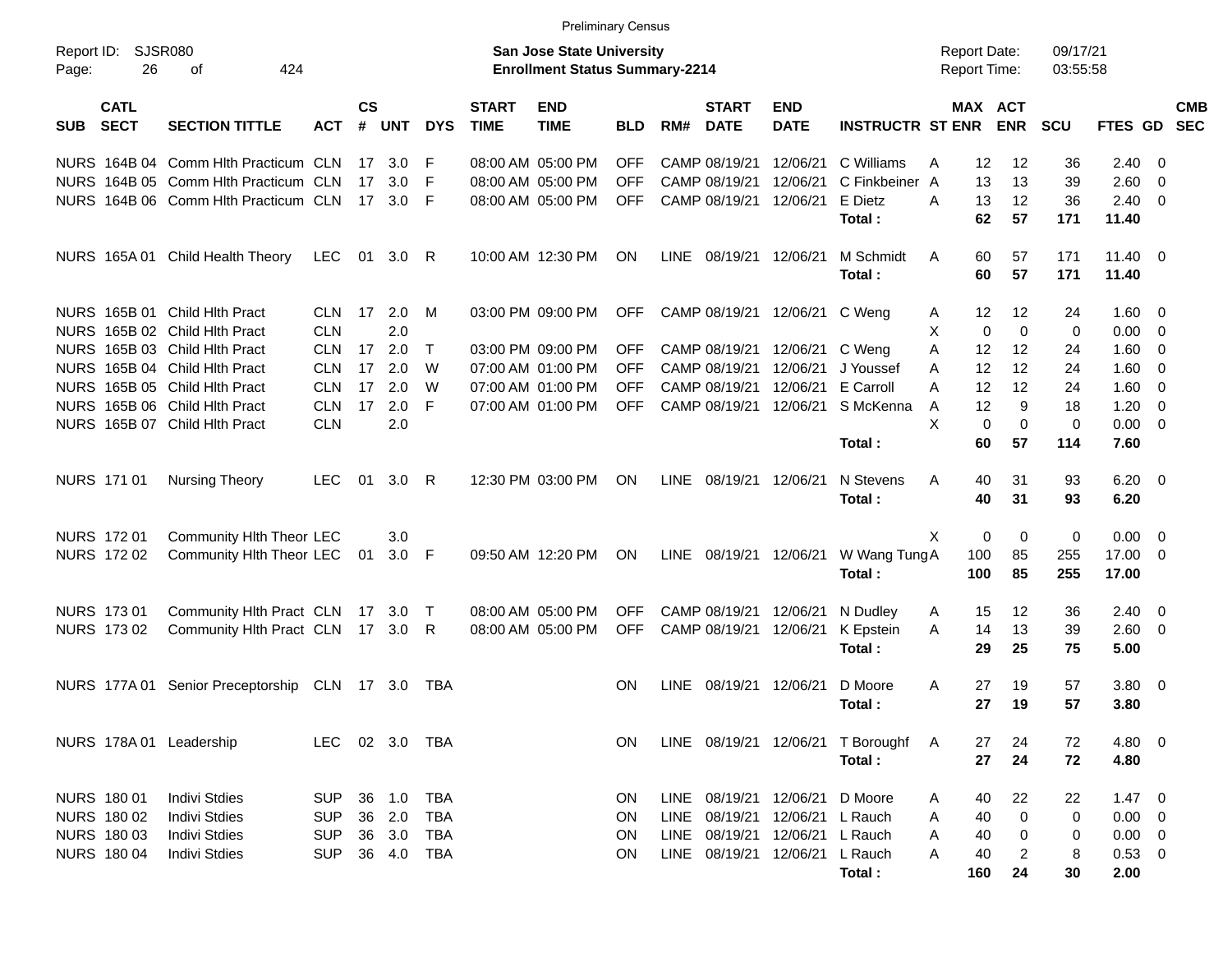|                                          |                                              |                          |                |            |                          |                             |                                                                           | <b>Preliminary Census</b> |             |                             |                                                  |                                                       |                                            |                                    |                             |                                   |                          |
|------------------------------------------|----------------------------------------------|--------------------------|----------------|------------|--------------------------|-----------------------------|---------------------------------------------------------------------------|---------------------------|-------------|-----------------------------|--------------------------------------------------|-------------------------------------------------------|--------------------------------------------|------------------------------------|-----------------------------|-----------------------------------|--------------------------|
| Report ID:<br>27<br>Page:                | <b>SJSR080</b><br>424<br>of                  |                          |                |            |                          |                             | <b>San Jose State University</b><br><b>Enrollment Status Summary-2214</b> |                           |             |                             |                                                  |                                                       | <b>Report Date:</b><br><b>Report Time:</b> |                                    | 09/17/21<br>03:55:58        |                                   |                          |
| <b>CATL</b><br><b>SECT</b><br><b>SUB</b> | <b>SECTION TITTLE</b>                        | <b>ACT</b>               | <b>CS</b><br># | <b>UNT</b> | <b>DYS</b>               | <b>START</b><br><b>TIME</b> | <b>END</b><br><b>TIME</b>                                                 | <b>BLD</b>                | RM#         | <b>START</b><br><b>DATE</b> | <b>END</b><br><b>DATE</b>                        | <b>INSTRUCTR ST ENR</b>                               |                                            | <b>MAX ACT</b><br><b>ENR</b>       | <b>SCU</b>                  | FTES GD                           | <b>CMB</b><br><b>SEC</b> |
| <b>NURS 200 50</b>                       | <b>Health Systems</b>                        | <b>SEM</b>               |                | 3.0        |                          |                             |                                                                           |                           |             |                             |                                                  | Total:                                                | X                                          | 0<br>0<br>$\mathbf{0}$<br>$\bf{0}$ | 0<br>$\mathbf 0$            | $0.00 \t 0$<br>0.00               |                          |
| NURS 202 51                              | <b>Theoretical Found</b>                     | <b>SEM</b>               |                | 2.0        |                          |                             |                                                                           |                           |             |                             |                                                  | Total:                                                | Χ                                          | 0<br>0<br>$\bf{0}$<br>$\mathbf 0$  | 0<br>$\mathbf 0$            | $0.00 \t 0$<br>0.00               |                          |
| NURS 212 50                              | <b>Curriculum Develop</b>                    | SEM                      | 05             | 3.0        | TBA                      |                             |                                                                           | <b>ON</b>                 | LINE        | 08/19/21                    | 12/06/21                                         | L Senn<br>Total:                                      | Α                                          | 30<br>13<br>30<br>13               | 39<br>39                    | 3.25 13<br>3.25                   |                          |
| <b>NURS 214 51</b><br><b>NURS 214 52</b> | Nur Ed I Direct Care<br>Nur Ed I Direct Care | <b>SUP</b><br><b>SEM</b> | 17<br>05       | 4.0<br>0.0 | <b>TBA</b><br><b>TBA</b> |                             |                                                                           | <b>ON</b>                 | <b>LINE</b> | 08/19/21<br>08/19/21        | 12/06/21<br>12/06/21                             | P Edwards<br>P Edwards<br>Total:                      | Α<br>A                                     | 30<br>13<br>20<br>13<br>50<br>26   | 52<br>13<br>65              | 4.33 13<br>$0.00$ 13<br>4.33      |                          |
| <b>NURS 248 52</b>                       | Adv Hlth Assess                              | <b>SEM</b>               |                | 3.0        |                          |                             |                                                                           |                           |             |                             |                                                  | Total:                                                | X                                          | 0<br>0<br>$\bf{0}$<br>$\mathbf 0$  | 0<br>$\mathbf 0$            | $0.00 \t 0$<br>0.00               |                          |
| <b>NURS 297 52</b>                       | Master's Project                             | <b>SUP</b>               | 25             | 1.0        | <b>TBA</b>               |                             |                                                                           | ON                        | <b>LINE</b> | 08/19/21 12/06/21           |                                                  | D Moore<br>Total:                                     | A                                          | 24<br>13<br>24<br>13               | 13<br>13                    | 1.08 13<br>1.08                   |                          |
| Department :                             | <u>Nursing</u>                               |                          |                |            |                          |                             |                                                                           |                           |             |                             | <b>Lower Division:</b><br><b>Upper Division:</b> | <b>Department Total:</b><br><b>Graduate Division:</b> | 2554<br>672<br>1778<br>104                 | 2027<br>655<br>1320<br>52          | 5000<br>1195<br>3688<br>117 | 334.30<br>79.67<br>245.97<br>8.67 |                          |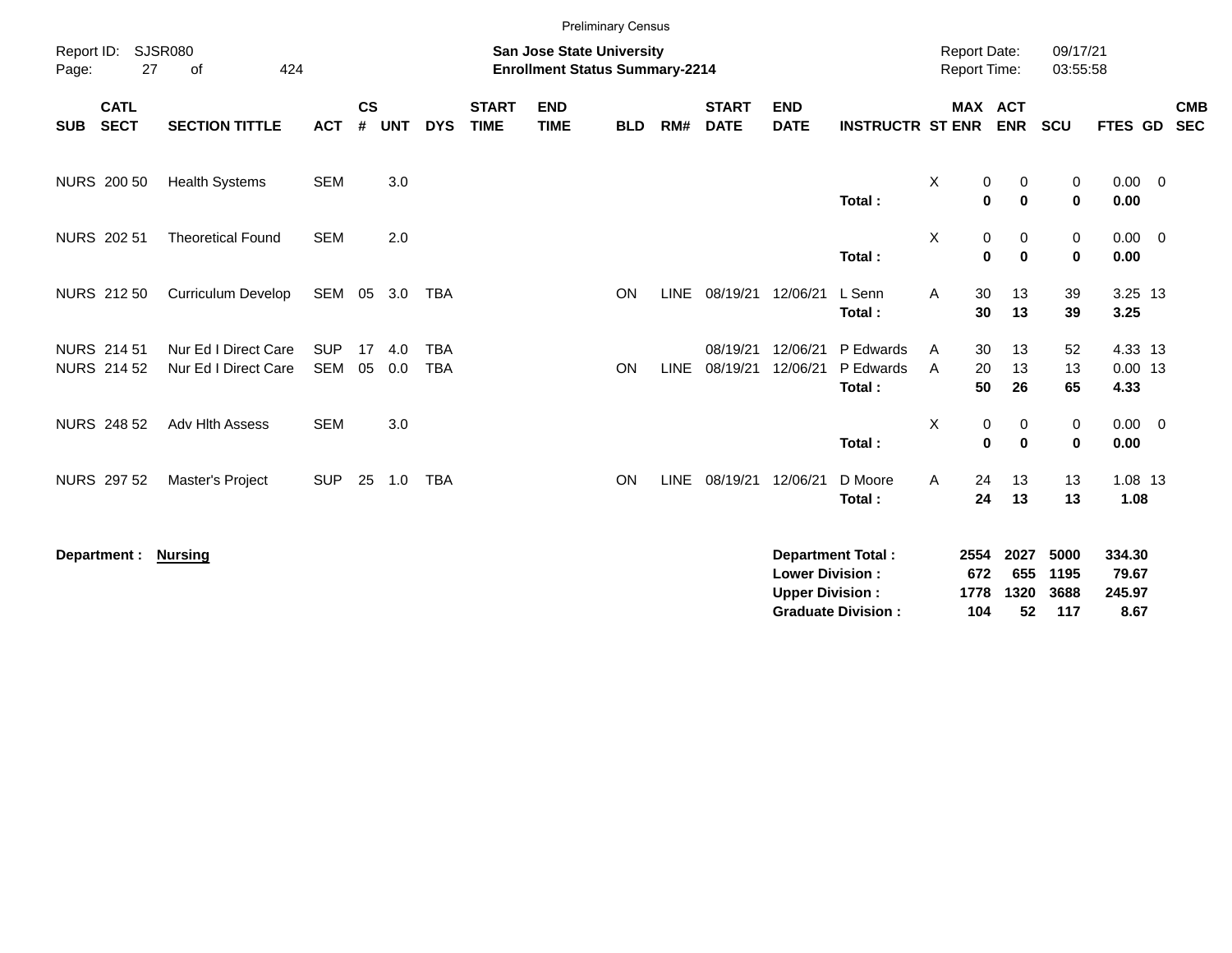|                                   |                                                                         |            |                    |            |            |                             |                                                                           | <b>Preliminary Census</b> |             |                             |                           |                                   |                                            |                |                      |                    |                          |
|-----------------------------------|-------------------------------------------------------------------------|------------|--------------------|------------|------------|-----------------------------|---------------------------------------------------------------------------|---------------------------|-------------|-----------------------------|---------------------------|-----------------------------------|--------------------------------------------|----------------|----------------------|--------------------|--------------------------|
| Report ID: SJSR080<br>28<br>Page: | 424<br>οf                                                               |            |                    |            |            |                             | <b>San Jose State University</b><br><b>Enrollment Status Summary-2214</b> |                           |             |                             |                           |                                   | <b>Report Date:</b><br><b>Report Time:</b> |                | 09/17/21<br>03:55:58 |                    |                          |
| <b>CATL</b><br><b>SECT</b><br>SUB | <b>SECTION TITTLE</b>                                                   | <b>ACT</b> | $\mathsf{cs}$<br># | <b>UNT</b> | <b>DYS</b> | <b>START</b><br><b>TIME</b> | <b>END</b><br><b>TIME</b>                                                 | <b>BLD</b>                | RM#         | <b>START</b><br><b>DATE</b> | <b>END</b><br><b>DATE</b> | <b>INSTRUCTR ST ENR</b>           | MAX ACT                                    | <b>ENR</b>     | <b>SCU</b>           | FTES GD            | <b>CMB</b><br><b>SEC</b> |
| College<br>Department :           | <b>Health &amp; Human Sciences</b><br><b>Doctor of Nursing Practice</b> |            |                    |            |            |                             |                                                                           |                           |             |                             |                           |                                   |                                            |                |                      |                    |                          |
| <b>NURS 574 80</b>                | Div & Social Issues                                                     | SEM        |                    | 05 2.0     | TBA        |                             |                                                                           | <b>ON</b>                 | LINE        | 08/19/21                    | 12/06/21                  | D Johnson DaA<br>Total:           | 30<br>30                                   | 18<br>18       | 36<br>36             | 2.40<br>2.40       | - 0                      |
| <b>NURS 575 80</b>                | Theories-Adv Nursing SEM 05 2.0                                         |            |                    |            | TBA        |                             |                                                                           | <b>ON</b>                 | LINE        |                             | 08/19/21 12/06/21         | R Whitney<br>A<br>Total:          | 30<br>30                                   | 18<br>18       | 36<br>36             | 2.40<br>2.40       | $\overline{\mathbf{0}}$  |
| NURS 580 01                       | <b>DNP Practicum</b>                                                    | PRA 48     |                    | 6.0        | TBA        |                             |                                                                           |                           |             | 08/19/21                    | 12/06/21                  | D Johnson DaA                     | 30                                         | 13             | 78                   | 5.20               | - 0                      |
| <b>NURS 583 80</b>                | Prof Resp HC Systems SEM 05 2.0                                         |            |                    |            | TBA        |                             |                                                                           | <b>ON</b>                 |             | LINE 08/19/21 12/06/21      |                           | Total:<br>A Spilker<br>A          | 30<br>30                                   | 13<br>18       | 78<br>36             | 5.20<br>2.40       | $\overline{\mathbf{0}}$  |
|                                   |                                                                         |            |                    |            |            |                             |                                                                           |                           |             |                             |                           | Total:                            | 30                                         | 18             | 36                   | 2.40               |                          |
| <b>NURS 591 80</b>                | Curriculum Developme SEM 05 3.0                                         |            |                    |            | TBA        |                             |                                                                           | <b>ON</b>                 |             | LINE 08/19/21               | 12/06/21                  | D Moore<br>A<br>Total:            | 30<br>30                                   | 20<br>20       | 60<br>60             | 4.00<br>4.00       | $\overline{\mathbf{0}}$  |
| <b>NURS 592 80</b>                | Outcomes Ed/Pr                                                          | SEM        | 05                 | 3.0        | TBA        |                             |                                                                           | <b>ON</b>                 |             | LINE 08/19/21               | 12/06/21                  | R Rosenblum A<br>Total:           | 30<br>30                                   | 20<br>20       | 60<br>60             | 4.00<br>4.00       | $\overline{\mathbf{0}}$  |
| NURS 595B 01                      | <b>Reflective Practice</b>                                              | <b>SUP</b> | 48                 | 2.0        | <b>TBA</b> |                             |                                                                           | ON                        | LINE        | 08/19/21                    | 12/06/21                  | D Johnson DaA                     | 10                                         | $\overline{c}$ | 4                    | 0.27               | - 0                      |
|                                   | NURS 595B 02 Reflective Practice                                        | <b>SUP</b> | 48                 | 2.0        | <b>TBA</b> |                             |                                                                           | ON                        | <b>LINE</b> | 08/19/21                    | 12/06/21                  | A Spilker<br>A                    | 10                                         | $\overline{c}$ | 4                    | 0.27               | $\overline{0}$           |
|                                   | NURS 595B 03 Reflective Practice                                        | <b>SUP</b> | 48                 | 2.0        | <b>TBA</b> |                             |                                                                           | ON                        | <b>LINE</b> | 08/19/21                    | 12/06/21                  | M Hampton<br>A                    | 10                                         | $\mathbf{1}$   | 2                    | 0.13               | 0                        |
|                                   | NURS 595B 04 Reflective Practice                                        | <b>SUP</b> | 48                 | 2.0        | <b>TBA</b> |                             |                                                                           | ON                        | LINE        | 08/19/21                    | 12/06/21                  | D Moore<br>A                      | 10                                         | $\mathbf{1}$   | $\overline{2}$       | 0.13               | 0                        |
|                                   | NURS 595B 05 Reflective Practice                                        | <b>SUP</b> | 48                 | 2.0        | <b>TBA</b> |                             |                                                                           | ON                        | LINE        | 08/19/21                    | 12/06/21                  | W Wang Tung A                     | 10                                         | 2              | 4                    | 0.27               | $\overline{0}$           |
|                                   | NURS 595B 06 Reflective Practice                                        | <b>SUP</b> | 48                 | 2.0        | <b>TBA</b> |                             |                                                                           | ON                        | LINE        | 08/19/21                    | 12/06/21                  | L Walker-Vis A                    | 10                                         | $\mathbf{1}$   | 2                    | 0.13               | 0                        |
|                                   | NURS 595B 07 Reflective Practice                                        | <b>SUP</b> | 48                 | 2.0        | <b>TBA</b> |                             |                                                                           | ON                        | LINE        | 08/19/21                    | 12/06/21                  | R Rosenblum A                     | 10                                         | $\mathbf{1}$   | $\overline{c}$       | 0.13               | 0                        |
|                                   | NURS 595B 08 Reflective Practice                                        | <b>SUP</b> | 48                 | 2.0        | <b>TBA</b> |                             |                                                                           | ON                        | LINE        | 08/19/21                    | 12/06/21                  | V Wong<br>A                       | 10                                         | $\mathbf{1}$   | $\overline{c}$       | 0.13               | 0                        |
| 595B 09<br><b>NURS</b>            | <b>Reflective Practice</b>                                              | <b>SUP</b> | 48                 | 2.0        | <b>TBA</b> |                             |                                                                           | ON                        | <b>LINE</b> | 08/19/21                    | 12/06/21                  | T Mckinnon<br>A                   | 10                                         | 3              | 6                    | 0.40               | 0                        |
|                                   | NURS 595B 10 Reflective Practice                                        | <b>SUP</b> | 48                 | 2.0        | <b>TBA</b> |                             |                                                                           | <b>ON</b>                 | LINE        | 08/19/21                    | 12/06/21                  | S McNiesh<br>A                    | 10                                         | $\overline{1}$ | $\overline{2}$       | 0.13               | 0                        |
|                                   | NURS 595B 11 Reflective Practice                                        | <b>SUP</b> | 48                 | 2.0        | TBA        |                             |                                                                           | <b>ON</b>                 |             | LINE 08/19/21               | 12/06/21 R Ballin         | Α                                 | 10                                         | 2              |                      | 0.27               | $\overline{\phantom{0}}$ |
|                                   | NURS 595B 80 Reflective Practice                                        | <b>SUP</b> |                    | 48 2.0     | <b>TBA</b> |                             |                                                                           | ON                        |             | LINE 08/19/21               |                           | 12/06/21 R Whitney<br>A<br>Total: | 48<br>158                                  | 3<br>20        | 6<br>40              | $0.40 \ 0$<br>2.67 |                          |
| Department :                      | <b>Doctor of Nursing Practice</b>                                       |            |                    |            |            |                             |                                                                           |                           |             |                             |                           | <b>Department Total:</b>          | 338                                        | 127            | 346                  | 23.07              |                          |
|                                   |                                                                         |            |                    |            |            |                             |                                                                           |                           |             |                             | <b>Lower Division:</b>    |                                   | 0                                          | 0              | 0                    | 0.00               |                          |

**Upper Division : <br>
Graduate Division : <br>
338 127 346 23.07** 

**Graduate Division :**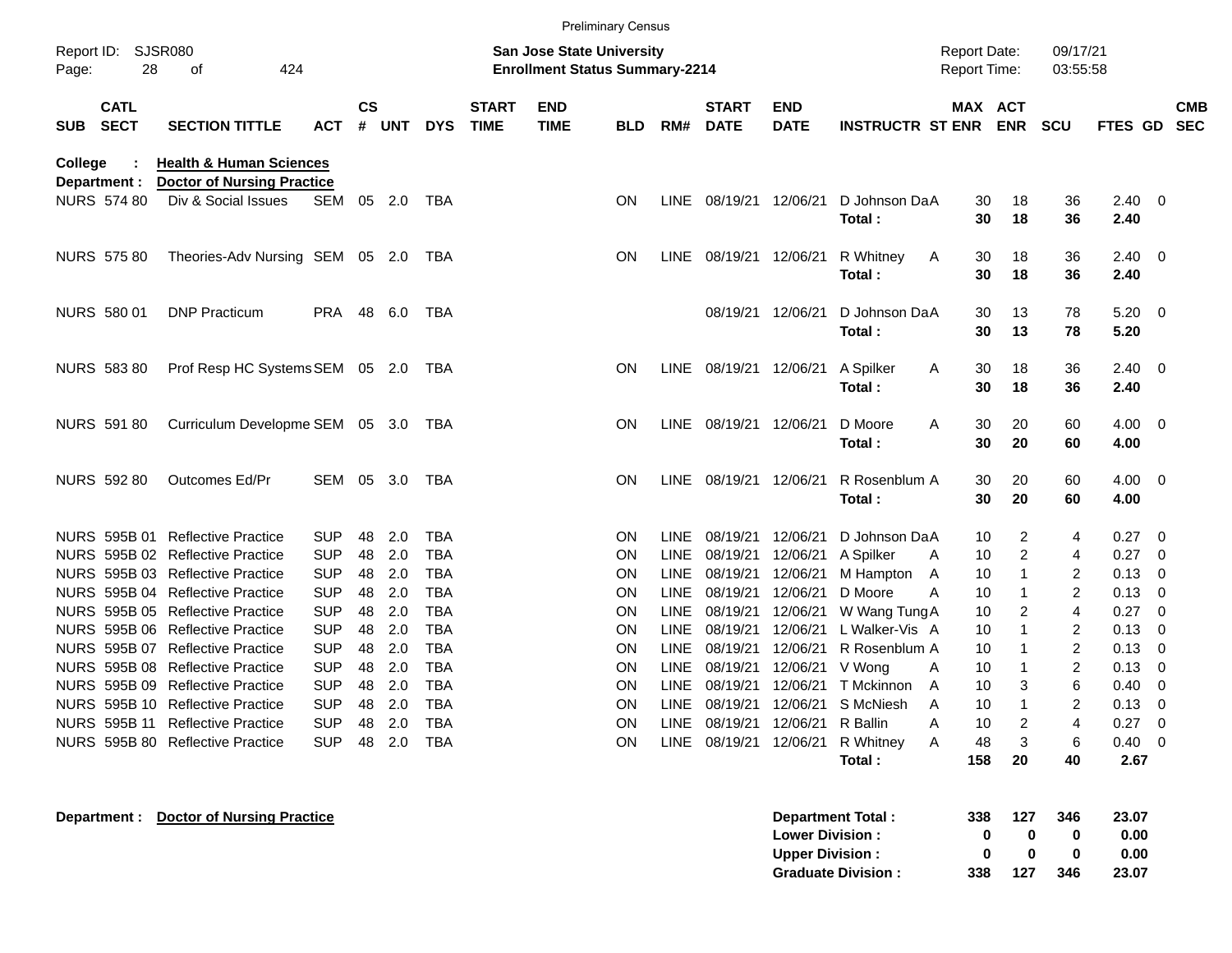|                     |                            |                                    |               |               |        |              |                             | <b>Preliminary Census</b>                                                 |            |             |                             |                           |                         |                                            |                       |                      |                |                          |
|---------------------|----------------------------|------------------------------------|---------------|---------------|--------|--------------|-----------------------------|---------------------------------------------------------------------------|------------|-------------|-----------------------------|---------------------------|-------------------------|--------------------------------------------|-----------------------|----------------------|----------------|--------------------------|
| Report ID:<br>Page: | 29                         | <b>SJSR080</b><br>424<br>οf        |               |               |        |              |                             | <b>San Jose State University</b><br><b>Enrollment Status Summary-2214</b> |            |             |                             |                           |                         | <b>Report Date:</b><br><b>Report Time:</b> |                       | 09/17/21<br>03:55:58 |                |                          |
| <b>SUB</b>          | <b>CATL</b><br><b>SECT</b> | <b>SECTION TITTLE</b>              | <b>ACT</b>    | $\mathsf{cs}$ | # UNT  | <b>DYS</b>   | <b>START</b><br><b>TIME</b> | <b>END</b><br><b>TIME</b>                                                 | <b>BLD</b> | RM#         | <b>START</b><br><b>DATE</b> | <b>END</b><br><b>DATE</b> | <b>INSTRUCTR ST ENR</b> |                                            | MAX ACT<br><b>ENR</b> | <b>SCU</b>           | <b>FTES GD</b> | <b>CMB</b><br><b>SEC</b> |
| College             |                            | <b>Health &amp; Human Sciences</b> |               |               |        |              |                             |                                                                           |            |             |                             |                           |                         |                                            |                       |                      |                |                          |
|                     | Department :               | <b>Occupational Therapy</b>        | <b>SUP</b>    |               |        |              |                             |                                                                           |            |             |                             |                           | C Arada                 |                                            |                       |                      |                |                          |
|                     | OCTH 201A 01               | Field Work Exper                   |               | 25            | 6.0    | TBA          |                             |                                                                           | <b>ON</b>  | <b>LINE</b> | 08/19/21 12/06/21           |                           | Total:                  | Α<br>20<br>20                              | 5<br>5                | 30<br>30             | 2.50 5<br>2.50 |                          |
|                     |                            | OCTH 201B 01 Adv Field Wrk Exp     | <b>SUP</b>    | 25            | 6.0    | <b>TBA</b>   |                             |                                                                           | <b>ON</b>  | LINE        | 08/19/21 12/06/21           |                           | C Arada                 | A<br>78                                    | 69                    | 414                  | 34.50 69       |                          |
|                     |                            |                                    |               |               |        |              |                             |                                                                           |            |             |                             |                           | Total:                  | 78                                         | 69                    | 414                  | 34.50          |                          |
|                     | OCTH 210 01                | Sem in Occup Therapy LEC           |               |               | 02 2.0 | M            |                             | 05:00 PM 06:45 PM                                                         | <b>ON</b>  | LINE        | 08/19/21 12/06/21           |                           | R McLaughlin A          | 38                                         | 16                    | 32                   | 2.67 16        |                          |
|                     |                            |                                    |               |               |        |              |                             |                                                                           |            |             |                             |                           | Total:                  | 38                                         | 16                    | 32                   | 2.67           |                          |
|                     | OCTH 211 01                | Hist Theory OT                     | LEC           | 02            | 3.0    | м            |                             | 01:30 PM 04:15 PM                                                         | ON         | LINE        | 08/19/21                    | 12/06/21                  | L Arabit                | 28<br>A                                    | 28                    | 84                   | 7.00 28        |                          |
|                     | OCTH 211 02                | Hist Theory OT                     | <b>LEC</b>    | 02            | 3.0    | м            |                             | 01:30 PM 04:15 PM                                                         | ON         | LINE        | 08/19/21                    | 12/06/21                  | C Fang                  | 28<br>A                                    | 26                    | 78                   | 6.50 26        |                          |
|                     | OCTH 211 03                | Hist Theory OT                     | <b>LEC</b>    | 02            | 3.0    | W            |                             | 09:00 AM 11:45 AM                                                         | <b>ON</b>  | <b>LINE</b> | 08/19/21                    | 12/06/21                  | C Chio                  | 28<br>A                                    | 28                    | 84                   | 7.00 28        |                          |
|                     |                            |                                    |               |               |        |              |                             |                                                                           |            |             |                             |                           | Total:                  | 84                                         | 82                    | 246                  | 20.50          |                          |
|                     | OCTH 212 01                | Lifespan occupat                   | <b>LEC</b>    |               | 3.0    |              |                             |                                                                           |            |             |                             |                           |                         | X                                          | 0<br>$\mathbf 0$      | 0                    | $0.00 \t 0$    |                          |
|                     | OCTH 212 02                | Lifespan occupat                   | <b>LEC</b>    | 02            | 3.0    | R            |                             | 09:00 AM 11:45 AM                                                         | <b>CCB</b> | 101         |                             | 08/19/21 12/06/21         | C Boitano               | Α<br>28                                    | 27                    | 81                   | 6.75 27        |                          |
|                     | OCTH 212 03                | Lifespan occupat                   | <b>LEC</b>    |               | 3.0    |              |                             |                                                                           |            |             |                             |                           |                         | X<br>$\mathbf 0$                           | $\Omega$              | 0                    | $0.00 \t 0$    |                          |
|                     | OCTH 212 04                | Lifespan occupat                   | <b>LEC</b>    | 02            | 3.0    | м            |                             | 08:30 AM 11:15 AM                                                         | HB         | 106         |                             | 08/19/21 12/06/21         | M Kaye                  | Α<br>28                                    | 28                    | 84                   | 7.00 28        |                          |
|                     | OCTH 212 05                | Lifespan occupat                   | <b>LEC</b>    | 02            | 3.0    | W            |                             | 01:30 PM 04:15 PM                                                         | HB         | 106         |                             | 08/19/21 12/06/21         | M Kaye                  | 28<br>A                                    | 26                    | 78                   | 6.50 26        |                          |
|                     |                            |                                    |               |               |        |              |                             |                                                                           |            |             |                             |                           | Total:                  | 84                                         | 81                    | 243                  | 20.25          |                          |
|                     | OCTH 213 01                | Prof Develop I                     | <b>LEC</b>    |               | 3.0    |              |                             |                                                                           |            |             |                             |                           |                         | X                                          | 0<br>$\mathbf 0$      | 0                    | $0.00 \t 0$    |                          |
|                     | OCTH 213 02                | Prof Develop I                     | <b>LEC</b>    | 02            | 3.0    | $\mathsf{T}$ |                             | 09:00 AM 11:45 AM                                                         | <b>CCB</b> | 101         |                             | 08/19/21 12/06/21         | C Boitano               | Α<br>28                                    | 26                    | 78                   | 6.50 26        |                          |
|                     | OCTH 213 03                | Prof Develop I                     | <b>LEC</b>    |               | 3.0    |              |                             |                                                                           |            |             |                             |                           |                         | X<br>$\Omega$                              | $\Omega$              | $\mathbf 0$          | $0.00 \t 0$    |                          |
|                     | OCTH 213 04                | Prof Develop I                     | <b>LEC</b>    | 02            | 3.0    | м            |                             | 03:30 PM 06:15 PM                                                         | <b>CCB</b> | 115         | 08/19/21                    | 12/06/21                  | J Koketsu               | A<br>28                                    | 28                    | 84                   | 7.00 28        |                          |
|                     | OCTH 213 05                | Prof Develop I                     | <b>LEC</b>    | 02            | 3.0    | W            |                             | 09:00 AM 11:45 AM                                                         | HB         | 106         | 08/19/21                    | 12/06/21                  | M Chang                 | A<br>28                                    | 27                    | 81                   | 6.75 27        |                          |
|                     |                            |                                    |               |               |        |              |                             |                                                                           |            |             |                             |                           | Total:                  | 84                                         | 81                    | 243                  | 20.25          |                          |
|                     | OCTH 221 01                | OccupatAnalysis                    | SEM           | 06            | 3.0    | W            |                             | 09:00 AM 11:45 AM                                                         | CCB        | 210         |                             | 08/19/21 12/06/21         | L Andonian              | Α<br>$\mathbf{21}$                         | 19                    | 57                   | 4.75 19        |                          |
|                     | OCTH 221 02                | OccupatAnalysis                    | SEM           | 06            | 3.0    | W            |                             | 01:30 PM 04:15 PM                                                         | CCB 210    |             |                             | 08/19/21 12/06/21         | K Long                  | 21<br>Α                                    | 21                    | 63                   | 5.25 21        |                          |
|                     | OCTH 221 03                | OccupatAnalysis                    | SEM           |               | 3.0    |              |                             |                                                                           |            |             |                             |                           |                         | Χ                                          | 0<br>0                | 0                    | $0.00 \t 0$    |                          |
|                     | OCTH 221 04                | OccupatAnalysis                    | SEM           |               | 3.0    |              |                             |                                                                           |            |             |                             |                           |                         | X                                          | 0<br>0                | 0                    | $0.00 \t 0$    |                          |
|                     | OCTH 221 05                | OccupatAnalysis                    | SEM           | 06            | 3.0    | F            |                             | 09:00 AM 11:45 AM                                                         | CCB 210    |             |                             | 08/19/21 12/06/21         | P Bailey                | Α<br>21                                    | 21                    | 63                   | 5.25 21        |                          |
|                     | OCTH 221 06                | OccupatAnalysis                    | SEM 06        |               | 3.0    | R            |                             | 01:30 PM 04:15 PM                                                         | CCB 210    |             |                             | 08/19/21 12/06/21         | C Fang                  | 21<br>Α                                    | 20                    | 60                   | 5.00 20        |                          |
|                     |                            |                                    |               |               |        |              |                             |                                                                           |            |             |                             |                           | Total:                  | 84                                         | 81                    | 243                  | 20.25          |                          |
|                     | OCTH 222 01                | <b>Funct Kinesiology</b>           | SEM 06 3.0 TR |               |        |              |                             | 09:00 AM 10:15 AM                                                         | CCB 209    |             |                             | 08/19/21 12/06/21         | A George                | 21<br>A                                    | 21                    | 63                   | 5.25 21        |                          |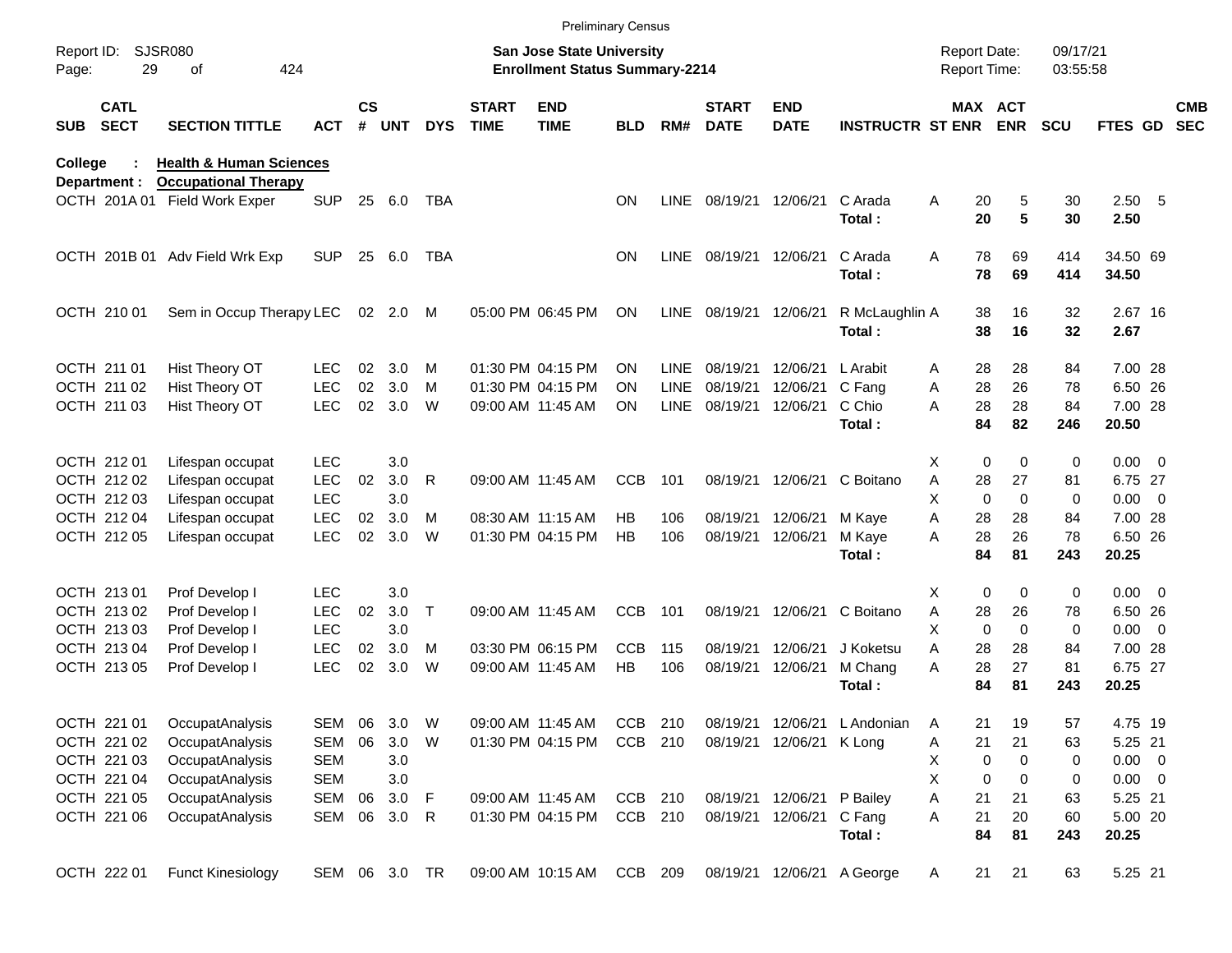|                                                          |                                                                  |                                                      |                             |                          |               |                             |                                                                    | <b>Preliminary Census</b>    |                                           |                                  |                                  |                                                 |                                            |                                              |                           |                                                          |                          |
|----------------------------------------------------------|------------------------------------------------------------------|------------------------------------------------------|-----------------------------|--------------------------|---------------|-----------------------------|--------------------------------------------------------------------|------------------------------|-------------------------------------------|----------------------------------|----------------------------------|-------------------------------------------------|--------------------------------------------|----------------------------------------------|---------------------------|----------------------------------------------------------|--------------------------|
| Report ID:<br>30<br>Page:                                | SJSR080<br>424<br>оf                                             |                                                      |                             |                          |               |                             | San Jose State University<br><b>Enrollment Status Summary-2214</b> |                              |                                           |                                  |                                  |                                                 | <b>Report Date:</b><br><b>Report Time:</b> |                                              | 09/17/21<br>03:55:58      |                                                          |                          |
| <b>CATL</b><br><b>SECT</b><br>SUB                        | <b>SECTION TITTLE</b>                                            | <b>ACT</b>                                           | $\mathsf{cs}$<br>$\pmb{\#}$ | <b>UNT</b>               | <b>DYS</b>    | <b>START</b><br><b>TIME</b> | <b>END</b><br><b>TIME</b>                                          | <b>BLD</b>                   | RM#                                       | <b>START</b><br><b>DATE</b>      | <b>END</b><br><b>DATE</b>        | <b>INSTRUCTR ST ENR</b>                         |                                            | MAX ACT<br><b>ENR</b>                        | <b>SCU</b>                | <b>FTES GD</b>                                           | <b>CMB</b><br><b>SEC</b> |
| OCTH 222 02                                              | <b>Funct Kinesiology</b>                                         | SEM                                                  | 06                          | 3.0                      | TR            |                             | 10:45 AM 12:00 PM                                                  | <b>CCB</b>                   | 209                                       | 08/19/21                         | 12/06/21                         | A George<br>Total:                              | 21<br>Α<br>42                              | 20<br>41                                     | 60<br>123                 | 5.00 20<br>10.25                                         |                          |
| OCTH 226 01<br>OCTH 226 02                               | OT with Children<br>OT with Children                             | SEM<br><b>SEM</b>                                    | 05<br>05                    | 3.0<br>3.0               | Т<br>$\top$   |                             | 09:00 AM 11:45 AM<br>01:30 PM 04:15 PM                             | <b>CCB</b><br>CCB            | 210<br>210                                | 08/19/21<br>08/19/21             | 12/06/21<br>12/06/21             | W Schultz-Kr A<br>W Schultz-Kr A<br>Total:      | 21<br>21<br>42                             | 16<br>17<br>33                               | 48<br>51<br>99            | 4.00 16<br>4.25 17<br>8.25                               |                          |
| OCTH 233 01<br>OCTH 233 02<br>OCTH 233 03                | Prof Develop II<br>Prof Develop II<br>Prof Develop II            | LEC.<br><b>LEC</b><br><b>LEC</b>                     | 02<br>02<br>02              | 3.0<br>3.0<br>3.0        | M<br>R<br>F   |                             | 09:00 AM 11:45 AM<br>09:00 AM 11:45 AM<br>09:00 AM 11:45 AM        | OΝ<br>ΟN<br>ΟN               | <b>LINE</b><br><b>LINE</b><br><b>LINE</b> | 08/19/21<br>08/19/21<br>08/19/21 | 12/06/21<br>12/06/21<br>12/06/21 | L Arabit<br>L Arabit<br>K Long<br>Total:        | 25<br>A<br>25<br>A<br>25<br>A<br>75        | 23<br>25<br>24<br>72                         | 69<br>75<br>72<br>216     | 5.75 23<br>6.25 25<br>6.00 24<br>18.00                   |                          |
| OCTH 234 01<br>OCTH 234 02                               | OT in Community II<br>OT in Community II                         | SEM<br>SEM                                           | 05<br>05                    | 3.0<br>3.0               | Т<br>$\top$   |                             | 09:00 AM 11:45 AM<br>01:30 PM 04:15 PM                             | НB<br><b>HB</b>              | 206<br>206                                | 08/19/21<br>08/19/21             | 12/06/21<br>12/06/21             | L Andonian<br>L Andonian<br>Total:              | 21<br>A<br>21<br>A<br>42                   | 19<br>19<br>38                               | 57<br>57<br>114           | 4.75 19<br>4.75 19<br>9.50                               |                          |
| OCTH 236 01<br>OCTH 236 02<br>OCTH 236 03<br>OCTH 236 04 | OT with Youth<br>OT with Youth<br>OT with Youth<br>OT with Youth | <b>SEM</b><br><b>SEM</b><br><b>SEM</b><br><b>SEM</b> | 05<br>05                    | 3.0<br>3.0<br>3.0<br>3.0 | M<br>м        |                             | 08:30 AM 11:15 AM<br>12:15 PM 03:00 PM                             | <b>CCB</b><br>CCB            | 115<br>115                                | 08/19/21<br>08/19/21             | 12/06/21<br>12/06/21             | C Haworth<br>M Kaye<br>Total:                   | Х<br>X<br>A<br>21<br>21<br>A<br>42         | 0<br>0<br>0<br>$\mathbf 0$<br>19<br>19<br>38 | 0<br>0<br>57<br>57<br>114 | $0.00 \t 0$<br>$0.00 \t 0$<br>4.75 19<br>4.75 19<br>9.50 |                          |
| OCTH 246 01<br>OCTH 246 02                               | OT w Young Adults<br>OT w Young Adults                           | SEM<br><b>SEM</b>                                    | 05<br>05                    | 3.0<br>3.0               | W<br>W        |                             | 09:00 AM 11:45 AM<br>01:30 PM 04:15 PM                             | <b>CCB</b><br><b>CCB</b>     | 115<br>115                                | 08/19/21<br>08/19/21             | 12/06/21<br>12/06/21             | A George<br>Y Golembeski A<br>Total:            | 21<br>A<br>21<br>42                        | 17<br>16<br>33                               | 51<br>48<br>99            | 4.25 17<br>4.00 16<br>8.25                               |                          |
| OCTH 256 01<br>OCTH 256 02<br>OCTH 256 03                | OT Mid Age Adults<br>OT Mid Age Adults<br>OT Mid Age Adults      | <b>SEM</b><br><b>SEM</b><br><b>SEM</b>               | 05<br>05                    | 3.0<br>3.0<br>3.0        | M<br>М        |                             | 01:30 PM 04:15 PM<br>08:30 AM 11:15 AM                             | <b>CCB</b><br>CCB            | 210<br>210                                | 08/19/21<br>08/19/21             | 12/06/21<br>12/06/21             | K Long<br>C Chio<br>Total:                      | Х<br>Α<br>21<br>A<br>21<br>42              | 0<br>0<br>19<br>19<br>38                     | 0<br>57<br>57<br>114      | $0.00 \t 0$<br>4.75 19<br>4.75 19<br>9.50                |                          |
| OCTH 275 01<br>OCTH 275 02<br>OCTH 275 03                | EBP in OT<br>EBP in OT<br>EBP in OT                              | SEM 05 3.0<br>SEM<br>SEM                             | 05                          | 3.0<br>05 3.0 W          | M<br><b>W</b> |                             | 01:30 PM 04:15 PM<br>09:00 AM 11:45 AM<br>01:30 PM 04:15 PM        | CCB<br><b>CCB</b><br>CCB 101 | 101<br>101                                | 08/19/21<br>08/19/21<br>08/19/21 | 12/06/21<br>12/06/21             | 12/06/21 M Chang<br>C Fang<br>M Chang<br>Total: | 25<br>A<br>25<br>Α<br>21<br>A<br>71        | 24<br>24<br>23<br>71                         | 72<br>72<br>69<br>213     | 6.00 24<br>6.00 24<br>5.75 23<br>17.75                   |                          |
| OCTH 276 01<br>OCTH 276 02<br>OCTH 276 03                | Pract & Seminar 1A<br>Pract & Seminar 1A<br>Pract & Seminar 1A   | SEM 05 0.0<br>LAB<br><b>SEM</b>                      | 17                          | 0.0                      | M<br>3.0 TBA  |                             | 05:00 PM 07:05 PM                                                  | CCB 210                      |                                           | 08/19/21<br>08/19/21             |                                  | 12/06/21 G Teaford<br>12/06/21 G Teaford        | 21<br>A<br>21<br>Α<br>Χ                    | 21<br>21<br>0<br>0                           | 53<br>11<br>0             | 0.0021<br>5.25 21<br>$0.00 \t 0$                         |                          |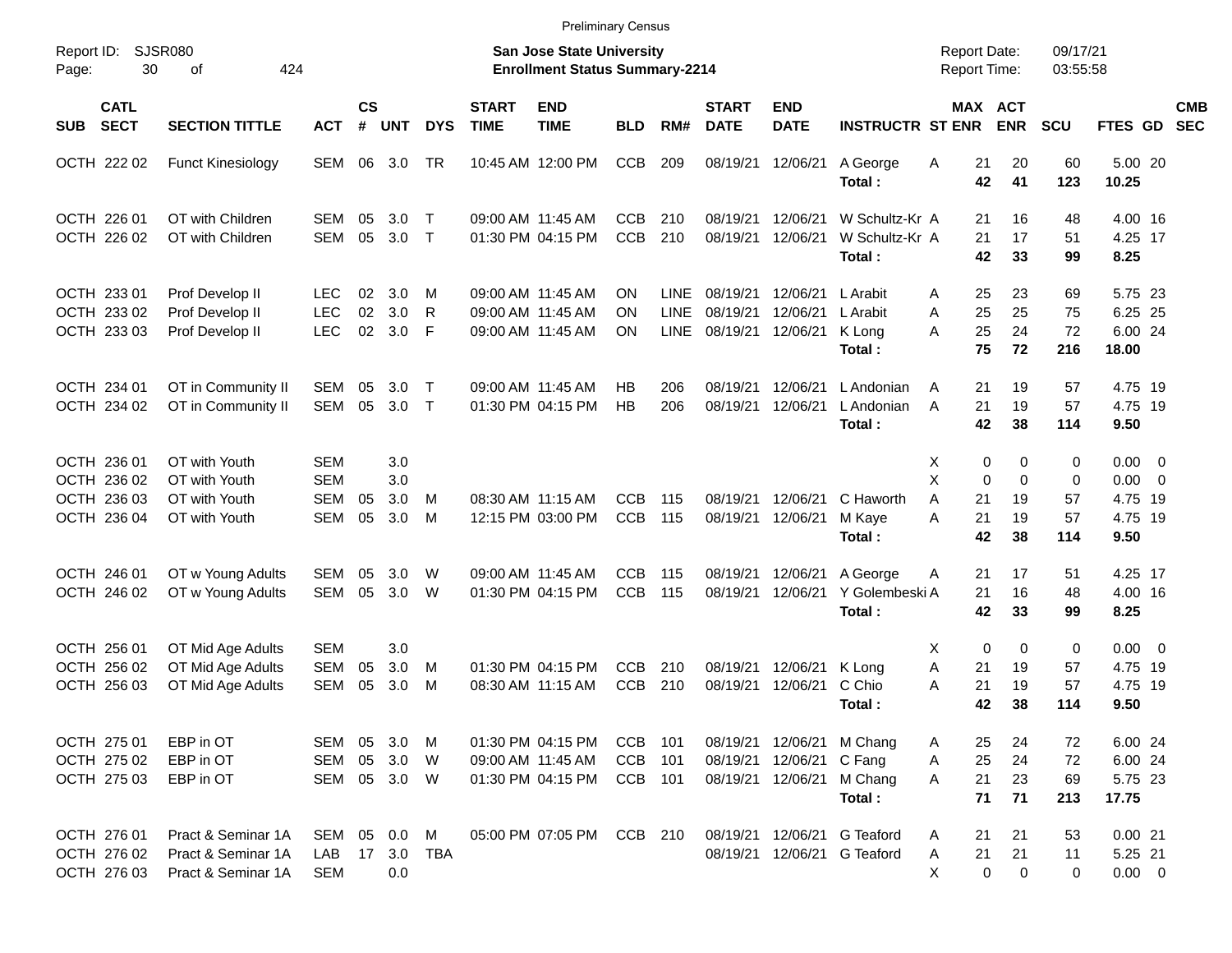|                                          |                                   |            |                    |            |              |                             | <b>Preliminary Census</b>                                                 |            |     |                             |                           |                          |   |                                     |             |                      |         |             |                          |
|------------------------------------------|-----------------------------------|------------|--------------------|------------|--------------|-----------------------------|---------------------------------------------------------------------------|------------|-----|-----------------------------|---------------------------|--------------------------|---|-------------------------------------|-------------|----------------------|---------|-------------|--------------------------|
| Report ID:<br>Page:                      | <b>SJSR080</b><br>31<br>424<br>οf |            |                    |            |              |                             | <b>San Jose State University</b><br><b>Enrollment Status Summary-2214</b> |            |     |                             |                           |                          |   | <b>Report Date:</b><br>Report Time: |             | 09/17/21<br>03:55:58 |         |             |                          |
| <b>CATL</b><br><b>SECT</b><br><b>SUB</b> | <b>SECTION TITTLE</b>             | <b>ACT</b> | $\mathsf{cs}$<br># | <b>UNT</b> | <b>DYS</b>   | <b>START</b><br><b>TIME</b> | <b>END</b><br><b>TIME</b>                                                 | <b>BLD</b> | RM# | <b>START</b><br><b>DATE</b> | <b>END</b><br><b>DATE</b> | <b>INSTRUCTR ST ENR</b>  |   | <b>MAX ACT</b>                      | <b>ENR</b>  | <b>SCU</b>           | FTES GD |             | <b>CMB</b><br><b>SEC</b> |
| OCTH 276 04                              | Pract & Seminar 1A                | LAB        |                    | 3.0        |              |                             |                                                                           |            |     |                             |                           |                          | X | 0                                   | $\mathbf 0$ | 0                    | 0.00    | - 0         |                          |
| OCTH 276 05                              | Pract & Seminar 1A                | <b>SEM</b> | 05                 | 0.0        | м            |                             | 09:00 AM 11:05 AM                                                         | <b>CCB</b> | 101 | 08/19/21                    | 12/06/21                  | W Schultz-Kr A           |   | 21                                  | 19          | 48                   | 0.00    | 19          |                          |
| OCTH 276 06                              | Pract & Seminar 1A                | LAB        | 17                 | 3.0        | <b>TBA</b>   |                             |                                                                           |            |     | 08/19/21                    | 12/06/21                  | W Schultz-Kr A           |   | 21                                  | 19          | 10                   | 4.75 19 |             |                          |
|                                          |                                   |            |                    |            |              |                             |                                                                           |            |     |                             |                           | Total:                   |   | 84                                  | 80          | 120                  | 10.00   |             |                          |
| OCTH 286 01                              | Seminar & Pract IB                | <b>SEM</b> | 05                 | 4.0        | <b>TR</b>    |                             | 09:00 AM 10:15 AM                                                         | <b>CCB</b> | 115 | 08/19/21                    | 12/06/21                  | K Pickett                | A | 11                                  | 9           | 27                   | 3.00    | 9           |                          |
| OCTH 286 02                              | Seminar & Pract IB                | <b>SUP</b> | 23                 | 0.0        | <b>TR</b>    |                             | 10:30 AM 11:45 AM                                                         | <b>CCB</b> | 115 | 08/19/21                    | 12/06/21                  | K Pickett                | Α | 11                                  | 9           | 36                   | 0.00    | 9           |                          |
| OCTH 286 03                              | Seminar & Pract IB                | <b>SEM</b> |                    | 4.0        |              |                             |                                                                           |            |     |                             |                           |                          | X | 0                                   | $\mathbf 0$ | 0                    | 0.00    | $\mathbf 0$ |                          |
| OCTH 286 04                              | Seminar & Pract IB                | <b>SUP</b> |                    | 0.0        |              |                             |                                                                           |            |     |                             |                           |                          | X | 0                                   | 0           | 0                    | 0.00    | $\mathbf 0$ |                          |
| OCTH 286 05                              | Seminar & Pract IB                | <b>SEM</b> |                    | 4.0        |              |                             |                                                                           |            |     |                             |                           |                          | Х | 0                                   | 0           | 0                    | 0.00    | 0           |                          |
| OCTH 286 06                              | Seminar & Pract IB                | <b>SUP</b> |                    | 0.0        |              |                             |                                                                           |            |     |                             |                           |                          | X | 0                                   | 0           | 0                    | 0.00    | 0           |                          |
| OCTH 286 09                              | Seminar & Pract IB                | <b>SEM</b> | 05                 | 4.0        | R            |                             | 12:30 PM 03:15 PM                                                         | <b>HB</b>  | 206 | 08/19/21                    | 12/06/21                  | A George                 | A | 11                                  | 8           | 24                   | 2.67    | 8           |                          |
| OCTH 286 10                              | Seminar & Pract IB                | <b>SUP</b> | 23                 | 0.0        | F            |                             | 09:00 AM 11:45 AM                                                         | <b>HB</b>  | 206 | 08/19/21                    | 12/06/21                  | A George                 | Α | 11                                  | 8           | 32                   | 0.00    | 8           |                          |
| OCTH 286 11                              | Seminar & Pract IB                | <b>SEM</b> | 05                 | 4.0        | <b>TR</b>    |                             | 01:30 PM 02:45 PM                                                         | <b>CCB</b> | 115 | 08/19/21                    | 12/06/21                  | M Tipton-Bur A           |   | 11                                  | 9           | 27                   | 3.00    | 9           |                          |
| OCTH 286 12                              | Seminar & Pract IB                | <b>SUP</b> | 23                 | 0.0        | <b>TR</b>    |                             | 03:00 PM 04:15 PM                                                         | <b>CCB</b> | 209 | 08/19/21                    | 12/06/21                  | M Tipton-Bur A           |   | 11                                  | 9           | 36                   | 0.00    | 9           |                          |
| OCTH 286 13                              | Seminar & Pract IB                | <b>SEM</b> | 05                 | 4.0        | $\mathsf{T}$ |                             | 03:00 PM 05:45 PM                                                         | <b>CCB</b> | 115 | 08/19/21                    | 12/06/21                  | C Boitano                | A | 11                                  | 8           | 24                   | 2.67    | 8           |                          |
| OCTH 286 14                              | Seminar & Pract IB                | <b>SUP</b> | 23                 | 0.0        | R            |                             | 01:00 PM 03:45 PM                                                         | <b>CCB</b> | 222 | 08/19/21                    | 12/06/21                  | C Boitano                | A | 11                                  | 8           | 32                   | 0.00    | 8           |                          |
|                                          |                                   |            |                    |            |              |                             |                                                                           |            |     |                             |                           | Total:                   |   | 88                                  | 68          | 238                  | 11.33   |             |                          |
| OCTH 298 01                              | Sup Study OT                      | <b>SUP</b> | 25                 | 1.0        | <b>TBA</b>   |                             |                                                                           |            |     | 08/19/21                    | 12/06/21                  |                          | A | 40                                  | 0           | 0                    | 0.00    | 0           |                          |
| OCTH 298 02                              | Sup Study OT                      | <b>SUP</b> | 25                 | 2.0        | <b>TBA</b>   |                             |                                                                           |            |     | 08/19/21                    | 12/06/21                  |                          | A | 16                                  | 0           | 0                    | 0.00    | 0           |                          |
| OCTH 298 03                              | Sup Study OT                      | <b>SUP</b> | 25                 | 3.0        | <b>TBA</b>   |                             |                                                                           |            |     | 08/19/21                    | 12/06/21                  |                          | A | 16                                  | 0           | 0                    | 0.00    | 0           |                          |
| OCTH 298 04                              | Sup Study OT                      | <b>SUP</b> | 25                 | 1.0        | <b>TBA</b>   |                             |                                                                           |            |     | 08/19/21                    | 12/06/21                  |                          | Α | 40                                  | 0           | 0                    | 0.00    | $\mathbf 0$ |                          |
|                                          |                                   |            |                    |            |              |                             |                                                                           |            |     |                             |                           | Total:                   |   | 112                                 | 0           | 0                    | 0.00    |             |                          |
| Department :                             | <b>Occupational Therapy</b>       |            |                    |            |              |                             |                                                                           |            |     |                             |                           | <b>Department Total:</b> |   | 1154                                | 927         | 2901                 | 233.25  |             |                          |
|                                          |                                   |            |                    |            |              |                             |                                                                           |            |     |                             | <b>Lower Division:</b>    |                          |   | 0                                   | $\bf{0}$    | 0                    | 0.00    |             |                          |
|                                          |                                   |            |                    |            |              |                             |                                                                           |            |     |                             | <b>Upper Division:</b>    |                          |   | 0                                   | $\bf{0}$    | 0                    | 0.00    |             |                          |

**Graduate Division : 1154 927 2901 233.25**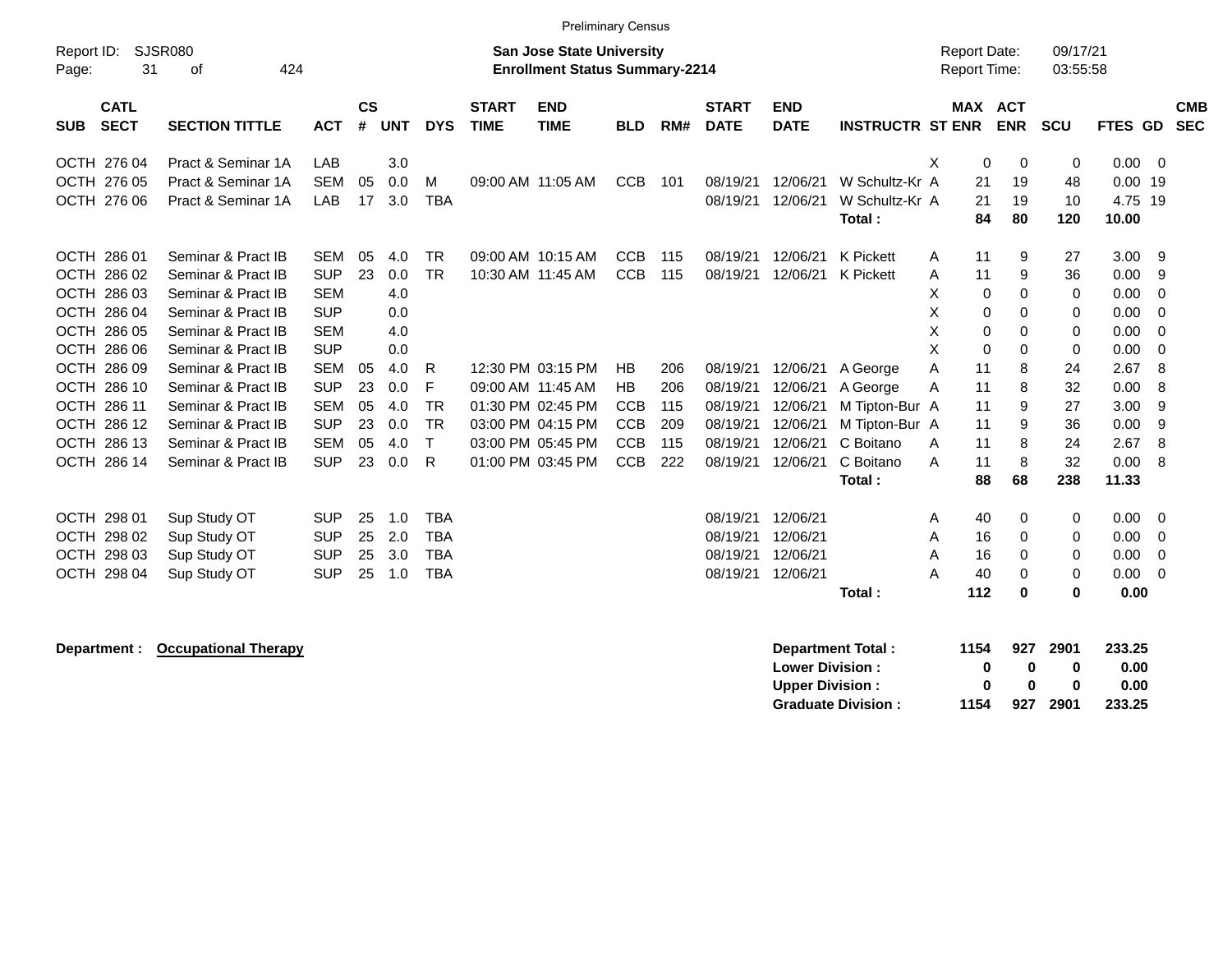|                     |                            |                                                   |               |               |             |            |                             |                                                                           | <b>Preliminary Census</b> |             |                             |                             |                                      |                                     |            |                      |                    |                          |                          |
|---------------------|----------------------------|---------------------------------------------------|---------------|---------------|-------------|------------|-----------------------------|---------------------------------------------------------------------------|---------------------------|-------------|-----------------------------|-----------------------------|--------------------------------------|-------------------------------------|------------|----------------------|--------------------|--------------------------|--------------------------|
| Report ID:<br>Page: | 32                         | <b>SJSR080</b><br>424<br>оf                       |               |               |             |            |                             | <b>San Jose State University</b><br><b>Enrollment Status Summary-2214</b> |                           |             |                             |                             |                                      | <b>Report Date:</b><br>Report Time: |            | 09/17/21<br>03:55:58 |                    |                          |                          |
| <b>SUB</b>          | <b>CATL</b><br><b>SECT</b> | <b>SECTION TITTLE</b>                             | <b>ACT</b>    | $\mathsf{cs}$ | # UNT       | <b>DYS</b> | <b>START</b><br><b>TIME</b> | <b>END</b><br><b>TIME</b>                                                 | <b>BLD</b>                | RM#         | <b>START</b><br><b>DATE</b> | <b>END</b><br><b>DATE</b>   | <b>INSTRUCTR ST ENR</b>              | MAX ACT                             | <b>ENR</b> | <b>SCU</b>           | FTES GD            |                          | <b>CMB</b><br><b>SEC</b> |
| <b>College</b>      |                            | <b>Health &amp; Human Sciences</b>                |               |               |             |            |                             |                                                                           |                           |             |                             |                             |                                      |                                     |            |                      |                    |                          |                          |
| KIN.                | Department :<br>101        | Kinesiology<br>Adapted Phys Activit ACT 11 1.0 TR |               |               |             |            |                             | 01:30 PM 02:20 PM                                                         | <b>ON</b>                 | <b>LINE</b> | 08/19/21                    | 12/06/21                    | S Delgado MeA                        | 5                                   | 5          | 5                    | 0.33 0             |                          |                          |
|                     |                            |                                                   |               |               |             |            |                             |                                                                           |                           |             |                             |                             | Total:                               | 5                                   | 5          | 5                    | 0.33               |                          |                          |
| KIN                 | 2A 01                      | Begin Swimming                                    | ACT           | -11           | 1.0         | МW         |                             | 08:00 AM 08:50 AM                                                         | <b>SPXE 180</b>           |             | 08/19/21                    | 12/06/21                    | C May                                | 25<br>Α                             | 23         | 23                   | $1.53 \t 0$        |                          |                          |
| KIN                 | 2A 02                      | Begin Swimming                                    | ACT           | 11            | 1.0         | МW         |                             | 09:30 AM 10:20 AM                                                         | <b>SPXE 180</b>           |             | 08/19/21                    | 12/06/21                    | C May                                | 25<br>Α                             | 25         | 25                   | 1.67               | $\overline{\phantom{0}}$ |                          |
| KIN                 | 2A 03                      | Begin Swimming                                    | ACT           | 11            | 1.0         | <b>TR</b>  |                             | 08:00 AM 08:50 AM                                                         | <b>SPXE 180</b>           |             | 08/19/21                    | 12/06/21                    | C May                                | 25<br>A                             | 20         | 20                   | 1.33               | - 0                      |                          |
| KIN                 | 2A 04                      | Begin Swimming                                    | <b>ACT</b>    | 11            | 1.0         | <b>TR</b>  |                             | 09:30 AM 10:20 AM                                                         | <b>SPXE 180</b>           |             | 08/19/21                    | 12/06/21                    | C May                                | 25<br>A                             | 24         | 24                   | 1.60               | $\overline{\phantom{0}}$ |                          |
| KIN                 | 2A 05                      | Begin Swimming                                    | <b>ACT</b>    | 11            | 1.0         | <b>TR</b>  |                             | 10:45 AM 11:35 AM                                                         | <b>SPXE 180</b>           |             | 08/19/21                    | 12/06/21                    | C May<br>Total:                      | 25<br>A<br>125                      | 25<br>117  | 25<br>117            | $1.67$ 0<br>7.80   |                          |                          |
| KIN                 | 2B 01                      | Inter Swimming                                    | ACT           | -11           | 1.0         | MW         |                             | 10:45 AM 11:35 AM                                                         | <b>SPXE 180</b>           |             | 08/19/21                    | 12/06/21                    | C May                                | 15<br>Α                             | 15         | 15                   | $1.00 \t 0$        |                          |                          |
| KIN                 | 2B 02                      | Inter Swimming                                    | <b>ACT</b>    | 11            | 1.0         | MW         |                             | 01:30 PM 02:20 PM                                                         | <b>SPXE 180</b>           |             | 08/19/21                    | 12/06/21                    | C May                                | 25<br>A                             | 23         | 23                   | $1.53 \t 0$        |                          |                          |
|                     |                            |                                                   |               |               |             |            |                             |                                                                           |                           |             |                             |                             | Total:                               | 40                                  | 38         | 38                   | 2.53               |                          |                          |
| <b>KIN</b>          | 2C 01                      | Adv Swim                                          | ACT           | - 11          | 1.0         | МW         |                             | 10:45 AM 11:35 AM                                                         | <b>SPXE 180</b>           |             |                             | 08/19/21 12/06/21           | C May<br>Total:                      | Α<br>10<br>10                       | 10<br>10   | 10<br>10             | $0.67$ 0<br>0.67   |                          |                          |
| <b>KIN</b>          | 301                        | <b>Water Polo</b>                                 | <b>ACT</b>    |               | 11 1.0 F    |            |                             | 10:00 AM 11:50 AM                                                         | <b>SPXE 180</b>           |             |                             | 08/19/21 12/06/21           | C Tanase<br>Total:                   | 20<br>A<br>20                       | 20<br>20   | 20<br>20             | $1.33 \ 0$<br>1.33 |                          |                          |
| KIN                 | 801                        | Scuba Diving                                      | LEC           | 02            | 2.0         | W          |                             | 06:00 PM 08:30 PM                                                         | <b>SPXE 163</b>           |             | 08/19/21                    | 12/06/21                    | F Barry                              | 25<br>Α                             | 19         | 19                   | $2.53 \t 0$        |                          |                          |
| KIN                 | 802                        | Scuba Diving                                      | LAB           | 16            | 0.0         | <b>TBA</b> |                             |                                                                           | SPXE 180                  |             | 08/19/21                    | 12/06/21                    | F Barry                              | Α<br>25                             | 19         | 19                   | 0.00               | $\overline{\phantom{0}}$ |                          |
| KIN                 | 803                        | Scuba Diving                                      | <b>LEC</b>    | 02            | 2.0         | R          |                             | 06:00 PM 08:30 PM                                                         | <b>SPXE 163</b>           |             | 08/19/21                    | 12/06/21                    | F Barry                              | 25<br>Α                             | 20         | 20                   | 2.67               | $\overline{\phantom{0}}$ |                          |
| KIN                 | 804                        | Scuba Diving                                      | LAB           | 16            | 0.0         | <b>TBA</b> |                             |                                                                           | SPXE 180                  |             | 08/19/21                    | 12/06/21                    | F Barry                              | 25<br>А                             | 20         | 20                   | $0.00 \t 0$        |                          |                          |
|                     |                            |                                                   |               |               |             |            |                             |                                                                           |                           |             |                             |                             | Total:                               | 100                                 | 78         | 78                   | 5.20               |                          |                          |
| KIN                 | 9A 01                      | <b>Begin Sailing</b>                              | ACT           | -11           | 1.0         | W          |                             | 12:30 PM 03:20 PM                                                         | <b>SPXE 180</b>           |             | 08/19/21                    | 12/06/21                    | S Reekie                             | Α<br>11                             | 11         | 11                   | $0.73 \quad 0$     |                          |                          |
|                     |                            |                                                   |               |               |             |            |                             |                                                                           |                           |             |                             |                             | Total:                               | 11                                  | 11         | 11                   | 0.73               |                          |                          |
| KIN.                | 11A 01                     | <b>Begin Rowing</b>                               | ACT 11 1.0 TR |               |             |            |                             | 12:00 PM 01:30 PM SPXE 180                                                |                           |             |                             | 08/19/21 12/06/21 S Reekie  |                                      | 16<br>Α                             | 11         | 11                   | $0.73 \ 0$         |                          |                          |
|                     |                            |                                                   |               |               |             |            |                             |                                                                           |                           |             |                             |                             | Total:                               | 16                                  | 11         | 11                   | 0.73               |                          |                          |
| KIN                 | 13A 01                     | Begin Rugby                                       | ACT 11 1.0 M  |               |             |            |                             | 09:30 AM 11:20 AM YUH 106                                                 |                           |             | 08/19/21 12/06/21           |                             | J Fonda                              | 35<br>Α                             | 36         | 36                   | $2.40 \ 0$         |                          |                          |
|                     |                            |                                                   |               |               |             |            |                             |                                                                           |                           |             |                             |                             | Total:                               | 35                                  | 36         | 36                   | 2.40               |                          |                          |
| <b>KIN</b>          | 14A 01                     | Begin Volleyball                                  | ACT           |               | 11  1.0  MW |            |                             | 01:30 PM 02:20 PM                                                         |                           |             |                             | SPXC 107B 08/19/21 12/06/21 | O Crespo                             | 40<br>Α                             | 42         | 42                   | 2.80 0             |                          |                          |
| <b>KIN</b>          | 14A 02                     | <b>Begin Volleyball</b>                           | ACT 11 1.0 TR |               |             |            |                             | 10:45 AM 11:35 AM                                                         |                           |             |                             |                             | SPXC 107B 08/19/21 12/06/21 O Crespo | 40<br>Α                             | 42         | 42                   | $2.80 \t 0$        |                          |                          |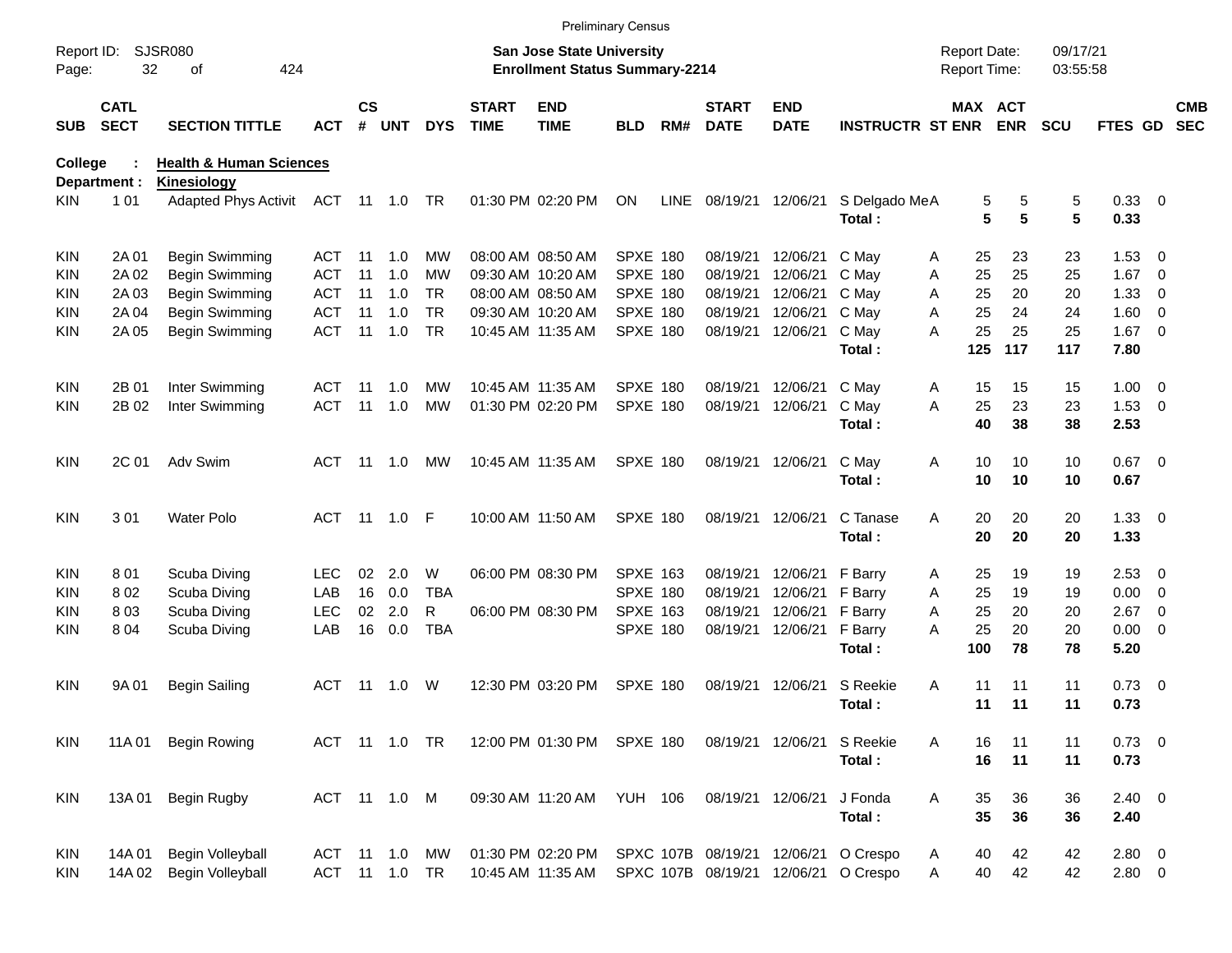| Report ID:<br>Page:      | 33                                   | SJSR080<br>424<br>οf                                                     |                                        |                       |                          |                              |                             | <b>San Jose State University</b><br><b>Enrollment Status Summary-2214</b>        |                                  |                        |                                                                  |                                              |                                                                      |                  |                            | <b>Report Date:</b><br><b>Report Time:</b> | 09/17/21<br>03:55:58        |                                                             |                          |            |
|--------------------------|--------------------------------------|--------------------------------------------------------------------------|----------------------------------------|-----------------------|--------------------------|------------------------------|-----------------------------|----------------------------------------------------------------------------------|----------------------------------|------------------------|------------------------------------------------------------------|----------------------------------------------|----------------------------------------------------------------------|------------------|----------------------------|--------------------------------------------|-----------------------------|-------------------------------------------------------------|--------------------------|------------|
| <b>SUB</b>               | <b>CATL</b><br><b>SECT</b>           | <b>SECTION TITTLE</b>                                                    | <b>ACT</b>                             | <b>CS</b><br>$\#$     | <b>UNT</b>               | <b>DYS</b>                   | <b>START</b><br><b>TIME</b> | <b>END</b><br><b>TIME</b>                                                        | <b>BLD</b>                       | RM#                    | <b>START</b><br><b>DATE</b>                                      | <b>END</b><br><b>DATE</b>                    | <b>INSTRUCTR ST ENR</b>                                              |                  |                            | MAX ACT<br><b>ENR</b>                      | <b>SCU</b>                  | FTES GD SEC                                                 |                          | <b>CMB</b> |
| KIN                      | 14A 03                               | Begin Volleyball                                                         | ACT 11 1.0                             |                       |                          | МW                           |                             | 03:00 PM 03:50 PM                                                                |                                  |                        | SPXC 107B 08/19/21                                               | 12/06/21                                     | O Crespo<br>Total:                                                   | Α                | 40<br>120                  | 42<br>126                                  | 42<br>126                   | 2.80 0<br>8.40                                              |                          |            |
| KIN                      | 14B 01                               | Inter Volleyball                                                         | ACT 11 1.0                             |                       |                          | TR                           |                             | 01:30 PM 02:20 PM                                                                |                                  |                        | SPXC 107B 08/19/21 12/06/21                                      |                                              | O Crespo<br>Total:                                                   | A                | 40<br>40                   | 43<br>43                                   | 43<br>43                    | $2.87$ 0<br>2.87                                            |                          |            |
| KIN                      | 14C 01                               | Adv Volleyball                                                           | ACT 11                                 |                       | 1.0                      | MW                           |                             | 04:30 PM 05:20 PM                                                                |                                  |                        | SPXC 107B 08/19/21 12/06/21                                      |                                              | O Crespo<br>Total:                                                   | A                | 40<br>40                   | 37<br>37                                   | 37<br>37                    | $2.47 \quad 0$<br>2.47                                      |                          |            |
| KIN<br>KIN<br>KIN        | 15A 01<br>15A 02<br>15A 05           | <b>Beg Basketball</b><br><b>Beg Basketball</b><br><b>Beg Basketball</b>  | ACT<br>ACT<br>ACT                      | - 11<br>11<br>11      | 1.0<br>1.0<br>1.0        | МW<br><b>TR</b><br><b>MW</b> |                             | 08:00 AM 08:50 AM<br>08:30 AM 09:20 AM<br>10:45 AM 11:35 AM                      | YUH.<br><b>YUH</b><br>YUH        | 106<br>106<br>106      | 08/19/21<br>08/19/21<br>08/19/21                                 | 12/06/21<br>12/06/21<br>12/06/21             | S Butler<br>S Butler<br>S Butler<br>Total:                           | A<br>A<br>A      | 24<br>24<br>24<br>72       | 22<br>20<br>24<br>66                       | 22<br>20<br>24<br>66        | $1.47 \quad 0$<br>1.33<br>1.60 0<br>4.40                    | $\overline{\phantom{0}}$ |            |
| KIN                      | 15B 01                               | Int Basketball                                                           | ACT 11 1.0                             |                       |                          | MW                           |                             | 09:30 AM 10:20 AM                                                                | <b>YUH 106</b>                   |                        | 08/19/21 12/06/21                                                |                                              | S Butler<br>Total:                                                   | Α                | 24<br>24                   | 20<br>20                                   | 20<br>20                    | $1.33 \ 0$<br>1.33                                          |                          |            |
| KIN<br>KIN               | 19A 01<br>19A 02                     | <b>Begin Soccer</b><br><b>Begin Soccer</b>                               | ACT 11<br>ACT 11                       |                       | 1.0<br>1.0               | W<br>$\top$                  |                             | 09:30 AM 11:20 AM<br>08:30 AM 10:20 AM                                           | <b>YUH</b><br><b>YUH</b>         | 106<br>106             | 08/19/21<br>08/19/21                                             | 12/06/21<br>12/06/21                         | M Behler<br>M Behler<br>Total:                                       | A<br>A           | 30<br>30<br>60             | 32<br>34<br>66                             | 32<br>34<br>66              | $2.13 \quad 0$<br>$2.27 \t 0$<br>4.40                       |                          |            |
| KIN                      | 19B 01                               | Int Soccer                                                               | ACT 11 1.0 T                           |                       |                          |                              |                             | 10:45 AM 12:35 PM                                                                | <b>YUH 106</b>                   |                        | 08/19/21 12/06/21                                                |                                              | M Behler<br>Total:                                                   | Α                | 30<br>30                   | 32<br>32                                   | 32<br>32                    | $2.13 \quad 0$<br>2.13                                      |                          |            |
| KIN<br>KIN<br>KIN<br>KIN | 20A 01<br>20A 02<br>20A 03<br>20A 04 | Begin Badminton<br>Begin Badminton<br>Begin Badminton<br>Begin Badminton | ACT<br>ACT<br><b>ACT</b><br><b>ACT</b> | -11<br>11<br>11<br>11 | 1.0<br>1.0<br>1.0<br>1.0 | МW<br>MW<br>TR<br>TR         |                             | 08:00 AM 08:50 AM<br>09:30 AM 10:20 AM<br>08:00 AM 08:50 AM<br>09:30 AM 10:20 AM |                                  | SPXC 107B<br>SPXC 107B | SPXC 107B 08/19/21<br>08/19/21<br>08/19/21<br>SPXC 107B 08/19/21 | 12/06/21<br>12/06/21<br>12/06/21<br>12/06/21 | L Cai<br>L Cai<br>L Cai<br>L Cai<br>Total:                           | A<br>A<br>A<br>Α | 24<br>24<br>24<br>24<br>96 | 24<br>30<br>26<br>24<br>104                | 24<br>30<br>26<br>24<br>104 | 1.60 0<br>$2.00 \t 0$<br>$1.73 \t 0$<br>$1.60 \t 0$<br>6.93 |                          |            |
| KIN                      | 20B 01                               | Inter Badminton                                                          | ACT 11 1.0 F                           |                       |                          |                              |                             | 10:45 AM 12:35 PM                                                                |                                  |                        | SPXC 107B 08/19/21 12/06/21 L Cai                                |                                              | Total:                                                               | A                | $12 \,$<br>12              | 12<br>12                                   | 12<br>12                    | $0.80 \ 0$<br>0.80                                          |                          |            |
| KIN                      |                                      | 20C 01 Adv Badminton                                                     | ACT 11 1.0 F                           |                       |                          |                              |                             | 10:45 AM 12:35 PM                                                                |                                  |                        | SPXC 107B 08/19/21 12/06/21                                      |                                              | L Cai<br>Total:                                                      | Α                | 12<br>12                   | 14<br>14                                   | 14<br>14                    | $0.93$ 0<br>0.93                                            |                          |            |
| KIN<br><b>KIN</b>        | 21A 01                               | <b>Begin Tennis</b><br>21A 02 Begin Tennis                               | ACT 11 1.0 M<br>ACT 11 1.0 T           |                       |                          |                              |                             | 10:00 AM 11:50 AM<br>10:00 AM 11:50 AM                                           | <b>YUH 106</b><br><b>YUH 106</b> |                        |                                                                  |                                              | 08/19/21 12/06/21 T Culibrk<br>08/19/21 12/06/21 T Culibrk<br>Total: | A<br>Α           | 25<br>25<br>50             | 26<br>24<br>50                             | 26<br>24<br>50              | $1.73 \t 0$<br>1.60 0<br>3.33                               |                          |            |

Preliminary Census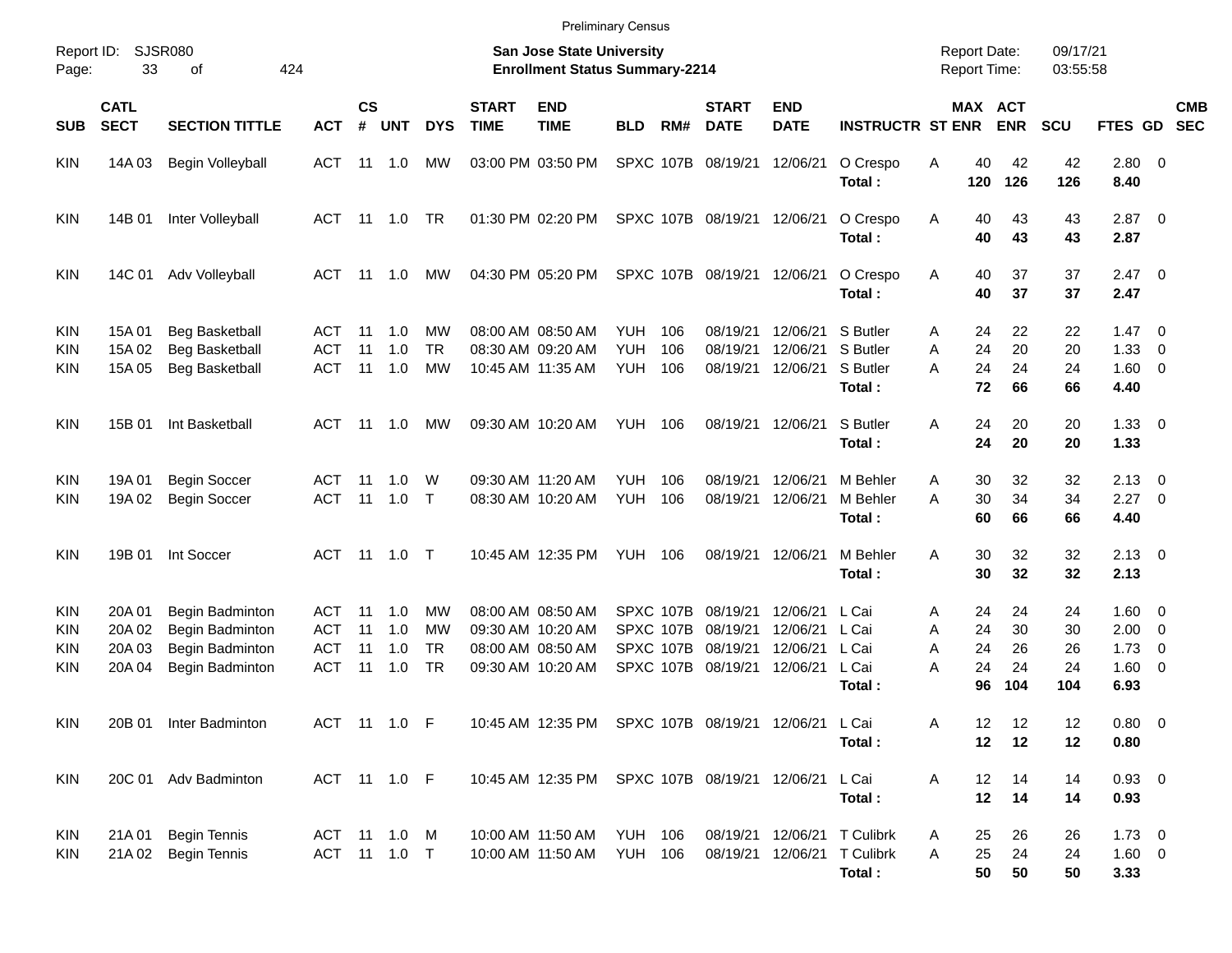|                                 |                                                |                                                                                                                      |                                                             |                            |                                 |                                          |                             |                                                                                                       | <b>Preliminary Census</b>                       |                                           |                                                                                                        |                                                          |                                                                                             |                                                 |                                   |                                   |                                                     |                                                                                                                                         |                          |
|---------------------------------|------------------------------------------------|----------------------------------------------------------------------------------------------------------------------|-------------------------------------------------------------|----------------------------|---------------------------------|------------------------------------------|-----------------------------|-------------------------------------------------------------------------------------------------------|-------------------------------------------------|-------------------------------------------|--------------------------------------------------------------------------------------------------------|----------------------------------------------------------|---------------------------------------------------------------------------------------------|-------------------------------------------------|-----------------------------------|-----------------------------------|-----------------------------------------------------|-----------------------------------------------------------------------------------------------------------------------------------------|--------------------------|
| Report ID:<br>Page:             | 34                                             | <b>SJSR080</b><br>424<br>οf                                                                                          |                                                             |                            |                                 |                                          |                             | <b>San Jose State University</b><br><b>Enrollment Status Summary-2214</b>                             |                                                 |                                           |                                                                                                        |                                                          |                                                                                             | <b>Report Date:</b><br><b>Report Time:</b>      |                                   | 09/17/21<br>03:55:58              |                                                     |                                                                                                                                         |                          |
| <b>SUB</b>                      | <b>CATL</b><br><b>SECT</b>                     | <b>SECTION TITTLE</b>                                                                                                | <b>ACT</b>                                                  | <b>CS</b><br>#             | <b>UNT</b>                      | <b>DYS</b>                               | <b>START</b><br><b>TIME</b> | <b>END</b><br><b>TIME</b>                                                                             | <b>BLD</b>                                      | RM#                                       | <b>START</b><br><b>DATE</b>                                                                            | <b>END</b><br><b>DATE</b>                                | <b>INSTRUCTR ST ENR</b>                                                                     | MAX ACT                                         | <b>ENR</b>                        | <b>SCU</b>                        | FTES GD                                             |                                                                                                                                         | <b>CMB</b><br><b>SEC</b> |
| KIN                             | 21B 01                                         | Inter Tennis                                                                                                         | ACT                                                         |                            | 11 1.0                          | W                                        |                             | 10:00 AM 11:50 AM                                                                                     | <b>YUH 106</b>                                  |                                           | 08/19/21                                                                                               | 12/06/21                                                 | T Culibrk<br>Total:                                                                         | 25<br>A<br>25                                   | 25<br>25                          | 25<br>25                          | $1.67$ 0<br>1.67                                    |                                                                                                                                         |                          |
| KIN<br>KIN                      | 23A 01<br>23A 02                               | <b>Begin Archery</b><br><b>Begin Archery</b>                                                                         | ACT<br><b>ACT</b>                                           | 11<br>11                   | 1.0<br>1.0                      | $\top$<br>R                              |                             | 12:30 PM 02:20 PM<br>12:30 PM 02:20 PM                                                                | <b>YUH</b><br><b>YUH</b>                        | 106<br>106                                | 08/19/21<br>08/19/21                                                                                   | 12/06/21<br>12/06/21                                     | N Fraire<br>N Fraire<br>Total:                                                              | 25<br>A<br>20<br>A<br>45                        | 31<br>21<br>52                    | 31<br>21<br>52                    | 2.07<br>1.40<br>3.47                                | $\overline{\phantom{0}}$<br>$\overline{0}$                                                                                              |                          |
| KIN                             | 23B 01                                         | Inter Archery                                                                                                        | ACT                                                         |                            | 11 1.0                          | R                                        |                             | 12:30 PM 02:20 PM                                                                                     | YUH                                             | 106                                       | 08/19/21 12/06/21                                                                                      |                                                          | N Fraire<br>Total:                                                                          | 5<br>Α<br>5                                     | 6<br>6                            | 6<br>6                            | $0.40 \quad 0$<br>0.40                              |                                                                                                                                         |                          |
| KIN<br>KIN<br>KIN<br>KIN<br>KIN | 24A 01<br>24A 02<br>24A 03<br>24A 04<br>24A 05 | <b>Begin Bowling</b><br><b>Begin Bowling</b><br><b>Begin Bowling</b><br><b>Begin Bowling</b><br><b>Begin Bowling</b> | ACT<br><b>ACT</b><br><b>ACT</b><br><b>ACT</b><br><b>ACT</b> | 11<br>11<br>11<br>11<br>11 | 1.0<br>1.0<br>1.0<br>1.0<br>1.0 | МW<br>МW<br>МW<br><b>TR</b><br><b>TR</b> |                             | 08:00 AM 08:50 AM<br>09:30 AM 10:20 AM<br>10:45 AM 11:35 AM<br>08:00 AM 08:50 AM<br>09:30 AM 10:20 AM | SU<br><b>SU</b><br>SU<br><b>SU</b><br><b>SU</b> | <b>ALLE</b><br><b>ALLE</b><br><b>ALLE</b> | ALLE 08/19/21<br>08/19/21<br>08/19/21<br>08/19/21<br>ALLE 08/19/21                                     | 12/06/21<br>12/06/21<br>12/06/21<br>12/06/21<br>12/06/21 | M Pascal-GonA<br>M Pascal-GonA<br>M Pascal-GonA<br>M Pascal-GonA<br>M Pascal-GonA<br>Total: | 28<br>28<br>28<br>28<br>28<br>140               | 29<br>29<br>33<br>31<br>33<br>155 | 29<br>29<br>33<br>31<br>33<br>155 | 1.93<br>1.93<br>2.22<br>2.07<br>2.20<br>10.35       | $\overline{\phantom{0}}$<br>$\overline{\mathbf{0}}$<br>$\overline{\phantom{0}}$<br>$\overline{\phantom{0}}$<br>$\overline{\phantom{0}}$ |                          |
| KIN                             | 24B 01                                         | Inter Bowling                                                                                                        | ACT                                                         | - 11                       | 1.0                             | <b>TR</b>                                |                             | 10:45 AM 11:35 AM                                                                                     | <b>SU</b>                                       |                                           | ALLE 08/19/21                                                                                          | 12/06/21                                                 | M Pascal-GonA<br>Total:                                                                     | 28<br>28                                        | 30<br>30                          | 30<br>30                          | $2.00 \t 0$<br>2.00                                 |                                                                                                                                         |                          |
| KIN<br>KIN<br>KIN               | 25A 01<br>25A 02<br>25A03                      | <b>Begin Golf</b><br><b>Begin Golf</b><br><b>Begin Golf</b>                                                          | ACT<br><b>ACT</b><br><b>ACT</b>                             | 11<br>11<br>11             | 1.0<br>1.0<br>1.0               | <b>TR</b><br><b>TR</b><br>M              |                             | 09:30 AM 10:20 AM<br>12:00 PM 12:50 PM<br>09:30 AM 11:20 AM                                           | <b>YUH</b><br><b>YUH</b><br><b>YUH</b>          | 106<br>106<br>106                         | 08/19/21<br>08/19/21<br>08/19/21                                                                       | 12/06/21<br>12/06/21<br>12/06/21                         | D Allio<br>D Allio<br>M Behler<br>Total:                                                    | 25<br>Α<br>25<br>A<br>25<br>Α<br>75             | 24<br>24<br>25<br>73              | 24<br>24<br>25<br>73              | $1.60 \t 0$<br>1.62<br>$1.67$ 0<br>4.88             | $\overline{\phantom{0}}$                                                                                                                |                          |
| KIN                             | 25B 01                                         | Intermediate Golf                                                                                                    | ACT                                                         |                            | 11 1.0                          | <b>TR</b>                                |                             | 10:45 AM 11:35 AM                                                                                     | YUH                                             | 106                                       | 08/19/21 12/06/21                                                                                      |                                                          | D Allio<br>Total:                                                                           | 25<br>Α<br>25                                   | 25<br>25                          | 25<br>25                          | $1.67$ 0<br>1.67                                    |                                                                                                                                         |                          |
| <b>KIN</b><br>KIN<br>KIN<br>KIN | 27A 01<br>27A 03<br>27A 04                     | <b>Begin Table Tennis</b><br>27A 02 Begin Table Tennis<br>Begin Table Tennis<br>Begin Table Tennis                   | ACT 11 1.0<br>ACT<br>ACT<br>ACT 11 1.0 F                    | 11                         | 11 1.0<br>1.0                   | MW<br>МW<br>МW                           |                             | 08:00 AM 08:50 AM<br>09:30 AM 10:20 AM<br>10:45 AM 11:35 AM<br>08:30 AM 10:20 AM                      |                                                 |                                           | SPXC 107A 08/19/21 12/06/21<br>SPXC 107A 08/19/21 12/06/21<br>SPXC 107A 08/19/21<br>SPXC 107A 08/19/21 | 12/06/21<br>12/06/21                                     | G Chen<br>G Chen<br>L Cai<br>L Cai<br>Total:                                                | Α<br>40<br>40<br>А<br>40<br>А<br>40<br>Α<br>160 | 40<br>40<br>41<br>39<br>160       | 40<br>40<br>41<br>39<br>160       | $2.67$ 0<br>$2.67$ 0<br>$2.73$ 0<br>2.60 0<br>10.67 |                                                                                                                                         |                          |
| <b>KIN</b><br><b>KIN</b>        | 28A 01                                         | <b>Beg Gymnastics</b><br>28A 02 Beg Gymnastics                                                                       | ACT 11 1.0<br>ACT 11 1.0                                    |                            |                                 | МW<br><b>MW</b>                          |                             | 08:00 AM 08:50 AM<br>09:30 AM 10:20 AM                                                                | <b>SPXC 231</b><br><b>SPXC 231</b>              |                                           | 08/19/21 12/06/21<br>08/19/21 12/06/21                                                                 |                                                          | J Williams<br>J Williams<br>Total:                                                          | A<br>30<br>30<br>A<br>60                        | 30<br>29<br>59                    | 30<br>29<br>59                    | $2.00 \t 0$<br>$1.93 \quad 0$<br>3.93               |                                                                                                                                         |                          |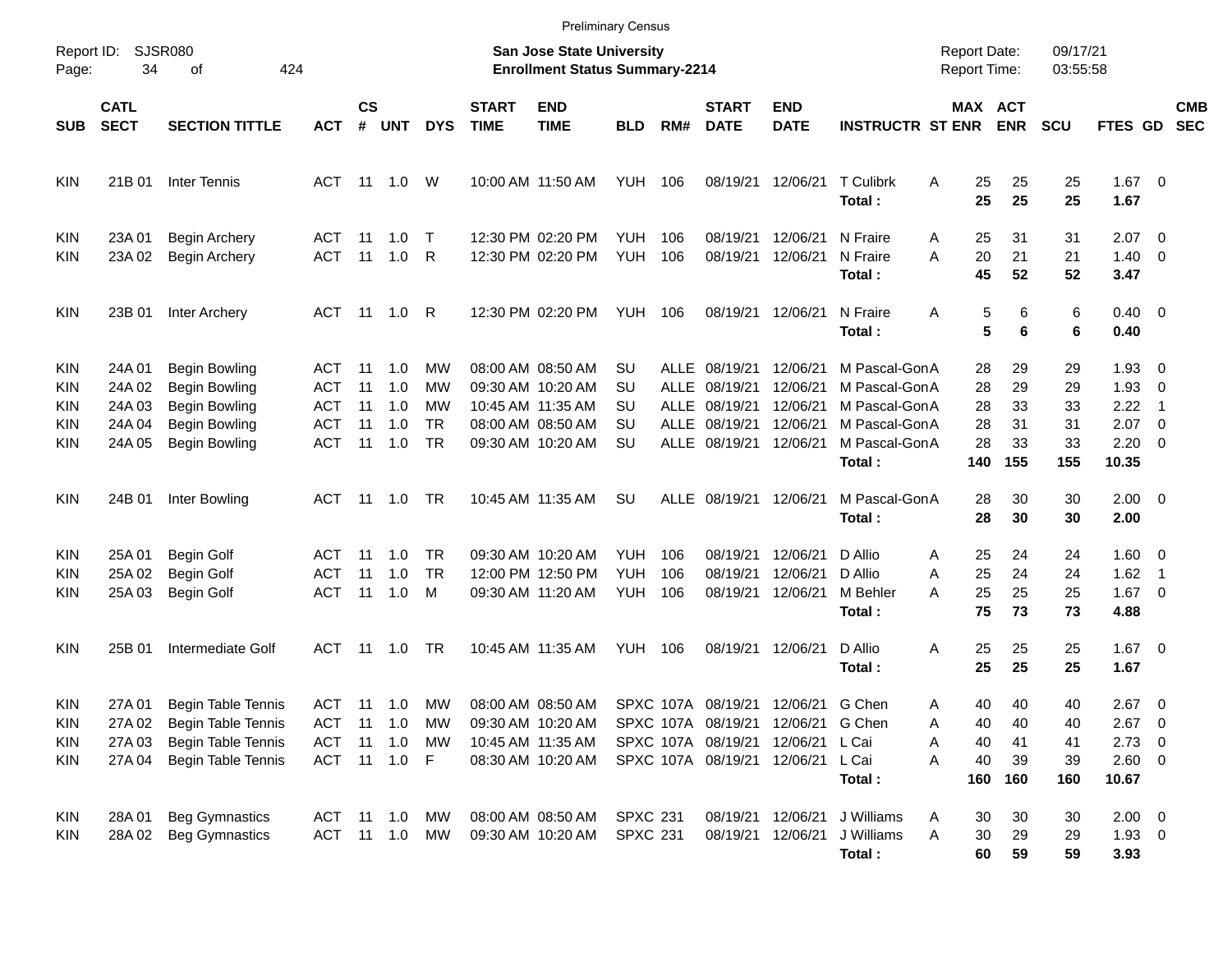|                     |                            |                       |            |                             |               |            |                             |                                                                           | <b>Preliminary Census</b> |             |                             |                               |                                 |                                            |             |             |                      |                |                          |                          |
|---------------------|----------------------------|-----------------------|------------|-----------------------------|---------------|------------|-----------------------------|---------------------------------------------------------------------------|---------------------------|-------------|-----------------------------|-------------------------------|---------------------------------|--------------------------------------------|-------------|-------------|----------------------|----------------|--------------------------|--------------------------|
| Report ID:<br>Page: | 35                         | SJSR080<br>оf         | 424        |                             |               |            |                             | <b>San Jose State University</b><br><b>Enrollment Status Summary-2214</b> |                           |             |                             |                               |                                 | <b>Report Date:</b><br><b>Report Time:</b> |             |             | 09/17/21<br>03:55:58 |                |                          |                          |
| <b>SUB</b>          | <b>CATL</b><br><b>SECT</b> | <b>SECTION TITTLE</b> | <b>ACT</b> | $\mathsf{cs}$<br>$\pmb{\#}$ | <b>UNT</b>    | <b>DYS</b> | <b>START</b><br><b>TIME</b> | <b>END</b><br><b>TIME</b>                                                 | <b>BLD</b>                | RM#         | <b>START</b><br><b>DATE</b> | <b>END</b><br><b>DATE</b>     | <b>INSTRUCTR ST ENR</b>         | MAX ACT                                    |             | <b>ENR</b>  | SCU                  | FTES GD        |                          | <b>CMB</b><br><b>SEC</b> |
| KIN.                | 29 01                      | Cardio Kickboxing     | <b>ACT</b> |                             | 1.0           |            |                             |                                                                           |                           |             |                             |                               |                                 | X                                          | 0           | 0           | 0                    | $0.00 \t 0$    |                          |                          |
| KIN                 | 29 02                      | Cardio Kickboxing     | <b>ACT</b> | 11                          | 1.0           | TR         |                             | 10:45 AM 11:35 AM                                                         |                           |             | SPXC 107A 08/19/21          | 12/06/21                      | A Batt                          | A                                          | 30          | 39          | 39                   | 2.60           | 0                        |                          |
| KIN.                | 29 03                      | Cardio Kickboxing     | <b>ACT</b> | 11                          | 1.0           | <b>MW</b>  |                             | 03:00 PM 03:50 PM                                                         |                           |             | SPXC 107A 08/19/21          | 12/06/21                      | A Ayers                         | A                                          | 30          | 29          | 29                   | 1.93           | $\overline{\mathbf{0}}$  |                          |
|                     |                            |                       |            |                             |               |            |                             |                                                                           |                           |             |                             |                               | Total:                          |                                            | 60          | 68          | 68                   | 4.53           |                          |                          |
| <b>KIN</b>          | 30 01                      | <b>Pilates</b>        | ACT        | -11                         | 1.0           | TBA        |                             |                                                                           | ON                        | <b>LINE</b> | 08/19/21                    | 12/06/21                      | J Linafelter                    | A                                          | 30          | 29          | 29                   | $1.93 \ 0$     |                          |                          |
| KIN                 | 30 02                      | <b>Pilates</b>        | <b>ACT</b> | 11                          | 1.0           | F          |                             | 10:00 AM 11:50 AM                                                         | <b>SPXE 178</b>           |             | 08/19/21                    | 12/06/21                      | J Linafelter                    | A                                          | 30          | 29          | 29                   | 1.93           | $\overline{\mathbf{0}}$  |                          |
| KIN                 | 30 03                      | <b>Pilates</b>        | <b>ACT</b> | 11                          | 1.0           | <b>TBA</b> |                             |                                                                           | OΝ                        | <b>LINE</b> | 08/19/21                    | 12/06/21                      | J Linafelter                    | A                                          | 30          | 31          | 31                   | 2.07           | $\overline{\phantom{0}}$ |                          |
| KIN                 | 30 04                      | <b>Pilates</b>        | <b>ACT</b> | 11                          | 1.0           | <b>TR</b>  |                             | 07:30 AM 08:20 AM                                                         | <b>SPXE 178</b>           |             | 08/19/21                    | 12/06/21                      | J Linafelter                    | A                                          | 30          | 26          | 26                   | 1.73           | $\overline{\mathbf{0}}$  |                          |
| KIN                 | 30 05                      | <b>Pilates</b>        | <b>ACT</b> | 11                          | 1.0           | F          |                             | 07:30 AM 09:20 AM                                                         | <b>SPXE 178</b>           |             | 08/19/21                    | 12/06/21                      | J Linafelter                    | A                                          | 30          | 29          | 29                   | 1.93           | $\overline{\mathbf{0}}$  |                          |
| KIN.                | 30 06                      | <b>Pilates</b>        | <b>ACT</b> | 11                          | 1.0           | <b>MW</b>  |                             | 01:30 PM 02:20 PM                                                         | ON                        | LINE        | 08/19/21                    | 12/06/21                      | A Batt                          | A                                          | 30          | 33          | 33                   | $2.20 \t 0$    |                          |                          |
|                     |                            |                       |            |                             |               |            |                             |                                                                           |                           |             |                             |                               | Total:                          |                                            | 180         | 177         | 177                  | 11.80          |                          |                          |
| <b>KIN</b>          | 31 01                      | <b>Body Sculpting</b> | <b>ACT</b> |                             | 1.0           |            |                             |                                                                           |                           |             |                             |                               |                                 | X                                          | 0           | 0           | 0                    | $0.00 \t 0$    |                          |                          |
| KIN                 | 31 02                      | <b>Body Sculpting</b> | <b>ACT</b> | 11                          | 1.0           | TR         |                             | 12:00 PM 12:50 PM                                                         |                           |             | SPXC 107A 08/19/21          | 12/06/21                      | A Batt                          | Α                                          | 50          | 51          | 51                   | 3.40           | $\overline{\mathbf{0}}$  |                          |
| KIN                 | 31 03                      | <b>Body Sculpting</b> | <b>ACT</b> | 11                          | 1.0           | <b>TBA</b> |                             |                                                                           | OΝ                        | <b>LINE</b> | 08/19/21                    | 12/06/21                      | A Dietrich                      | A                                          | 50          | 51          | 51                   | 3.40           | $\overline{\mathbf{0}}$  |                          |
| KIN                 | 31 04                      | <b>Body Sculpting</b> | <b>ACT</b> | 11                          | 1.0           | MW         |                             | 06:00 PM 06:50 PM                                                         | ON                        | <b>LINE</b> | 08/19/21                    | 12/06/21 A Batt               |                                 | A                                          | 50          | 57          | 57                   | 3.80           | $\overline{\phantom{0}}$ |                          |
| KIN                 | 31 05                      | <b>Body Sculpting</b> | <b>ACT</b> |                             | 1.0           |            |                             |                                                                           |                           |             |                             |                               |                                 | X                                          | $\mathbf 0$ | $\Omega$    | $\mathbf 0$          | 0.00           | $\overline{\mathbf{0}}$  |                          |
| KIN.                | 31 07                      | <b>Body Sculpting</b> | <b>ACT</b> | 11                          | 1.0           | <b>MW</b>  |                             | 01:30 PM 02:20 PM                                                         |                           |             | SPXC 107A 08/19/21          | 12/06/21                      | M Pascal-GonA                   |                                            | 50          | 50          | 50                   | 3.3300         |                          |                          |
|                     |                            |                       |            |                             |               |            |                             |                                                                           |                           |             |                             |                               | Total:                          |                                            | 200         | 209         | 209                  | 13.93          |                          |                          |
| <b>KIN</b>          | 32 01                      | Aerobics              | <b>ACT</b> |                             | 1.0           |            |                             |                                                                           |                           |             |                             |                               |                                 | X                                          | 0           | 0           | 0                    | $0.00 \t 0$    |                          |                          |
| KIN                 | 32 02                      | Aerobics              | <b>ACT</b> | 11                          | 1.0           | MW         |                             | 03:00 PM 03:50 PM                                                         | ON                        | <b>LINE</b> | 08/19/21                    | 12/06/21 A Batt               |                                 | Α                                          | 50          | 50          | 50                   | 3.33           | $\overline{\mathbf{0}}$  |                          |
| KIN                 | 32 03                      | Aerobics              | <b>ACT</b> |                             | 1.0           |            |                             |                                                                           |                           |             |                             |                               |                                 | X                                          | 0           | $\mathbf 0$ | 0                    | 0.00           | $\overline{\mathbf{0}}$  |                          |
| KIN                 | 32 04                      | Aerobics              | <b>ACT</b> | 11                          | 1.0           | <b>TR</b>  |                             | 09:30 AM 10:20 AM                                                         |                           |             | SPXC 107A 08/19/21          | 12/06/21 A Batt               |                                 | Α                                          | 50          | 50          | 50                   | 3.33           | $\overline{\mathbf{0}}$  |                          |
| KIN                 | 32 05                      | Aerobics              | <b>ACT</b> |                             | 1.0           |            |                             |                                                                           |                           |             |                             |                               |                                 | X                                          | 0           | 0           | 0                    | 0.00           | $\overline{\phantom{0}}$ |                          |
| KIN                 | 32 06                      | Aerobics              | <b>ACT</b> |                             | 1.0           |            |                             |                                                                           |                           |             |                             |                               |                                 | X                                          | 0           | $\Omega$    | 0                    | 0.00           | $\overline{\mathbf{0}}$  |                          |
| KIN.                | 32 07                      | Aerobics              | <b>ACT</b> | -11                         | 1.0           | <b>TBA</b> |                             |                                                                           | <b>ON</b>                 | <b>LINE</b> | 08/19/21                    | 12/06/21                      | A Batt                          | Α                                          | 50          | 67          | 67                   | $4.47 \quad 0$ |                          |                          |
|                     |                            |                       |            |                             |               |            |                             |                                                                           |                           |             |                             |                               | Total:                          |                                            | 150         | 167         | 167                  | 11.13          |                          |                          |
| KIN                 | 34 01                      | <b>Step Training</b>  | <b>ACT</b> | 11                          | 1.0           | MW         |                             | 04:30 PM 05:20 PM ON                                                      |                           |             |                             | LINE 08/19/21 12/06/21 A Batt |                                 | Α                                          | 50          | 51          | 51                   | $3.40\ 0$      |                          |                          |
| <b>KIN</b>          | 34 02                      | <b>Step Training</b>  | <b>ACT</b> |                             | 1.0           |            |                             |                                                                           |                           |             |                             |                               |                                 | х                                          | 0           | 0           | 0                    | $0.00 \t 0$    |                          |                          |
| <b>KIN</b>          | 34 03                      | <b>Step Training</b>  | <b>ACT</b> |                             | 1.0           |            |                             |                                                                           |                           |             |                             |                               |                                 | X                                          | 0           | 0           | 0                    | $0.00 \t 0$    |                          |                          |
| <b>KIN</b>          | 34 04                      | <b>Step Training</b>  | ACT 11     |                             |               | 1.0 TBA    |                             |                                                                           | ON                        |             |                             | LINE 08/19/21 12/06/21 A Batt |                                 | Α                                          | 50          | 66          | 66                   | 4.40 0         |                          |                          |
|                     |                            |                       |            |                             |               |            |                             |                                                                           |                           |             |                             |                               | Total:                          |                                            | 100         | 117         | 117                  | 7.80           |                          |                          |
| KIN                 | 35A 01                     | Begin Wt Training     | ACT 11 1.0 |                             |               | MW         |                             | 08:00 AM 08:50 AM                                                         | <b>YUH 126</b>            |             |                             |                               | 08/19/21 12/06/21 R MontgomeryA |                                            | 32          | 32          | 32                   | $2.13 \ 0$     |                          |                          |
| <b>KIN</b>          | 35A 02                     | Begin Wt Training     | ACT 11 1.0 |                             |               | TR         |                             | 07:30 AM 08:20 AM                                                         | <b>YUH 126</b>            |             | 08/19/21                    | 12/06/21 S Butler             |                                 | A                                          | 32          | 32          | 32                   | $2.13 \ 0$     |                          |                          |
| <b>KIN</b>          | 35A 04                     | Begin Wt Training     |            |                             | ACT 11 1.0 TR |            |                             | 10:45 AM 11:35 AM                                                         | <b>YUH 126</b>            |             | 08/19/21                    | 12/06/21 S Butler             |                                 | A                                          | 32          | 31          | 31                   | $2.08$ 1       |                          |                          |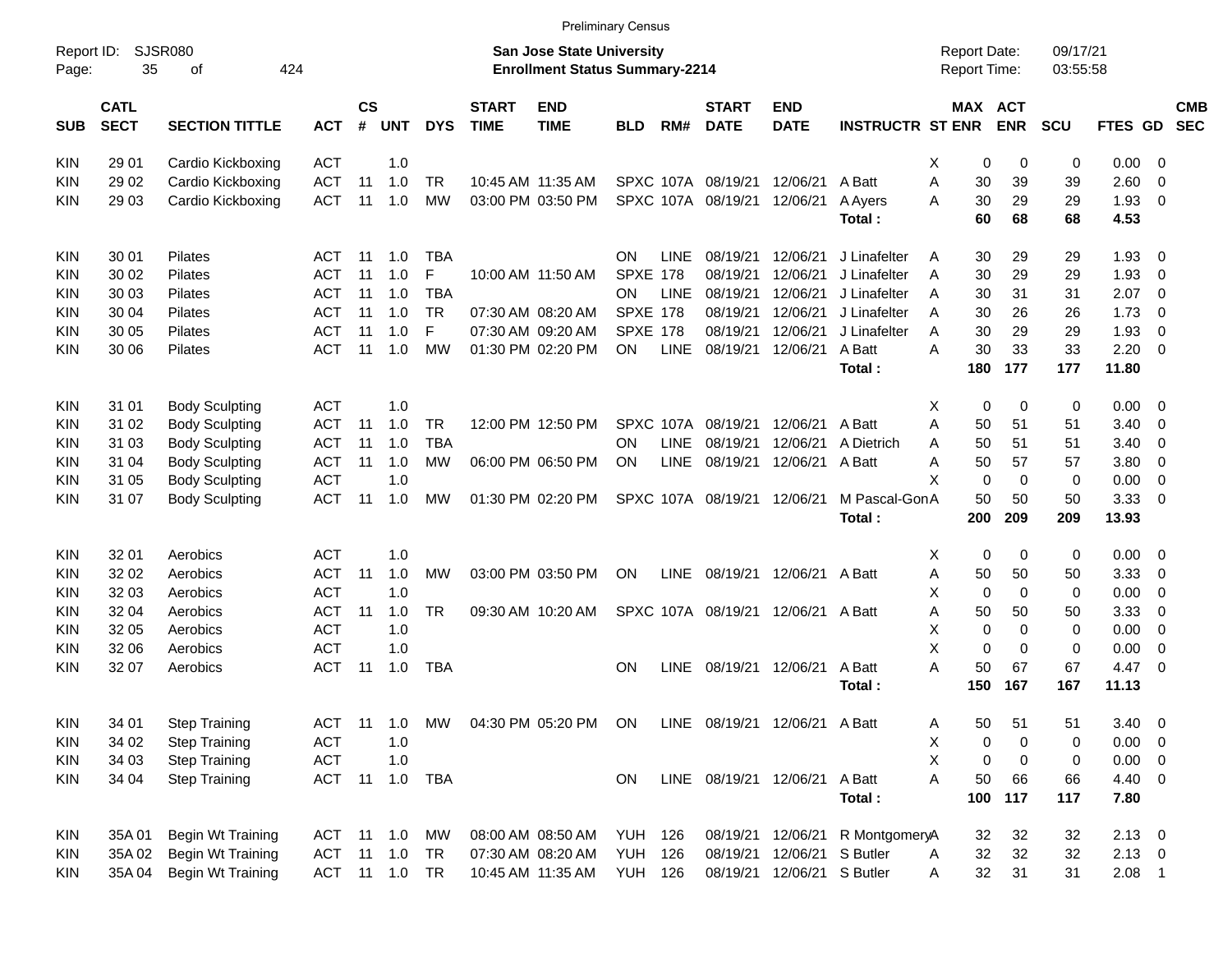|             | <b>Preliminary Census</b><br>SJSR080<br>09/17/21<br>Report ID:<br><b>San Jose State University</b><br><b>Report Date:</b><br>424<br>36<br><b>Enrollment Status Summary-2214</b><br>Report Time:<br>03:55:58<br>οf |                         |            |                |            |            |                             |                           |                 |             |                             |                           |                         |   |           |                |                |             |                                       |
|-------------|-------------------------------------------------------------------------------------------------------------------------------------------------------------------------------------------------------------------|-------------------------|------------|----------------|------------|------------|-----------------------------|---------------------------|-----------------|-------------|-----------------------------|---------------------------|-------------------------|---|-----------|----------------|----------------|-------------|---------------------------------------|
| Page:       |                                                                                                                                                                                                                   |                         |            |                |            |            |                             |                           |                 |             |                             |                           |                         |   |           |                |                |             |                                       |
| <b>SUB</b>  | <b>CATL</b><br><b>SECT</b>                                                                                                                                                                                        | <b>SECTION TITTLE</b>   | <b>ACT</b> | <b>CS</b><br># | <b>UNT</b> | <b>DYS</b> | <b>START</b><br><b>TIME</b> | <b>END</b><br><b>TIME</b> | <b>BLD</b>      | RM#         | <b>START</b><br><b>DATE</b> | <b>END</b><br><b>DATE</b> | <b>INSTRUCTR ST ENR</b> |   | MAX ACT   | <b>ENR</b>     | <b>SCU</b>     | <b>FTES</b> | <b>CMB</b><br><b>SEC</b><br><b>GD</b> |
| <b>KIN</b>  | 35A 05                                                                                                                                                                                                            | Begin Wt Training       | <b>ACT</b> | 11             | 1.0        | МW         |                             | 03:00 PM 03:50 PM         | <b>YUH</b>      | 126         | 08/19/21                    | 12/06/21                  | K Campbell              | A | 32        | 32             | 32             | 2.13        | 0                                     |
| KIN         | 35A06                                                                                                                                                                                                             | Begin Wt Training       | <b>ACT</b> | 11             | 1.0        | МW         |                             | 06:00 PM 06:50 PM         | <b>YUH</b>      | 126         | 08/19/21                    | 12/06/21                  | C Colosi                | A | 32        | 31             | 31             | 2.07        | $\mathbf 0$                           |
| KIN         | 35A 07                                                                                                                                                                                                            | Begin Wt Training       | <b>ACT</b> | 11             | 1.0        | МW         |                             | 04:30 PM 05:20 PM         | <b>YUH</b>      | 126         | 08/19/21                    | 12/06/21                  | C Colosi                | A | 32        | 32             | 32             | 2.13        | 0                                     |
| <b>KIN</b>  | 35A 08                                                                                                                                                                                                            | Begin Wt Training       | <b>ACT</b> | 11             | 1.0        | МW         |                             | 01:30 PM 02:20 PM         | <b>YUH</b>      | 126         | 08/19/21                    | 12/06/21                  | M Tsuruike              | A | 32        | 31             | 31             | 2.07        | $\mathbf 0$                           |
| KIN         | 35A09                                                                                                                                                                                                             | Begin Wt Training       | <b>ACT</b> | 11             | 1.0        | МW         |                             | 10:45 AM 11:35 AM         | <b>YUH</b>      | 126         | 08/19/21                    | 12/06/21                  | R MontgomeryA           |   | 32        | 32             | 32             | 2.13        | $\mathbf 0$                           |
| KIN         | 35A 10                                                                                                                                                                                                            | Begin Wt Training       | <b>ACT</b> | 11             | 1.0        | <b>TR</b>  |                             | 09:30 AM 10:20 AM         | <b>YUH</b>      | 126         | 08/19/21                    | 12/06/21                  | S Butler                | A | 32        | 31             | 31             | 2.07        | $\mathbf 0$                           |
|             |                                                                                                                                                                                                                   |                         |            |                |            |            |                             |                           |                 |             |                             |                           | Total:                  |   | 288       | 284            | 284            | 18.95       |                                       |
| <b>KIN</b>  | 35B 01                                                                                                                                                                                                            | Inter Wt Training       | ACT        | 11             | 1.0        | MW         |                             | 09:30 AM 10:20 AM         | YUH.            | 126         | 08/19/21                    | 12/06/21                  | R MontgomeryA           |   | 32        | 31             | 31             | 2.07        | - 0                                   |
| KIN         | 35B 02                                                                                                                                                                                                            | Inter Wt Training       | <b>ACT</b> | 11             | 1.0        | МW         |                             | 12:00 PM 12:50 PM         | <b>YUH</b>      | 126         | 08/19/21                    | 12/06/21                  | R MontgomeryA           |   | 32        | 31             | 31             | 2.07        | 0                                     |
|             |                                                                                                                                                                                                                   |                         |            |                |            |            |                             |                           |                 |             |                             |                           | Total:                  |   | 64        | 62             | 62             | 4.13        |                                       |
| <b>KIN</b>  | 36 01                                                                                                                                                                                                             | Cross Train/Cond        | <b>ACT</b> | 11             | 1.0        | <b>TR</b>  |                             | 06:00 PM 06:50 PM         | <b>YUH</b>      | 126         | 08/19/21                    | 12/06/21                  | L Pate                  | A | 30        | 29             | 29             | 1.93        | 0                                     |
| KIN         | 36 02                                                                                                                                                                                                             | Cross Train/Cond        | <b>ACT</b> | 11             | 1.0        | <b>TR</b>  |                             | 04:30 PM 05:20 PM         | <b>YUH</b>      | 126         | 08/19/21                    | 12/06/21                  | L Pate                  | A | 30        | 28             | 28             | 1.87        | 0                                     |
| KIN         | 36 03                                                                                                                                                                                                             | Cross Train/Cond        | <b>ACT</b> | 11             | 1.0        | <b>TR</b>  |                             | 01:30 PM 02:20 PM         | <b>YUH</b>      | 126         | 08/19/21                    | 12/06/21                  | L Pate                  | A | 30        | 30             | 30             | 2.00        | $\mathbf 0$                           |
| KIN         | 36 04                                                                                                                                                                                                             | Cross Train/Cond        | <b>ACT</b> | 11             | 1.0        | <b>TBA</b> |                             |                           | ON              | <b>LINE</b> | 08/19/21                    | 12/06/21                  | L Pate                  | A | 30        | 30             | 30             | 2.00        | $\mathbf 0$                           |
| KIN         | 36 05                                                                                                                                                                                                             | Cross Train/Cond        | <b>ACT</b> | 11             | 1.0        | <b>TBA</b> |                             |                           | ON              | <b>LINE</b> | 08/19/21                    | 12/06/21                  | L Pate                  | A | 30        | 33             | 33             | 2.22        | $\overline{1}$                        |
|             |                                                                                                                                                                                                                   |                         |            |                |            |            |                             |                           |                 |             |                             |                           | Total:                  |   | 150       | 150            | 150            | 10.02       |                                       |
| KIN         | 37 01                                                                                                                                                                                                             | <b>Fitness Walking</b>  | <b>ACT</b> | 11             | 1.0        | <b>TR</b>  |                             | 04:30 PM 05:20 PM         | <b>SPXE 178</b> |             | 08/19/21                    | 12/06/21                  | J Fonda                 | A | 30        | 30             | 30             | 2.00        | 0                                     |
| KIN         | 37 02                                                                                                                                                                                                             | <b>Fitness Walking</b>  | <b>ACT</b> | 11             | 1.0        | <b>TR</b>  |                             | 11:30 AM 12:20 PM         | <b>YUH</b>      | 106         | 08/19/21                    | 12/06/21                  | J Fonda                 | A | 30        | 30             | 30             | 2.00        | $\mathbf 0$                           |
|             |                                                                                                                                                                                                                   |                         |            |                |            |            |                             |                           |                 |             |                             |                           | Total:                  |   | 60        | 60             | 60             | 4.00        |                                       |
| KIN         | 38 01                                                                                                                                                                                                             | Begin Jogging           | <b>ACT</b> |                | 1.0        |            |                             |                           |                 |             |                             |                           |                         | X | 0         | 0              | 0              | 0.00        | 0                                     |
| KIN         | 38 02                                                                                                                                                                                                             | Begin Jogging           | <b>ACT</b> | 11             | 1.0        | <b>TR</b>  |                             | 03:00 PM 03:50 PM         | <b>SPXE 178</b> |             | 08/19/21                    | 12/06/21                  | J Fonda                 | A | 30        | 29             | 29             | 1.93        | 0                                     |
| KIN         | 38 03                                                                                                                                                                                                             | Begin Jogging           | <b>ACT</b> | 11             | 1.0        | МW         |                             | 12:00 PM 12:50 PM         | SPXC 107B       |             | 08/19/21                    | 12/06/21                  | J Fonda                 | A | 30        | 31             | 31             | 2.07        | 0                                     |
| KIN         | 38 04                                                                                                                                                                                                             | Begin Jogging           | <b>ACT</b> | 11             | 1.0        | МW         |                             | 01:30 PM 02:20 PM         | <b>SPXE 178</b> |             | 08/19/21                    | 12/06/21                  | N Levine                | A | 30        | 30             | 30             | 2.00        | 0                                     |
| <b>KIN</b>  | 38 05                                                                                                                                                                                                             | Begin Jogging           | <b>ACT</b> | 11             | 1.0        | <b>TBA</b> |                             |                           | <b>ON</b>       | <b>LINE</b> | 08/19/21                    | 12/06/21                  | N Levine                | A | 30        | 31             | 31             | 2.07        | 0                                     |
| KIN         | 38 06                                                                                                                                                                                                             | Begin Jogging           | <b>ACT</b> | 11             | 1.0        | <b>TBA</b> |                             |                           | <b>ON</b>       | <b>LINE</b> | 08/19/21                    | 12/06/21                  | A Tomimbang A           |   | 30        | 30             | 30             | 2.00        | 0                                     |
|             |                                                                                                                                                                                                                   |                         |            |                |            |            |                             |                           |                 |             |                             |                           | Total:                  |   | 150       | 151            | 151            | 10.07       |                                       |
| <b>KIN</b>  | 45A 01                                                                                                                                                                                                            | Beg Lindy & Swing       | <b>ACT</b> |                | 1.0        |            |                             |                           |                 |             |                             |                           |                         | X | 0         | 0              | 0              | 0.00        | 0                                     |
| DANC        | 45A 01                                                                                                                                                                                                            | Beg Lindy & Swing       | <b>ACT</b> |                | 1.0        |            |                             |                           |                 |             |                             |                           |                         | X | 0         | 0              | 0              | 0.00        | $\overline{0}$                        |
|             |                                                                                                                                                                                                                   |                         |            |                |            |            |                             |                           |                 |             |                             |                           | Total:                  |   | 0         | $\mathbf 0$    | 0              | 0.00        |                                       |
| <b>KIN</b>  | 46A 01                                                                                                                                                                                                            | <b>Beg Social Dance</b> | <b>ACT</b> | 11             | 1.0        | <b>TR</b>  |                             | 11:00 AM 11:50 AM         | <b>SPXE 178</b> |             | 08/19/21                    | 12/06/21                  | A Ayers                 | A | 40        | 14             | 14             | 0.93        | 0 <sup>C</sup>                        |
| DANC        | 46A01                                                                                                                                                                                                             | <b>Beg Social Dance</b> | <b>ACT</b> | 11             | 1.0        | <b>TR</b>  |                             | 11:00 AM 11:50 AM         | <b>SPXE 178</b> |             | 08/19/21                    | 12/06/21                  | A Ayers                 | Α | 0         | 11             | 11             | 0.73        | $0\,C$                                |
| <b>KIN</b>  | 46A 02                                                                                                                                                                                                            | <b>Beg Social Dance</b> | <b>ACT</b> | 11             | 1.0        | <b>TR</b>  |                             | 01:00 PM 01:50 PM         | <b>SPXE 178</b> |             | 08/19/21                    | 12/06/21                  | A Ayers                 | A | 40        | 23             | 23             | 1.53        | $0\,C$                                |
| <b>DANC</b> | 46A 02                                                                                                                                                                                                            | <b>Beg Social Dance</b> | <b>ACT</b> |                | 11 1.0     | <b>TR</b>  |                             | 01:00 PM 01:50 PM         | <b>SPXE 178</b> |             | 08/19/21                    | 12/06/21                  | A Ayers                 | A | $\pmb{0}$ | $\overline{2}$ | $\overline{c}$ | 0.13        | $0\,C$                                |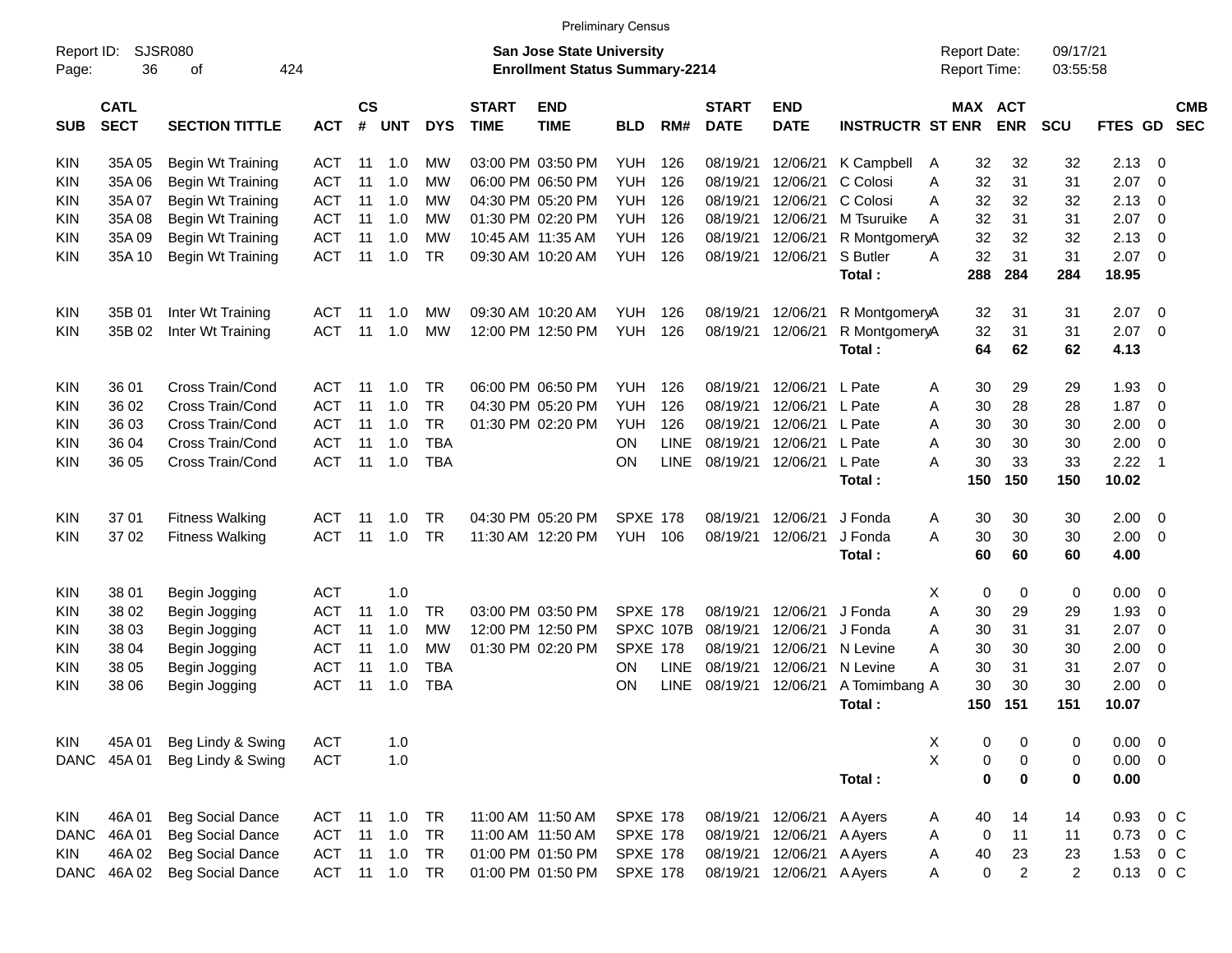|                     |                            |                             |               |               |               |            |                             |                                                                    | <b>Preliminary Census</b> |           |                             |                           |                         |                                            |                       |                      |                     |                          |            |
|---------------------|----------------------------|-----------------------------|---------------|---------------|---------------|------------|-----------------------------|--------------------------------------------------------------------|---------------------------|-----------|-----------------------------|---------------------------|-------------------------|--------------------------------------------|-----------------------|----------------------|---------------------|--------------------------|------------|
| Report ID:<br>Page: | 37                         | <b>SJSR080</b><br>424<br>οf |               |               |               |            |                             | San Jose State University<br><b>Enrollment Status Summary-2214</b> |                           |           |                             |                           |                         | <b>Report Date:</b><br><b>Report Time:</b> |                       | 09/17/21<br>03:55:58 |                     |                          |            |
| <b>SUB</b>          | <b>CATL</b><br><b>SECT</b> | <b>SECTION TITTLE</b>       | <b>ACT</b>    | $\mathsf{cs}$ | # UNT         | <b>DYS</b> | <b>START</b><br><b>TIME</b> | <b>END</b><br><b>TIME</b>                                          | <b>BLD</b>                | RM#       | <b>START</b><br><b>DATE</b> | <b>END</b><br><b>DATE</b> | <b>INSTRUCTR ST ENR</b> |                                            | MAX ACT<br><b>ENR</b> | <b>SCU</b>           | FTES GD SEC         |                          | <b>CMB</b> |
| <b>KIN</b>          | 46A03                      | <b>Beg Social Dance</b>     | ACT           | 11            | 1.0           | МW         |                             | 10:00 AM 10:50 AM                                                  | <b>SPXE 178</b>           |           | 08/19/21                    | 12/06/21                  | A Ayers                 | 40<br>Α                                    | 6                     | 6                    | 0.40                | $0\,$ C                  |            |
| <b>DANC</b>         | 46A03                      | <b>Beg Social Dance</b>     | <b>ACT</b>    | 11            | 1.0           | <b>MW</b>  |                             | 10:00 AM 10:50 AM                                                  | <b>SPXE 178</b>           |           | 08/19/21 12/06/21           |                           | A Ayers<br>Total:       | A<br>0<br>120                              | $\overline{c}$<br>58  | $\overline{c}$<br>58 | 0.13<br>3.87        | $0\,$ C                  |            |
| <b>KIN</b>          | 48A01                      | Beg Latin Dance             | ACT           | 11            | 1.0           | <b>TR</b>  |                             | 02:00 PM 02:50 PM                                                  | <b>SPXE 178</b>           |           | 08/19/21                    | 12/06/21                  | A Ayers                 | 40<br>A                                    | 27                    | 27                   | 1.80                | $0\,$ C                  |            |
| <b>DANC</b>         | 48A01                      | Beg Latin Dance             | <b>ACT</b>    | 11            | 1.0           | <b>TR</b>  |                             | 02:00 PM 02:50 PM                                                  | <b>SPXE 178</b>           |           | 08/19/21                    | 12/06/21                  | A Ayers<br>Total:       | A<br>$\mathbf 0$<br>40                     | 11<br>38              | 11<br>38             | 0.73<br>2.53        | $0\,$ C                  |            |
| <b>KIN</b>          | 50 01                      | Tai Chi                     | ACT           | 11            | 1.0           | МW         |                             | 12:00 PM 12:50 PM                                                  | <b>SPXE 178</b>           |           | 08/19/21                    | 12/06/21                  | C Weng                  | 40<br>A                                    | 40                    | 40                   | $2.67$ 0            |                          |            |
| <b>KIN</b>          | 50 02                      | Tai Chi                     | <b>ACT</b>    | 11            | 1.0           | <b>MW</b>  |                             | 10:45 AM 11:35 AM                                                  |                           | SPXC 107B | 08/19/21 12/06/21           |                           | C Weng<br>Total:        | 40<br>A<br>80                              | 39<br>79              | 39<br>79             | $2.60 \t 0$<br>5.27 |                          |            |
| <b>KIN</b>          | 52A 01                     | Begin Judo                  | ACT           | 11            | 1.0           | <b>TR</b>  |                             | 09:30 AM 10:20 AM                                                  | YUH.                      | 208       | 08/19/21                    | 12/06/21                  | D Williams              | 30<br>Α                                    | 29                    | 29                   | 1.95                | $\overline{\phantom{1}}$ |            |
| <b>KIN</b>          | 52A 02                     | Begin Judo                  | <b>ACT</b>    | 11            | 1.0           | <b>TR</b>  |                             | 10:30 AM 11:20 AM                                                  | <b>YUH</b>                | 208       | 08/19/21 12/06/21           |                           | D Williams<br>Total:    | 30<br>A<br>60                              | 31<br>60              | 31<br>60             | $2.07$ 0<br>4.02    |                          |            |
| <b>KIN</b>          | 52B 01                     | Inter Judo                  | ACT           | 11            | 1.0           | TR         |                             | 11:30 AM 12:20 PM                                                  | YUH                       | 208       | 08/19/21 12/06/21           |                           | D Williams<br>Total:    | 25<br>A<br>25                              | 8<br>8                | 8<br>8               | 0.53 0<br>0.53      |                          |            |
| <b>KIN</b>          | 52C 01                     | Competitive Judo            | ACT           |               | 11  1.0       | TBA        |                             |                                                                    |                           |           | 08/19/21 12/06/21           |                           | Y Uchida<br>Total:      | 35<br>A<br>35                              | 10<br>10              | 10<br>10             | $0.68$ 1<br>0.68    |                          |            |
| <b>KIN</b>          | 53A 01                     | <b>Begin Karate</b>         | ACT           | 11            | 1.0           | F          |                             | 08:30 AM 10:20 AM                                                  | YUH.                      | 106       | 08/19/21                    | 12/06/21                  | P Rodriquez A           | 20                                         | 19                    | 19                   | $1.27 \t 0$         |                          |            |
| <b>KIN</b>          | 53A 02                     | <b>Begin Karate</b>         | <b>ACT</b>    | 11            | 1.0           | F          |                             | 10:45 AM 12:35 PM                                                  | <b>YUH</b>                | 106       | 08/19/21                    | 12/06/21                  | P Rodriquez A<br>Total: | 20<br>40                                   | 18<br>37              | 18<br>37             | $1.20 \t 0$<br>2.47 |                          |            |
| <b>KIN</b>          | 53B 01                     | Inter Karate                | ACT           | 11            | 1.0           | -F         |                             | 08:30 AM 10:20 AM                                                  | YUH.                      | 106       | 08/19/21                    | 12/06/21                  | P Rodriquez A           | 10                                         | 2                     | 2                    | $0.13 \quad 0$      |                          |            |
| <b>KIN</b>          | 53B 02                     | Inter Karate                | <b>ACT</b>    | 11            | 1.0           | F          |                             | 10:45 AM 12:35 PM                                                  | <b>YUH</b>                | 106       | 08/19/21                    | 12/06/21                  | P Rodriquez A<br>Total: | 10<br>20                                   | 3<br>5                | 3<br>5               | $0.20 \ 0$<br>0.33  |                          |            |
| KIN                 | 54A 01                     | Begin Tae Kwon Do           | ACT 11 1.0 TR |               |               |            |                             | 07:15 AM 08:05 AM                                                  | <b>YUH 208</b>            |           |                             | 08/19/21 12/06/21         | J Schachner A           | 30                                         | 30                    | 30                   | $2.00 \t 0$         |                          |            |
| KIN                 | 54A 02                     | Begin Tae Kwon Do           | ACT 11 1.0 TR |               |               |            |                             | 08:30 AM 09:20 AM                                                  | YUH                       | 208       | 08/19/21 12/06/21           |                           | J Schachner A           | 20                                         | 23                    | 23                   | $1.53 \t 0$         |                          |            |
|                     |                            |                             |               |               |               |            |                             |                                                                    |                           |           |                             |                           | Total:                  | 50                                         | 53                    | 53                   | 3.53                |                          |            |
| KIN                 | 54B 01                     | Int Tae Kwon Do             |               |               | ACT 11 1.0 TR |            |                             | 08:30 AM 09:20 AM YUH 208                                          |                           |           | 08/19/21 12/06/21           |                           | J Schachner A<br>Total: | 10<br>10                                   | 8<br>8                | 8<br>8               | 0.53 0<br>0.53      |                          |            |
| KIN                 | 55A 01                     | Begin Self-Defense          | ACT 11 1.0    |               |               | МW         |                             | 12:00 PM 12:50 PM                                                  | YUH                       | 208       |                             | 08/19/21 12/06/21 G Chen  |                         | 30<br>A                                    | 32                    | 32                   | $2.13 \t 0$         |                          |            |
| KIN                 | 55A 02                     | Begin Self-Defense          | ACT 11 1.0 MW |               |               |            |                             | 01:30 PM 02:20 PM                                                  | YUH                       | 208       |                             | 08/19/21 12/06/21 G Chen  |                         | 30<br>Α                                    | 31                    | 31                   | $2.07$ 0            |                          |            |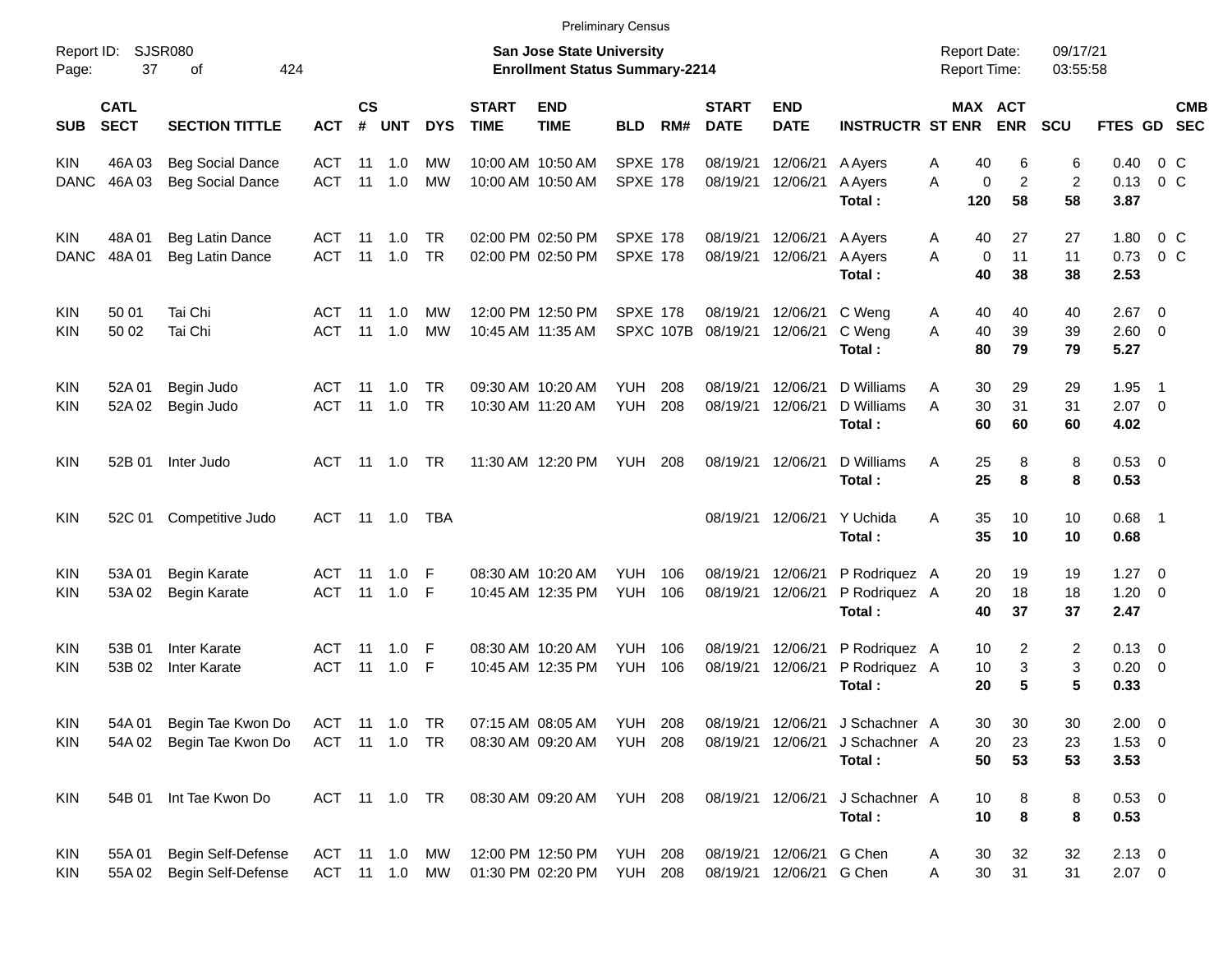|                                                             |                                           |                                                                                                  |                                                      |                            |                                 |                                        |                             | <b>Preliminary Census</b>                                                        |                                                                      |                           |                                                          |                                                          |                                                                                  |                                     |                                   |                                   |                                   |                                               |                                                 |                          |
|-------------------------------------------------------------|-------------------------------------------|--------------------------------------------------------------------------------------------------|------------------------------------------------------|----------------------------|---------------------------------|----------------------------------------|-----------------------------|----------------------------------------------------------------------------------|----------------------------------------------------------------------|---------------------------|----------------------------------------------------------|----------------------------------------------------------|----------------------------------------------------------------------------------|-------------------------------------|-----------------------------------|-----------------------------------|-----------------------------------|-----------------------------------------------|-------------------------------------------------|--------------------------|
| Report ID:<br>Page:                                         | 38                                        | SJSR080<br>424<br>οf                                                                             |                                                      |                            |                                 |                                        |                             | San Jose State University<br><b>Enrollment Status Summary-2214</b>               |                                                                      |                           |                                                          |                                                          |                                                                                  | <b>Report Date:</b><br>Report Time: |                                   |                                   | 09/17/21<br>03:55:58              |                                               |                                                 |                          |
| SUB                                                         | <b>CATL</b><br><b>SECT</b>                | <b>SECTION TITTLE</b>                                                                            | <b>ACT</b>                                           | $\mathsf{cs}$<br>#         | <b>UNT</b>                      | <b>DYS</b>                             | <b>START</b><br><b>TIME</b> | <b>END</b><br><b>TIME</b>                                                        | <b>BLD</b>                                                           | RM#                       | <b>START</b><br><b>DATE</b>                              | <b>END</b><br><b>DATE</b>                                | <b>INSTRUCTR ST ENR</b>                                                          |                                     |                                   | MAX ACT<br><b>ENR</b>             | <b>SCU</b>                        | <b>FTES GD</b>                                |                                                 | <b>CMB</b><br><b>SEC</b> |
| <b>KIN</b>                                                  | 55A03                                     | Begin Self-Defense                                                                               | <b>ACT</b>                                           |                            | $11 \quad 1.0$                  | MW                                     |                             | 03:00 PM 03:50 PM                                                                | <b>YUH</b>                                                           | 208                       | 08/19/21                                                 | 12/06/21                                                 | G Chen<br>Total:                                                                 | Α                                   | 30<br>90                          | 32<br>95                          | 32<br>95                          | $2.13 \ 0$<br>6.33                            |                                                 |                          |
| <b>KIN</b><br><b>KIN</b><br><b>KIN</b><br><b>KIN</b><br>KIN | 61A01<br>61A02<br>61A03<br>61A04<br>61A05 | Begin Hatha Yoga<br>Begin Hatha Yoga<br>Begin Hatha Yoga<br>Begin Hatha Yoga<br>Begin Hatha Yoga | ACT<br><b>ACT</b><br>ACT<br><b>ACT</b><br><b>ACT</b> | 11<br>11<br>11<br>11<br>11 | 1.0<br>1.0<br>1.0<br>1.0<br>1.0 | W<br>F<br><b>TR</b><br>F<br><b>TBA</b> |                             | 07:30 AM 09:20 AM<br>07:30 AM 09:20 AM<br>09:00 AM 09:50 AM<br>12:10 PM 02:00 PM | <b>SPXE 178</b><br>YUH<br><b>SPXE 178</b><br><b>YUH</b><br><b>ON</b> | 208<br>208<br><b>LINE</b> | 08/19/21<br>08/19/21<br>08/19/21<br>08/19/21<br>08/19/21 | 12/06/21<br>12/06/21<br>12/06/21<br>12/06/21<br>12/06/21 | J Linafelter<br>S Caughlan<br>J Linafelter<br>S Caughlan<br>S Caughlan<br>Total: | A<br>A<br>A<br>A<br>A               | 50<br>50<br>50<br>50<br>50<br>250 | 45<br>50<br>50<br>48<br>50<br>243 | 45<br>50<br>50<br>48<br>50<br>243 | 3.02<br>3.33<br>3.33<br>3.20<br>3.33<br>16.22 | - 1<br>$\overline{\mathbf{0}}$<br>0<br>0<br>- 0 |                          |
| <b>KIN</b>                                                  | 61B 01                                    | Int Hatha Yoga                                                                                   | ACT                                                  |                            |                                 |                                        |                             | 09:50 AM 11:40 AM                                                                | <b>YUH</b>                                                           | 208                       | 08/19/21                                                 | 12/06/21                                                 | S Caughlan<br>Total:                                                             | A                                   | 50<br>50                          | 43<br>43                          | 43<br>43                          | $2.87$ 0<br>2.87                              |                                                 |                          |
| <b>KIN</b>                                                  | 63A01                                     | <b>Beg Hiking</b>                                                                                | <b>ACT</b>                                           |                            | 11 1.0 F                        |                                        |                             | 01:00 PM 03:50 PM                                                                | <b>SPXE 163</b>                                                      |                           | 08/19/21                                                 | 12/06/21                                                 | K Kirkendall A<br>Total:                                                         |                                     | 20<br>20                          | 24<br>24                          | 24<br>24                          | $1.60 \ 0$<br>1.60                            |                                                 |                          |
| <b>KIN</b>                                                  | 68 01                                     | Visl Rep Sprt Cult                                                                               | <b>LEC</b>                                           | 02                         | 3.0                             | $\top$                                 |                             | 12:30 PM 01:45 PM                                                                | <b>ON</b>                                                            | LINE                      | 08/19/21                                                 | 12/06/21                                                 | D Murphy<br>Total:                                                               | A                                   | 40<br>40                          | 41<br>41                          | 123<br>123                        | $8.20 \ 0$<br>8.20                            |                                                 |                          |
| <b>KIN</b><br><b>KIN</b>                                    | 69 01<br>69 02                            | <b>Stress Management</b><br><b>Stress Management</b>                                             | <b>LEC</b><br><b>LEC</b>                             | 02<br>02                   | 3.0<br>3.0                      | <b>TR</b><br><b>TR</b>                 |                             | 05:30 PM 06:45 PM<br>07:15 PM 08:30 PM                                           | <b>YUH</b><br><b>YUH</b>                                             | 236<br>236                | 08/19/21<br>08/19/21                                     | 12/06/21<br>12/06/21                                     | T Beggs<br>T Beggs                                                               | A<br>Α                              | 30<br>30                          | 30<br>30                          | 90<br>90                          | $6.00 \quad 0$<br>6.00                        | - 0                                             |                          |
| <b>KIN</b><br>KIN                                           | 6960<br>6961                              | <b>Stress Management</b><br><b>Stress Management</b>                                             | <b>LEC</b><br><b>LEC</b>                             | 02<br>02                   | 3.0<br>3.0                      | M<br>M                                 |                             | 07:15 AM 08:30 AM<br>09:00 AM 10:15 AM                                           | ΟN<br>ΟN                                                             | LINE<br><b>LINE</b>       | 08/19/21<br>08/19/21                                     | 12/06/21<br>12/06/21                                     | L Atkinson<br>L Atkinson                                                         | Α<br>Α                              | 30<br>30                          | 29<br>29                          | 87<br>87                          | 5.80<br>5.80                                  | 0<br>0                                          |                          |
| KIN<br><b>KIN</b><br><b>KIN</b>                             | 69 62<br>6963<br>69 64                    | <b>Stress Management</b><br><b>Stress Management</b><br><b>Stress Management</b>                 | <b>LEC</b><br><b>LEC</b><br><b>LEC</b>               | 02<br>02<br>02             | 3.0<br>3.0<br>3.0               | $\mathsf{T}$<br>МW<br><b>TR</b>        |                             | 10:45 AM 12:00 PM<br>10:45 AM 12:00 PM<br>02:15 PM 03:30 PM                      | ΟN<br>YUH<br><b>YUH</b>                                              | LINE<br>236<br>236        | 08/19/21<br>08/19/21<br>08/19/21                         | 12/06/21<br>12/06/21<br>12/06/21                         | <b>K</b> Russell<br>M Gonzalez<br>K Moreno                                       | Α<br>A<br>Α                         | 30<br>30<br>30                    | 28<br>30<br>30                    | 84<br>90<br>90                    | 5.60<br>6.00<br>6.00                          | $\overline{\mathbf{0}}$<br>0<br>0               |                          |
| <b>KIN</b><br><b>KIN</b>                                    | 69 65<br>69 66                            | <b>Stress Management</b><br><b>Stress Management</b>                                             | <b>LEC</b><br><b>LEC</b>                             | 02<br>02                   | 3.0<br>3.0                      | <b>TR</b><br><b>TR</b>                 |                             | 12:30 PM 01:45 PM<br>10:45 AM 12:00 PM                                           | YUH<br>ΟN                                                            | 236<br><b>LINE</b>        | 08/19/21<br>08/19/21                                     | 12/06/21<br>12/06/21                                     | K Moreno<br>M Gonzalez                                                           | Α<br>A                              | 30<br>30                          | 29<br>30                          | 87<br>90                          | 5.80<br>6.00                                  | 0<br>0                                          |                          |
| KIN                                                         | 69 67                                     | <b>Stress Management</b>                                                                         | <b>LEC</b>                                           | 02                         | 3.0                             | $\top$                                 |                             | 12:30 PM 01:45 PM                                                                | ON                                                                   | <b>LINE</b>               | 08/19/21                                                 | 12/06/21                                                 | <b>K</b> Russell<br>Total :                                                      | Α                                   | 30<br>300                         | 29<br>294                         | 87<br>882                         | 5.80<br>58.80                                 | - 0                                             |                          |
| <b>KIN</b><br><b>KIN</b><br><b>KIN</b>                      | 70 01<br>70 02<br>70 03                   | Intro to Kinesiology<br>Intro to Kinesiology<br>Intro to Kinesiology                             | <b>LEC</b><br><b>ACT</b><br><b>ACT</b>               | 02<br>11<br>11             | 3.0<br>0.0<br>0.0               | TR<br>$\top$<br>$\top$                 |                             | 09:00 AM 09:50 AM<br>11:30 AM 01:20 PM<br>01:30 PM 03:20 PM                      | ON<br><b>SPXE 163</b><br><b>SPXC 151</b>                             | LINE                      | 08/19/21<br>08/19/21<br>08/19/21                         | 12/06/21<br>12/06/21<br>12/06/21                         | J Chin<br>A Tomimbang A<br>F Ghiasvand A                                         | A                                   | 100<br>20<br>20                   | 99<br>20<br>19                    | 198<br>20<br>19                   | 19.80 0<br>$0.00 \t 0$<br>$0.00 \t 0$         |                                                 |                          |
| <b>KIN</b><br><b>KIN</b>                                    | 70 04<br>70 05                            | Intro to Kinesiology<br>Intro to Kinesiology                                                     | <b>ACT</b><br><b>ACT</b>                             | 11<br>11                   | 0.0<br>0.0                      | R<br>R                                 |                             | 11:30 AM 01:20 PM<br>01:30 PM 03:20 PM                                           | <b>SPXE 163</b><br><b>SPXC 151</b>                                   |                           | 08/19/21<br>08/19/21                                     | 12/06/21<br>12/06/21                                     | A Tomimbang A<br>F Ghiasvand A                                                   |                                     | 20<br>20                          | 20<br>20                          | 20<br>20                          | $0.00 \t 0$<br>$0.00 \t 0$                    |                                                 |                          |
| <b>KIN</b>                                                  | 70 06                                     | Intro to Kinesiology                                                                             | ACT                                                  | 11                         | 0.0                             | R                                      |                             | 01:30 PM 03:20 PM                                                                | <b>SPXE 160</b>                                                      |                           | 08/19/21                                                 | 12/06/21                                                 | A Tomimbang A<br>Total:                                                          |                                     | 20<br>200                         | 20<br>198                         | 20<br>297                         | $0.00 \t 0$<br>19.80                          |                                                 |                          |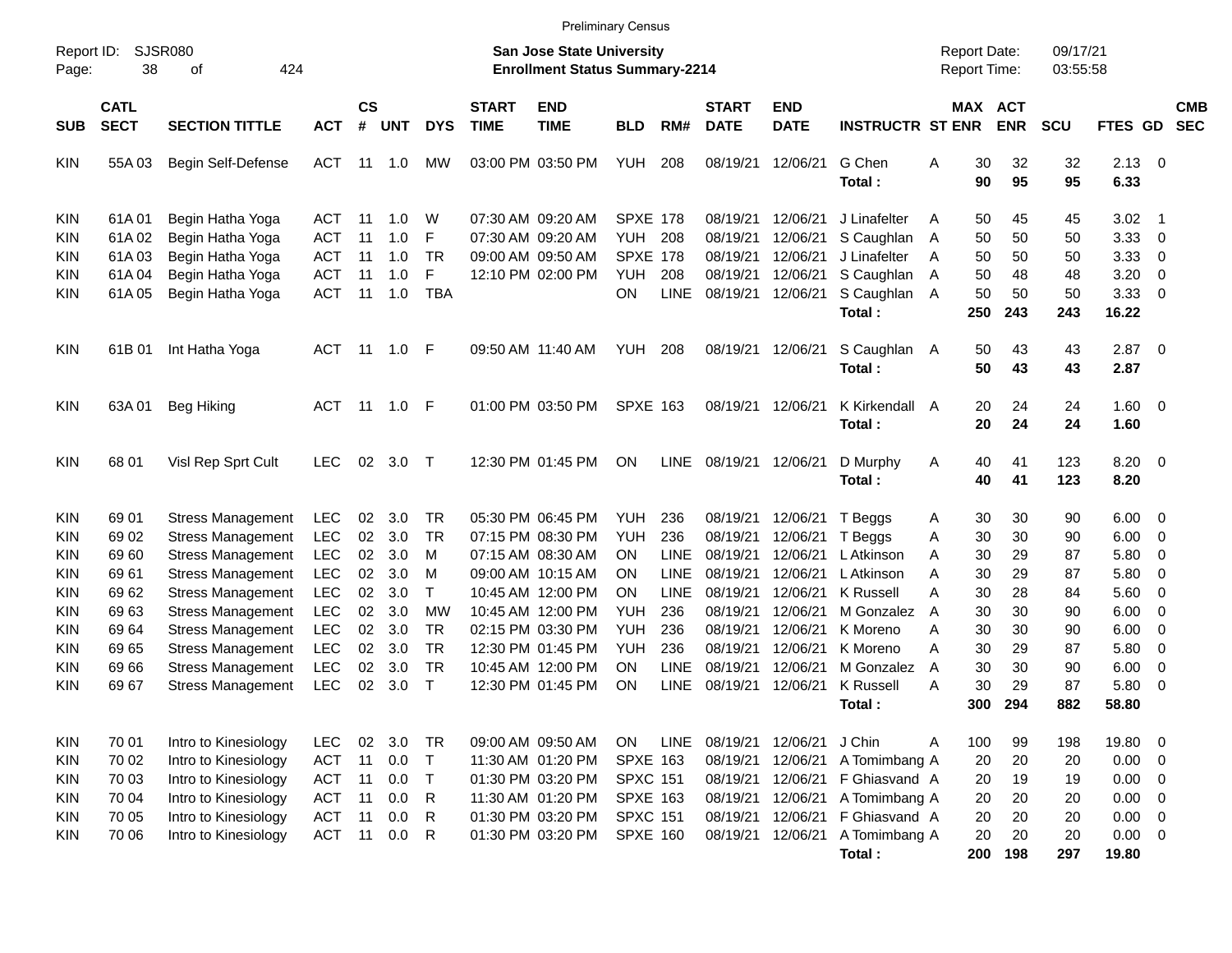| Report ID:<br>Page: | SJSR080<br>39              | 424<br>of                |            |                 |            |            |                             | <b>San Jose State University</b><br><b>Enrollment Status Summary-2214</b> |                 |             |                             |                           |                         | <b>Report Date:</b><br><b>Report Time:</b> |     |                       | 09/17/21<br>03:55:58 |             |                          |                          |
|---------------------|----------------------------|--------------------------|------------|-----------------|------------|------------|-----------------------------|---------------------------------------------------------------------------|-----------------|-------------|-----------------------------|---------------------------|-------------------------|--------------------------------------------|-----|-----------------------|----------------------|-------------|--------------------------|--------------------------|
| <b>SUB</b>          | <b>CATL</b><br><b>SECT</b> | <b>SECTION TITTLE</b>    | <b>ACT</b> | <b>CS</b><br>#  | <b>UNT</b> | <b>DYS</b> | <b>START</b><br><b>TIME</b> | <b>END</b><br><b>TIME</b>                                                 | <b>BLD</b>      | RM#         | <b>START</b><br><b>DATE</b> | <b>END</b><br><b>DATE</b> | <b>INSTRUCTR ST ENR</b> |                                            |     | MAX ACT<br><b>ENR</b> | <b>SCU</b>           | <b>FTES</b> | <b>GD</b>                | <b>CMB</b><br><b>SEC</b> |
| <b>KIN</b>          | 80 01                      | <b>Indivdl Movement</b>  | <b>ACT</b> | 11              | 1.0        | <b>TBA</b> |                             |                                                                           |                 |             | 08/19/21                    | 12/06/21                  | D Williams              | A                                          | 10  | 5                     | 5                    | 0.33        | -0                       |                          |
| KIN                 | 80 02                      | Indivdl Movement         | <b>ACT</b> | 11              | 1.0        | <b>TBA</b> |                             |                                                                           |                 |             | 08/19/21                    | 12/06/21                  | A Batt                  | A                                          | 10  | $\mathbf{1}$          | 1                    | 0.07        | $\overline{0}$           |                          |
| KIN                 | 80 03                      | <b>Indivdl Movement</b>  | <b>ACT</b> | 11              | 1.0        | <b>TBA</b> |                             |                                                                           |                 |             | 08/19/21                    | 12/06/21                  | J Schachner             | A                                          | 10  | 0                     | 0                    | 0.00        | $\overline{0}$           |                          |
| KIN                 | 80 04                      | Indivdl Movement         | <b>ACT</b> | 11              | 1.0        | <b>TBA</b> |                             |                                                                           |                 |             | 08/19/21                    | 12/06/21                  | A Ayers                 | A                                          | 10  | $\mathbf{1}$          | 1                    | 0.07        | $\overline{0}$           |                          |
|                     |                            |                          |            |                 |            |            |                             |                                                                           |                 |             |                             |                           | Total:                  |                                            | 40  | $\overline{7}$        | $\overline{7}$       | 0.47        |                          |                          |
| <b>KIN</b>          |                            | 100W 01 Writing Workshop | <b>SEM</b> | 04              | 3.0        | МW         |                             | 10:45 AM 12:00 PM                                                         | SН              | 242         | 08/19/21                    | 12/06/21                  | D Bohigian              | A                                          | 25  | 28                    | 84                   | 5.60        | - 0                      |                          |
| <b>KIN</b>          |                            | 100W 02 Writing Workshop | <b>SEM</b> | 04              | 3.0        | <b>TR</b>  |                             | 12:30 PM 01:45 PM                                                         | <b>SH</b>       | 242         | 08/19/21                    | 12/06/21                  | A Medina                | A                                          | 25  | 25                    | 75                   | 5.00        | $\mathbf 0$              |                          |
| <b>KIN</b>          |                            | 100W 03 Writing Workshop | <b>SEM</b> | 04              | 3.0        | <b>MW</b>  |                             | 12:30 PM 01:45 PM                                                         | <b>SH</b>       | 242         | 08/19/21                    | 12/06/21                  | M Gonzalez A            |                                            | 25  | 26                    | 78                   | 5.20        | $\overline{0}$           |                          |
| KIN                 |                            | 100W 04 Writing Workshop | <b>SEM</b> | 04              | 3.0        | <b>TR</b>  |                             | 09:00 AM 10:15 AM                                                         | <b>SH</b>       | 242         | 08/19/21                    | 12/06/21                  | A Medina                | A                                          | 25  | 25                    | 75                   | 5.00        | $\overline{0}$           |                          |
| KIN                 |                            | 100W 05 Writing Workshop | <b>SEM</b> | 04              | 3.0        | <b>TR</b>  |                             | 02:15 PM 03:30 PM                                                         | <b>SH</b>       | 242         | 08/19/21                    | 12/06/21                  | M Crockett              | A                                          | 25  | 27                    | 81                   | 5.40        | $\overline{0}$           |                          |
| <b>KIN</b>          |                            | 100W 06 Writing Workshop | <b>SEM</b> | 04              | 3.0        | <b>MW</b>  |                             | 09:00 AM 10:15 AM                                                         | <b>SH</b>       | 242         | 08/19/21                    | 12/06/21                  | D Bohigian              | A                                          | 25  | 27                    | 81                   | 5.45        | $\overline{1}$           |                          |
| <b>KIN</b>          |                            | 100W 07 Writing Workshop | <b>SEM</b> | 04              | 3.0        | <b>TR</b>  |                             | 10:45 AM 12:00 PM                                                         | <b>SH</b>       | 242         | 08/19/21                    | 12/06/21                  | A Medina                | A                                          | 25  | 25                    | 75                   | 5.00        | $\overline{0}$           |                          |
| KIN                 |                            | 100W 08 Writing Workshop | <b>SEM</b> | 04              | 3.0        | <b>TR</b>  |                             | 07:15 AM 08:30 AM                                                         | <b>ON</b>       | <b>LINE</b> | 08/19/21                    | 12/06/21                  | C Jones                 | A                                          | 25  | 25                    | 75                   | 5.00        | $\overline{0}$           |                          |
|                     |                            |                          |            |                 |            |            |                             |                                                                           |                 |             |                             |                           | Total:                  |                                            | 200 | 208                   | 624                  | 41.65       |                          |                          |
| KIN                 | 101 01                     | Sport in America         | <b>LEC</b> | 02              | 3.0        | <b>TBA</b> |                             |                                                                           | <b>ON</b>       | <b>LINE</b> | 08/19/21                    | 12/06/21                  | <b>M Crockett</b>       | A                                          | 40  | 40                    | 120                  | 8.00        | $\overline{0}$           |                          |
| KIN                 | 101 02                     | Sport in America         | <b>LEC</b> | 02              | 3.0        | <b>TR</b>  |                             | 12:30 PM 01:45 PM                                                         | <b>YUH</b>      | 124         | 08/19/21                    | 12/06/21                  | M Crockett              | A                                          | 40  | 40                    | 120                  | 8.00        | $\overline{0}$           |                          |
| KIN                 | 101 03                     | Sport in America         | <b>LEC</b> | 02              | 3.0        | <b>MW</b>  |                             | 12:30 PM 01:45 PM                                                         | <b>ON</b>       | <b>LINE</b> | 08/19/21                    | 12/06/21                  | S Butler                | A                                          | 40  | 40                    | 120                  | 8.05        | $\overline{1}$           |                          |
|                     |                            |                          |            |                 |            |            |                             |                                                                           |                 |             |                             |                           | Total:                  |                                            | 120 | 120                   | 360                  | 24.05       |                          |                          |
| KIN                 | 107 01                     | <b>Adapted Aquatics</b>  | <b>LEC</b> | 02              | 2.0        | <b>TBA</b> |                             |                                                                           | <b>ON</b>       | <b>LINE</b> | 08/19/21                    | 12/06/21                  | J Lee                   | A                                          | 25  | 17                    | 17                   | 2.27        | - 0                      |                          |
| KIN                 | 107 02                     | <b>Adapted Aquatics</b>  | LAB        | 08              | 0.0        | S          |                             | 09:00 AM 10:50 AM                                                         | <b>ON</b>       | <b>LINE</b> | 08/19/21                    | 12/06/21                  | A Tomimbang A           |                                            | 25  | 17                    | 17                   | 0.00        | $\overline{0}$           |                          |
|                     |                            |                          |            |                 |            |            |                             |                                                                           |                 |             |                             |                           | Total:                  |                                            | 50  | 34                    | 34                   | 2.27        |                          |                          |
| KIN                 | 108 01                     | APA for YA with Dis      | <b>LEC</b> |                 | 2.0        |            |                             |                                                                           |                 |             |                             |                           |                         | X                                          | 0   | 0                     | 0                    | 0.00        | - 0                      |                          |
| KIN                 | 108 02                     | APA for YA with Dis      | LAB        | 08              | 0.0        | W          |                             | 09:00 AM 10:50 AM                                                         | <b>ON</b>       | <b>LINE</b> | 08/19/21                    | 12/06/21                  | <b>B</b> Weiner         | A                                          | 25  | 8                     | 8                    | 0.00        | $\overline{0}$           |                          |
| KIN                 | 108 03                     | APA for YA with Dis      | <b>LEC</b> | 02              | 2.0        | W          |                             | 03:00 PM 03:50 PM                                                         | <b>ON</b>       | <b>LINE</b> | 08/19/21                    | 12/06/21                  | <b>B</b> Weiner         | A                                          | 25  | 8                     | 8                    | 1.07        | $\mathbf 0$              |                          |
|                     |                            |                          |            |                 |            |            |                             |                                                                           |                 |             |                             |                           | Total:                  |                                            | 50  | 16                    | 16                   | 1.07        |                          |                          |
| <b>KIN</b>          | 111 01                     | <b>Global Sport</b>      | <b>LEC</b> | 02              | 3.0        | M          |                             | 10:45 AM 12:00 PM                                                         | ON              |             | LINE 08/19/21               | 12/06/21                  | D Murphy                | Α                                          | 40  | 40                    | 120                  | 8.00        | $\overline{\mathbf{0}}$  |                          |
| <b>KIN</b>          | 111 02                     | <b>Global Sport</b>      | <b>LEC</b> | 02              | 3.0        | M          |                             | 12:30 PM 01:45 PM                                                         | <b>ON</b>       |             | LINE 08/19/21               | 12/06/21                  | D Murphy                | A                                          | 40  | 42                    | 126                  | 8.40        | $\overline{\phantom{0}}$ |                          |
| <b>KIN</b>          | 111 03                     | <b>Global Sport</b>      | <b>LEC</b> |                 | 02 3.0     | $\top$     |                             | 02:15 PM 03:30 PM                                                         | -ON             |             | LINE 08/19/21               | 12/06/21                  | M Dao                   | Α                                          | 40  | 40                    | 120                  | 8.00 0      |                          |                          |
| <b>KIN</b>          | 111 04                     | <b>Global Sport</b>      | <b>LEC</b> |                 | 02 3.0     | $\top$     |                             | 12:30 PM 01:45 PM                                                         | ON              |             | LINE 08/19/21               | 12/06/21                  | M Dao                   | Α                                          | 40  | 39                    | 117                  | 7.80 0      |                          |                          |
|                     |                            |                          |            |                 |            |            |                             |                                                                           |                 |             |                             |                           | Total:                  |                                            | 160 | 161                   | 483                  | 32.20       |                          |                          |
| <b>KIN</b>          | 14701                      | Biomechanical Asmt o LEC |            | 02 <sub>o</sub> | 3.0        | M          |                             | 08:00 AM 08:50 AM                                                         | ON              |             | LINE 08/19/21               | 12/06/21                  | A Tomimbang A           |                                            | 60  | 64                    | 64                   | 12.80 0     |                          |                          |
| <b>KIN</b>          | 147 02                     | Biomechanical Asmt o LAB |            |                 | 15 0.0     | MW         |                             | 09:30 AM 11:20 AM                                                         | <b>SPXC 234</b> |             | 08/19/21                    | 12/06/21                  | A Tomimbang A           |                                            | 18  | 21                    | 42                   | $0.00 \t 0$ |                          |                          |
| <b>KIN</b>          | 147 03                     | Biomechanical Asmt o LAB |            |                 | 15 0.0     | МW         |                             | 11:30 AM 01:20 PM                                                         | <b>SPXC 234</b> |             | 08/19/21 12/06/21           |                           | A Tomimbang A           |                                            | 18  | 20                    | 40                   | $0.00 \t 0$ |                          |                          |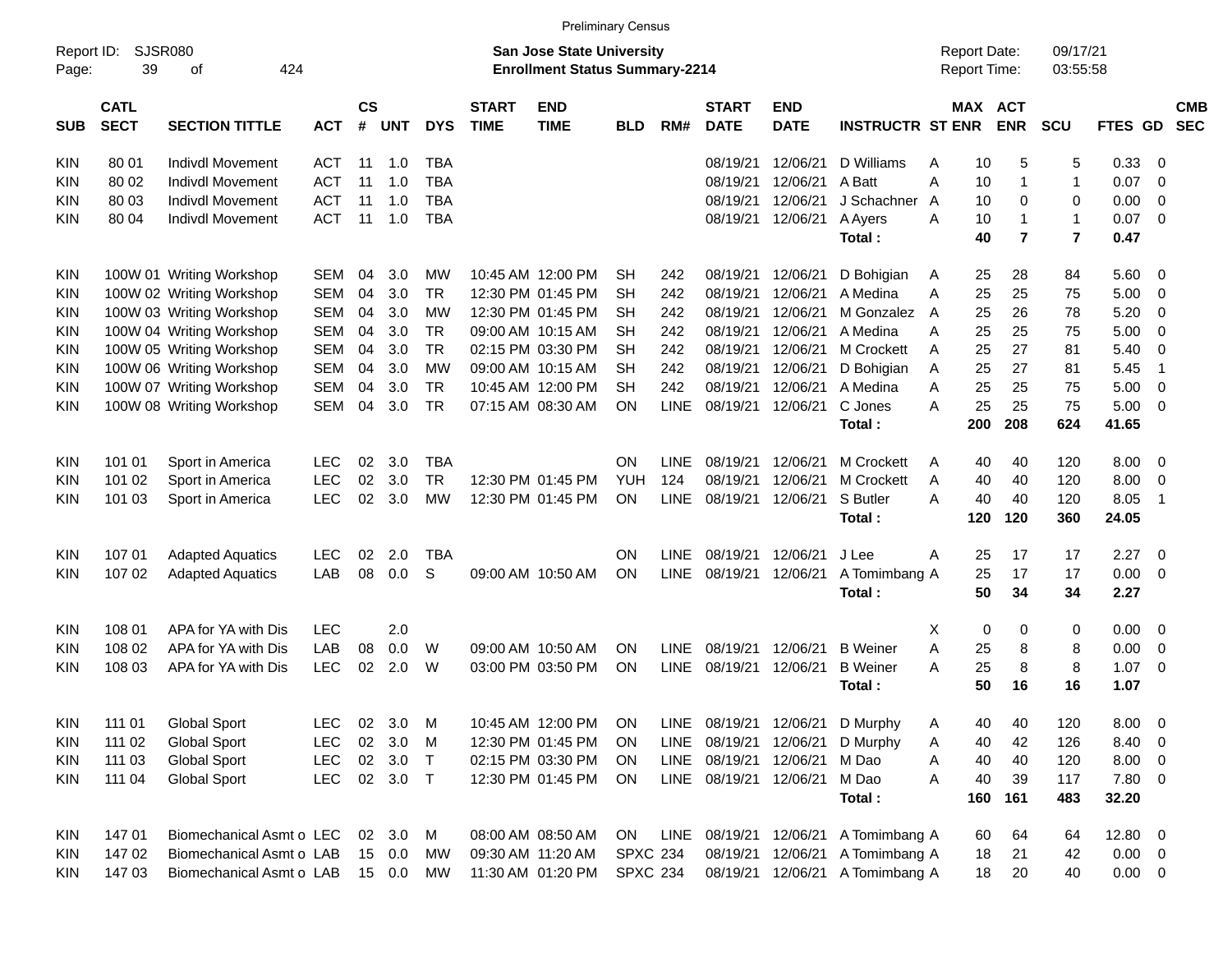| <b>Preliminary Census</b> |  |
|---------------------------|--|
|                           |  |

| Report ID:<br>Page:                    | <b>SJSR080</b><br>40       | 424                                                        |                                 |                |                              |                   | <b>San Jose State University</b><br><b>Enrollment Status Summary-2214</b> |                                                             |                                                       |                            |                                |                           | <b>Report Date:</b><br>Report Time:                                |                           | 09/17/21<br>03:55:58  |                 |                                           |                                                      |                          |
|----------------------------------------|----------------------------|------------------------------------------------------------|---------------------------------|----------------|------------------------------|-------------------|---------------------------------------------------------------------------|-------------------------------------------------------------|-------------------------------------------------------|----------------------------|--------------------------------|---------------------------|--------------------------------------------------------------------|---------------------------|-----------------------|-----------------|-------------------------------------------|------------------------------------------------------|--------------------------|
| <b>SUB</b>                             | <b>CATL</b><br><b>SECT</b> | <b>SECTION TITTLE</b>                                      | <b>ACT</b>                      | <b>CS</b><br># | <b>UNT</b>                   | <b>DYS</b>        | <b>START</b><br><b>TIME</b>                                               | <b>END</b><br><b>TIME</b>                                   | <b>BLD</b>                                            | RM#                        | <b>START</b><br><b>DATE</b>    | <b>END</b><br><b>DATE</b> | <b>INSTRUCTR ST ENR</b>                                            |                           | MAX ACT<br><b>ENR</b> | SCU             | FTES GD                                   |                                                      | <b>CMB</b><br><b>SEC</b> |
| KIN                                    | 14704                      | Biomechanical Asmt o LAB                                   |                                 | 15             | 0.0                          | <b>MW</b>         |                                                                           | 01:30 PM 03:20 PM                                           | <b>SPXC 234</b>                                       |                            | 08/19/21 12/06/21              |                           | A Tomimbang A<br>Total:                                            | 18<br>114                 | 23<br>128             | 46<br>192       | $0.00 \t 0$<br>12.80                      |                                                      |                          |
| KIN                                    | 151 01                     | Sprts&FitnessMark                                          | <b>LEC</b>                      | 02             | 3.0                          | TR                |                                                                           | 02:15 PM 03:30 PM                                           | <b>ON</b>                                             | LINE                       | 08/19/21 12/06/21              |                           | C Armstrong A<br>Total:                                            | 40<br>40                  | 42<br>42              | 126<br>126      | 8.45<br>8.45                              | $\overline{\phantom{0}}$ 1                           |                          |
| KIN                                    | 152 01                     | Theory Spt/Fit Mgt                                         | <b>LEC</b>                      | 02             | 3.0                          | TR                |                                                                           | 10:45 AM 12:00 PM                                           | <b>ON</b>                                             | <b>LINE</b>                | 08/19/21 12/06/21              |                           | A Williams<br>Total:                                               | A<br>40<br>40             | 39<br>39              | 117<br>117      | 7.85<br>7.85                              | $\overline{\phantom{0}}$ 1                           |                          |
| KIN                                    | 153 01                     | Spt Fac Evnt Mgt                                           | <b>LEC</b>                      | 02             | 3.0                          | <b>TR</b>         |                                                                           | 02:15 PM 03:30 PM                                           | <b>ON</b>                                             | LINE                       | 08/19/21 12/06/21              |                           | A Medina<br>Total:                                                 | A<br>40<br>40             | 34<br>34              | 102<br>102      | $6.80$ 0<br>6.80                          |                                                      |                          |
| KIN<br>KIN                             |                            | 154B 01 ECG Interp & Test<br>154B 02 ECG Interp & Test     | <b>LEC</b><br><b>ACT</b>        | 02<br>13       | 3.0<br>0.0                   | MW<br>MW          |                                                                           | 09:30 AM 10:20 AM<br>10:30 AM 11:20 AM                      | YUH<br><b>YUH</b>                                     | 233<br>233                 | 08/19/21<br>08/19/21 12/06/21  | 12/06/21                  | P Plato<br>P Plato<br>Total:                                       | Α<br>18<br>18<br>A<br>36  | 21<br>21<br>42        | 42<br>21<br>63  | 4.30<br>0.00<br>4.30                      | $\overline{2}$<br>$\overline{2}$                     |                          |
| KIN<br>KIN                             | 155 01<br>155 02           | <b>Exercise Physiology</b><br><b>Exercise Physiology</b>   | <b>LEC</b><br><b>ACT</b>        | 02<br>07       | 3.0<br>0.0                   | MW<br>м           |                                                                           | 09:30 AM 10:20 AM<br>07:15 AM 09:05 AM                      | ON.<br><b>YUH</b>                                     | LINE<br>233                | 08/19/21<br>08/19/21           | 12/06/21<br>12/06/21      | C Cisar<br>C Cisar                                                 | 80<br>Α<br>20<br>A        | 90<br>24              | 180<br>24       | 18.00 0<br>0.00                           | $\overline{\phantom{0}}$                             |                          |
| KIN<br>KIN                             | 155 03<br>155 04           | <b>Exercise Physiology</b><br><b>Exercise Physiology</b>   | <b>ACT</b><br><b>ACT</b>        | 07<br>07       | 0.0<br>0.0                   | W<br>$\mathsf{T}$ |                                                                           | 07:15 AM 09:05 AM<br>07:15 AM 09:05 AM                      | <b>YUH</b><br><b>YUH</b>                              | 233<br>233                 | 08/19/21<br>08/19/21           | 12/06/21<br>12/06/21      | C Cisar<br>C Cisar                                                 | 20<br>A<br>20<br>A        | 25<br>18              | 25<br>18        | 0.00<br>0.00                              | $\overline{\phantom{0}}$<br>$\overline{\mathbf{0}}$  |                          |
| KIN                                    | 155 05                     | <b>Exercise Physiology</b>                                 | <b>ACT</b>                      | 07             | 0.0                          | R                 |                                                                           | 07:15 AM 09:05 AM                                           | YUH                                                   | 233                        |                                | 08/19/21 12/06/21         | C Cisar<br>Total:                                                  | A<br>20<br>160            | 23<br>180             | 23<br>270       | $0.00 \t 0$<br>18.00                      |                                                      |                          |
| KIN<br>KIN                             | 156 01<br>156 02           | Intro Adapted Act<br>Intro Adapted Act                     | <b>LEC</b><br>LAB               | 02<br>08       | 3.0<br>0.0                   | R<br>R            |                                                                           | 04:00 PM 05:50 PM<br>06:00 PM 07:50 PM                      | ΟN<br>ΟN                                              | <b>LINE</b><br><b>LINE</b> | 08/19/21<br>08/19/21           | 12/06/21<br>12/06/21      | J Lee<br>J Lee<br>Total:                                           | Α<br>30<br>30<br>A<br>60  | 31<br>31<br>62        | 62<br>62<br>124 | 6.20<br>$0.00 \t 0$<br>6.20               | $\overline{\phantom{0}}$                             |                          |
| KIN<br>KIN                             | 157 01<br>157 02           | <b>Physiological Assess</b><br><b>Physiological Assess</b> | <b>LEC</b><br>LAB               | 15             | 3.0<br>0.0                   | <b>TR</b>         |                                                                           | 10:00 AM 11:50 AM                                           | <b>YUH</b>                                            | 233                        | 08/19/21                       | 12/06/21                  | A Dietrich                                                         | Χ<br>A<br>18              | 0<br>0<br>21          | 0<br>42         | 0.00<br>0.00                              | $\overline{\phantom{0}}$<br>$\overline{\phantom{0}}$ |                          |
| KIN<br><b>KIN</b>                      | 157 03<br>157 04           | <b>Physiological Assess</b><br>Physiological Assess        | LAB<br>LAB                      | 15<br>15       | 0.0<br>0.0                   | MW<br>MW          |                                                                           | 12:00 PM 01:50 PM<br>02:15 PM 04:05 PM                      | <b>YUH</b><br>YUH                                     | 233<br>233                 | 08/19/21<br>08/19/21           | 12/06/21<br>12/06/21      | C Costa<br>C Costa                                                 | 18<br>A<br>18<br>A        | 22<br>20              | 44<br>40        | 0.00<br>0.00                              | $\overline{\mathbf{0}}$<br>$\overline{\mathbf{0}}$   |                          |
| KIN<br>KIN.                            | 157 05<br>157 06           | Physiological Assess LAB<br>Physiological Assess LEC       |                                 |                | 15 0.0<br>02 3.0             | TR<br>$\top$      |                                                                           | 02:50 PM 04:40 PM<br>08:00 AM 08:50 AM                      | <b>YUH 233</b><br>ON                                  |                            | LINE 08/19/21 12/06/21 P Plato |                           | 08/19/21 12/06/21 A Dietrich<br>Total:                             | 18<br>Α<br>80<br>A<br>152 | 19<br>82<br>164       | 38<br>82<br>246 | $0.00 \t 0$<br>16.40 0<br>16.40           |                                                      |                          |
| KIN                                    | 158 01                     | <b>Biomechanics</b>                                        | <b>LEC</b>                      | 02             | 3.0                          | MW                |                                                                           | 07:30 AM 08:20 AM                                           | ON                                                    |                            | LINE 08/19/21 12/06/21 L Jin   |                           |                                                                    | 100<br>A                  | 97                    | 194             | 19.40 0                                   |                                                      |                          |
| <b>KIN</b><br><b>KIN</b><br><b>KIN</b> | 158 02<br>158 03<br>158 04 | <b>Biomechanics</b><br><b>Biomechanics</b><br>Biomechanics | <b>ACT</b><br><b>ACT</b><br>ACT |                | 07 0.0<br>07 0.0<br>07 0.0 T | $\top$<br>R.      |                                                                           | 08:00 AM 09:50 AM<br>08:00 AM 09:50 AM<br>01:30 PM 03:20 PM | <b>SPXC 234</b><br><b>SPXC 234</b><br><b>SPXC 234</b> |                            |                                | 08/19/21 12/06/21 L Jin   | 08/19/21 12/06/21 A Tomimbang A<br>08/19/21 12/06/21 A Tomimbang A | 18<br>18<br>A<br>18       | 19<br>19<br>19        | 19<br>19<br>19  | $0.00 \t 0$<br>$0.00 \t 0$<br>$0.00 \t 0$ |                                                      |                          |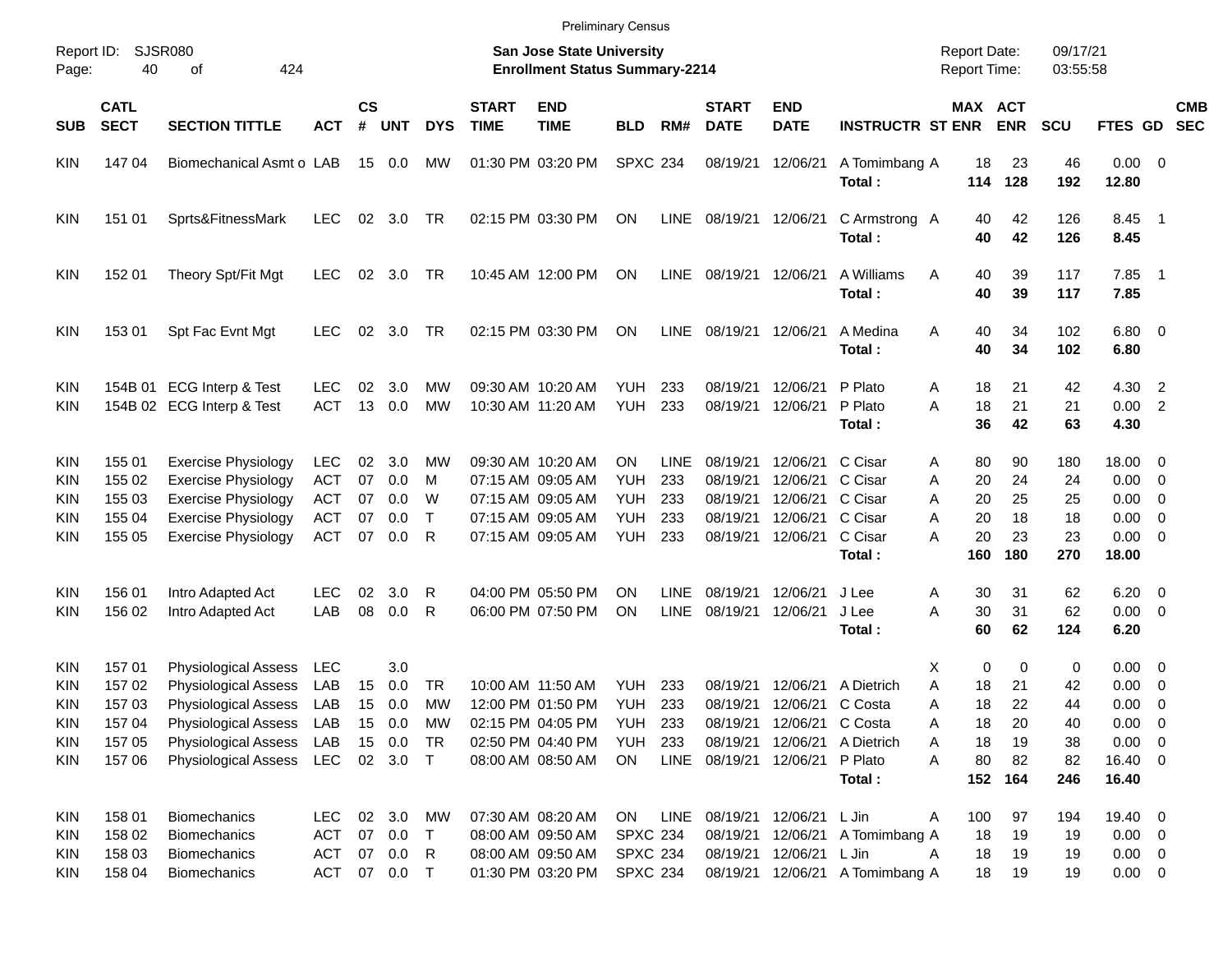|                     |                            | <b>Preliminary Census</b><br><b>SJSR080</b><br><b>San Jose State University</b> |            |                    |            |            |                             |                                       |                 |             |                             |                           |                         |                                            |          |                       |                      |                |                          |                          |
|---------------------|----------------------------|---------------------------------------------------------------------------------|------------|--------------------|------------|------------|-----------------------------|---------------------------------------|-----------------|-------------|-----------------------------|---------------------------|-------------------------|--------------------------------------------|----------|-----------------------|----------------------|----------------|--------------------------|--------------------------|
| Report ID:<br>Page: | 41                         | 424<br>οf                                                                       |            |                    |            |            |                             | <b>Enrollment Status Summary-2214</b> |                 |             |                             |                           |                         | <b>Report Date:</b><br><b>Report Time:</b> |          |                       | 09/17/21<br>03:55:58 |                |                          |                          |
| <b>SUB</b>          | <b>CATL</b><br><b>SECT</b> | <b>SECTION TITTLE</b>                                                           | <b>ACT</b> | $\mathsf{cs}$<br># | <b>UNT</b> | <b>DYS</b> | <b>START</b><br><b>TIME</b> | <b>END</b><br><b>TIME</b>             | <b>BLD</b>      | RM#         | <b>START</b><br><b>DATE</b> | <b>END</b><br><b>DATE</b> | <b>INSTRUCTR ST ENR</b> |                                            |          | MAX ACT<br><b>ENR</b> | <b>SCU</b>           | <b>FTES GD</b> |                          | <b>CMB</b><br><b>SEC</b> |
| KIN                 | 158 05                     | <b>Biomechanics</b>                                                             | <b>ACT</b> |                    | 0.0        |            |                             |                                       |                 |             |                             |                           |                         | Χ                                          | 0        | 0                     | 0                    | $0.00 \t 0$    |                          |                          |
| KIN                 | 158 06                     | <b>Biomechanics</b>                                                             | <b>ACT</b> | 07                 | 0.0        | $\top$     |                             | 04:00 PM 05:50 PM                     | <b>SPXC 234</b> |             | 08/19/21                    | 12/06/21                  | A Tomimbang A           |                                            | 18       | 21                    | 21                   | 0.00           | $\overline{0}$           |                          |
| KIN                 | 158 07                     | <b>Biomechanics</b>                                                             | LEC        | 02                 | 3.0        | <b>TR</b>  |                             | 07:30 AM 08:20 AM                     | <b>ON</b>       | <b>LINE</b> | 08/19/21                    | 12/06/21                  | K Han                   | A                                          | 60       | 59                    | 118                  | 11.80          | - 0                      |                          |
| KIN                 | 158 08                     | <b>Biomechanics</b>                                                             | <b>ACT</b> |                    | 0.0        |            |                             |                                       |                 |             |                             |                           |                         | х                                          | 0        | 0                     | $\mathbf 0$          | 0.00           | $\overline{0}$           |                          |
| KIN                 | 158 09                     | <b>Biomechanics</b>                                                             | <b>ACT</b> |                    | 0.0        |            |                             |                                       |                 |             |                             |                           |                         | Χ                                          | 0        | $\Omega$              | 0                    | 0.00           | $\overline{0}$           |                          |
| KIN                 | 158 10                     | <b>Biomechanics</b>                                                             | <b>ACT</b> |                    | 0.0        |            |                             |                                       |                 |             |                             |                           |                         | Χ                                          | 0        | $\Omega$              | 0                    | 0.00           | $\overline{0}$           |                          |
| KIN                 | 158 11                     | <b>Biomechanics</b>                                                             | <b>ACT</b> | 07                 | 0.0        | R          |                             | 10:20 AM 12:10 PM                     | <b>SPXC 234</b> |             | 08/19/21                    | 12/06/21                  | L Jin                   | A                                          | 18       | 19                    | 19                   | 0.00           | $\overline{0}$           |                          |
| KIN                 | 158 12                     | <b>Biomechanics</b>                                                             | <b>ACT</b> | 07                 | 0.0        | $\top$     |                             | 10:20 AM 12:10 PM                     | <b>SPXC 234</b> |             | 08/19/21                    | 12/06/21                  | K Han                   | A                                          | 18       | 20                    | 20                   | 0.00           | $\overline{0}$           |                          |
| KIN                 | 158 13                     | <b>Biomechanics</b>                                                             | <b>ACT</b> | 07                 | 0.0        | R          |                             | 03:00 PM 04:50 PM                     | <b>SPXC 234</b> |             | 08/19/21                    | 12/06/21                  | K Han                   | A                                          | 18       | 20                    | 20                   | 0.00           | $\overline{\mathbf{0}}$  |                          |
| KIN                 | 158 14                     | <b>Biomechanics</b>                                                             | <b>ACT</b> | 07                 | 0.0        | R          |                             | 12:40 PM 02:30 PM                     | <b>SPXC 234</b> |             | 08/19/21                    | 12/06/21                  | K Han                   | A                                          | 18       | 19                    | 19                   | $0.00 \ 0$     |                          |                          |
|                     |                            |                                                                                 |            |                    |            |            |                             |                                       |                 |             |                             |                           | Total:                  |                                            | 304      | 312                   | 468                  | 31.20          |                          |                          |
| KIN                 | 159 01                     | Sport Adapt Activ                                                               | LEC        | 02                 | 3.0        | W          |                             | 04:00 PM 05:50 PM                     | <b>ON</b>       | <b>LINE</b> | 08/19/21                    | 12/06/21                  | E Siebert               | A                                          | 30       | 31                    | 62                   | 6.20           | $\overline{\phantom{0}}$ |                          |
| KIN                 | 159 02                     | Sport Adapt Activ                                                               | LAB        | 08                 | 0.0        | <b>TBA</b> |                             |                                       | <b>ON</b>       | <b>LINE</b> | 08/19/21                    | 12/06/21                  | E Siebert               | A                                          | 30       | 31                    | 31                   | $0.00 \t 0$    |                          |                          |
|                     |                            |                                                                                 |            |                    |            |            |                             |                                       |                 |             |                             |                           | Total:                  |                                            | 60       | 62                    | 93                   | 6.20           |                          |                          |
|                     |                            |                                                                                 |            |                    | 3.0        |            |                             |                                       | <b>YUH</b>      | 124         |                             | 12/06/21                  | S Reekie                |                                            |          |                       |                      |                |                          |                          |
| KIN                 | 160 01                     | Hist of Sport & PE                                                              | LEC        | 02                 |            | TR         |                             | 09:00 AM 10:15 AM                     |                 |             | 08/19/21                    |                           |                         | A                                          | 40       | 39                    | 117                  | 7.80 0         |                          |                          |
| <b>KIN</b>          | 160 02                     | Hist of Sport & PE                                                              | LEC        | 02                 | 3.0        | <b>TR</b>  |                             | 10:45 AM 12:00 PM                     | <b>ON</b>       | <b>LINE</b> | 08/19/21                    | 12/06/21                  | M Dao                   | A                                          | 40<br>80 | 40                    | 120                  | $8.00 \t 0$    |                          |                          |
|                     |                            |                                                                                 |            |                    |            |            |                             |                                       |                 |             |                             |                           | Total:                  |                                            |          | 79                    | 237                  | 15.80          |                          |                          |
| KIN                 | 161 01                     | Philos of Sport                                                                 | <b>LEC</b> |                    | 3.0        |            |                             |                                       |                 |             |                             |                           |                         | Х                                          | 0        | 0                     | 0                    | $0.00 \t 0$    |                          |                          |
| KIN                 | 161 02                     | Philos of Sport                                                                 | <b>LEC</b> |                    | 3.0        |            |                             |                                       |                 |             |                             |                           |                         | X                                          | 0        | $\mathbf 0$           | 0                    | 0.00           | $\overline{\mathbf{0}}$  |                          |
| KIN                 | 161 03                     | Philos of Sport                                                                 | <b>LEC</b> | 02                 | 3.0        | TR         |                             | 02:15 PM 03:30 PM                     | <b>ON</b>       | <b>LINE</b> | 08/19/21                    | 12/06/21                  | D Bohigian              | A                                          | 40       | 39                    | 117                  | 7.80           | - 0                      |                          |
| KIN                 | 161 04                     | Philos of Sport                                                                 | LEC        | 02                 | 3.0        | <b>TR</b>  |                             | 12:30 PM 01:45 PM                     | <b>ON</b>       | <b>LINE</b> | 08/19/21                    | 12/06/21                  | D Bohigian              | A                                          | 40       | 41                    | 123                  | 8.20           | - 0                      |                          |
|                     |                            |                                                                                 |            |                    |            |            |                             |                                       |                 |             |                             |                           | Total:                  |                                            | 80       | 80                    | 240                  | 16.00          |                          |                          |
| KIN                 | 162 01                     | Adv Fit Asse Ex RX                                                              | LEC        | 02                 | 3.0        | TR         |                             | 12:30 PM 01:20 PM                     | <b>YUH</b>      | 233         | 08/19/21                    | 12/06/21                  | C Cisar                 | A                                          | 40       | 34                    | 68                   | 6.95           | $\overline{3}$           |                          |
| KIN                 | 162 02                     | Adv Fit Asse Ex RX                                                              | <b>ACT</b> | 11                 | 0.0        | <b>TR</b>  |                             | 01:20 PM 02:20 PM                     | <b>YUH</b>      | 233         | 08/19/21                    | 12/06/21                  | C Cisar                 | A                                          | 40       | 34                    | 34                   | 0.00           | -3                       |                          |
|                     |                            |                                                                                 |            |                    |            |            |                             |                                       |                 |             |                             |                           | Total:                  |                                            | 80       | 68                    | 102                  | 6.95           |                          |                          |
|                     |                            |                                                                                 |            |                    |            |            |                             |                                       |                 |             |                             |                           |                         |                                            |          |                       |                      |                |                          |                          |
| <b>KIN</b>          | 164 02                     | Soc-cult Perspectv                                                              | LEC        |                    | 02 3.0     | TR         |                             | 12:30 PM 01:45 PM                     | ON              | LINE        | 08/19/21 12/06/21           |                           | A Williams              | Α                                          | 40       | 39                    | 117                  | 7.90           | $\overline{2}$           |                          |
| KIN                 | 164 03                     | Soc-cult Perspectv                                                              | <b>LEC</b> |                    | 02 3.0 TR  |            |                             | 10:45 AM 12:00 PM                     | ON              |             | LINE 08/19/21 12/06/21      |                           | J Chin                  | A                                          | 40       | 40                    | 120                  | 8.10 2         |                          |                          |
|                     |                            |                                                                                 |            |                    |            |            |                             |                                       |                 |             |                             |                           | Total:                  |                                            | 80       | 79                    | 237                  | 16.00          |                          |                          |
| <b>KIN</b>          | 165 01                     | Motor Development                                                               | <b>LEC</b> |                    | 02 3.0     | МW         |                             | 10:45 AM 12:00 PM                     | <b>ON</b>       | LINE        |                             | 08/19/21 12/06/21 S Chang |                         | Α                                          | 40       | 39                    | 117                  | 7.80 0         |                          |                          |
| KIN                 | 165 02                     | Motor Development                                                               | <b>LEC</b> |                    | 02 3.0     | TR         |                             | 09:00 AM 10:15 AM                     | <b>SPXE 160</b> |             | 08/19/21                    |                           | 12/06/21 F Ghiasvand A  |                                            | 40       | 41                    | 123                  | $8.20 \ 0$     |                          |                          |
| KIN                 | 165 03                     | Motor Development                                                               | <b>LEC</b> |                    | 02 3.0     | МW         |                             | 12:30 PM 01:45 PM                     | <b>ON</b>       | LINE        | 08/19/21                    |                           | 12/06/21 S Chang        | Α                                          | 40       | 42                    | 126                  | 8.40 0         |                          |                          |
|                     |                            |                                                                                 |            |                    |            |            |                             |                                       |                 |             |                             |                           | Total:                  |                                            |          | 120 122               | 366                  | 24.40          |                          |                          |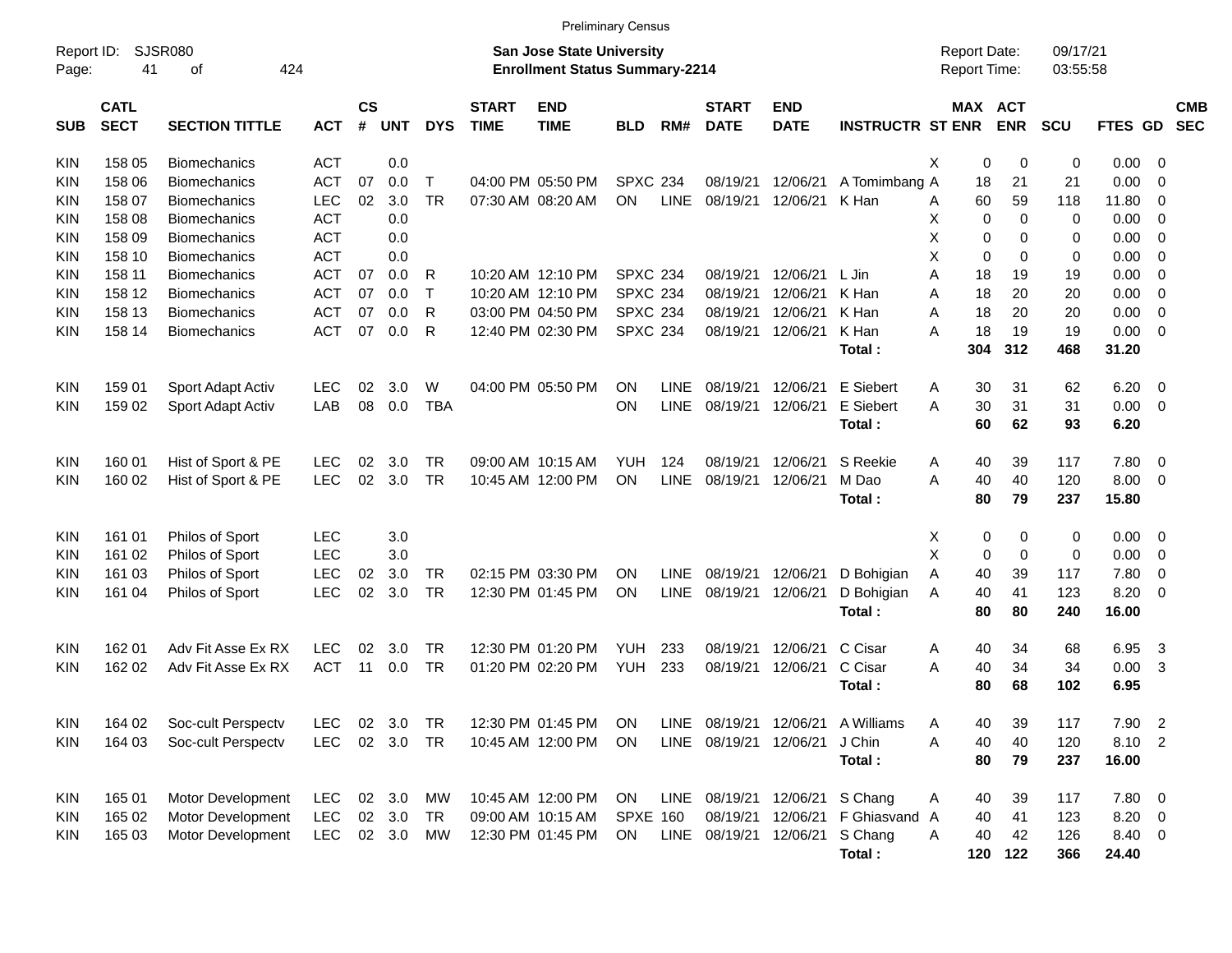|             | <b>Preliminary Census</b><br><b>SJSR080</b><br>09/17/21<br>Report ID:<br><b>San Jose State University</b><br><b>Report Date:</b><br>42<br>424<br><b>Enrollment Status Summary-2214</b><br>Report Time:<br>03:55:58<br>οf |                       |            |                |            |              |                             |                           |                 |             |                             |                           |                         |         |                             |             |         |                          |
|-------------|--------------------------------------------------------------------------------------------------------------------------------------------------------------------------------------------------------------------------|-----------------------|------------|----------------|------------|--------------|-----------------------------|---------------------------|-----------------|-------------|-----------------------------|---------------------------|-------------------------|---------|-----------------------------|-------------|---------|--------------------------|
| Page:       |                                                                                                                                                                                                                          |                       |            |                |            |              |                             |                           |                 |             |                             |                           |                         |         |                             |             |         |                          |
| <b>SUB</b>  | <b>CATL</b><br><b>SECT</b>                                                                                                                                                                                               | <b>SECTION TITTLE</b> | <b>ACT</b> | <b>CS</b><br># | <b>UNT</b> | <b>DYS</b>   | <b>START</b><br><b>TIME</b> | <b>END</b><br><b>TIME</b> | <b>BLD</b>      | RM#         | <b>START</b><br><b>DATE</b> | <b>END</b><br><b>DATE</b> | <b>INSTRUCTR ST ENR</b> |         | MAX ACT<br><b>ENR</b>       | <b>SCU</b>  | FTES GD | <b>CMB</b><br><b>SEC</b> |
| <b>KIN</b>  | 166 01                                                                                                                                                                                                                   | Motor Learning        | <b>LEC</b> | 02             | 3.0        | <b>TR</b>    |                             | 12:30 PM 01:20 PM         | ON              | <b>LINE</b> | 08/19/21                    | 12/06/21                  | E Wughalter A           |         | 80<br>84                    | 168         | 16.80   | 0                        |
| KIN         | 166 02                                                                                                                                                                                                                   | Motor Learning        | <b>ACT</b> |                | 0.0        |              |                             |                           |                 |             |                             |                           |                         | X       | 0<br>0                      | 0           | 0.00    | 0                        |
| <b>KIN</b>  | 166 03                                                                                                                                                                                                                   | Motor Learning        | <b>ACT</b> |                | 0.0        |              |                             |                           |                 |             |                             |                           |                         | х       | 0<br>0                      | 0           | 0.00    | 0                        |
| <b>KIN</b>  | 166 04                                                                                                                                                                                                                   | Motor Learning        | <b>ACT</b> |                | 0.0        |              |                             |                           |                 |             |                             |                           |                         | Χ       | 0<br>0                      | 0           | 0.00    | 0                        |
| KIN         | 166 05                                                                                                                                                                                                                   | Motor Learning        | <b>ACT</b> |                | 0.0        |              |                             |                           |                 |             |                             |                           |                         | X       | $\mathbf 0$<br>0            | $\mathbf 0$ | 0.00    | 0                        |
| <b>KIN</b>  | 166 06                                                                                                                                                                                                                   | Motor Learning        | <b>LEC</b> | 02             | 3.0        | МW           |                             | 09:30 AM 10:20 AM         | ON              | LINE        | 08/19/21                    | 12/06/21                  | M Tsuruike              | 60<br>A | 60                          | 120         | 12.00   | 0                        |
| <b>KIN</b>  | 166 07                                                                                                                                                                                                                   | Motor Learning        | <b>ACT</b> | 07             | 0.0        | М            |                             | 10:45 AM 12:35 PM         | <b>SPXE 172</b> |             | 08/19/21                    | 12/06/21                  | M Tsuruike              | A       | 18<br>20                    | 20          | 0.00    | 0                        |
| <b>KIN</b>  | 166 08                                                                                                                                                                                                                   | Motor Learning        | <b>ACT</b> | 07             | 0.0        | W            |                             | 10:45 AM 12:35 PM         | <b>SPXE 172</b> |             | 08/19/21                    | 12/06/21                  | M Tsuruike              | A<br>18 | 17                          | 17          | 0.00    | 0                        |
| KIN         | 166 09                                                                                                                                                                                                                   | Motor Learning        | <b>ACT</b> | 07             | 0.0        | R            |                             | 04:00 PM 05:50 PM         | <b>SPXE 172</b> |             | 08/19/21                    | 12/06/21                  | M Tsuruike              | A       | 23<br>18                    | 23          | 0.00    | 0                        |
| <b>KIN</b>  | 166 10                                                                                                                                                                                                                   | Motor Learning        | <b>ACT</b> | 07             | 0.0        | $\top$       |                             | 01:30 PM 03:20 PM         | <b>SPXE 172</b> |             | 08/19/21                    | 12/06/21                  | E Wughalter A           |         | 18<br>21                    | 21          | 0.00    | 0                        |
| <b>KIN</b>  | 166 11                                                                                                                                                                                                                   | Motor Learning        | <b>ACT</b> | 07             | 0.0        | R            |                             | 01:30 PM 03:20 PM         | <b>SPXE 172</b> |             | 08/19/21                    | 12/06/21                  | E Wughalter A           |         | 18<br>21                    | 21          | 0.00    | 0                        |
| <b>KIN</b>  | 166 12                                                                                                                                                                                                                   | Motor Learning        | <b>ACT</b> | 07             | 0.0        | $\top$       |                             | 08:30 AM 10:20 AM         | <b>SPXE 172</b> |             | 08/19/21                    | 12/06/21                  | E Wughalter A           |         | 18<br>21                    | 21          | 0.00    | 0                        |
| <b>KIN</b>  | 166 13                                                                                                                                                                                                                   | Motor Learning        | <b>ACT</b> | 07             | 0.0        | $\mathsf{R}$ |                             | 08:30 AM 10:20 AM         | <b>SPXE 172</b> |             | 08/19/21                    | 12/06/21                  | E Wughalter A           |         | 18<br>21                    | 21          | 0.00    | $\overline{0}$           |
|             |                                                                                                                                                                                                                          |                       |            |                |            |              |                             |                           |                 |             |                             |                           | Total:                  | 266     | 288                         | 432         | 28.80   |                          |
| <b>KIN</b>  | 167 01                                                                                                                                                                                                                   | Sports Psychology     | <b>LEC</b> | 02             | 3.0        | <b>TR</b>    |                             | 10:45 AM 12:00 PM         | HB              | 106         | 08/19/21                    | 12/06/21                  | J Steidinger A          |         | 36<br>40                    | 108         | 7.20    | $0\,C$                   |
| <b>PSYC</b> | 16701                                                                                                                                                                                                                    | Sports Psychology     | <b>LEC</b> | 02             | 3.0        | <b>TR</b>    |                             | 10:45 AM 12:00 PM         | НB              | 106         | 08/19/21                    | 12/06/21                  | J Steidinger A          |         | 6<br>0                      | 18          | 1.20    | 0 <sup>C</sup>           |
| KIN.        | 167 02                                                                                                                                                                                                                   | Sports Psychology     | <b>LEC</b> | 02             | 3.0        | <b>TR</b>    |                             | 07:15 AM 08:30 AM         | ΟN              | <b>LINE</b> | 08/19/21                    | 12/06/21                  | J Steidinger            | 40<br>A | 37                          | 111         | 7.40    | 0 <sup>C</sup>           |
|             | PSYC 167 02                                                                                                                                                                                                              | Sports Psychology     | <b>LEC</b> | 02             | 3.0        | TR           |                             | 07:15 AM 08:30 AM         | ON              | <b>LINE</b> | 08/19/21                    | 12/06/21                  | J Steidinger A          |         | 0<br>6                      | 18          | 1.20    | 0 <sup>C</sup>           |
|             |                                                                                                                                                                                                                          |                       |            |                |            |              |                             |                           |                 |             |                             |                           | Total:                  |         | 80<br>85                    | 255         | 17.00   |                          |
| <b>KIN</b>  | 168 01                                                                                                                                                                                                                   | Psych of Coaching     | <b>LEC</b> | 02             | 3.0        | TR           |                             | 02:15 PM 03:30 PM         | ΟN              | <b>LINE</b> | 08/19/21                    | 12/06/21                  | M Gonzalez A            |         | 40<br>40                    | 120         | 8.20    | $\overline{4}$           |
|             |                                                                                                                                                                                                                          |                       |            |                |            |              |                             |                           |                 |             |                             |                           | Total:                  |         | 40<br>40                    | 120         | 8.20    |                          |
|             |                                                                                                                                                                                                                          |                       |            |                |            |              |                             |                           |                 |             |                             |                           |                         |         |                             |             |         |                          |
| <b>KIN</b>  | 169 01                                                                                                                                                                                                                   | Divrsty/Stress/Hlth   | SEM        | 05             | 3.0        | <b>TBA</b>   |                             |                           | ΟN              | <b>LINE</b> | 08/19/21                    | 12/06/21                  | M Crockett              | A       | 30<br>26                    | 78          | 5.20    | $0\,$ C                  |
| PH          | 169 01                                                                                                                                                                                                                   | Divrsty/Stress/Hlth   | <b>SEM</b> | 05             | 3.0        | <b>TBA</b>   |                             |                           | ΟN              | <b>LINE</b> | 08/19/21                    | 12/06/21                  | M Crockett              | A       | $\mathbf 0$<br>4            | 12          | 0.80    | 0 <sup>C</sup>           |
| <b>KIN</b>  | 169 02                                                                                                                                                                                                                   | Divrsty/Stress/Hlth   | <b>SEM</b> | 05             | 3.0        | м            |                             | 02:15 PM 03:30 PM         | ΟN              | <b>LINE</b> | 08/19/21                    | 12/06/21                  | D Murphy                | A       | 30<br>24                    | 72          | 4.80    | 0 <sup>C</sup>           |
| PH          | 169 02                                                                                                                                                                                                                   | Divrsty/Stress/Hlth   | <b>SEM</b> | 05             | 3.0        | М            |                             | 02:15 PM 03:30 PM         | ΟN              | <b>LINE</b> | 08/19/21                    | 12/06/21                  | D Murphy                | A       | $\mathbf 0$<br>8            | 24          | 1.60    | 0 <sup>C</sup>           |
| KIN         | 169 03                                                                                                                                                                                                                   | Divrsty/Stress/Hlth   | <b>SEM</b> | 05             | 3.0        | МW           |                             | 02:15 PM 03:30 PM         | YUH             | 236         | 08/19/21                    | 12/06/21                  | K Moreno                | A       | 30<br>26                    | 78          | 5.20    | 0 <sup>o</sup>           |
| PH          | 169 03                                                                                                                                                                                                                   | Divrsty/Stress/Hlth   | <b>SEM</b> | 05             | 3.0        | МW           |                             | 02:15 PM 03:30 PM         | <b>YUH</b>      | 236         | 08/19/21                    | 12/06/21                  | K Moreno                | Α       | $\Omega$<br>3               | 9           | 0.60    | 0 <sup>o</sup>           |
| <b>KIN</b>  | 169 04                                                                                                                                                                                                                   | Divrsty/Stress/Hlth   | <b>SEM</b> | 05             | 3.0        | <b>MW</b>    |                             | 12:30 PM 01:45 PM         | <b>YUH</b>      | 236         | 08/19/21                    | 12/06/21                  | K Moreno                | Α       | 30<br>25                    | 75          | 5.00    | 0 <sup>o</sup>           |
| PH          | 169 04                                                                                                                                                                                                                   | Divrsty/Stress/Hlth   | <b>SEM</b> | 05             | 3.0        | <b>MW</b>    |                             | 12:30 PM 01:45 PM         | <b>YUH</b>      | 236         | 08/19/21                    |                           | 12/06/21 K Moreno       | Α       | 0<br>4                      | 12          | 0.80    | $0\,C$                   |
| KIN         | 169 05                                                                                                                                                                                                                   | Divrsty/Stress/Hlth   | <b>SEM</b> | 05             | 3.0        | $\top$       |                             | 07:15 AM 08:30 AM         | ON              | <b>LINE</b> | 08/19/21                    | 12/06/21                  | L Atkinson              | Α       | 30<br>19                    | 57          | 3.80    | 0 <sup>C</sup>           |
| PH          | 169 05                                                                                                                                                                                                                   | Divrsty/Stress/Hlth   | <b>SEM</b> | 05             | 3.0        | $\top$       |                             | 07:15 AM 08:30 AM         | ON              | <b>LINE</b> | 08/19/21                    | 12/06/21                  | L Atkinson              | Α       | 11<br>0                     | 33          | 2.20    | 0 <sup>C</sup>           |
| <b>KIN</b>  | 169 06                                                                                                                                                                                                                   | Divrsty/Stress/Hlth   | <b>SEM</b> | 05             | 3.0        | <b>TR</b>    |                             | 09:00 AM 10:15 AM         | <b>YUH</b>      | 236         | 08/19/21                    |                           | 12/06/21 M Crockett     | Α       | 28<br>30                    | 84          | 5.60    | 0 <sup>C</sup>           |
| PH          | 169 06                                                                                                                                                                                                                   | Divrsty/Stress/Hlth   | <b>SEM</b> | 05             | 3.0        | <b>TR</b>    |                             | 09:00 AM 10:15 AM         | <b>YUH</b>      | 236         | 08/19/21                    | 12/06/21                  | M Crockett              | Α       | 3<br>0                      | 9           | 0.60    | 0 <sup>C</sup>           |
| <b>KIN</b>  | 169 07                                                                                                                                                                                                                   | Divrsty/Stress/Hlth   | <b>SEM</b> | 05             | 3.0        | $\top$       |                             | 02:15 PM 03:30 PM         | <b>ON</b>       | <b>LINE</b> | 08/19/21                    | 12/06/21                  | D Murphy                | Α       | 30<br>25                    | 75          | 5.00    | $0\,C$                   |
| PH          | 169 07                                                                                                                                                                                                                   | Divrsty/Stress/Hlth   | <b>SEM</b> | 05             | 3.0        | $\top$       |                             | 02:15 PM 03:30 PM         | <b>ON</b>       | <b>LINE</b> | 08/19/21                    | 12/06/21                  | D Murphy                | Α       | $\pmb{0}$<br>$\overline{4}$ | 12          | 0.80    | $0\,C$                   |
| KIN         | 16908                                                                                                                                                                                                                    | Divrsty/Stress/Hlth   | <b>SEM</b> | 05             | $3.0$ T    |              |                             | 10:45 AM 12:00 PM         | ON              | LINE        | 08/19/21                    | 12/06/21                  | L Atkinson              | Α       | 30<br>20                    | 60          | 4.00    | $0\,C$                   |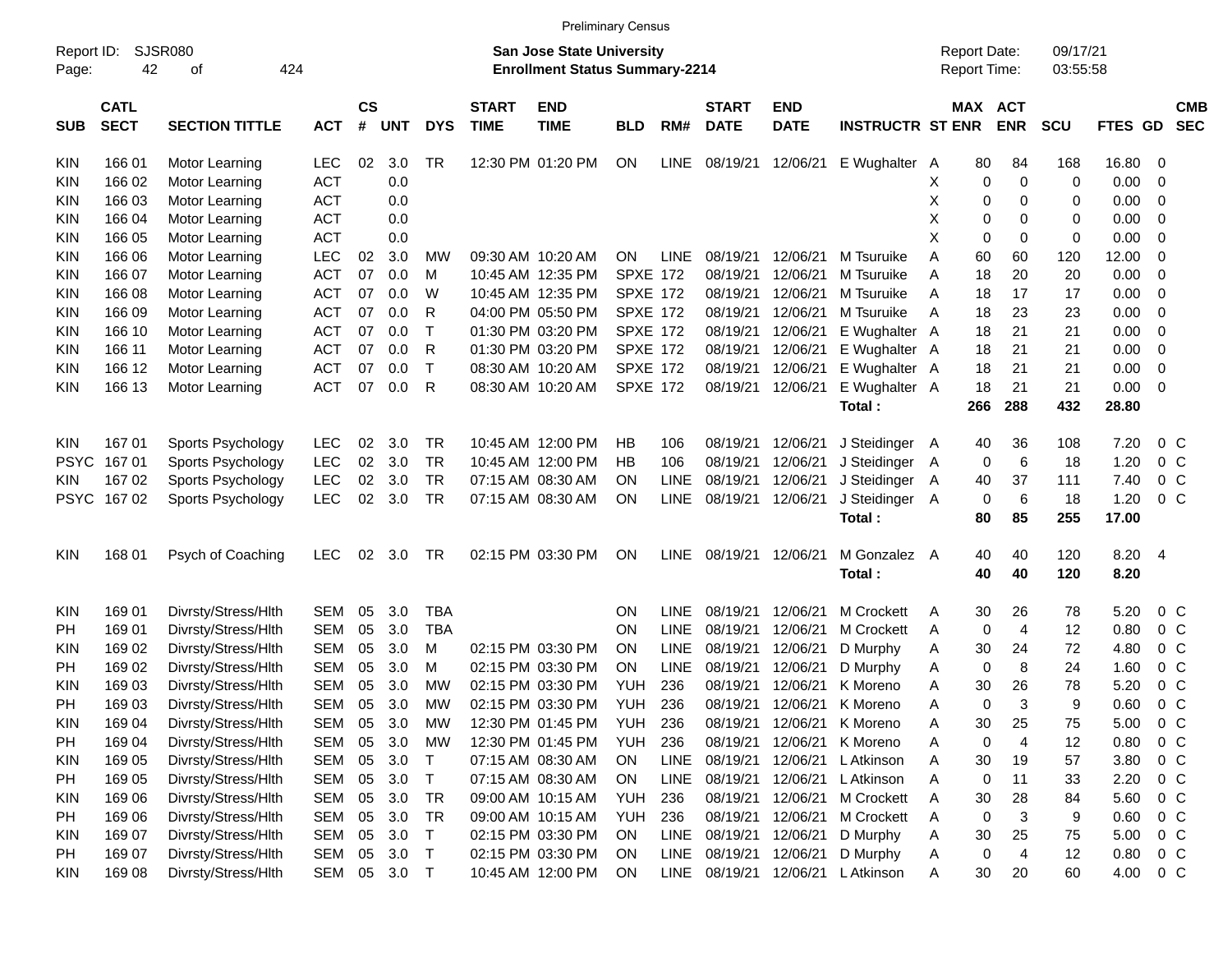| Report ID:<br>Page: | 43                         | <b>SJSR080</b><br>424<br>οf |            |                    |                |              |                             | <b>San Jose State University</b><br><b>Enrollment Status Summary-2214</b> |                 |             |                             |                           |                               | <b>Report Date:</b><br><b>Report Time:</b> |                         |                       | 09/17/21<br>03:55:58 |                |                          |            |
|---------------------|----------------------------|-----------------------------|------------|--------------------|----------------|--------------|-----------------------------|---------------------------------------------------------------------------|-----------------|-------------|-----------------------------|---------------------------|-------------------------------|--------------------------------------------|-------------------------|-----------------------|----------------------|----------------|--------------------------|------------|
| <b>SUB</b>          | <b>CATL</b><br><b>SECT</b> | <b>SECTION TITTLE</b>       | <b>ACT</b> | $\mathsf{cs}$<br># | <b>UNT</b>     | <b>DYS</b>   | <b>START</b><br><b>TIME</b> | <b>END</b><br><b>TIME</b>                                                 | <b>BLD</b>      | RM#         | <b>START</b><br><b>DATE</b> | <b>END</b><br><b>DATE</b> | <b>INSTRUCTR ST ENR</b>       |                                            |                         | MAX ACT<br><b>ENR</b> | <b>SCU</b>           | FTES GD SEC    |                          | <b>CMB</b> |
| <b>PH</b>           | 169 08                     | Divrsty/Stress/Hlth         | SEM        | 05                 | 3.0            | $\top$       |                             | 10:45 AM 12:00 PM                                                         | <b>ON</b>       | LINE        | 08/19/21 12/06/21           |                           | L Atkinson<br>Total:          | Α                                          | 0<br>240                | 11<br>241             | 33<br>723            | 2.20<br>48.20  |                          | 0 C        |
| KIN                 | 17301                      | Intro Teach PE              | LEC.       | 02                 | 3.0            | <b>TR</b>    |                             | 02:15 PM 03:05 PM                                                         | <b>SPXE 163</b> |             | 08/19/21 12/06/21           |                           | D Daum                        | A                                          | 22                      | 19                    | 38                   | $3.80\ 0$      |                          |            |
| KIN                 | 173 02                     | Intro Teach PE              | <b>ACT</b> |                    | 0.0            |              |                             |                                                                           |                 |             |                             |                           |                               | X                                          | $\mathbf 0$             | $\mathbf 0$           | 0                    | $0.00 \t 0$    |                          |            |
| <b>KIN</b>          | 173 03                     | Intro Teach PE              | <b>ACT</b> | 11                 | 0.0            | $\top$       |                             | 03:30 PM 05:20 PM                                                         | <b>SPXE 163</b> |             | 08/19/21 12/06/21           |                           | D Daum                        | A                                          | 22                      | 19                    | 19                   | $0.00 \t 0$    |                          |            |
|                     |                            |                             |            |                    |                |              |                             |                                                                           |                 |             |                             |                           | Total:                        |                                            | 44                      | 38                    | 57                   | 3.80           |                          |            |
| KIN                 | 174 01                     | Assess Psychomotor          | LEC        | 02                 | 3.0            | W            |                             | 06:00 PM 07:50 PM                                                         | <b>ON</b>       | LINE        | 08/19/21 12/06/21           |                           | J Lee                         | A                                          | 30                      | 29                    | 58                   | 5.80 0         |                          |            |
| <b>KIN</b>          | 174 02                     | Assess Psychomotor          | LAB        | 08                 | 0.0            | W            |                             | 04:00 PM 05:50 PM                                                         | ON              | LINE        | 08/19/21 12/06/21           |                           | J Lee                         | A                                          | 30                      | 29                    | 29                   | $0.00 \t 0$    |                          |            |
|                     |                            |                             |            |                    |                |              |                             |                                                                           |                 |             |                             |                           | Total:                        |                                            | 60                      | 58                    | 87                   | 5.80           |                          |            |
| KIN                 | 175 01                     | Meas & Eval in Kines LEC    |            | 02                 | 3.0            | $\top$       |                             | 04:00 PM 05:50 PM                                                         | <b>ON</b>       | <b>LINE</b> | 08/19/21 12/06/21           |                           | <b>B</b> Shifflett            | A                                          | 50                      | 55                    | 110                  | 11.00 0        |                          |            |
| KIN                 | 175 02                     | Meas & Eval in Kines        | ACT        |                    | $13 \quad 0.0$ | F            | 10:00 AM 11:50 AM           |                                                                           | <b>ON</b>       | LINE        | 08/19/21                    | 12/06/21                  | <b>B</b> Shifflett            | A                                          | 20                      | 19                    | 19                   | $0.00 \t 0$    |                          |            |
| KIN                 | 175 03                     | Meas & Eval in Kines        | ACT        |                    | 13 0.0         | F            |                             | 12:30 PM 02:20 PM                                                         | <b>ON</b>       | LINE        |                             | 08/19/21 12/06/21         | F Ghiasvand A                 |                                            | 20                      | 19                    | 19                   | $0.00 \t 0$    |                          |            |
| KIN                 | 175 04                     | Meas & Eval in Kines ACT    |            |                    | 0.0            |              |                             |                                                                           |                 |             |                             |                           |                               | Χ                                          | 0                       | 0                     | 0                    | $0.00 \t 0$    |                          |            |
| KIN                 | 175 05                     | Meas & Eval in Kines        | LEC        | 02                 | 3.0            | MW           | 10:45 AM 11:35 AM           |                                                                           | <b>ON</b>       | LINE        | 08/19/21 12/06/21           |                           | F Ghiasvand A                 |                                            | 60                      | 68                    | 136                  | 13.60 0        |                          |            |
| KIN                 | 175 06                     | Meas & Eval in Kines        | ACT        | 13                 | 0.0            | $\mathsf{T}$ |                             | 11:00 AM 12:50 PM                                                         | <b>SPXE 172</b> |             | 08/19/21 12/06/21           |                           | F Ghiasvand A                 |                                            | 20                      | 24                    | 24                   | $0.00 \t 0$    |                          |            |
| KIN                 | 175 07                     | Meas & Eval in Kines        | ACT        | 13                 | 0.0            | R            |                             | 11:00 AM 12:50 PM                                                         | <b>SPXE 172</b> |             | 08/19/21 12/06/21           |                           | F Ghiasvand A                 |                                            | 20                      | 24                    | 24                   | $0.00 \t 0$    |                          |            |
| KIN                 | 175 08                     | Meas & Eval in Kines        | ACT        | 13                 | 0.0            | F            |                             | 08:00 AM 09:50 AM                                                         | <b>SPXE 172</b> |             | 08/19/21                    | 12/06/21                  | F Ghiasvand A                 |                                            | 20                      | 20                    | 20                   | $0.00 \t 0$    |                          |            |
| <b>KIN</b>          | 175 09                     | Meas & Eval in Kines        | ACT        | 13                 | 0.0            | F            |                             | 02:30 PM 04:20 PM                                                         | <b>ON</b>       | LINE        | 08/19/21 12/06/21           |                           | F Ghiasvand A                 |                                            | 18                      | 17                    | 17                   | $0.00 \t 0$    |                          |            |
|                     |                            |                             |            |                    |                |              |                             |                                                                           |                 |             |                             |                           | Total:                        |                                            | 228                     | 246                   | 369                  | 24.60          |                          |            |
| <b>KIN</b>          | 176 01                     | Exercise Psych              | <b>LEC</b> | 02                 | 3.0            | МW           |                             | 02:15 PM 03:30 PM                                                         | <b>ON</b>       | LINE        | 08/19/21 12/06/21           |                           | M Gonzalez A<br>Total:        |                                            | 40<br>40                | 42<br>42              | 126<br>126           | 8.60 4<br>8.60 |                          |            |
| <b>KIN</b>          | 178 01                     | Mgt Practice TE             | LEC.       | 02                 | 3.0            | TR           |                             | 01:00 PM 01:50 PM                                                         | <b>ON</b>       | <b>LINE</b> | 08/19/21                    | 12/06/21                  | E Siebert                     | A                                          | 22                      | 11                    | 22                   | 2.20           | $\overline{\phantom{0}}$ |            |
| <b>KIN</b>          | 178 02                     | Mgt Practice TE             | <b>ACT</b> |                    | 13 0.0         | R            |                             | 04:00 PM 05:50 PM                                                         | ON              | LINE        | 08/19/21 12/06/21           |                           | E Siebert                     | A                                          | 22                      | 11                    | 11                   | $0.00 \t 0$    |                          |            |
|                     |                            |                             |            |                    |                |              |                             |                                                                           |                 |             |                             |                           | Total:                        |                                            | 44                      | 22                    | 33                   | 2.20           |                          |            |
| <b>KIN</b>          | 180 01                     | Independent Study           | <b>SUP</b> |                    | 36 1.0         | TBA          |                             |                                                                           |                 |             | 08/19/21 12/06/21           |                           |                               | A                                          | 10                      | 0                     | 0                    | $0.00 \t 0$    |                          |            |
| <b>KIN</b>          | 180 02                     | Independent Study           | <b>SUP</b> | 36                 | 2.0            | <b>TBA</b>   |                             |                                                                           |                 |             | 08/19/21 12/06/21           |                           |                               | Α                                          | 10                      | 0                     | 0                    | $0.00 \t 0$    |                          |            |
| KIN                 | 180 03                     | Independent Study           | <b>SUP</b> | 36                 | 3.0            | <b>TBA</b>   |                             |                                                                           |                 |             | 08/19/21                    | 12/06/21                  |                               | Α                                          | 10                      | 0                     | 0                    | $0.00 \t 0$    |                          |            |
| KIN                 | 180 04                     | Independent Study           | <b>SUP</b> |                    | 36 4.0         | <b>TBA</b>   |                             |                                                                           |                 |             | 08/19/21 12/06/21           |                           |                               | Α                                          | 10                      | 0                     | 0                    | $0.00 \t 0$    |                          |            |
| KIN                 | 180 05                     | Independent Study           | <b>SUP</b> |                    | 36 1.0         | <b>TBA</b>   |                             |                                                                           |                 |             |                             |                           | 08/19/21 12/06/21 E Wughalter | $\mathsf{A}$                               | $\overline{c}$          |                       | 1                    | $0.07$ 0       |                          |            |
| <b>KIN</b>          | 180 06                     | <b>Independent Study</b>    | <b>SUP</b> | 36                 | 1.0            | <b>TBA</b>   |                             |                                                                           |                 |             | 08/19/21 12/06/21           |                           |                               | Α                                          | $\overline{\mathbf{c}}$ | 0                     | 0                    | $0.00 \t 0$    |                          |            |
| KIN                 | 180 07                     | <b>Independent Study</b>    | <b>SUP</b> | 36                 | 1.0            | <b>TBA</b>   |                             |                                                                           |                 |             | 08/19/21 12/06/21           |                           |                               | Α                                          | 2                       | 0                     | 0                    | $0.00 \t 0$    |                          |            |
| KIN                 | 180 08                     | Independent Study           | <b>SUP</b> |                    | 36 1.0         | <b>TBA</b>   |                             |                                                                           |                 |             | 08/19/21 12/06/21           |                           |                               | Α                                          | $\overline{\mathbf{c}}$ | 0                     | 0                    | $0.00 \t 0$    |                          |            |
| <b>KIN</b>          | 180 09                     | Independent Study           | <b>SUP</b> |                    | 36 2.0         | <b>TBA</b>   |                             |                                                                           |                 |             | 08/19/21 12/06/21           |                           |                               | Α                                          | 2                       | 0                     | 0                    | $0.00 \t 0$    |                          |            |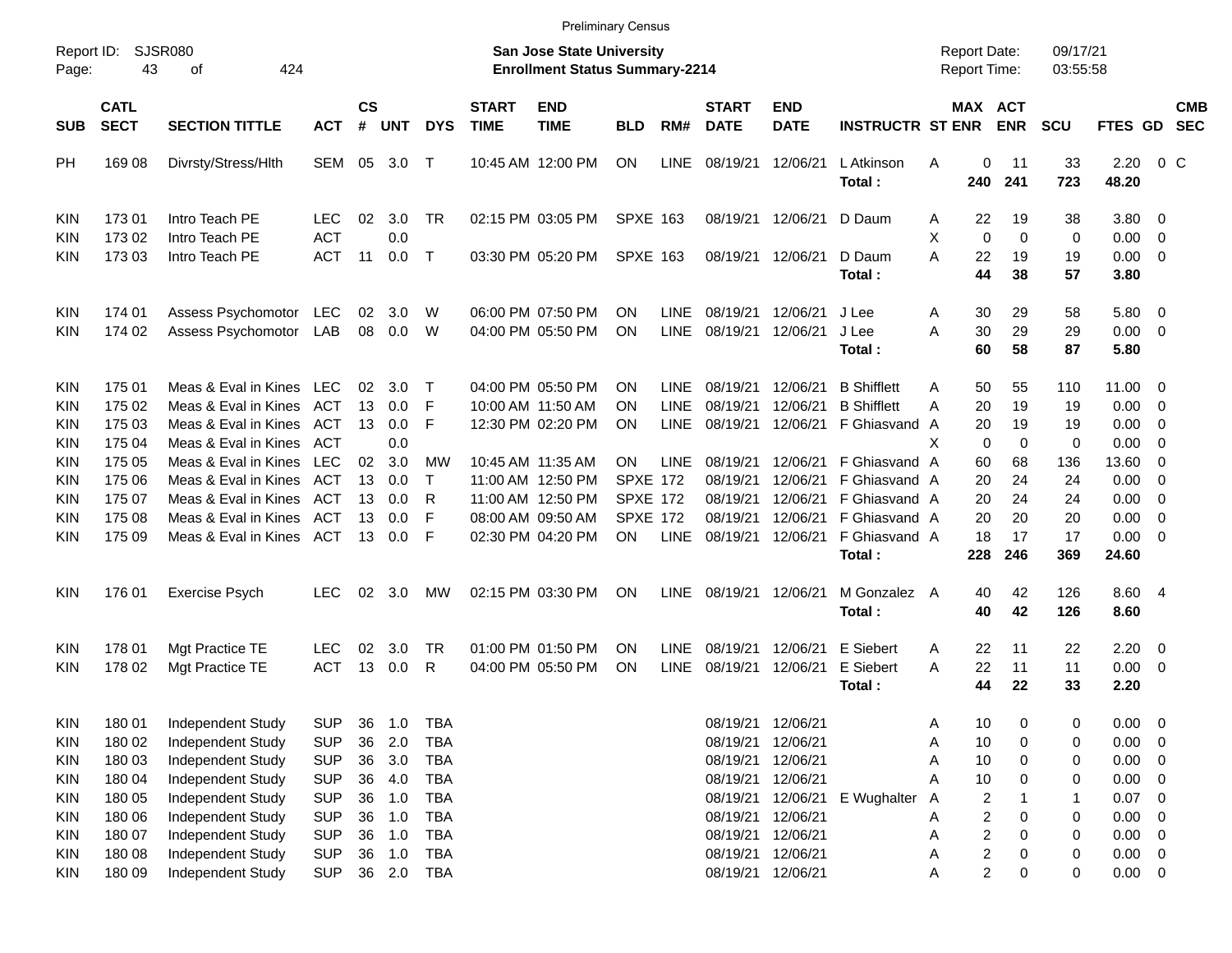| Report ID:<br>Page: | 44                         | <b>SJSR080</b><br>424<br>оf |            |                    |            |              |                             | <b>San Jose State University</b><br><b>Enrollment Status Summary-2214</b> |                 |             |                             |                           |                                  | <b>Report Date:</b><br>Report Time: |                                  | 09/17/21<br>03:55:58 |                   |                          |                          |
|---------------------|----------------------------|-----------------------------|------------|--------------------|------------|--------------|-----------------------------|---------------------------------------------------------------------------|-----------------|-------------|-----------------------------|---------------------------|----------------------------------|-------------------------------------|----------------------------------|----------------------|-------------------|--------------------------|--------------------------|
| SUB                 | <b>CATL</b><br><b>SECT</b> | <b>SECTION TITTLE</b>       | <b>ACT</b> | $\mathsf{cs}$<br># | <b>UNT</b> | <b>DYS</b>   | <b>START</b><br><b>TIME</b> | <b>END</b><br><b>TIME</b>                                                 | <b>BLD</b>      | RM#         | <b>START</b><br><b>DATE</b> | <b>END</b><br><b>DATE</b> | <b>INSTRUCTR ST ENR</b>          |                                     | MAX ACT<br><b>ENR</b>            | <b>SCU</b>           | <b>FTES</b><br>GD |                          | <b>CMB</b><br><b>SEC</b> |
| <b>KIN</b>          | 180 10                     | Independent Study           | <b>SUP</b> | 36                 | 2.0        | <b>TBA</b>   |                             |                                                                           |                 |             | 08/19/21                    | 12/06/21                  |                                  | A                                   | 2<br>0                           | 0                    | 0.00              | 0                        |                          |
| KIN                 | 180 11                     | Independent Study           | <b>SUP</b> | 36                 | 2.0        | <b>TBA</b>   |                             |                                                                           |                 |             | 08/19/21                    | 12/06/21                  |                                  | Α                                   | $\overline{\mathbf{c}}$<br>0     | 0                    | 0.00              | 0                        |                          |
| KIN                 | 180 12                     | Independent Study           | <b>SUP</b> | 36                 | 2.0        | <b>TBA</b>   |                             |                                                                           |                 |             | 08/19/21                    | 12/06/21                  |                                  | A                                   | $\overline{c}$<br>$\mathbf 0$    | 0                    | 0.00              | 0                        |                          |
| KIN                 | 180 13                     | Independent Study           | <b>SUP</b> | 36                 | 3.0        | <b>TBA</b>   |                             |                                                                           |                 |             | 08/19/21                    | 12/06/21                  | P Plato                          | A                                   | $\overline{c}$<br>1              | 3                    | 0.20              | 0                        |                          |
| KIN                 | 180 14                     | Independent Study           | <b>SUP</b> | 36                 | 3.0        | <b>TBA</b>   |                             |                                                                           |                 |             | 08/19/21                    | 12/06/21                  | A Jensen                         | A                                   | $\overline{c}$<br>$\overline{2}$ | 6                    | 0.40              | 0                        |                          |
| KIN                 | 180 15                     | Independent Study           | <b>SUP</b> | 36                 | 3.0        | <b>TBA</b>   |                             |                                                                           |                 |             | 08/19/21                    | 12/06/21                  | C Cisar                          | A                                   | $\overline{c}$<br>1              | 3                    | 0.25              | $\overline{1}$           |                          |
| KIN                 | 180 16                     | Independent Study           | <b>SUP</b> | 36                 | 3.0        | <b>TBA</b>   |                             |                                                                           |                 |             | 08/19/21                    | 12/06/21                  |                                  | Α                                   | $\overline{c}$<br>0              | 0                    | 0.00              | 0                        |                          |
| KIN                 | 180 17                     | Independent Study           | <b>SUP</b> | 36                 | 3.0        | <b>TBA</b>   |                             |                                                                           |                 |             | 08/19/21                    | 12/06/21                  |                                  | A                                   | $\overline{c}$<br>$\mathbf 0$    | 0                    | 0.00              | 0                        |                          |
| KIN                 | 180 18                     | Independent Study           | <b>SUP</b> | 36                 | 3.0        | <b>TBA</b>   |                             |                                                                           |                 |             | 08/19/21                    | 12/06/21                  |                                  | А                                   | $\overline{c}$<br>0              | 0                    | 0.00              | 0                        |                          |
|                     |                            |                             |            |                    |            |              |                             |                                                                           |                 |             |                             |                           | Total:                           |                                     | 68<br>5                          | 13                   | 0.92              |                          |                          |
| KIN                 | 185 01                     | Senior Seminar              | <b>SEM</b> | 05                 | 1.0        | R            | 10:45 AM 11:35 AM           |                                                                           | <b>SPXC 151</b> |             | 08/19/21                    | 12/06/21                  | L Wilkin                         | A                                   | 20<br>9                          | 9                    | 0.60              | 0                        |                          |
| KIN                 | 185 02                     | Senior Seminar              | <b>SEM</b> | 05                 | 1.0        | W            |                             | 03:00 PM 03:50 PM                                                         | <b>ON</b>       | <b>LINE</b> | 08/19/21                    | 12/06/21                  | A Dietrich                       | 20<br>A                             | 21                               | 21                   | 1.40              | 0                        |                          |
| KIN                 | 185 03                     | Senior Seminar              | <b>SEM</b> | 05                 | 1.0        | $\mathsf{T}$ |                             | 10:45 AM 11:35 AM                                                         | <b>SPXC 151</b> |             | 08/19/21                    | 12/06/21                  | L Wilkin                         | 20<br>A                             | 14                               | 14                   | 0.93              | 0                        |                          |
| KIN                 | 185 04                     | Senior Seminar              | <b>SEM</b> |                    | 1.0        |              |                             |                                                                           |                 |             |                             |                           |                                  | X                                   | $\mathbf 0$<br>0                 | 0                    | 0.00              | 0                        |                          |
| KIN                 | 185 05                     | Senior Seminar              | <b>SEM</b> | 05                 | 1.0        | R            |                             | 09:30 AM 10:20 AM                                                         | <b>SPXE 163</b> |             | 08/19/21                    | 12/06/21                  | M Tsuruike                       | A<br>20                             | 15                               | 15                   | 1.00              | 0                        |                          |
| KIN                 | 185 06                     | Senior Seminar              | <b>SEM</b> | 05                 | 1.0        | W            |                             | 04:30 PM 05:20 PM                                                         | <b>ON</b>       | <b>LINE</b> | 08/19/21                    | 12/06/21                  | A Dietrich                       | 20<br>A                             | 20                               | 20                   | 1.33              | 0                        |                          |
| KIN                 | 185 07                     | Senior Seminar              | <b>SEM</b> | 05                 | 1.0        | $\mathsf{T}$ |                             | 09:30 AM 10:20 AM                                                         | <b>SPXE 163</b> |             | 08/19/21                    | 12/06/21                  | L Wilkin                         | 20<br>A                             | 20                               | 20                   | 1.33              | 0                        |                          |
| KIN                 | 185 08                     | Senior Seminar              | <b>SEM</b> | 05                 | 1.0        | W            | 09:00 AM 09:50 AM           |                                                                           | <b>ON</b>       | <b>LINE</b> | 08/19/21                    | 12/06/21                  | S Reekie                         | 20<br>A                             | 19                               | 19                   | 1.27              | 0                        |                          |
| KIN                 | 185 09                     | Senior Seminar              | <b>SEM</b> | 05                 | 1.0        | R            |                             | 12:00 PM 12:50 PM                                                         | <b>SPXC 151</b> |             | 08/19/21                    | 12/06/21                  | M Tsuruike                       | 20<br>A                             | 12                               | 12                   | 0.80              | 0                        |                          |
|                     |                            |                             |            |                    |            |              |                             |                                                                           |                 |             |                             |                           | Total:                           | 160                                 | 130                              | 130                  | 8.67              |                          |                          |
| <b>KIN</b>          | 18701                      | Clin Ex Physiol             | <b>LEC</b> | 02                 | 3.0        | <b>TR</b>    |                             | 10:45 AM 12:00 PM                                                         | <b>ON</b>       | <b>LINE</b> | 08/19/21                    | 12/06/21                  | A Jensen                         | A                                   | 40<br>40                         | 120                  | 8.00              | 0                        |                          |
| KIN                 | 18702                      | Clin Ex Physiol             | <b>LEC</b> | 02                 | 3.0        | <b>TR</b>    |                             | 02:15 PM 03:30 PM                                                         | ON              | <b>LINE</b> | 08/19/21                    | 12/06/21                  | A Jensen                         | A<br>40                             | 37                               | 111                  | 7.65              | 5                        |                          |
|                     |                            |                             |            |                    |            |              |                             |                                                                           |                 |             |                             |                           | Total:                           |                                     | 77<br>80                         | 231                  | 15.65             |                          |                          |
| KIN                 | 18801                      | Prev Care Ath Inj           | <b>LEC</b> | 02                 | 2.0        | TR           |                             | 09:00 AM 09:50 AM                                                         | YUH.            | 128         | 08/19/21                    | 12/06/21                  | K Han                            | A                                   | 30<br>26                         | 52                   | 3.47              | 0                        |                          |
|                     |                            |                             |            |                    |            |              |                             |                                                                           |                 |             |                             |                           | Total:                           |                                     | 26<br>30                         | 52                   | 3.47              |                          |                          |
| KIN                 | 18901                      | Care & Prev Lab             | LAB        | 15                 | 1.0        | $\top$       |                             | 01:30 PM 03:20 PM                                                         | YUH             | 128         | 08/19/21                    | 12/06/21                  | K Han                            | A                                   | 15<br>15                         | 15                   | 1.00              | 0                        |                          |
| KIN                 | 18902                      | Care & Prev Lab             | LAB        |                    | 15  1.0  W |              |                             | 12:30 PM 02:20 PM YUH 128                                                 |                 |             | 08/19/21 12/06/21           |                           |                                  | Α<br>15                             | $\boldsymbol{0}$                 | 0                    | $0.00 \t 0$       |                          |                          |
|                     |                            |                             |            |                    |            |              |                             |                                                                           |                 |             |                             |                           | Total:                           |                                     | 30<br>15                         | 15                   | 1.00              |                          |                          |
| KIN                 | 198 01                     | Internship                  | <b>SUP</b> |                    | 36 1.0     | <b>TBA</b>   |                             |                                                                           |                 |             | 08/19/21                    | 12/06/21 C Costa          |                                  | 10<br>A                             | 16                               | 16                   | $1.07 \t 0$       |                          |                          |
| <b>KIN</b>          | 198 02                     | Internship                  | <b>SUP</b> |                    | 36 2.0     | <b>TBA</b>   |                             |                                                                           |                 |             | 08/19/21                    | 12/06/21                  | C Costa                          | 10<br>Α                             | 57                               | 114                  | 7.60              | $\overline{\phantom{0}}$ |                          |
| <b>KIN</b>          | 198 03                     | Internship                  | <b>SUP</b> |                    | 36 3.0     | <b>TBA</b>   |                             |                                                                           |                 |             | 08/19/21                    | 12/06/21                  | C Costa                          | A<br>10                             | 14                               | 42                   | 2.80              | $\overline{\phantom{0}}$ |                          |
| <b>KIN</b>          | 198 04                     | Internship                  | <b>SUP</b> |                    | 36 4.0     | <b>TBA</b>   |                             |                                                                           |                 |             | 08/19/21                    | 12/06/21                  | C Costa                          | A<br>10                             | 8                                | 32                   | $2.13 \t 0$       |                          |                          |
| <b>KIN</b>          | 198 05                     | Internship                  | <b>SUP</b> |                    | 36 5.0     | <b>TBA</b>   |                             |                                                                           |                 |             | 08/19/21                    | 12/06/21                  | C Costa                          | Α                                   | $\,$ 5 $\,$<br>$\mathbf 0$       | 0                    | 0.00              | $\overline{\phantom{0}}$ |                          |
| <b>KIN</b>          | 198 06                     | Internship                  | <b>SUP</b> |                    | 36 1.0     | TBA          |                             |                                                                           |                 |             |                             |                           | 08/19/21 12/06/21 C Rodriguez- A |                                     | 5<br>2                           | 2                    | $0.13 \ 0$        |                          |                          |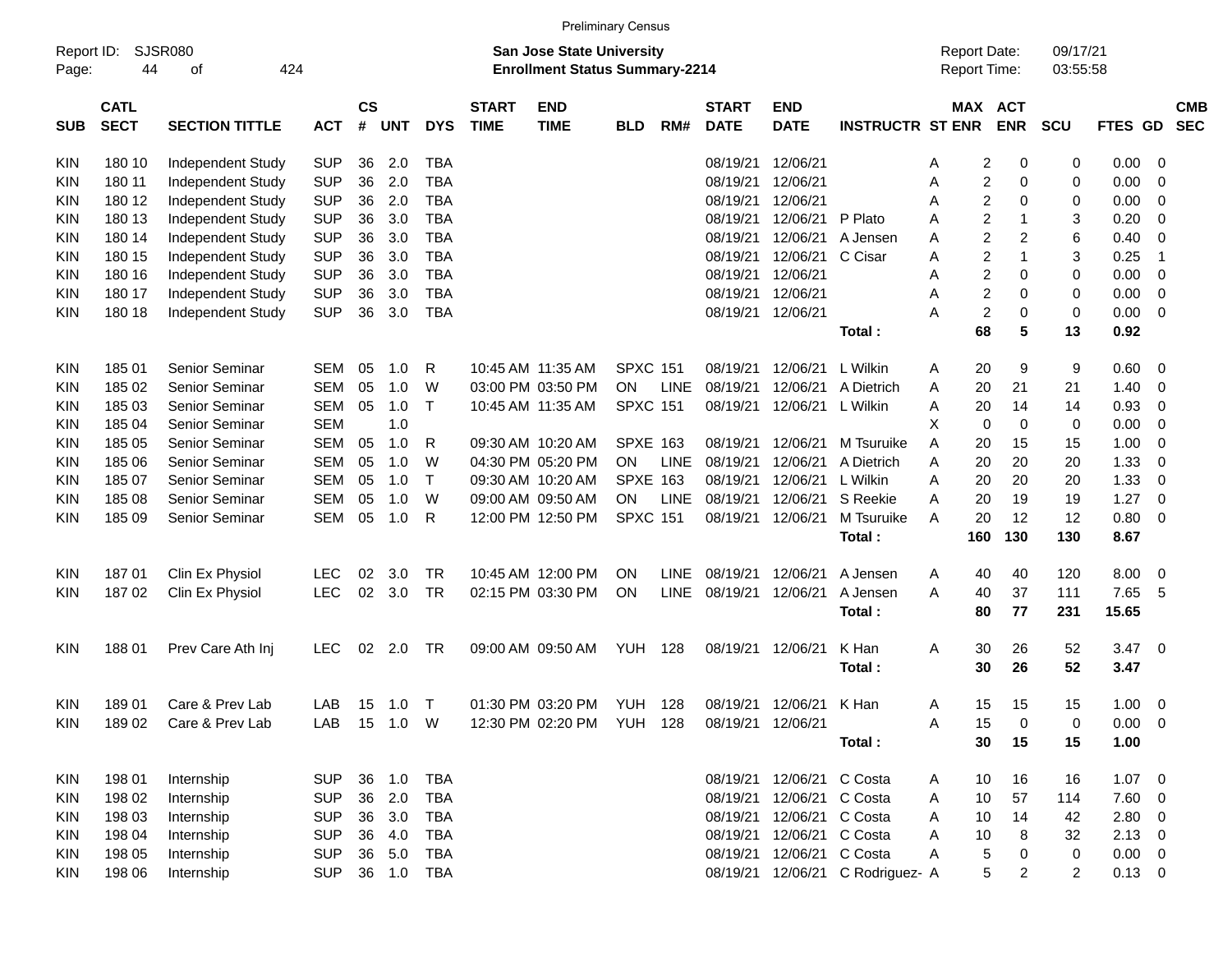|                                  |                            |                                                                      |                                        |                |                      |                                        |                             | <b>Preliminary Census</b>                                                 |                 |     |                                  |                                  |                                                              |                                     |                   |                                            |                                           |                                             |                |            |
|----------------------------------|----------------------------|----------------------------------------------------------------------|----------------------------------------|----------------|----------------------|----------------------------------------|-----------------------------|---------------------------------------------------------------------------|-----------------|-----|----------------------------------|----------------------------------|--------------------------------------------------------------|-------------------------------------|-------------------|--------------------------------------------|-------------------------------------------|---------------------------------------------|----------------|------------|
| Page:                            | Report ID: SJSR080<br>45   | 424<br>of                                                            |                                        |                |                      |                                        |                             | <b>San Jose State University</b><br><b>Enrollment Status Summary-2214</b> |                 |     |                                  |                                  |                                                              | <b>Report Date:</b><br>Report Time: |                   |                                            | 09/17/21<br>03:55:58                      |                                             |                |            |
| <b>SUB</b>                       | <b>CATL</b><br><b>SECT</b> | <b>SECTION TITTLE</b>                                                | <b>ACT</b>                             | <b>CS</b><br># | <b>UNT</b>           | <b>DYS</b>                             | <b>START</b><br><b>TIME</b> | <b>END</b><br><b>TIME</b>                                                 | <b>BLD</b>      | RM# | <b>START</b><br><b>DATE</b>      | <b>END</b><br><b>DATE</b>        | <b>INSTRUCTR ST ENR</b>                                      | MAX ACT                             |                   | <b>ENR</b>                                 | SCU                                       | FTES GD SEC                                 |                | <b>CMB</b> |
| <b>KIN</b><br>KIN<br>KIN.        | 198 07<br>198 08<br>198 09 | Internship<br>Internship<br>Internship                               | <b>SUP</b><br><b>SUP</b><br><b>SUP</b> | 36<br>36<br>36 | 2.0<br>3.0<br>4.0    | TBA<br><b>TBA</b><br><b>TBA</b>        |                             |                                                                           |                 |     | 08/19/21<br>08/19/21<br>08/19/21 | 12/06/21<br>12/06/21<br>12/06/21 | C Rodriguez- A<br>C Rodriguez- A<br>C Rodriguez- A<br>Total: |                                     | 5<br>5<br>5<br>65 | 4<br>$\overline{c}$<br>$\mathbf 0$<br>103  | 8<br>6<br>0<br>220                        | 0.53 0<br>0.40<br>$0.00 \t 0$<br>14.67      | $\overline{0}$ |            |
| <b>KIN</b>                       | 250 01                     | <b>Fund Quant Resrch</b>                                             | SEM                                    |                | 05 3.0               | M                                      |                             | 04:00 PM 06:45 PM                                                         | <b>SPXE 163</b> |     |                                  | 08/19/21 12/06/21                | E Wughalter A<br>Total:                                      |                                     | 22<br>22          | 22<br>22                                   | 66<br>66                                  | 5.50 22<br>5.50                             |                |            |
| <b>KIN</b>                       | 251 01                     | <b>Fund Qual Resrch</b>                                              | SEM 05 3.0 T                           |                |                      |                                        |                             | 07:00 PM 09:45 PM                                                         | <b>SPXC 151</b> |     | 08/19/21 12/06/21                |                                  | T Butryn<br>Total:                                           | Α                                   | 22<br>22          | 21<br>21                                   | 63<br>63                                  | 5.25 21<br>5.25                             |                |            |
| <b>KIN</b>                       | 255 01                     | Adv Exercise Physiol SEM 05 3.0 W                                    |                                        |                |                      |                                        |                             | 04:30 PM 06:45 PM                                                         | <b>YUH 233</b>  |     | 08/19/21 12/06/21                |                                  | P Plato<br>Total:                                            | A                                   | 15<br>15          | 15<br>15                                   | 45<br>45                                  | 3.75 15<br>3.75                             |                |            |
| <b>KIN</b>                       | 257 01                     | <b>Biomechanics</b>                                                  | <b>SEM</b>                             | 05             | 3.0                  | $\mathsf{R}$                           |                             | 04:00 PM 06:45 PM                                                         | <b>SPXE 160</b> |     | 08/19/21 12/06/21                |                                  | L Jin<br>Total:                                              | A                                   | 15<br>15          | 9<br>9                                     | 27<br>27                                  | 2.25<br>2.25                                | - 9            |            |
| <b>KIN</b>                       | 259 01                     | Adv APA Internship                                                   | <b>SUP</b>                             |                | 25 3.0               | TBA                                    |                             |                                                                           |                 |     | 08/19/21 12/06/21                |                                  | Total:                                                       | A                                   | 10<br>10          | 0<br>0                                     | 0<br>$\bf{0}$                             | $0.00 \t 0$<br>0.00                         |                |            |
| <b>KIN</b>                       | 267 01                     | Adv Sport Psych                                                      | SEM                                    | 05             | 3.0                  | $\mathsf{R}$                           |                             | 04:00 PM 06:45 PM                                                         | <b>SPXC 153</b> |     |                                  | 08/19/21 12/06/21                | T Butryn<br>Total:                                           | Α                                   | 15<br>15          | 15<br>15                                   | 45<br>45                                  | 3.75 15<br>3.75                             |                |            |
| <b>KIN</b><br><b>KIN</b><br>KIN. | 280 01<br>280 02<br>280 03 | Adv Fldwk Sprt Mgt<br>Adv Fldwk Sprt Mgt<br>Adv Fldwk Sprt Mgt       | <b>SUP</b><br><b>SUP</b><br><b>SUP</b> | 25<br>25<br>25 | 1.0<br>2.0<br>3.0    | <b>TBA</b><br><b>TBA</b><br><b>TBA</b> |                             |                                                                           |                 |     | 08/19/21<br>08/19/21<br>08/19/21 | 12/06/21<br>12/06/21<br>12/06/21 | C Costa<br>C Costa<br>C Costa<br>Total:                      | A<br>A<br>Α                         | 5<br>5<br>5<br>15 | 0<br>0<br>$\overline{7}$<br>$\overline{7}$ | 0<br>0<br>21<br>21                        | $0.00 \t 0$<br>$0.00 \t 0$<br>1.706<br>1.70 |                |            |
| <b>KIN</b>                       | 282 01                     | Marketing/Sport                                                      | <b>SEM</b>                             | 05             | 3.0                  | $\top$                                 |                             | 04:00 PM 06:45 PM                                                         | <b>SPXC 153</b> |     | 08/19/21                         | 12/06/21                         | C Armstrong A<br>Total:                                      |                                     | 15<br>15          | 13<br>13                                   | 39<br>39                                  | 3.25 13<br>3.25                             |                |            |
| <b>KIN</b>                       | 283 01                     | Mgt Lead Comm/Spt SEM 05 3.0 M                                       |                                        |                |                      |                                        |                             | 07:00 PM 09:45 PM                                                         | <b>SPXC 151</b> |     | 08/19/21                         | 12/06/21                         | A Williams<br>Total:                                         | Α                                   | 15<br>15          | 15<br>15                                   | 45<br>45                                  | 3.70 14<br>3.70                             |                |            |
| KIN<br><b>KIN</b><br><b>KIN</b>  | 285 01<br>285 02<br>285 03 | Internship Kinesiolo<br>Internship Kinesiolo<br>Internship Kinesiolo | <b>SUP</b><br><b>SUP</b><br><b>SUP</b> | 25<br>25       | 1.0<br>2.0<br>25 3.0 | <b>TBA</b><br><b>TBA</b><br><b>TBA</b> |                             |                                                                           |                 |     | 08/19/21<br>08/19/21<br>08/19/21 | 12/06/21<br>12/06/21<br>12/06/21 | C Costa<br>C Costa<br>C Costa<br>Total:                      | Α<br>Α<br>Α                         | 5<br>5<br>5<br>15 | 1<br>$\mathbf{1}$<br>8<br>10               | $\mathbf 1$<br>$\overline{2}$<br>24<br>27 | $0.08$ 1<br>$0.17$ 1<br>2.00 8<br>2.25      |                |            |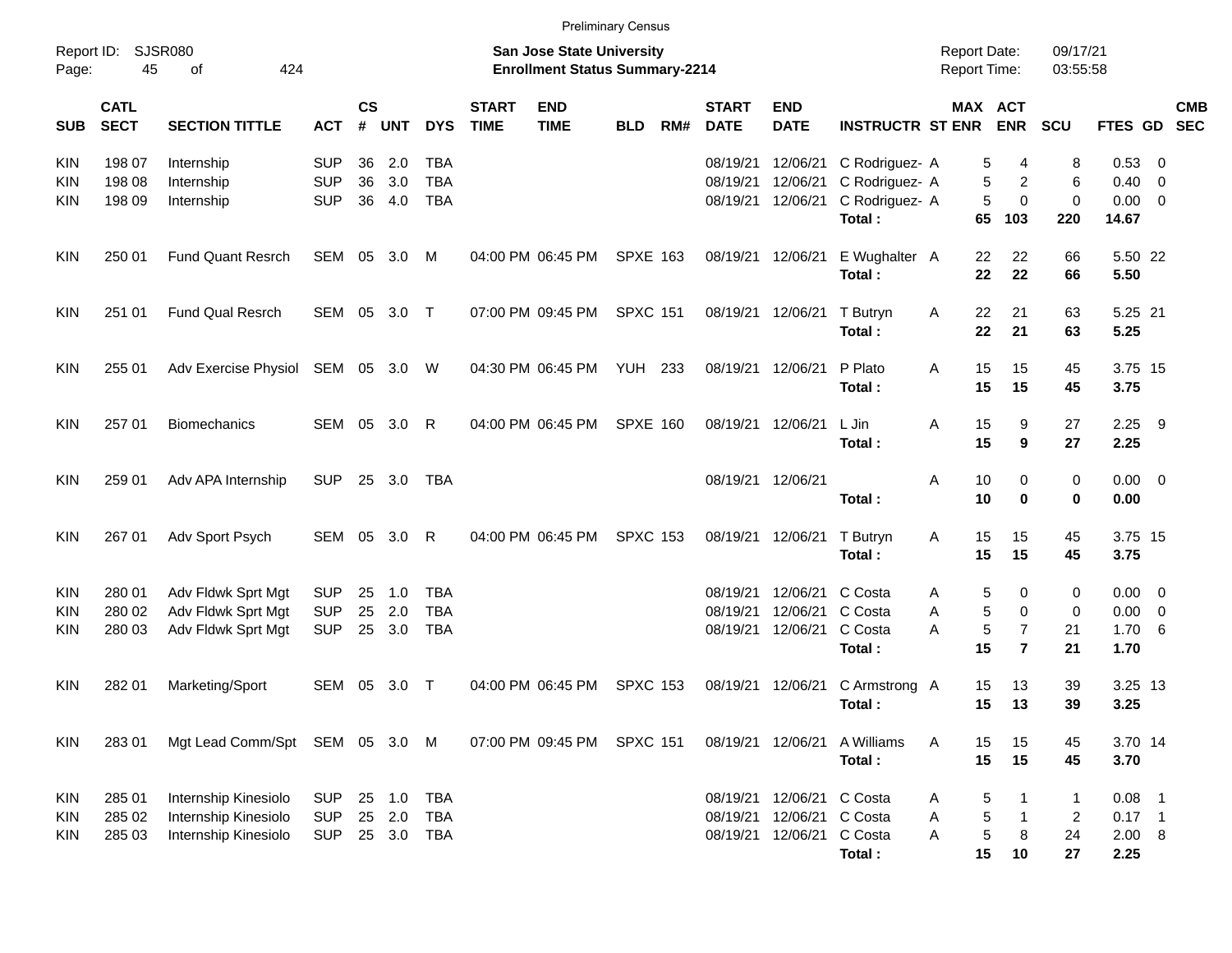|                     |             |                             |            |           |            |            |              |             | <b>Preliminary Census</b>                                          |     |                   |                            |                               |   |                                     |            |                      |         |    |            |
|---------------------|-------------|-----------------------------|------------|-----------|------------|------------|--------------|-------------|--------------------------------------------------------------------|-----|-------------------|----------------------------|-------------------------------|---|-------------------------------------|------------|----------------------|---------|----|------------|
| Report ID:<br>Page: | 46          | <b>SJSR080</b><br>424<br>οf |            |           |            |            |              |             | San Jose State University<br><b>Enrollment Status Summary-2214</b> |     |                   |                            |                               |   | <b>Report Date:</b><br>Report Time: |            | 09/17/21<br>03:55:58 |         |    |            |
|                     | <b>CATL</b> |                             |            | <b>CS</b> |            |            | <b>START</b> | <b>END</b>  |                                                                    |     | <b>START</b>      | <b>END</b>                 |                               |   | MAX ACT                             |            |                      |         |    | <b>CMB</b> |
| <b>SUB</b>          | <b>SECT</b> | <b>SECTION TITTLE</b>       | <b>ACT</b> | #         | <b>UNT</b> | <b>DYS</b> | <b>TIME</b>  | <b>TIME</b> | BLD                                                                | RM# | <b>DATE</b>       | <b>DATE</b>                | <b>INSTRUCTR ST ENR</b>       |   |                                     | <b>ENR</b> | <b>SCU</b>           | FTES GD |    | <b>SEC</b> |
| KIN                 | 286 01      | <b>Independent Study</b>    | <b>SUP</b> | 25        | 1.0        | <b>TBA</b> |              |             |                                                                    |     | 08/19/21          | 12/06/21                   |                               | A | 10                                  | 0          | 0                    | 0.00    | 0  |            |
| KIN                 | 286 02      | Independent Study           | <b>SUP</b> | 25        | 2.0        | <b>TBA</b> |              |             |                                                                    |     | 08/19/21          | 12/06/21                   |                               | Α | 10                                  | 0          | 0                    | 0.00    | 0  |            |
| KIN                 | 286 03      | Independent Study           | <b>SUP</b> | 25        | 3.0        | <b>TBA</b> |              |             |                                                                    |     | 08/19/21          | 12/06/21                   |                               | A | 10                                  | 0          | 0                    | 0.00    | 0  |            |
| ΚIΝ                 | 286 04      | Independent Study           | <b>SUP</b> | 25        | 1.0        | <b>TBA</b> |              |             |                                                                    |     | 08/19/21          | 12/06/21                   |                               | Α | 10                                  | 0          | 0                    | 0.00    | 0  |            |
| ΚIΝ                 | 286 05      | Independent Study           | <b>SUP</b> | 25        | 1.0        | <b>TBA</b> |              |             |                                                                    |     | 08/19/21          | 12/06/21                   |                               | Α | 10                                  | 0          | 0                    | 0.00    | 0  |            |
| ΚIΝ                 | 286 06      | Independent Study           | <b>SUP</b> | 25        | 1.0        | <b>TBA</b> |              |             |                                                                    |     | 08/19/21          | 12/06/21                   |                               | Α | 10                                  | 0          | 0                    | 0.00    | 0  |            |
| ΚIΝ                 | 286 07      | Independent Study           | <b>SUP</b> | 25        | 2.0        | <b>TBA</b> |              |             |                                                                    |     | 08/19/21          | 12/06/21                   | C Cisar                       | A | 10                                  |            | 2                    | 0.17    | -1 |            |
| ΚIΝ                 | 286 08      | Independent Study           | <b>SUP</b> | 25        | 3.0        | <b>TBA</b> |              |             |                                                                    |     | 08/19/21          | 12/06/21                   | C Armstrong                   | Α | 10                                  | 1          | 3                    | 0.25    | 1  |            |
| ΚIΝ                 | 286 09      | Independent Study           | <b>SUP</b> | 25        | 3.0        | <b>TBA</b> |              |             |                                                                    |     | 08/19/21          | 12/06/21                   | T Butryn                      | A | 10                                  | 2          | 6                    | 0.50    | 2  |            |
| ΚIΝ                 | 286 10      | Independent Study           | <b>SUP</b> | 25        | 3.0        | <b>TBA</b> |              |             |                                                                    |     | 08/19/21          | 12/06/21                   | C Cisar                       | Α | 10                                  | 2          | 6                    | 0.50    | 2  |            |
| ΚIΝ                 | 286 11      | Independent Study           | <b>SUP</b> | 25        | 3.0        | <b>TBA</b> |              |             |                                                                    |     | 08/19/21          | 12/06/21                   | A Medina                      | Α | 5                                   |            | 3                    | 0.25    |    |            |
| ΚIΝ                 | 286 12      | Independent Study           | <b>SUP</b> | 25        | 3.0        | <b>TBA</b> |              |             |                                                                    |     | 08/19/21          | 12/06/21                   | E Siebert                     | A | 5                                   |            | 3                    | 0.25    |    |            |
| KIN                 | 286 13      | Independent Study           | <b>SUP</b> | 25        | 3.0        | <b>TBA</b> |              |             |                                                                    |     | 08/19/21          | 12/06/21                   | E Wughalter                   | A | 5                                   |            | 3                    | 0.25    | 1  |            |
| KIN                 | 286 14      | <b>Independent Study</b>    | <b>SUP</b> | 25        | 3.0        | <b>TBA</b> |              |             |                                                                    |     | 08/19/21          | 12/06/21                   | P Plato                       | A | 5                                   | 1          | 3                    | 0.25    | 1  |            |
|                     |             |                             |            |           |            |            |              |             |                                                                    |     |                   |                            | Total:                        |   | 120                                 | 10         | 29                   | 2.42    |    |            |
|                     |             |                             |            |           |            |            |              |             |                                                                    |     |                   |                            |                               |   |                                     |            |                      |         |    |            |
| KIN                 | 298 01      | Spec Studies P E            | <b>SUP</b> | 25        | 3.0        | <b>TBA</b> |              |             |                                                                    |     | 08/19/21          | 12/06/21                   |                               | A | 5                                   | 0          | 0                    | 0.00    | 0  |            |
| KIN                 | 298 02      | Spec Studies P E            | <b>SUP</b> | 25        | 3.0        | <b>TBA</b> |              |             |                                                                    |     | 08/19/21          | 12/06/21                   | C Armstrong                   | A | 5                                   | 5          | 15                   | 1.25    | 5  |            |
| ΚIΝ                 | 298 03      | Spec Studies P E            | <b>SUP</b> | 25        | 3.0        | <b>TBA</b> |              |             |                                                                    |     | 08/19/21          | 12/06/21                   | T Butryn                      | A | 5                                   | 2          | 6                    | 0.50    | 2  |            |
| ΚIΝ                 | 298 04      | Spec Studies P E            | <b>SUP</b> | 25        | 3.0        | <b>TBA</b> |              |             |                                                                    |     | 08/19/21          | 12/06/21                   | M Dao                         | A | 5                                   | 2          | 6                    | 0.50    | 2  |            |
| ΚIΝ                 | 298 05      | Spec Studies P E            | <b>SUP</b> | 25        | 3.0        | <b>TBA</b> |              |             |                                                                    |     | 08/19/21          | 12/06/21                   | P Plato                       | Α | 5                                   | 3          | 9                    | 0.75    | 3  |            |
| ΚIΝ                 | 298 06      | Spec Studies P E            | <b>SUP</b> | 25        | 3.0        | <b>TBA</b> |              |             |                                                                    |     | 08/19/21          | 12/06/21                   | C Cisar                       | Α | 5                                   |            | 3                    | 0.25    | 1  |            |
| ΚIΝ                 | 298 07      | Spec Studies P E            | <b>SUP</b> | 25        | 3.0        | <b>TBA</b> |              |             |                                                                    |     | 08/19/21          | 12/06/21                   | A Jensen                      | Α | 5                                   | 1          | 3                    | 0.25    | 1  |            |
| ΚIΝ                 | 298 08      | Spec Studies P E            | <b>SUP</b> | 25        | 3.0        | <b>TBA</b> |              |             |                                                                    |     | 08/19/21          | 12/06/21                   | J Chin                        | Α | 5                                   | 2          | 6                    | 0.50    | 2  |            |
| ΚIΝ                 | 298 09      | Spec Studies P E            | <b>SUP</b> | 25        | 3.0        | <b>TBA</b> |              |             |                                                                    |     | 08/19/21          | 12/06/21                   |                               | Α | 5                                   | 0          | 0                    | 0.00    | 0  |            |
| KIN                 | 298 10      | Spec Studies P E            | <b>SUP</b> | 25        | 3.0        | <b>TBA</b> |              |             |                                                                    |     | 08/19/21          | 12/06/21                   |                               | A | 5                                   | 0          | 0                    | 0.00    | 0  |            |
|                     |             |                             |            |           |            |            |              |             |                                                                    |     |                   |                            | Total:                        |   | 50                                  | 16         | 48                   | 4.00    |    |            |
| KIN                 | 299 01      | <b>Masters Thesis</b>       | SUP        | 25        | 1.0        | <b>TBA</b> |              |             |                                                                    |     | 08/19/21          | 12/06/21                   |                               | A | 5                                   | 0          | 0                    | 0.00    | 0  |            |
| KIN                 | 299 02      | <b>Masters Thesis</b>       | <b>SUP</b> | 25        | 2.0        | <b>TBA</b> |              |             |                                                                    |     | 08/19/21          | 12/06/21                   |                               | Α | 5                                   | 0          | 0                    | 0.00    | 0  |            |
| KIN                 | 299 03      | <b>Masters Thesis</b>       | <b>SUP</b> | 25        | 3.0        | <b>TBA</b> |              |             |                                                                    |     |                   | 08/19/21 12/06/21          |                               | A | 5                                   | 0          | 0                    | 0.00    | 0  |            |
| <b>KIN</b>          | 299 04      | <b>Masters Thesis</b>       | <b>SUP</b> | 25        | 6.0        | <b>TBA</b> |              |             |                                                                    |     | 08/19/21 12/06/21 |                            |                               | A | 5                                   | 0          | 0                    | 0.00    | 0  |            |
| <b>KIN</b>          | 299 05      | <b>Masters Thesis</b>       | <b>SUP</b> |           | 25 2.0     | <b>TBA</b> |              |             |                                                                    |     |                   | 08/19/21 12/06/21          |                               | Α | 5                                   | 0          | 0                    | 0.00    | 0  |            |
| KIN                 | 299 06      | <b>Masters Thesis</b>       | <b>SUP</b> |           | 25 3.0     | TBA        |              |             |                                                                    |     |                   |                            | 08/19/21 12/06/21 C Armstrong | A | 5                                   |            | 3                    | 0.25    |    |            |
| <b>KIN</b>          | 299 07      | <b>Masters Thesis</b>       | <b>SUP</b> |           | 25 3.0     | TBA        |              |             |                                                                    |     |                   | 08/19/21 12/06/21 T Butryn |                               | A | 5                                   |            | 3                    | 0.25    |    |            |
| <b>KIN</b>          | 299 08      | <b>Masters Thesis</b>       | <b>SUP</b> |           | 25 3.0     | TBA        |              |             |                                                                    |     |                   | 08/19/21 12/06/21          |                               | A | 5                                   | 0          | 0                    | 0.00    | 0  |            |
| <b>KIN</b>          | 299 09      | <b>Masters Thesis</b>       | <b>SUP</b> | 25        | 3.0        | TBA        |              |             |                                                                    |     |                   | 08/19/21 12/06/21          |                               | Α | 5                                   | 0          | 0                    | 0.00    | 0  |            |
| KIN                 | 299 10      | <b>Masters Thesis</b>       | <b>SUP</b> |           | 25 6.0     | TBA        |              |             |                                                                    |     |                   | 08/19/21 12/06/21 T Butryn |                               | A | 5                                   |            | 6                    | 0.50    |    |            |
|                     |             |                             |            |           |            |            |              |             |                                                                    |     |                   |                            | Total:                        |   | 50                                  | 3          | $12 \,$              | 1.00    |    |            |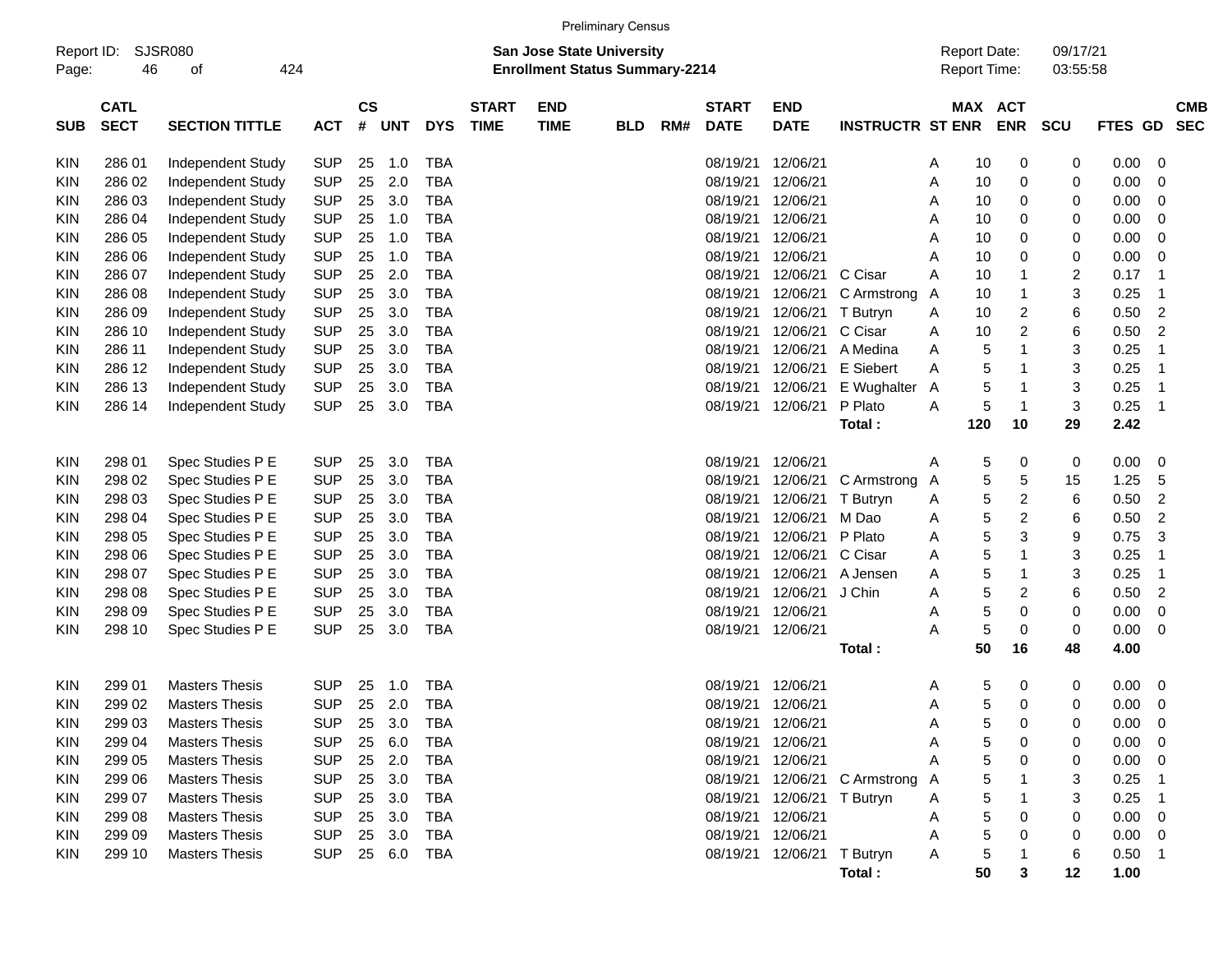|                                                             |                                                                                                                |                                                      |                    |                          |                          |                             | <b>Preliminary Census</b>              |                 |                            |                             |                                                  |                                                       |                  |                                    |                                     |                                   |                                      |                                                                             |                          |
|-------------------------------------------------------------|----------------------------------------------------------------------------------------------------------------|------------------------------------------------------|--------------------|--------------------------|--------------------------|-----------------------------|----------------------------------------|-----------------|----------------------------|-----------------------------|--------------------------------------------------|-------------------------------------------------------|------------------|------------------------------------|-------------------------------------|-----------------------------------|--------------------------------------|-----------------------------------------------------------------------------|--------------------------|
| Report ID:<br>Page:                                         | <b>SJSR080</b><br><b>San Jose State University</b><br>47<br>424<br><b>Enrollment Status Summary-2214</b><br>of |                                                      |                    |                          |                          |                             |                                        |                 |                            |                             |                                                  |                                                       |                  |                                    | <b>Report Date:</b><br>Report Time: | 09/17/21<br>03:55:58              |                                      |                                                                             |                          |
| <b>CATL</b><br><b>SECT</b><br><b>SUB</b>                    | <b>SECTION TITTLE</b>                                                                                          | <b>ACT</b>                                           | $\mathsf{cs}$<br># | <b>UNT</b>               | <b>DYS</b>               | <b>START</b><br><b>TIME</b> | <b>END</b><br><b>TIME</b>              | <b>BLD</b>      | RM#                        | <b>START</b><br><b>DATE</b> | <b>END</b><br><b>DATE</b>                        | <b>INSTRUCTR ST ENR</b>                               |                  |                                    | <b>MAX ACT</b><br><b>ENR</b>        | <b>SCU</b>                        | FTES GD                              |                                                                             | <b>CMB</b><br><b>SEC</b> |
| KNED 184Y 01 Stdt Tchg II<br>KNED 184Y 02 Stdt Tchg II      |                                                                                                                | <b>SUP</b><br><b>SUP</b>                             | 25<br>25           | 4.0<br>5.0               | <b>TBA</b><br><b>TBA</b> |                             |                                        |                 |                            | 08/19/21<br>08/19/21        | 12/06/21<br>12/06/21                             | D Daum<br>D Daum<br>Total:                            | Α<br>A           | 10<br>10<br>20                     | 3<br>$\overline{7}$<br>10           | 12<br>35<br>47                    | 0.80<br>2.83<br>3.63                 | - 0<br>- 6                                                                  |                          |
| KNED 184Z 01<br>KNED 184Z 02 Stdt Tchg III                  | Stdt Tchg III                                                                                                  | <b>SUP</b><br><b>SUP</b>                             | 25<br>25           | 4.0<br>5.0               | <b>TBA</b><br><b>TBA</b> |                             |                                        |                 |                            | 08/19/21<br>08/19/21        | 12/06/21<br>12/06/21                             | D Daum<br>D Daum<br>Total:                            | A<br>A           | 10<br>10<br>20                     | 8<br>9                              | 4<br>40<br>44                     | $0.27 \ 0$<br>$3.17\quad 6$<br>3.43  |                                                                             |                          |
| KNED 189 01<br>KNED 189 02                                  | Student Teaching APE SEM<br>Student Teaching APE SUP                                                           |                                                      | 24                 | 5.0<br>0.0               | <b>TBA</b>               |                             |                                        |                 |                            | 08/19/21 12/06/21           |                                                  | Total:                                                | X<br>A           | 0<br>15<br>15                      | 0<br>0<br>$\bf{0}$                  | 0<br>0<br>$\bf{0}$                | 0.00<br>0.00<br>0.00                 | $\overline{\mathbf{0}}$<br>$\overline{0}$                                   |                          |
| KNED 339 01<br>KNED 339 02<br>KNED<br>339 03<br>KNED 339 04 | Instr Matl & Proc PE<br>Instr Matl & Proc PE<br>Instr Matl & Proc PE<br>Instr Matl & Proc PE                   | <b>LEC</b><br><b>ACT</b><br><b>LEC</b><br><b>ACT</b> | 02<br>08           | 3.0<br>0.0<br>3.0<br>0.0 | $\top$<br>T              |                             | 04:00 PM 05:50 PM<br>06:00 PM 07:50 PM | <b>ON</b><br>ON | <b>LINE</b><br><b>LINE</b> | 08/19/21<br>08/19/21        | 12/06/21<br>12/06/21                             | W Jones<br>W Jones<br>Total:                          | X<br>X<br>A<br>A | 0<br>$\mathbf 0$<br>15<br>15<br>30 | 0<br>$\mathbf 0$<br>15<br>15<br>30  | 0<br>0<br>30<br>15<br>45          | 0.00<br>0.00<br>3.00<br>0.00<br>3.00 | $\overline{\mathbf{0}}$<br>- 0<br>$\overline{0}$<br>$\overline{\mathbf{0}}$ |                          |
| Department :                                                | <b>Kinesiology</b>                                                                                             |                                                      |                    |                          |                          |                             |                                        |                 |                            |                             | <b>Lower Division:</b><br><b>Upper Division:</b> | <b>Department Total:</b><br><b>Graduate Division:</b> |                  | 8318<br>4353<br>3556<br>409        | 4227<br>3467<br>186                 | 7880 12962<br>4996<br>7454<br>512 | 872.22<br>333.18<br>497.22<br>41.82  |                                                                             |                          |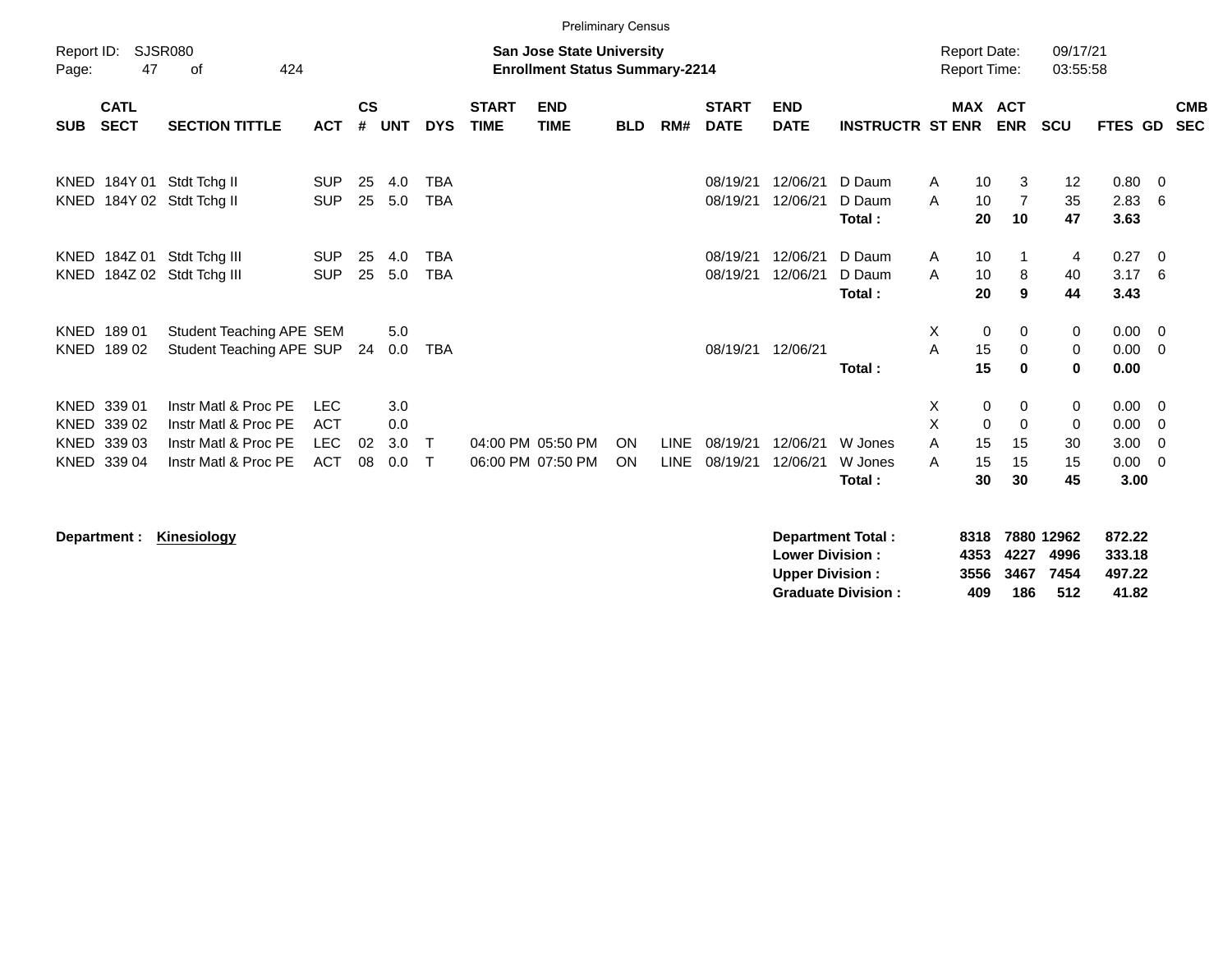|                     |                            |                                         |            |                |            |             |                             | <b>Preliminary Census</b>                                                 |            |             |                             |                           |                         |   |                                     |             |                      |             |                         |                          |
|---------------------|----------------------------|-----------------------------------------|------------|----------------|------------|-------------|-----------------------------|---------------------------------------------------------------------------|------------|-------------|-----------------------------|---------------------------|-------------------------|---|-------------------------------------|-------------|----------------------|-------------|-------------------------|--------------------------|
| Report ID:<br>Page: | 48                         | <b>SJSR080</b><br>424<br>οf             |            |                |            |             |                             | <b>San Jose State University</b><br><b>Enrollment Status Summary-2214</b> |            |             |                             |                           |                         |   | <b>Report Date:</b><br>Report Time: |             | 09/17/21<br>03:55:58 |             |                         |                          |
| <b>SUB</b>          | <b>CATL</b><br><b>SECT</b> | <b>SECTION TITTLE</b>                   | <b>ACT</b> | <b>CS</b><br># | <b>UNT</b> | <b>DYS</b>  | <b>START</b><br><b>TIME</b> | <b>END</b><br><b>TIME</b>                                                 | <b>BLD</b> | RM#         | <b>START</b><br><b>DATE</b> | <b>END</b><br><b>DATE</b> | <b>INSTRUCTR ST ENR</b> |   | MAX ACT                             | <b>ENR</b>  | <b>SCU</b>           | FTES GD     |                         | <b>CMB</b><br><b>SEC</b> |
| College             |                            | <b>Health &amp; Human Sciences</b>      |            |                |            |             |                             |                                                                           |            |             |                             |                           |                         |   |                                     |             |                      |             |                         |                          |
|                     | Department :               | <b>Recreation &amp; Leisure Studies</b> |            |                |            |             |                             |                                                                           |            |             |                             |                           |                         |   |                                     |             |                      |             |                         |                          |
| <b>RECL</b>         | 10 01                      | Creat Meaning Life                      | <b>LEC</b> | 02             | 3.0        | <b>MW</b>   |                             | 10:45 AM 12:00 PM                                                         | YUH        | 243         | 08/19/21                    | 12/06/21                  | P Toney                 | Α | 30                                  | 30          | 90                   | 6.00        | - 0                     |                          |
| <b>RECL</b>         | 10 02                      | <b>Creat Meaning Life</b>               | LEC        | 02             | 3.0        | <b>MW</b>   |                             | 12:30 PM 01:45 PM                                                         | HB         | 407         | 08/19/21                    | 12/06/21                  | H Duplaisir             | A | 30                                  | 28          | 84                   | 5.60        | 0                       |                          |
| <b>RECL</b>         | 10 03                      | <b>Creat Meaning Life</b>               | <b>LEC</b> |                | 3.0        |             |                             |                                                                           |            |             |                             |                           |                         | X | 0                                   | 0           | 0                    | 0.00        | $\overline{\mathbf{0}}$ |                          |
| <b>RECL</b>         | 10 04                      | <b>Creat Meaning Life</b>               | LEC        | 02             | 3.0        | <b>TR</b>   |                             | 10:45 AM 12:00 PM                                                         | <b>YUH</b> | 243         | 08/19/21                    | 12/06/21                  | P Toney                 | Α | 30                                  | 29          | 87                   | 5.80        | 0                       |                          |
| <b>RECL</b>         | 10 05                      | <b>Creat Meaning Life</b>               | <b>LEC</b> |                | 3.0        |             |                             |                                                                           |            |             |                             |                           |                         | х | $\mathbf 0$                         | 0           | 0                    | 0.00        | $\overline{0}$          |                          |
| <b>RECL</b>         | 10 06                      | <b>Creat Meaning Life</b>               | <b>LEC</b> | 02             | 3.0        | $\mathsf T$ |                             | 10:45 AM 12:00 PM                                                         | SH         | 100         | 08/19/21                    | 12/06/21                  | M Duphily               | Α | 30                                  | 29          | 87                   | 5.80        | $\overline{0}$          |                          |
| <b>RECL</b>         | 10 07                      | <b>Creat Meaning Life</b>               | <b>LEC</b> | 02             | 3.0        | $\top$      |                             | 02:15 PM 03:30 PM                                                         | <b>SH</b>  | 100         | 08/19/21                    | 12/06/21                  | M Duphily               | Α | 30                                  | 30          | 90                   | 6.00        | $\overline{0}$          |                          |
| <b>RECL</b>         | 10 08                      | <b>Creat Meaning Life</b>               | <b>LEC</b> | 02             | 3.0        | <b>TBA</b>  |                             |                                                                           | ΟN         | <b>LINE</b> | 08/19/21                    | 12/06/21                  | M Duphily               | A | 30                                  | 28          | 84                   | 5.60        | $\overline{\mathbf{0}}$ |                          |
| <b>RECL</b>         | 1080                       | Creat Meaning Life                      | <b>LEC</b> | 02             | 3.0        | <b>TBA</b>  |                             |                                                                           | ON         | <b>LINE</b> | 08/19/21                    | 12/06/21                  | H Duplaisir             | Α | 30                                  | 30          | 90                   | 6.00        | $\overline{0}$          |                          |
| <b>RECL</b>         | 1081                       | Creat Meaning Life                      | <b>LEC</b> | 02             | 3.0        | <b>TBA</b>  |                             |                                                                           | ON         | <b>LINE</b> | 08/19/21                    | 12/06/21                  | W Spain                 | A | 30                                  | 29          | 87                   | 5.80        | $\overline{0}$          |                          |
|                     |                            |                                         |            |                |            |             |                             |                                                                           |            |             |                             |                           | Total:                  |   | 240                                 | 233         | 699                  | 46.60       |                         |                          |
| RECL                | 90 01                      | <b>Rec Parks Tourism</b>                | <b>LEC</b> | 02             | 3.0        | <b>TR</b>   |                             | 09:00 AM 10:15 AM                                                         | YUH.       | 243         | 08/19/21                    | 12/06/21                  | P Toney                 | A | 30                                  | 15          | 45                   | 3.00        | $\overline{\mathbf{0}}$ |                          |
| <b>RECL</b>         | 90 02                      | <b>Rec Parks Tourism</b>                | <b>LEC</b> |                | 3.0        |             |                             |                                                                           |            |             |                             |                           |                         | X | 0                                   | 0           | 0                    | 0.00        | $\overline{0}$          |                          |
|                     |                            |                                         |            |                |            |             |                             |                                                                           |            |             |                             |                           | Total:                  |   | 30                                  | 15          | 45                   | 3.00        |                         |                          |
| RECL                | 97 01                      | <b>Event Planning</b>                   | <b>LEC</b> |                | 3.0        |             |                             |                                                                           |            |             |                             |                           |                         | Χ | 0                                   | 0           | 0                    | 0.00        | $\overline{\mathbf{0}}$ |                          |
| <b>RECL</b>         | 97 02                      | Event Planning                          | <b>ACT</b> |                | 0.0        |             |                             |                                                                           |            |             |                             |                           |                         | Χ | 0                                   | 0           | 0                    | 0.00        | $\overline{0}$          |                          |
| <b>RECL</b>         | 97 03                      | Event Planning                          | <b>LEC</b> |                | 3.0        |             |                             |                                                                           |            |             |                             |                           |                         | X | 0                                   | 0           | 0                    | 0.00        | $\overline{0}$          |                          |
| <b>RECL</b>         | 97 04                      | <b>Event Planning</b>                   | <b>ACT</b> |                | 0.0        |             |                             |                                                                           |            |             |                             |                           |                         | X | 0                                   | 0           | 0                    | 0.00        | $\overline{0}$          |                          |
|                     |                            |                                         |            |                |            |             |                             |                                                                           |            |             |                             |                           | Total:                  |   | 0                                   | 0           | 0                    | 0.00        |                         |                          |
| RECL                |                            | 100W 80 Writing Workshop                | SEM        | 04             | 3.0        | <b>TBA</b>  |                             |                                                                           | ΟN         | <b>LINE</b> | 08/19/21                    | 12/06/21                  | M Duphily               | Α | 25                                  | 16          | 48                   | 3.20        | $\overline{\mathbf{0}}$ |                          |
|                     |                            |                                         |            |                |            |             |                             |                                                                           |            |             |                             |                           | Total:                  |   | 25                                  | 16          | 48                   | 3.20        |                         |                          |
| RECL                | 110 01                     | Leisure, Life                           | <b>LEC</b> | 02             | 3.0        | MW          |                             | 09:00 AM 10:15 AM                                                         | MН         | 322         | 08/19/21                    | 12/06/21                  | H Duplaisir             | A | 26                                  | 14          | 42                   | 2.85        | - 1                     |                          |
| <b>RECL</b>         | 110 02                     | Leisure, Life                           | <b>LEC</b> |                | 3.0        |             |                             |                                                                           |            |             |                             |                           |                         | X | 0                                   | $\mathbf 0$ | 0                    | 0.00        | $\overline{0}$          |                          |
|                     |                            |                                         |            |                |            |             |                             |                                                                           |            |             |                             |                           | Total:                  |   | 26                                  | 14          | 42                   | 2.85        |                         |                          |
|                     | RECL 111 01                | Leis Cult & Ident                       | <b>LEC</b> |                | 02 3.0     | MW          |                             | 09:00 AM 10:15 AM ON LINE 08/19/21 12/06/21 P Toney                       |            |             |                             |                           |                         | A | 35                                  | 35          | 105                  | $7.00 \t 0$ |                         |                          |
|                     |                            |                                         |            |                |            |             |                             |                                                                           |            |             |                             |                           | Total:                  |   | 35                                  | 35          | 105                  | 7.00        |                         |                          |
|                     | RECL 112 01                | Intro to RT                             | <b>LEC</b> |                | 3.0        |             |                             |                                                                           |            |             |                             |                           |                         | X | 0                                   | 0           | 0                    | $0.00 \t 0$ |                         |                          |
|                     | RECL 112 02                | Intro to RT                             | <b>LEC</b> |                | 3.0        |             |                             |                                                                           |            |             |                             |                           |                         | X | 0                                   | $\pmb{0}$   | 0                    | $0.00 \t 0$ |                         |                          |
|                     | RECL 112 03                | Intro to RT                             | LEC        |                | 02 3.0     | TR          |                             | 02:15 PM 03:30 PM                                                         | ON.        |             | LINE 08/19/21               | 12/06/21                  | T Hooker                | Α | 30                                  | 20          | 60                   | 4.00 0      |                         |                          |
|                     | RECL 112 04                | Intro to RT                             | <b>LEC</b> |                | 02 3.0     | TR          |                             | 07:15 AM 08:30 AM                                                         | ON.        |             | LINE 08/19/21 12/06/21      |                           | S McCool                | Α | 30                                  | 14          | 42                   | 2.80 0      |                         |                          |
|                     |                            |                                         |            |                |            |             |                             |                                                                           |            |             |                             |                           | Total:                  |   | 60                                  | 34          | 102                  | 6.80        |                         |                          |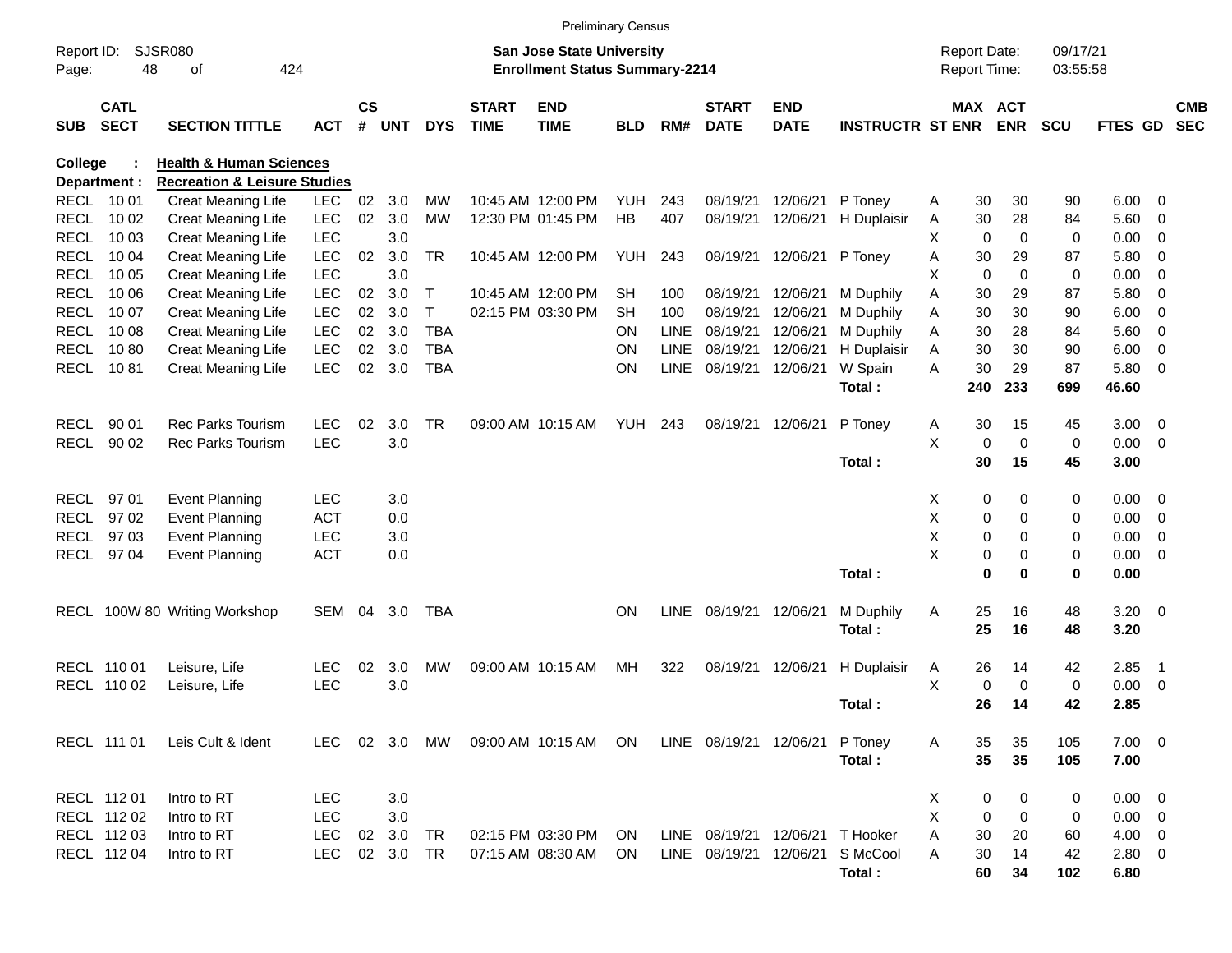|            |                            |                                                          |                          |                    |            |            |                             | <b>Preliminary Census</b>                                          |                 |             |                             |                               |                                                 |                                     |                                                    |                      |                                    |                          |
|------------|----------------------------|----------------------------------------------------------|--------------------------|--------------------|------------|------------|-----------------------------|--------------------------------------------------------------------|-----------------|-------------|-----------------------------|-------------------------------|-------------------------------------------------|-------------------------------------|----------------------------------------------------|----------------------|------------------------------------|--------------------------|
| Page:      | Report ID: SJSR080<br>49   | 424<br>of                                                |                          |                    |            |            |                             | San Jose State University<br><b>Enrollment Status Summary-2214</b> |                 |             |                             |                               |                                                 | <b>Report Date:</b><br>Report Time: |                                                    | 09/17/21<br>03:55:58 |                                    |                          |
| <b>SUB</b> | <b>CATL</b><br><b>SECT</b> | <b>SECTION TITTLE</b>                                    | <b>ACT</b>               | $\mathsf{cs}$<br># | <b>UNT</b> | <b>DYS</b> | <b>START</b><br><b>TIME</b> | <b>END</b><br><b>TIME</b>                                          | <b>BLD</b>      | RM#         | <b>START</b><br><b>DATE</b> | <b>END</b><br><b>DATE</b>     | <b>INSTRUCTR ST ENR</b>                         |                                     | MAX ACT<br><b>ENR</b>                              | <b>SCU</b>           | <b>FTES GD</b>                     | <b>CMB</b><br><b>SEC</b> |
|            | RECL 132 01                | Rec Program Plan                                         | <b>LEC</b>               | 01                 | 3.0 M      |            |                             | 12:30 PM 03:15 PM                                                  | HB              | 106         | 08/19/21                    | 12/06/21                      | C Ghione<br>Total:                              | Α<br>35<br>35                       | 18<br>18                                           | 54<br>54             | $3.65$ 1<br>3.65                   |                          |
|            | RECL 135 01                | Rec Areas & Facilit                                      | <b>LEC</b>               |                    | 3.0        |            |                             |                                                                    |                 |             |                             |                               | Total:                                          | Χ                                   | 0<br>0<br>0<br>$\bf{0}$                            | 0<br>0               | $0.00 \t 0$<br>0.00                |                          |
|            | RECL 136 01<br>RECL 136 02 | Rec & Park Admin<br>Rec & Park Admin                     | <b>LEC</b><br><b>LEC</b> | 01                 | 3.0<br>3.0 | <b>TR</b>  |                             | 10:45 AM 12:00 PM                                                  | MH              | 322         | 08/19/21                    | 12/06/21                      | L Gonzalez<br>Total:                            | X<br>A<br>35<br>35                  | $\mathbf 0$<br>0<br>17<br>17                       | 0<br>51<br>51        | $0.00 \t 0$<br>$3.40 \ 0$<br>3.40  |                          |
|            | RECL 148 01<br>RECL 148 02 | <b>Biofdbck Princ/Prac</b><br><b>Biofdbck Princ/Prac</b> | <b>LEC</b><br><b>ACT</b> |                    | 3.0<br>0.0 |            |                             |                                                                    |                 |             |                             |                               | Total:                                          | X<br>X                              | 0<br>0<br>0<br>$\mathbf 0$<br>$\bf{0}$<br>$\bf{0}$ | 0<br>0<br>0          | $0.00 \t 0$<br>$0.00 \t 0$<br>0.00 |                          |
|            | RECL 150 01                | <b>Rec Enterprises</b>                                   | <b>LEC</b>               | 02                 | 3.0        | TR         |                             | 02:15 PM 03:30 PM                                                  | MH              | 322         | 08/19/21                    | 12/06/21                      | H Duplaisir<br>Total:                           | 25<br>Α<br>25                       | 15<br>15                                           | 45<br>45             | $3.00 \ 0$<br>3.00                 |                          |
|            | RECL 153 01                | Youth Development                                        | <b>LEC</b>               |                    | 3.0        |            |                             |                                                                    |                 |             |                             |                               | Total:                                          | Χ                                   | 0<br>0<br>$\bf{0}$<br>$\bf{0}$                     | 0<br>0               | $0.00 \t 0$<br>0.00                |                          |
|            | RECL 155 01                | Outdoor Rec System LEC 02 3.0 M                          |                          |                    |            |            |                             | 04:00 PM 06:45 PM                                                  | <b>SPXC 152</b> |             | 08/19/21                    | 12/06/21                      | A Bielecki<br>Total:                            | 18<br>Α<br>18                       | 13<br>13                                           | 39<br>39             | $2.65$ 1<br>2.65                   |                          |
|            | RECL 160 01                | Eval & Res in Rec                                        | <b>LEC</b>               |                    | 03 3.0     | МW         |                             | 10:45 AM 12:00 PM                                                  | MH              | 322         | 08/19/21                    | 12/06/21                      | J Baur<br>Total:                                | 26<br>Α<br>26                       | 28<br>28                                           | 84<br>84             | $5.60$ 0<br>5.60                   |                          |
|            | RECL 169 01                | Practicum in RT                                          | <b>SUP</b>               | 36                 | 1.0        | TBA        |                             |                                                                    | <b>ON</b>       | <b>LINE</b> | 08/19/21                    | 12/06/21                      | B Grosvenor A<br>Total:                         | 30<br>30                            | 14<br>14                                           | 14<br>14             | $0.93$ 0<br>0.93                   |                          |
|            |                            | RECL 170A 80 Pre-Intern Workshp                          | SUP 36 1.0 TBA           |                    |            |            |                             |                                                                    | ON              |             |                             | LINE 08/19/21 12/06/21 J Baur | Total:                                          | Α<br>15<br>15                       | 22<br>22                                           | 22<br>22             | $1.47 \t 0$<br>1.47                |                          |
|            |                            | RECL 170B 80 Intern in Rec                               | SUP 48 10.0 TBA          |                    |            |            |                             |                                                                    | ON.             |             | LINE 08/19/21 12/06/21      |                               | J Baur<br>Total:                                | 15<br>Α<br>15                       | 6<br>6                                             | 60<br>60             | $4.00 \ 0$<br>4.00                 |                          |
|            |                            | RECL 170C 80 Intern Rec Therapy                          | SUP 36 10.0 TBA          |                    |            |            |                             |                                                                    | ON.             |             |                             |                               | LINE 08/19/21 12/06/21 J Radmilovic A<br>Total: | 15                                  | 10<br>15<br>10                                     | 100<br>100           | $6.67$ 0<br>6.67                   |                          |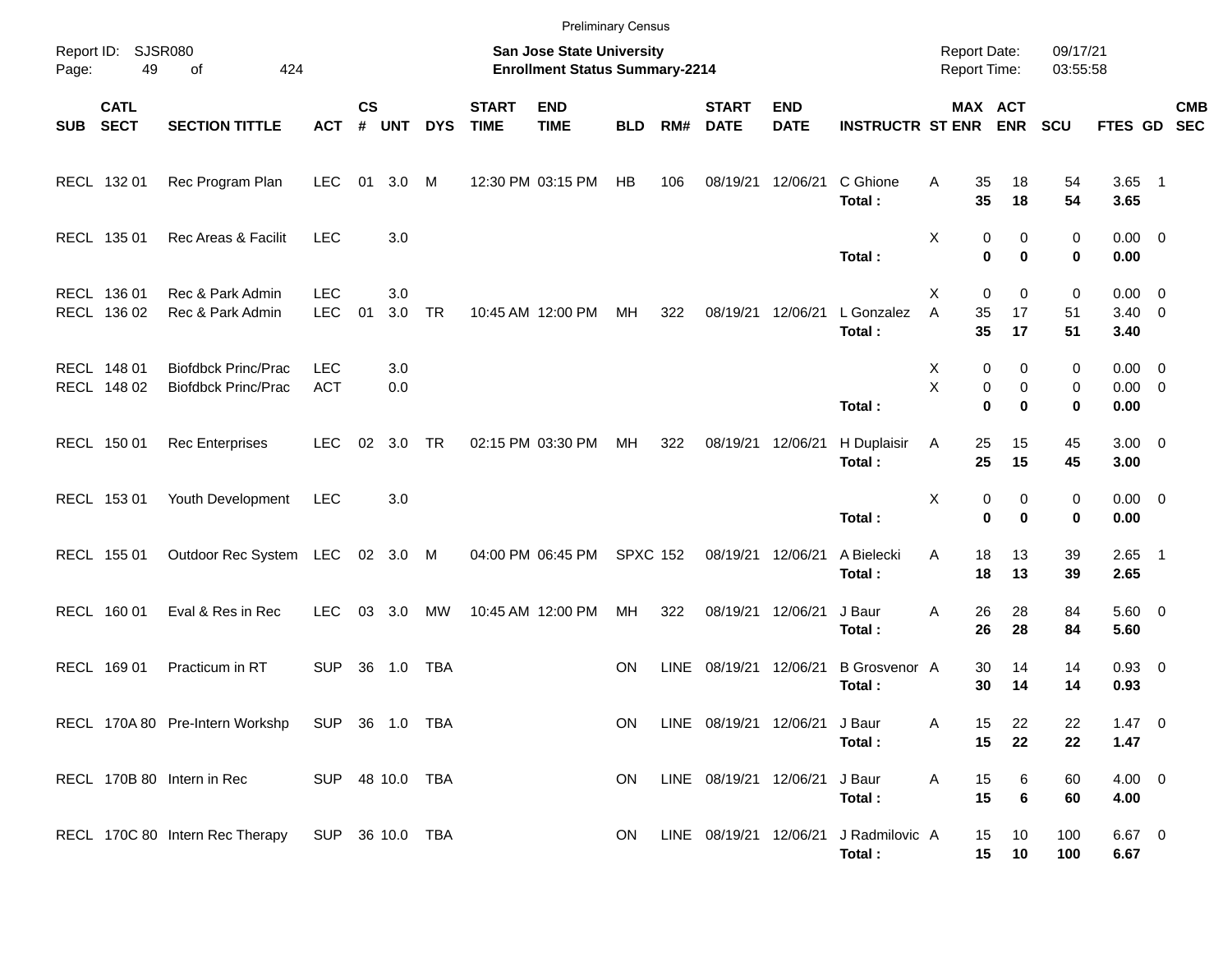|                     |                            |                                                      |                          |                    |            |                        |                             |                                                                           | <b>Preliminary Census</b> |             |                             |                                                  |                                                        |   |                                                       |                                      |                                  |                                                    |                          |
|---------------------|----------------------------|------------------------------------------------------|--------------------------|--------------------|------------|------------------------|-----------------------------|---------------------------------------------------------------------------|---------------------------|-------------|-----------------------------|--------------------------------------------------|--------------------------------------------------------|---|-------------------------------------------------------|--------------------------------------|----------------------------------|----------------------------------------------------|--------------------------|
| Report ID:<br>Page: | 50                         | <b>SJSR080</b><br>424<br>οf                          |                          |                    |            |                        |                             | <b>San Jose State University</b><br><b>Enrollment Status Summary-2214</b> |                           |             |                             |                                                  |                                                        |   | <b>Report Date:</b><br>Report Time:                   | 09/17/21<br>03:55:58                 |                                  |                                                    |                          |
| <b>SUB</b>          | <b>CATL</b><br><b>SECT</b> | <b>SECTION TITTLE</b>                                | <b>ACT</b>               | $\mathsf{cs}$<br># | <b>UNT</b> | <b>DYS</b>             | <b>START</b><br><b>TIME</b> | <b>END</b><br><b>TIME</b>                                                 | <b>BLD</b>                | RM#         | <b>START</b><br><b>DATE</b> | <b>END</b><br><b>DATE</b>                        | <b>INSTRUCTR ST ENR</b>                                |   | <b>MAX ACT</b><br><b>ENR</b>                          | <b>SCU</b>                           | FTES GD                          |                                                    | <b>CMB</b><br><b>SEC</b> |
|                     | RECL 180 01                | <b>Indiv Study</b>                                   | <b>SUP</b>               | 36                 | 3.0        | <b>TBA</b>             |                             |                                                                           | ON                        | <b>LINE</b> | 08/19/21                    | 12/06/21                                         | J Baur<br>Total:                                       | A | 30<br>0<br>30<br>$\bf{0}$                             | $\mathbf 0$<br>$\mathbf 0$           | $0.00 \t 0$<br>0.00              |                                                    |                          |
| <b>RECL</b>         | 184 01                     | Directed Reading                                     | <b>SUP</b>               | 36                 | 3.0        | <b>TBA</b>             |                             |                                                                           | ON                        | <b>LINE</b> | 08/19/21                    | 12/06/21                                         | J Baur<br>Total:                                       | A | 30<br>0<br>30<br>0                                    | 0<br>$\mathbf 0$                     | 0.00<br>0.00                     | $\overline{\mathbf{0}}$                            |                          |
| <b>RECL</b>         | 18701<br>RECL 187 02       | Leisure Education RT LEC<br>Leisure Education RT LEC |                          | 02<br>02           | 3.0<br>3.0 | <b>MW</b><br><b>MW</b> |                             | 10:45 AM 12:00 PM<br>02:15 PM 03:30 PM                                    | <b>HB</b><br><b>YUH</b>   | 407<br>243  | 08/19/21<br>08/19/21        | 12/06/21<br>12/06/21                             | <b>B</b> Grosvenor A<br><b>B</b> Grosvenor A<br>Total: |   | 20<br>25<br>25<br>15<br>50<br>35                      | 60<br>45<br>105                      | 4.00<br>3.00<br>7.00             | $\overline{\mathbf{0}}$<br>$\overline{\mathbf{0}}$ |                          |
| RECL<br>RECL        | 193 01<br>193 02           | RT for Phys Cond<br>RT for Phys Cond                 | <b>LEC</b><br><b>LEC</b> | 02<br>02           | 3.0<br>3.0 | R<br><b>MW</b>         |                             | 04:00 PM 06:45 PM<br>07:15 AM 08:30 AM                                    | <b>YUH</b><br><b>YUH</b>  | 243<br>243  | 08/19/21<br>08/19/21        | 12/06/21<br>12/06/21                             | B Grosvenor A<br>B Grosvenor A<br>Total:               |   | 25<br>16<br>25<br>18<br>50<br>34                      | 48<br>54<br>102                      | 3.20<br>3.60<br>6.80             | $\overline{\mathbf{0}}$<br>$\overline{\mathbf{0}}$ |                          |
| <b>RECL</b>         | 198 01                     | RT Assess and Doc                                    | <b>LEC</b>               | 02                 | 3.0        | M                      |                             | 04:00 PM 06:45 PM                                                         | ON                        | <b>LINE</b> | 08/19/21                    | 12/06/21                                         | K Pham<br>Total:                                       | A | 40<br>40<br>40<br>40                                  | 120<br>120                           | $8.00 \t 0$<br>8.00              |                                                    |                          |
|                     | Department :               | <b>Recreation &amp; Leisure Studies</b>              |                          |                    |            |                        |                             |                                                                           |                           |             |                             | <b>Lower Division:</b><br><b>Upper Division:</b> | <b>Department Total:</b><br><b>Graduate Division:</b>  |   | 599<br>830<br>270<br>248<br>560<br>351<br>$\mathbf 0$ | 1837<br>744<br>1093<br>$\bf{0}$<br>0 | 122.62<br>49.60<br>73.02<br>0.00 |                                                    |                          |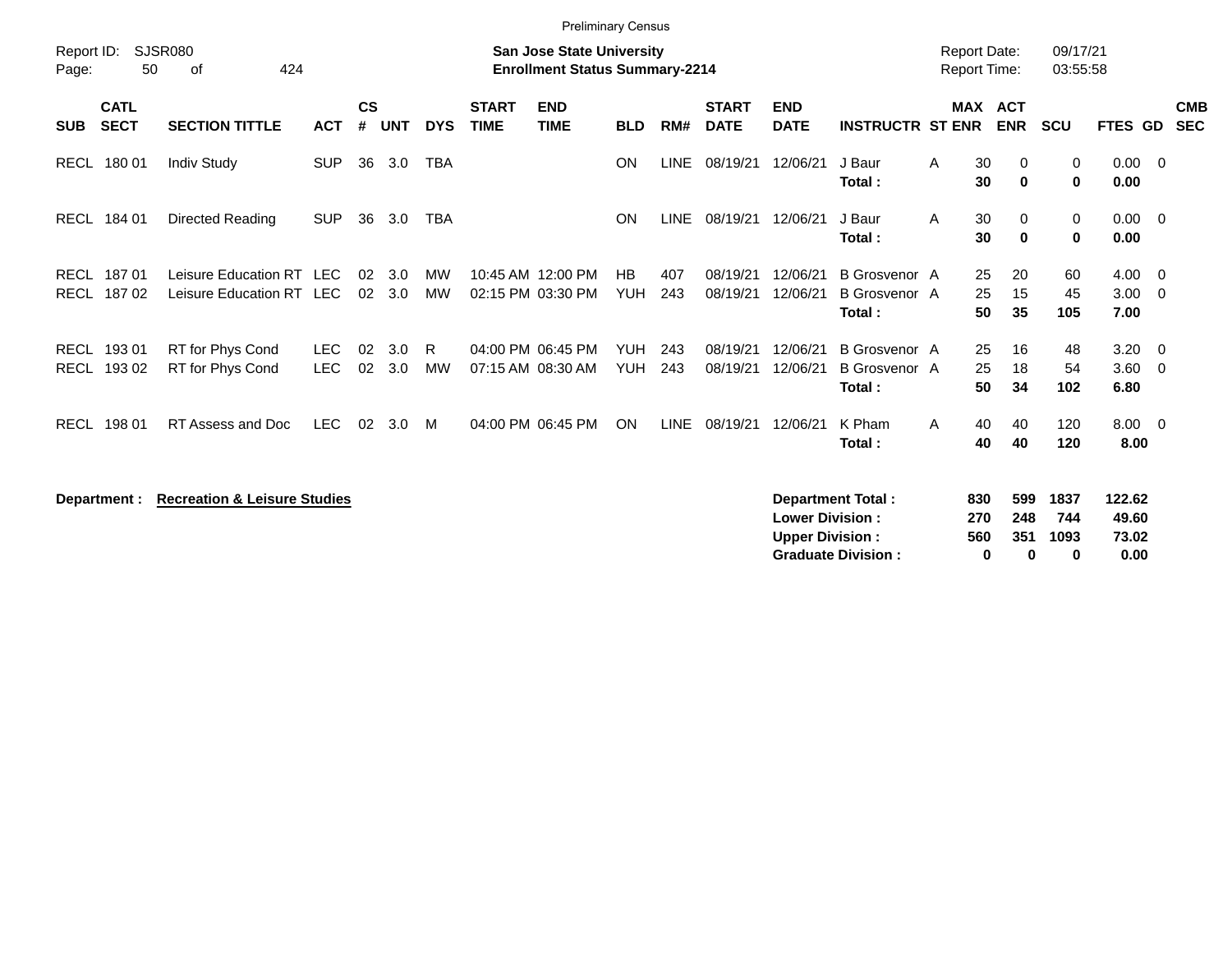|                     |                            |                                    |            |                    |            |              |                             | <b>Preliminary Census</b>                                                 |            |             |                             |                           |                         |                                     |                       |                      |                |                          |                          |
|---------------------|----------------------------|------------------------------------|------------|--------------------|------------|--------------|-----------------------------|---------------------------------------------------------------------------|------------|-------------|-----------------------------|---------------------------|-------------------------|-------------------------------------|-----------------------|----------------------|----------------|--------------------------|--------------------------|
| Report ID:<br>Page: | 51                         | <b>SJSR080</b><br>424<br>оf        |            |                    |            |              |                             | <b>San Jose State University</b><br><b>Enrollment Status Summary-2214</b> |            |             |                             |                           |                         | <b>Report Date:</b><br>Report Time: |                       | 09/17/21<br>03:55:58 |                |                          |                          |
| <b>SUB</b>          | <b>CATL</b><br><b>SECT</b> | <b>SECTION TITTLE</b>              | <b>ACT</b> | $\mathsf{cs}$<br># | <b>UNT</b> | <b>DYS</b>   | <b>START</b><br><b>TIME</b> | <b>END</b><br><b>TIME</b>                                                 | <b>BLD</b> | RM#         | <b>START</b><br><b>DATE</b> | <b>END</b><br><b>DATE</b> | <b>INSTRUCTR ST ENR</b> |                                     | MAX ACT<br><b>ENR</b> | <b>SCU</b>           | <b>FTES GD</b> |                          | <b>CMB</b><br><b>SEC</b> |
| College             |                            | <b>Health &amp; Human Sciences</b> |            |                    |            |              |                             |                                                                           |            |             |                             |                           |                         |                                     |                       |                      |                |                          |                          |
|                     | Department :               | <b>Social Work</b>                 |            |                    |            |              |                             |                                                                           |            |             |                             |                           |                         |                                     |                       |                      |                |                          |                          |
|                     | GERO 107 01                | Aging and Society                  | <b>LEC</b> | 02                 | 3.0        | м            |                             | 06:00 PM 08:45 PM                                                         | <b>ON</b>  | LINE        | 08/19/21                    | 12/06/21                  | V Silva                 | Α                                   | 35<br>18              | 54                   | 3.60           |                          | 0 <sup>o</sup>           |
|                     | SCWK 107 01                | Aging and Society                  | <b>LEC</b> | 02                 | 3.0        | M            |                             | 06:00 PM 08:45 PM                                                         | <b>ON</b>  | LINE        | 08/19/21                    | 12/06/21                  | V Silva                 | Α                                   | 0<br>13               | 39                   | 2.60           |                          | 0 <sup>o</sup>           |
| PH                  | 107 01                     | Aging and Society                  | <b>LEC</b> | 02                 | 3.0        | M            |                             | 06:00 PM 08:45 PM                                                         | <b>ON</b>  | LINE        | 08/19/21                    | 12/06/21                  | V Silva                 | Α                                   | 6<br>0                | 18                   | 1.20           |                          | 0 <sup>o</sup>           |
|                     | GERO 107 02                | Aging and Society                  | <b>LEC</b> |                    | 3.0        |              |                             |                                                                           |            |             |                             |                           |                         | х                                   | 0<br>0                | 0                    | 0.00           | 0                        |                          |
|                     | SCWK 107 02                | Aging and Society                  | <b>LEC</b> |                    | 3.0        |              |                             |                                                                           |            |             |                             |                           |                         | X                                   | 0<br>0                | 0                    | 0.00           | $\overline{0}$           |                          |
| PH.                 | 107 02                     | Aging and Society                  | <b>LEC</b> |                    | 3.0        |              |                             |                                                                           |            |             |                             |                           |                         | X                                   | 0<br>$\mathbf 0$      | 0                    | 0.00           | $\overline{\phantom{0}}$ |                          |
|                     |                            |                                    |            |                    |            |              |                             |                                                                           |            |             |                             |                           | Total:                  |                                     | 35<br>37              | 111                  | 7.40           |                          |                          |
|                     | <b>SCWK 110 01</b>         | <b>Fnd Sw Practice</b>             | SEM        | 04                 | 3.0        | м            |                             | 09:00 AM 11:45 AM                                                         | <b>ON</b>  | LINE        | 08/19/21                    | 12/06/21                  | S Lee                   | Α                                   | 22<br>22              | 66                   | 4.40           | $\overline{\phantom{0}}$ |                          |
|                     | <b>SCWK 110 02</b>         | <b>Fnd Sw Practice</b>             | <b>SEM</b> | 04                 | 3.0        | M            |                             | 04:00 PM 06:45 PM                                                         | <b>ON</b>  | LINE        | 08/19/21                    | 12/06/21                  | S Lee                   | Α                                   | 22<br>22              | 66                   | 4.40           | $\overline{\phantom{0}}$ |                          |
|                     | SCWK 110 03                | <b>Fnd Sw Practice</b>             | <b>SEM</b> | 04                 | 3.0        | $\mathsf{T}$ |                             | 09:00 AM 11:45 AM                                                         | <b>ON</b>  | LINE        | 08/19/21                    | 12/06/21                  | E Ostergren             | A                                   | 22<br>21              | 63                   | 4.20           | - 0                      |                          |
|                     |                            |                                    |            |                    |            |              |                             |                                                                           |            |             |                             |                           | Total:                  |                                     | 66<br>65              | 195                  | 13.00          |                          |                          |
|                     | <b>SCWK 111 01</b>         | <b>Gen SW Practice I</b>           | SEM        | 04                 | 3.0        | м            |                             | 09:00 AM 11:45 AM                                                         | SН         | 345         | 08/19/21                    | 12/06/21                  | G Thomas                | Α                                   | 24<br>26              | 78                   | 5.20           | $\overline{\phantom{0}}$ |                          |
|                     | <b>SCWK 111 02</b>         | Gen SW Practice I                  | <b>SEM</b> | 04                 | 3.0        | W            |                             | 12:30 PM 03:15 PM                                                         | SН         | 312         | 08/19/21                    | 12/06/21                  | G Thomas                | Α                                   | 24<br>23              | 69                   | 4.60           | $\overline{\mathbf{0}}$  |                          |
|                     | <b>SCWK 111 03</b>         | Gen SW Practice I                  | <b>SEM</b> | 04                 | 3.0        | W            |                             | 04:00 PM 06:45 PM                                                         | SН         | 312         | 08/19/21                    | 12/06/21                  | C Powell                | Α                                   | 15<br>24              | 45                   | 3.00           | $\overline{\mathbf{0}}$  |                          |
|                     | SCWK 111 04                | Gen SW Practice I                  | SEM        | 04                 | 3.0        | M            |                             | 06:00 PM 08:45 PM                                                         | <b>SH</b>  | 345         | 08/19/21                    | 12/06/21                  | E Ostergren             | A                                   | 24<br>13              | 39                   | 2.60           | $\overline{\phantom{0}}$ |                          |
|                     |                            |                                    |            |                    |            |              |                             |                                                                           |            |             |                             |                           | Total:                  |                                     | 96<br>77              | 231                  | 15.40          |                          |                          |
|                     | <b>SCWK 12001</b>          | Soc Wk Inst Policy I               | <b>LEC</b> | 05                 | 3.0        | м            |                             | 12:30 PM 03:15 PM                                                         | <b>ON</b>  | LINE        | 08/19/21                    | 12/06/21                  | E Bruce                 | A                                   | 22<br>22              | 66                   | 4.40           | $\overline{\phantom{0}}$ |                          |
|                     | SCWK 120 02                | Soc Wk Inst Policy I               | <b>LEC</b> | 05                 | 3.0        | Τ            |                             | 12:30 PM 03:15 PM                                                         | <b>ON</b>  | LINE        | 08/19/21                    | 12/06/21                  | E Bruce                 | Α                                   | 22<br>21              | 63                   | 4.20           | $\overline{\mathbf{0}}$  |                          |
|                     | SCWK 120 03                | Soc Wk Inst Policy I               | <b>LEC</b> | 05                 | 3.0        |              |                             |                                                                           |            |             | 08/19/21                    | 12/06/21                  |                         | X                                   | 0<br>$\mathbf 0$      | 0                    | 0.00           | $\overline{\mathbf{0}}$  |                          |
|                     | SCWK 120 04                | Soc Wk Inst Policy I               | <b>LEC</b> | 05                 | 3.0        | W            |                             | 12:30 PM 03:15 PM                                                         | <b>ON</b>  | <b>LINE</b> | 08/19/21                    | 12/06/21                  | E Bruce                 | Α                                   | 22<br>20              | 60                   | 4.00           | $\overline{\phantom{0}}$ |                          |
|                     |                            |                                    |            |                    |            |              |                             |                                                                           |            |             |                             |                           | Total:                  |                                     | 66<br>63              | 189                  | 12.60          |                          |                          |
|                     | SCWK 130 01                | Hm Bhyr Soc Envt I                 | LEC        | 02                 | 3.0        | Т            |                             | 04:00 PM 06:45 PM                                                         | <b>ON</b>  | LINE        | 08/19/21                    | 12/06/21                  | Y Maxwell               | A                                   | 23<br>22              | 69                   | $4.60$ 0       |                          |                          |
|                     | SCWK 130 02                | Hm Bhvr Soc Envt I                 | <b>LEC</b> | 02                 | 3.0        | R            |                             | 09:00 AM 11:45 AM                                                         | <b>ON</b>  | LINE        | 08/19/21                    | 12/06/21                  | S House                 | Α                                   | 22<br>22              | 66                   | 4.40           | $\overline{\mathbf{0}}$  |                          |
|                     | SCWK 130 03                | Hm Bhyr Soc Envt I                 | <b>LEC</b> | 02                 | 3.0        | R            |                             | 12:30 PM 03:15 PM                                                         | ON         | <b>LINE</b> | 08/19/21                    | 12/06/21                  | S House                 | A                                   | 22<br>23              | 69                   | 4.60           | - 0                      |                          |
|                     |                            |                                    |            |                    |            |              |                             |                                                                           |            |             |                             |                           | Total:                  |                                     | 66<br>68              | 204                  | 13.60          |                          |                          |
|                     | SCWK 131 01                | Hm Bhvr Soc Env II                 | LEC.       |                    | 02 3.0     | $\top$       |                             | 12:30 PM 03:15 PM                                                         | ON.        | LINE        | 08/19/21 12/06/21           |                           | S Diwan                 | A                                   | 22<br>22              | 66                   | $4.40 \ 0$     |                          |                          |
|                     | SCWK 131 02                | Hm Bhvr Soc Env II                 | <b>LEC</b> |                    | 02 3.0     | F            |                             | 09:30 AM 12:15 PM                                                         | ON.        | <b>LINE</b> | 08/19/21                    | 12/06/21                  | R Fonseka               | A                                   | 21<br>22              | 63                   | $4.20 \ 0$     |                          |                          |
|                     | SCWK 131 03                | Hm Bhvr Soc Env II                 | <b>LEC</b> |                    | 02 3.0 F   |              |                             | 12:30 PM 03:15 PM                                                         | ON.        | LINE        | 08/19/21 12/06/21           |                           | Y Maxwell               | A                                   | 22<br>22              | 66                   | 4.40 0         |                          |                          |
|                     |                            |                                    |            |                    |            |              |                             |                                                                           |            |             |                             |                           | Total:                  |                                     | 66<br>65              | 195                  | 13.00          |                          |                          |
|                     | <b>SCWK 141 01</b>         | Field Practicum I                  | <b>SUP</b> |                    | 36 4.0     | TBA          |                             |                                                                           |            |             |                             | 08/19/21 12/06/21         | L Chin                  | A                                   | 30<br>14              | 56                   | $3.73$ 0       |                          |                          |
|                     | SCWK 141 02                | Field Practicum I                  | <b>SUP</b> |                    |            | 36  4.0  TBA |                             |                                                                           |            |             |                             | 08/19/21 12/06/21         | M Blandino              | Α                                   | 30<br>13              | 52                   | $3.47 \ 0$     |                          |                          |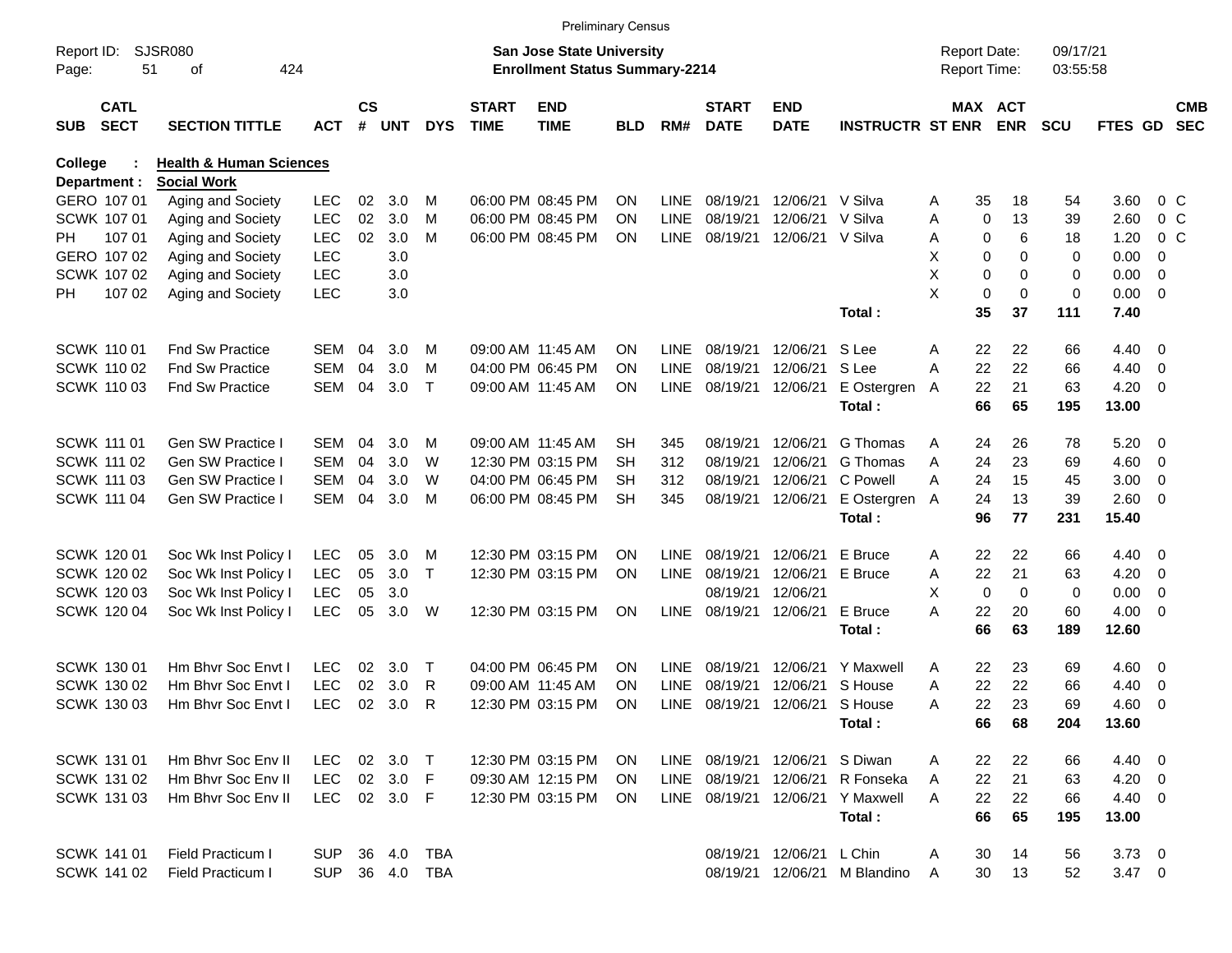|                     |                            |                               |              |                    |            |            |                             |                                                                           | <b>Preliminary Census</b> |             |                             |                                |                         |                                     |                       |                      |             |                         |                          |
|---------------------|----------------------------|-------------------------------|--------------|--------------------|------------|------------|-----------------------------|---------------------------------------------------------------------------|---------------------------|-------------|-----------------------------|--------------------------------|-------------------------|-------------------------------------|-----------------------|----------------------|-------------|-------------------------|--------------------------|
| Report ID:<br>Page: | SJSR080<br>52              | 424<br>of                     |              |                    |            |            |                             | <b>San Jose State University</b><br><b>Enrollment Status Summary-2214</b> |                           |             |                             |                                |                         | <b>Report Date:</b><br>Report Time: |                       | 09/17/21<br>03:55:58 |             |                         |                          |
| <b>SUB</b>          | <b>CATL</b><br><b>SECT</b> | <b>SECTION TITTLE</b>         | <b>ACT</b>   | $\mathsf{cs}$<br># | <b>UNT</b> | <b>DYS</b> | <b>START</b><br><b>TIME</b> | <b>END</b><br><b>TIME</b>                                                 | <b>BLD</b>                | RM#         | <b>START</b><br><b>DATE</b> | <b>END</b><br><b>DATE</b>      | <b>INSTRUCTR ST ENR</b> |                                     | MAX ACT<br><b>ENR</b> | <b>SCU</b>           | FTES GD     |                         | <b>CMB</b><br><b>SEC</b> |
|                     | SCWK 141 03                | <b>Field Practicum I</b>      | <b>SUP</b>   | 36                 | 4.0        | <b>TBA</b> |                             |                                                                           |                           |             | 08/19/21                    | 12/06/21                       | L Chin                  | Α                                   | 30<br>13              | 52                   | 3.47        | - 0                     |                          |
|                     | <b>SCWK 141 04</b>         | <b>Field Practicum I</b>      | <b>SUP</b>   | 36                 | 4.0        | <b>TBA</b> |                             |                                                                           |                           |             | 08/19/21                    | 12/06/21                       | M Curry                 | 30<br>Α                             | 13                    | 52                   | 3.47        | - 0                     |                          |
|                     | <b>SCWK 141 05</b>         | <b>Field Practicum I</b>      | <b>SUP</b>   | 36                 | 4.0        | <b>TBA</b> |                             |                                                                           |                           |             | 08/19/21                    | 12/06/21                       | R Bhader                | Α<br>30                             | 13                    | 52                   | 3.47        | $\overline{\mathbf{0}}$ |                          |
|                     | SCWK 141 06                | <b>Field Practicum I</b>      | <b>SUP</b>   | 36                 | 4.0        | <b>TBA</b> |                             |                                                                           |                           |             | 08/19/21                    | 12/06/21                       | R Bhader                | A<br>30                             | 13                    | 52                   | 3.47        | - 0                     |                          |
|                     |                            |                               |              |                    |            |            |                             |                                                                           |                           |             |                             |                                | Total:                  | 180                                 | 79                    | 316                  | 21.07       |                         |                          |
|                     | <b>SCWK 18001</b>          | <b>Individual Studies</b>     | <b>SUP</b>   | 36                 | 1.0        | TBA        |                             |                                                                           |                           |             | 08/19/21                    | 12/06/21                       |                         | Α                                   | 5<br>0                | 0                    | 0.00        | $\overline{\mathbf{0}}$ |                          |
|                     |                            |                               |              |                    |            |            |                             |                                                                           |                           |             |                             |                                | Total:                  |                                     | 5<br>0                | $\mathbf 0$          | 0.00        |                         |                          |
|                     |                            | SCWK 200W 01 Social Work GWAR | <b>SEM</b>   | 05                 | 3.0        | F          |                             | 09:30 AM 12:15 PM                                                         | <b>ON</b>                 | <b>LINE</b> | 08/19/21                    | 12/06/21                       | C Gil                   | Α                                   | 30<br>30              | 90                   | 7.50 30     |                         |                          |
|                     |                            | SCWK 200W 02 Social Work GWAR | <b>SEM</b>   | 05                 | 3.0        | F          |                             | 09:30 AM 12:15 PM                                                         | <b>ON</b>                 | LINE        | 08/19/21                    | 12/06/21                       | J Barnum                | 30<br>Α                             | 30                    | 90                   | 7.50 30     |                         |                          |
|                     |                            | SCWK 200W 03 Social Work GWAR | <b>SEM</b>   | 05                 | 3.0        | F          |                             | 12:30 PM 03:15 PM                                                         | <b>ON</b>                 | LINE        | 08/19/21                    | 12/06/21                       | <b>B</b> Barr           | 30<br>A                             | 29                    | 87                   | 7.25 29     |                         |                          |
|                     |                            | SCWK 200W 04 Social Work GWAR | <b>SEM</b>   | 05                 | 3.0        | W          |                             | 06:00 PM 08:45 PM                                                         | ON.                       | <b>LINE</b> | 08/19/21                    | 12/06/21                       | M McNay-Beil A          |                                     | 30<br>30              | 90                   | 7.50 30     |                         |                          |
|                     |                            |                               |              |                    |            |            |                             |                                                                           |                           |             |                             |                                | Total:                  | 120                                 | 119                   | 357                  | 29.75       |                         |                          |
|                     | SCWK 202 01                | Soc Policy and Servi          | SEM          | 05                 | 3.0        | F          |                             | 12:30 PM 03:15 PM                                                         | <b>ON</b>                 | <b>LINE</b> | 08/19/21                    | 12/06/21                       | J Wolf                  | A                                   | 30<br>30              | 90                   | 7.50 30     |                         |                          |
|                     | SCWK 202 02                | Soc Policy and Servi          | <b>SEM</b>   | 05                 | 3.0        | F          |                             | 12:30 PM 03:15 PM                                                         | <b>ON</b>                 | <b>LINE</b> | 08/19/21                    | 12/06/21                       | R Fonseka               | 30<br>A                             | 30                    | 90                   | 7.50 30     |                         |                          |
|                     | <b>SCWK 202 03</b>         | Soc Policy and Servi          | <b>SEM</b>   | 05                 | 3.0        | F          |                             | 09:30 AM 12:15 PM                                                         | <b>ON</b>                 | LINE        | 08/19/21                    | 12/06/21                       | J Wolf                  | 30<br>Α                             | 29                    | 87                   | 7.25 29     |                         |                          |
|                     | SCWK 202 04                | Soc Policy and Servi          | SEM          | 05                 | 3.0        | M          |                             | 06:00 PM 08:45 PM                                                         | ON                        | <b>LINE</b> | 08/19/21                    | 12/06/21                       | R Fonseka               | A                                   | 30<br>29              | 87                   | 7.25 29     |                         |                          |
|                     |                            |                               |              |                    |            |            |                             |                                                                           |                           |             |                             |                                | Total:                  | 120                                 | 118                   | 354                  | 29.50       |                         |                          |
|                     | <b>SCWK 21201</b>          | Human Behavior I              | <b>SEM</b>   | 05                 | 3.0        | M          |                             | 09:00 AM 11:45 AM                                                         | <b>ON</b>                 | <b>LINE</b> | 08/19/21                    | 12/06/21                       | C Nadal                 | A                                   | 30<br>30              | 90                   | 7.50 30     |                         |                          |
|                     | SCWK 212 02                | Human Behavior I              | <b>SEM</b>   | 05                 | 3.0        | W          |                             | 12:30 PM 03:15 PM                                                         | <b>ON</b>                 | LINE        | 08/19/21                    | 12/06/21                       | D Cabral                | 30<br>Α                             | 30                    | 90                   | 7.50 30     |                         |                          |
|                     | SCWK 212 03                | Human Behavior I              | <b>SEM</b>   | 05                 | 3.0        | W          |                             | 09:00 AM 11:45 AM                                                         | ON                        | <b>LINE</b> | 08/19/21                    | 12/06/21                       | C Nadal                 | 30<br>A                             | 29                    | 87                   | 7.25 29     |                         |                          |
|                     |                            |                               |              |                    |            |            |                             |                                                                           |                           |             |                             |                                | Total:                  |                                     | 90<br>89              | 267                  | 22.25       |                         |                          |
|                     | SCWK 214 04                | Human Behavior II             | SEM          | 05                 | 3.0        | W          |                             | 06:00 PM 08:45 PM                                                         | ON                        | LINE        | 08/19/21                    | 12/06/21                       | J Carpenter A           |                                     | 30<br>27              | 81                   | 6.75 27     |                         |                          |
|                     |                            |                               |              |                    |            |            |                             |                                                                           |                           |             |                             |                                | Total:                  |                                     | 30<br>27              | 81                   | 6.75        |                         |                          |
|                     | <b>SCWK 22001</b>          | Trans Gen Prac I              | SEM 05 3.0   |                    |            | M          |                             | 12:30 PM 03:15 PM                                                         | ON                        |             |                             | LINE 08/19/21 12/06/21 M Reyes |                         | A                                   | 30<br>30              | 90                   | 7.50 30     |                         |                          |
|                     | <b>SCWK 220 02</b>         | Trans Gen Prac I              | SEM 05 3.0   |                    |            | W          |                             | 09:00 AM 11:45 AM                                                         | ON                        |             |                             | LINE 08/19/21 12/06/21 M Reyes |                         | Α                                   | $30\,$<br>$30\,$      | 90                   | 7.50 30     |                         |                          |
|                     | <b>SCWK 220 03</b>         | Trans Gen Prac I              | SEM 05 3.0   |                    |            | W          |                             | 12:30 PM 03:15 PM                                                         | ON.                       |             | LINE 08/19/21               | 12/06/21                       | M Garcia                | Α                                   | 30<br>29              | 87                   | 7.25 29     |                         |                          |
|                     | <b>SCWK 220 04</b>         | Trans Gen Prac I              | SEM 05 3.0 M |                    |            |            |                             | 06:00 PM 08:45 PM                                                         | ON                        |             | LINE 08/19/21 12/06/21      |                                | M Garcia                | Α                                   | 30<br>30              | 90                   | 7.50 30     |                         |                          |
|                     |                            |                               |              |                    |            |            |                             |                                                                           |                           |             |                             |                                | Total:                  |                                     | 120 119               | 357                  | 29.75       |                         |                          |
|                     | SCWK 222 01                | Trans Adv Gen I               | SEM 05 3.0 T |                    |            |            |                             | 12:30 PM 03:15 PM SH                                                      |                           | 312         |                             | 08/19/21 12/06/21              | C Gil                   | A                                   | 30<br>30              | 90                   | 7.50 30     |                         |                          |
|                     |                            |                               |              |                    |            |            |                             |                                                                           |                           |             |                             |                                | Total:                  |                                     | 30<br>30              | 90                   | 7.50        |                         |                          |
|                     | <b>SCWK 223 01</b>         | Trans Adv Gen II              | <b>SEM</b>   |                    | 3.0        |            |                             |                                                                           |                           |             |                             |                                |                         | X                                   | 0<br>$\mathbf 0$      | $\mathbf 0$          | $0.00 \t 0$ |                         |                          |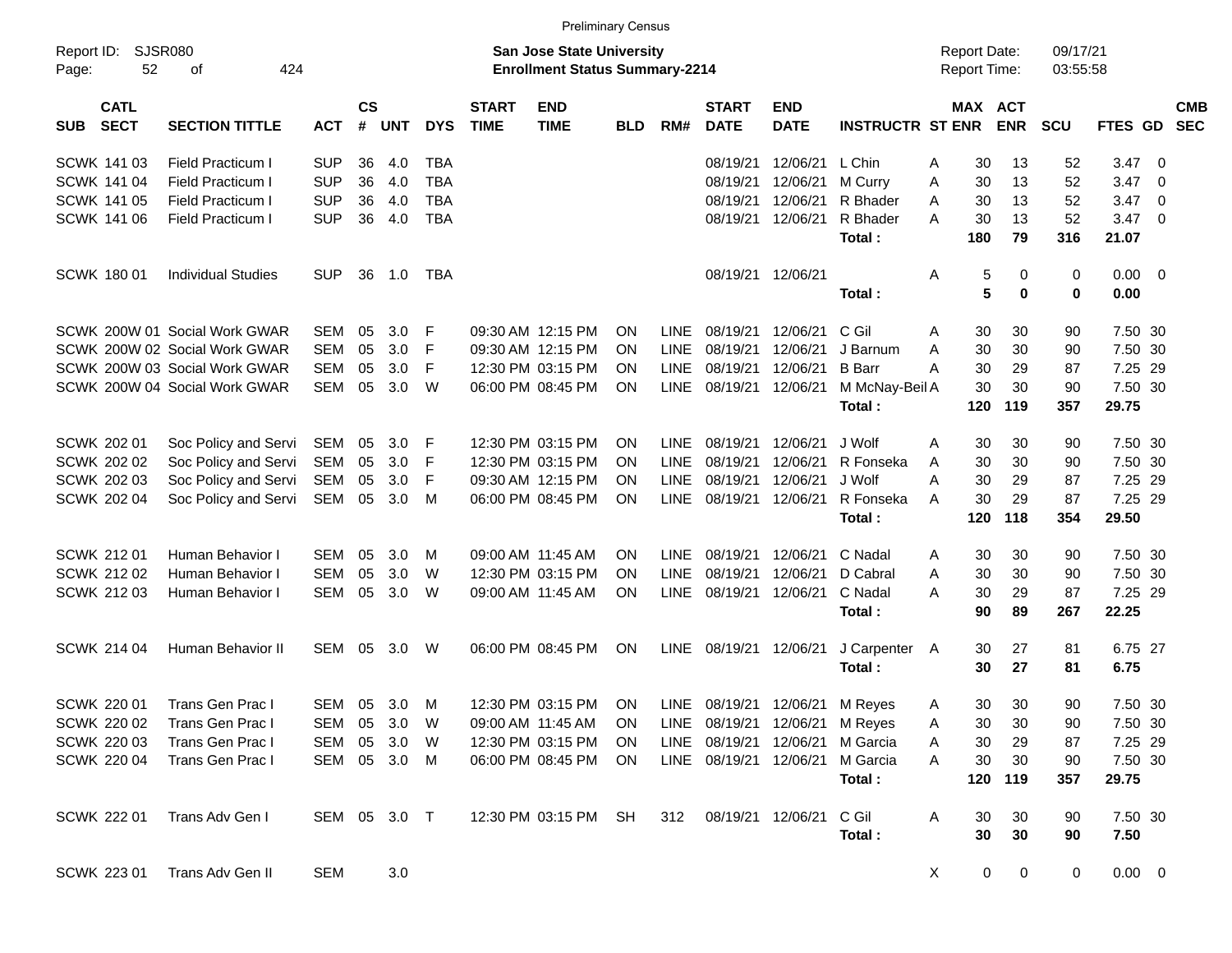|                     |                            |                                   |                          |                    |            |                          |                             |                                                                    | <b>Preliminary Census</b> |     |                             |                           |                                    |                                     |             |                      |                      |                          |
|---------------------|----------------------------|-----------------------------------|--------------------------|--------------------|------------|--------------------------|-----------------------------|--------------------------------------------------------------------|---------------------------|-----|-----------------------------|---------------------------|------------------------------------|-------------------------------------|-------------|----------------------|----------------------|--------------------------|
| Report ID:<br>Page: | 53                         | <b>SJSR080</b><br>424<br>οf       |                          |                    |            |                          |                             | San Jose State University<br><b>Enrollment Status Summary-2214</b> |                           |     |                             |                           |                                    | <b>Report Date:</b><br>Report Time: |             | 09/17/21<br>03:55:58 |                      |                          |
| <b>SUB</b>          | <b>CATL</b><br><b>SECT</b> | <b>SECTION TITTLE</b>             | <b>ACT</b>               | $\mathsf{cs}$<br># | <b>UNT</b> | <b>DYS</b>               | <b>START</b><br><b>TIME</b> | <b>END</b><br><b>TIME</b>                                          | <b>BLD</b>                | RM# | <b>START</b><br><b>DATE</b> | <b>END</b><br><b>DATE</b> | <b>INSTRUCTR ST ENR</b>            | MAX ACT                             | <b>ENR</b>  | <b>SCU</b>           | FTES GD              | <b>CMB</b><br><b>SEC</b> |
|                     |                            |                                   |                          |                    |            |                          |                             |                                                                    |                           |     |                             |                           | Total:                             | $\bf{0}$                            | 0           | 0                    | 0.00                 |                          |
|                     | SCWK 224 01                | Pract with Sp Sp                  | SEM 05                   |                    | 3.0 T      |                          |                             | 06:00 PM 08:45 PM                                                  | HB                        | 407 |                             | 08/19/21 12/06/21         | L Moore-Guer A<br>Total:           | 30<br>30                            | 23<br>23    | 69<br>69             | 5.75 23<br>5.75      |                          |
|                     | SCWK 230 01<br>SCWK 230 02 | Soc W Pract I<br>Soc W Pract I    | <b>SUP</b><br><b>SUP</b> | 23<br>23           | 4.0<br>4.0 | <b>TBA</b><br><b>TBA</b> |                             |                                                                    |                           |     | 08/19/21<br>08/19/21        | 12/06/21<br>12/06/21      | A Fimbres-Wi A<br><b>B</b> Watkins | 30<br>30                            | 12<br>14    | 48<br>56             | 4.00 12<br>4.67 14   |                          |
|                     | SCWK 230 03                | Soc W Pract I                     | <b>SUP</b>               | 23                 | 4.0        | <b>TBA</b>               |                             |                                                                    |                           |     | 08/19/21                    | 12/06/21                  | <b>B</b> Tavera                    | A<br>Α<br>30                        | 13          | 52                   | 4.33 13              |                          |
|                     | SCWK 230 04                | Soc W Pract I                     | <b>SUP</b>               | 23                 | 4.0        | <b>TBA</b>               |                             |                                                                    |                           |     | 08/19/21                    | 12/06/21                  | <b>B</b> Tavera                    | 30<br>A                             | 11          | 44                   | 3.67 11              |                          |
|                     | <b>SCWK 230 05</b>         | Soc W Pract I                     | <b>SUP</b>               | 23                 | 4.0        | <b>TBA</b>               |                             |                                                                    |                           |     | 08/19/21                    | 12/06/21                  | J Jackson                          | Α<br>30                             | 15          | 60                   | 5.00 15              |                          |
|                     | <b>SCWK 230 06</b>         | Soc W Pract I                     | <b>SUP</b>               | 23                 | 4.0        | <b>TBA</b>               |                             |                                                                    |                           |     | 08/19/21                    | 12/06/21                  | J Rose                             | Α<br>30                             | 16          | 64                   | 5.33 16              |                          |
|                     | SCWK 230 07                | Soc W Pract I                     | <b>SUP</b>               | 23                 | 4.0        | <b>TBA</b>               |                             |                                                                    |                           |     | 08/19/21                    | 12/06/21                  | M Blandino                         | 30<br>A                             | 11          | 44                   | 3.67 11              |                          |
|                     | <b>SCWK 230 08</b>         | Soc W Pract I                     | <b>SUP</b>               | 23                 | 4.0        | <b>TBA</b>               |                             |                                                                    |                           |     | 08/19/21                    | 12/06/21                  | M Curry                            | 30<br>Α                             | 13          | 52                   | 4.33 13              |                          |
|                     | SCWK 230 09                | Soc W Pract I                     | <b>SUP</b>               | 23                 | 4.0        | <b>TBA</b>               |                             |                                                                    |                           |     |                             | 08/19/21 12/06/21         | V Smith                            | 30<br>Α                             | 13          | 52                   | 4.33 13              |                          |
|                     |                            |                                   |                          |                    |            |                          |                             |                                                                    |                           |     |                             |                           | Total:                             | 270                                 | 118         | 472                  | 39.33                |                          |
|                     | SCWK 232 01                | Soc W Pract III                   | <b>SUP</b>               | 23                 | 5.0        | <b>TBA</b>               |                             |                                                                    |                           |     | 08/19/21                    | 12/06/21                  | A Fimbres-Wi A                     | 30                                  | 11          | 55                   | 4.58 11              |                          |
|                     | SCWK 232 02                | Soc W Pract III                   | <b>SUP</b>               | 23                 | 5.0        | <b>TBA</b>               |                             |                                                                    |                           |     | 08/19/21                    | 12/06/21                  | <b>B</b> Watkins                   | 30<br>A                             | 12          | 60                   | 5.00 12              |                          |
|                     | SCWK 232 03                | Soc W Pract III                   | <b>SUP</b>               | 23                 | 5.0        | <b>TBA</b>               |                             |                                                                    |                           |     | 08/19/21                    | 12/06/21                  | <b>B</b> Tavera                    | Α<br>30                             | 11          | 55                   | 4.58 11              |                          |
|                     | SCWK 232 04                | Soc W Pract III                   | <b>SUP</b>               | 23                 | 5.0        | <b>TBA</b>               |                             |                                                                    |                           |     | 08/19/21                    | 12/06/21                  | <b>B</b> Tavera                    | 30<br>Α                             | 12          | 60                   | 5.00 12              |                          |
|                     | SCWK 232 05                | Soc W Pract III                   | <b>SUP</b>               | 23                 | 5.0        | <b>TBA</b>               |                             |                                                                    |                           |     | 08/19/21                    | 12/06/21                  | J Jackson                          | Α<br>30                             | 10          | 50                   | 4.17 10              |                          |
|                     | SCWK 232 06                | Soc W Pract III                   | <b>SUP</b>               | 23                 | 5.0        | <b>TBA</b>               |                             |                                                                    |                           |     | 08/19/21                    | 12/06/21                  | J Rose                             | Α<br>30                             | 12          | 60                   | 5.00 12              |                          |
|                     | SCWK 232 07                | Soc W Pract III                   | <b>SUP</b>               | 23                 | 5.0        | <b>TBA</b>               |                             |                                                                    |                           |     | 08/19/21                    | 12/06/21                  | V Gregory                          | 30<br>Α                             | 13          | 65                   | 5.42 13              |                          |
|                     | <b>SCWK 232 08</b>         | Soc W Pract III                   | <b>SUP</b>               | 23                 | 5.0        | <b>TBA</b>               |                             |                                                                    |                           |     | 08/19/21                    | 12/06/21                  | V Smith                            | 30<br>A                             | 12          | 60                   | 5.00 12              |                          |
|                     | SCWK 232 09                | Soc W Pract III                   | <b>SUP</b>               | 23                 | 5.0        | <b>TBA</b>               |                             |                                                                    |                           |     | 08/19/21                    | 12/06/21                  | V Gregory                          | 30<br>A                             | 13          | 65                   | 5.42 13              |                          |
|                     | SCWK 232 10                | Soc W Pract III                   | <b>SUP</b>               | 23                 | 5.0        | <b>TBA</b>               |                             |                                                                    |                           |     |                             | 08/19/21 12/06/21         | Total:                             | 30<br>Α<br>300                      | 0<br>106    | 0<br>530             | $0.00 \t 0$<br>44.17 |                          |
|                     |                            |                                   |                          |                    |            |                          |                             |                                                                    |                           |     |                             |                           |                                    |                                     |             |                      |                      |                          |
|                     | SCWK 251 01                | SW in Health, Aging               | SEM                      | 05                 | 3.0        | $\top$                   |                             | 12:30 PM 03:15 PM                                                  | <b>SH</b>                 | 345 | 08/19/21                    | 12/06/21                  | E Vladimirov A                     | 30                                  | 24          | 72                   | 6.00 24 C            |                          |
|                     | GERO 251 01                | SW in Health, Aging               | SEM                      | 05                 | 3.0        | $\top$                   |                             | 12:30 PM 03:15 PM                                                  | <b>SH</b>                 | 345 | 08/19/21                    | 12/06/21                  | E Vladimirov A                     | $\mathbf 0$                         | $\mathbf 0$ | 0                    | 0.00                 | $0\,$ C                  |
|                     |                            |                                   |                          |                    |            |                          |                             |                                                                    |                           |     |                             |                           | Total:                             | 30                                  | 24          | 72                   | 6.00                 |                          |
|                     | SCWK 261 01                | Dir Pract Children                | SEM 05 3.0 M             |                    |            |                          |                             | 09:00 AM 11:45 AM                                                  | <b>SH</b>                 | 312 |                             | 08/19/21 12/06/21         | S Ruiz                             | A<br>30                             | 21          | 63                   | 5.25 21              |                          |
|                     |                            |                                   |                          |                    |            |                          |                             |                                                                    |                           |     |                             |                           | Total:                             | 30                                  | 21          | 63                   | 5.25                 |                          |
|                     | SCWK 262 01                | Soc W Prac Addles                 | SEM 05 3.0 M             |                    |            |                          |                             | 06:00 PM 08:45 PM                                                  | <b>HB</b>                 | 407 |                             |                           | 08/19/21 12/06/21 L Arieta Hay A   | 30                                  | 21          | 63                   | 5.25 21              |                          |
|                     |                            |                                   |                          |                    |            |                          |                             |                                                                    |                           |     |                             |                           | Total:                             | 30                                  | 21          | 63                   | 5.25                 |                          |
|                     | SCWK 265 01                | Child Welfare Practi SEM 05 3.0 T |                          |                    |            |                          |                             | 09:00 AM 11:45 AM SH                                               |                           | 345 |                             | 08/19/21 12/06/21 R Huezo |                                    | 30<br>A                             | 16          | 48                   | 4.00 16              |                          |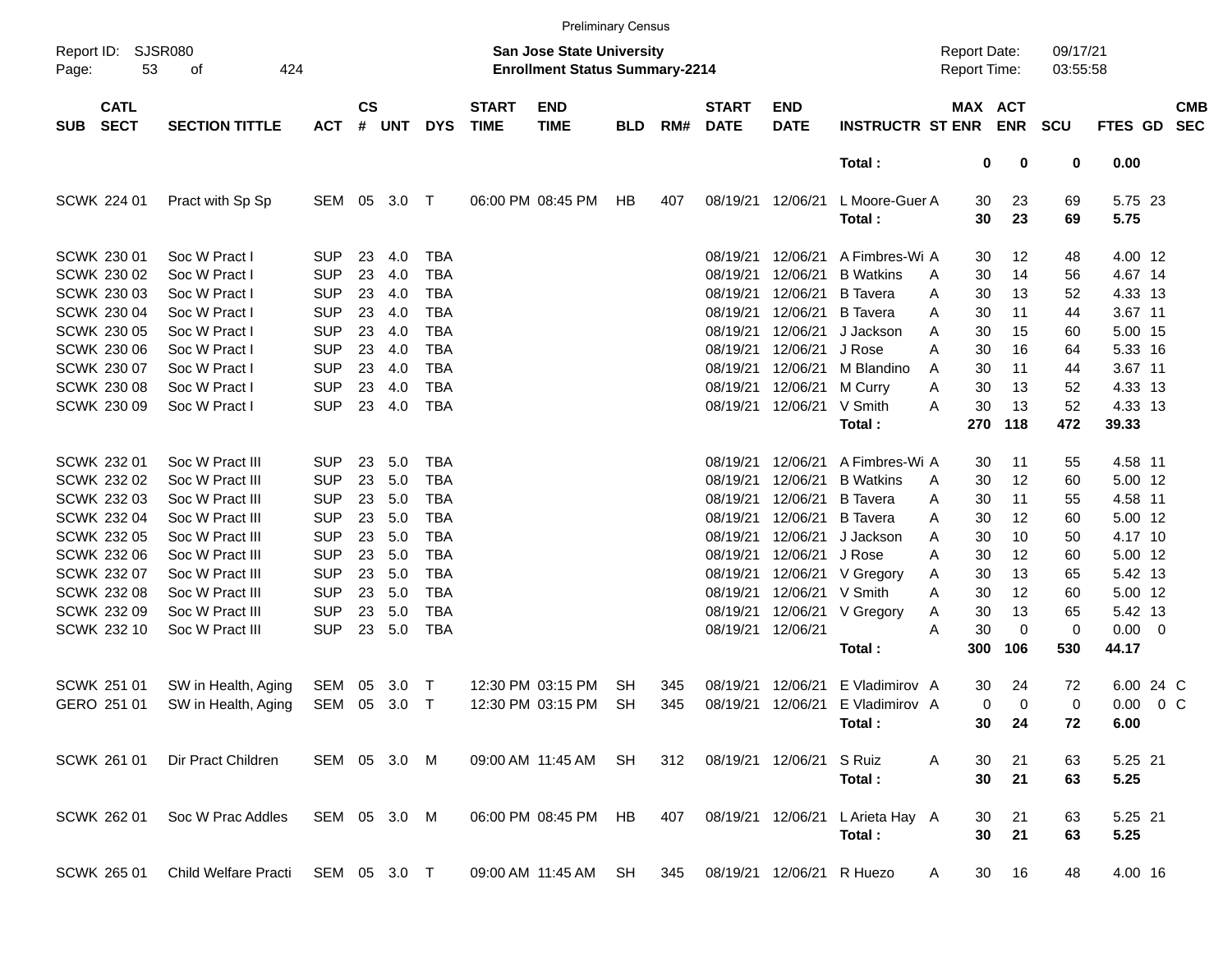|                                                                                       |                                                                                                                               |                                                                                                                                                                                             |                                                                                                              |                                              |                                                      |                                      |                             | <b>Preliminary Census</b>                                                                                                                                            |                                                                   |                                                                                                                      |                                                                                              |                                                                                              |                                                                                                         |                                                                                             |                                                     |                                                     |                                                                                                 |                          |
|---------------------------------------------------------------------------------------|-------------------------------------------------------------------------------------------------------------------------------|---------------------------------------------------------------------------------------------------------------------------------------------------------------------------------------------|--------------------------------------------------------------------------------------------------------------|----------------------------------------------|------------------------------------------------------|--------------------------------------|-----------------------------|----------------------------------------------------------------------------------------------------------------------------------------------------------------------|-------------------------------------------------------------------|----------------------------------------------------------------------------------------------------------------------|----------------------------------------------------------------------------------------------|----------------------------------------------------------------------------------------------|---------------------------------------------------------------------------------------------------------|---------------------------------------------------------------------------------------------|-----------------------------------------------------|-----------------------------------------------------|-------------------------------------------------------------------------------------------------|--------------------------|
| Report ID:<br>Page:                                                                   | <b>SJSR080</b><br><b>San Jose State University</b><br>54<br><b>Enrollment Status Summary-2214</b><br>424<br>οf<br><b>CATL</b> |                                                                                                                                                                                             |                                                                                                              |                                              |                                                      |                                      |                             |                                                                                                                                                                      |                                                                   |                                                                                                                      |                                                                                              |                                                                                              |                                                                                                         |                                                                                             | <b>Report Date:</b><br><b>Report Time:</b>          | 09/17/21<br>03:55:58                                |                                                                                                 |                          |
| <b>SUB</b>                                                                            | <b>SECT</b>                                                                                                                   | <b>SECTION TITTLE</b>                                                                                                                                                                       | <b>ACT</b>                                                                                                   | $\mathsf{cs}$<br>#                           | <b>UNT</b>                                           | <b>DYS</b>                           | <b>START</b><br><b>TIME</b> | <b>END</b><br><b>TIME</b>                                                                                                                                            | <b>BLD</b>                                                        | RM#                                                                                                                  | <b>START</b><br><b>DATE</b>                                                                  | <b>END</b><br><b>DATE</b>                                                                    | <b>INSTRUCTR ST ENR</b>                                                                                 | MAX ACT                                                                                     | <b>ENR</b>                                          | <b>SCU</b>                                          | FTES GD                                                                                         | <b>CMB</b><br><b>SEC</b> |
|                                                                                       |                                                                                                                               |                                                                                                                                                                                             |                                                                                                              |                                              |                                                      |                                      |                             |                                                                                                                                                                      |                                                                   |                                                                                                                      |                                                                                              |                                                                                              | Total:                                                                                                  | 30                                                                                          | 16                                                  | 48                                                  | 4.00                                                                                            |                          |
| <b>SCWK 27201</b>                                                                     |                                                                                                                               | <b>School Social Work</b>                                                                                                                                                                   | <b>LEC</b>                                                                                                   | 02                                           | 3.0                                                  | $\mathsf{T}$                         |                             | 09:00 AM 11:45 AM                                                                                                                                                    | <b>SH</b>                                                         | 312                                                                                                                  | 08/19/21                                                                                     | 12/06/21                                                                                     | D Cabral<br>Total:                                                                                      | 30<br>A<br>30                                                                               | 27<br>27                                            | 81<br>81                                            | 6.75 27<br>6.75                                                                                 |                          |
| <b>SCWK 281 01</b><br>SCWK 281 02                                                     |                                                                                                                               | Social Work in MH<br>Social Work in MH                                                                                                                                                      | <b>SEM</b><br><b>SEM</b>                                                                                     | 05<br>05                                     | 3.0<br>3.0                                           | M<br>$\mathsf{T}$                    |                             | 12:30 PM 03:15 PM<br>06:00 PM 08:45 PM                                                                                                                               | CL<br>HB                                                          | 310<br>106                                                                                                           | 08/19/21<br>08/19/21                                                                         | 12/06/21<br>12/06/21                                                                         | E Ostergren A<br>E Ostergren A<br>Total:                                                                | 30<br>30<br>60                                                                              | 25<br>27<br>52                                      | 75<br>81<br>156                                     | 6.25 25<br>6.75 27<br>13.00                                                                     |                          |
| SCWK 298A01<br><b>SCWK 298A05</b><br>SCWK 298A06<br>SCWK 298A07<br><b>SCWK 298A08</b> |                                                                                                                               | Special Study A<br>SCWK 298A 02 Special Study A<br>SCWK 298A 03 Special Study A<br>SCWK 298A 04 Special Study A<br>Special Study A<br>Special Study A<br>Special Study A<br>Special Study A | <b>SUP</b><br><b>SUP</b><br><b>SUP</b><br><b>SUP</b><br><b>SUP</b><br><b>SUP</b><br><b>SUP</b><br><b>SUP</b> | 23<br>23<br>23<br>23<br>23<br>23<br>23<br>23 | 3.0<br>3.0<br>3.0<br>3.0<br>3.0<br>3.0<br>3.0<br>3.0 | W<br>W<br>W<br>W<br>R<br>R<br>R<br>R |                             | 06:00 PM 08:45 PM<br>06:00 PM 08:45 PM<br>06:00 PM 08:45 PM<br>06:00 PM 08:45 PM<br>06:00 PM 08:45 PM<br>06:00 PM 08:45 PM<br>06:00 PM 08:45 PM<br>06:00 PM 08:45 PM | <b>ON</b><br><b>ON</b><br>ON<br><b>ON</b><br>ON<br>ON<br>ON<br>ON | <b>LINE</b><br><b>LINE</b><br><b>LINE</b><br><b>LINE</b><br><b>LINE</b><br><b>LINE</b><br><b>LINE</b><br><b>LINE</b> | 08/19/21<br>08/19/21<br>08/19/21<br>08/19/21<br>08/19/21<br>08/19/21<br>08/19/21<br>08/19/21 | 12/06/21<br>12/06/21<br>12/06/21<br>12/06/21<br>12/06/21<br>12/06/21<br>12/06/21<br>12/06/21 | E Bruce<br>J Wolf<br>Y Anyon<br>A D'Andrade<br>S Sen<br>E Cohen<br><b>B</b> Mathias<br>H Song<br>Total: | 30<br>A<br>30<br>Α<br>30<br>A<br>30<br>A<br>30<br>A<br>30<br>A<br>30<br>A<br>30<br>A<br>240 | 16<br>13<br>13<br>14<br>14<br>14<br>12<br>13<br>109 | 48<br>39<br>39<br>42<br>42<br>42<br>36<br>39<br>327 | 4.00 16<br>3.25 13<br>$3.25$ 13<br>3.50 14<br>3.50 14<br>3.50 14<br>3.00 12<br>3.25 13<br>27.25 |                          |

**Department : Social Work** 

| Department Total:         |      | 2140 1473 4828 |          | 378.32 |
|---------------------------|------|----------------|----------|--------|
| <b>Lower Division:</b>    | n    | n              | 0        | 0.00   |
| Upper Division:           | 700  |                | 573 1798 | 125.82 |
| <b>Graduate Division:</b> | 1440 |                | 900 3030 | 252.50 |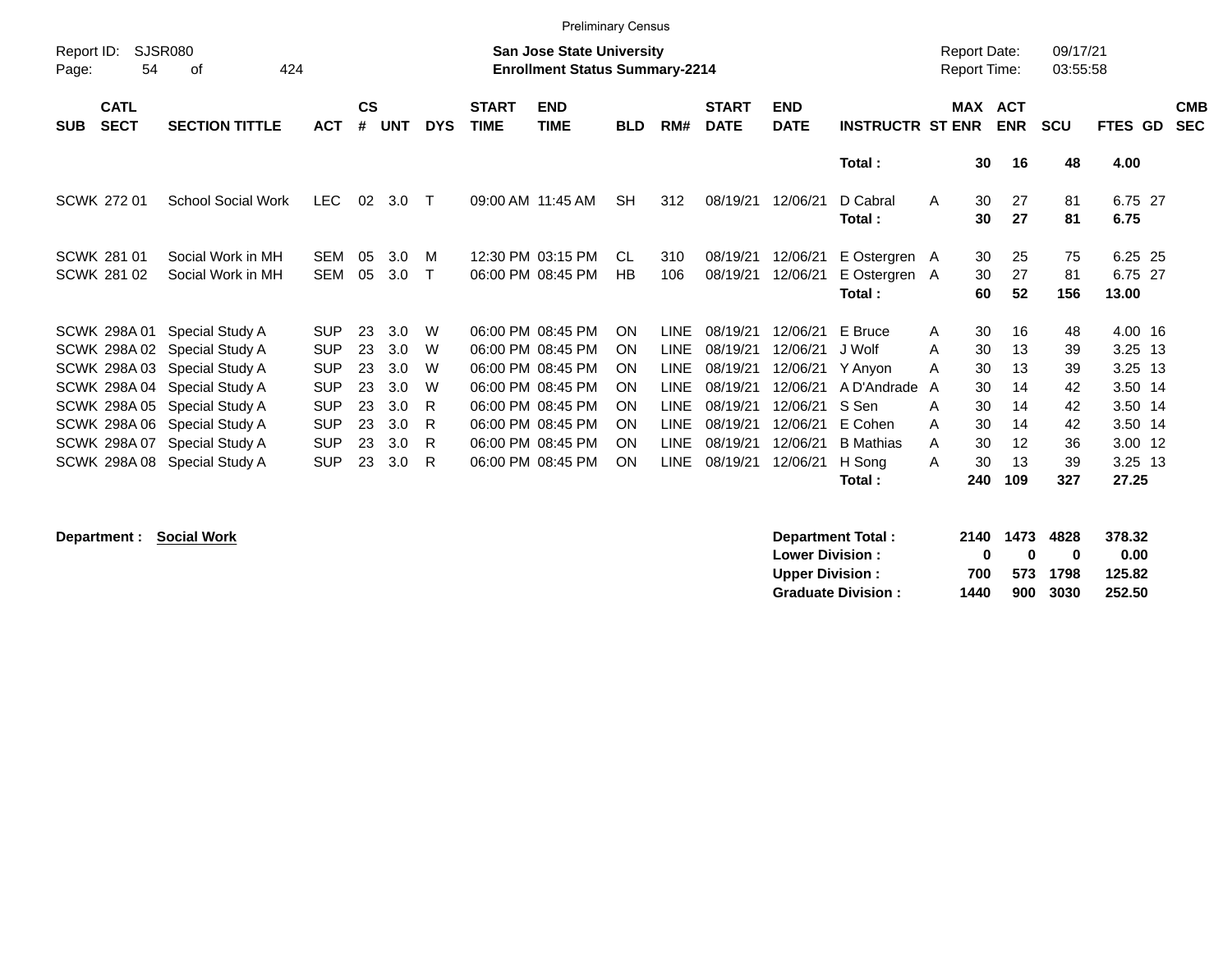|                          |                            |                                                        |                          |                    |            |            |                             | <b>Preliminary Census</b>                                          |                 |             |                             |                                                  |                                   |                                     |                           |                                |                             |                                                    |
|--------------------------|----------------------------|--------------------------------------------------------|--------------------------|--------------------|------------|------------|-----------------------------|--------------------------------------------------------------------|-----------------|-------------|-----------------------------|--------------------------------------------------|-----------------------------------|-------------------------------------|---------------------------|--------------------------------|-----------------------------|----------------------------------------------------|
| Report ID:<br>Page:      | 55                         | <b>SJSR080</b><br>424<br>of                            |                          |                    |            |            |                             | San Jose State University<br><b>Enrollment Status Summary-2214</b> |                 |             |                             |                                                  |                                   | <b>Report Date:</b><br>Report Time: |                           | 09/17/21<br>03:55:58           |                             |                                                    |
| <b>SUB</b>               | <b>CATL</b><br><b>SECT</b> | <b>SECTION TITTLE</b>                                  | <b>ACT</b>               | $\mathsf{cs}$<br># | <b>UNT</b> | <b>DYS</b> | <b>START</b><br><b>TIME</b> | <b>END</b><br><b>TIME</b>                                          | <b>BLD</b>      | RM#         | <b>START</b><br><b>DATE</b> | <b>END</b><br><b>DATE</b>                        | <b>INSTRUCTR ST ENR ENR</b>       |                                     | MAX ACT                   | <b>SCU</b>                     | FTES GD                     | <b>CMB</b><br><b>SEC</b>                           |
| College                  | Department :               | <b>Health &amp; Human Sciences</b><br><b>Audiology</b> |                          |                    |            |            |                             |                                                                    |                 |             |                             |                                                  |                                   |                                     |                           |                                |                             |                                                    |
| AUD-                     | 501 01                     | Acoust & Instr                                         | <b>LEC</b>               |                    | 02 3.0     | R          |                             | 01:00 PM 03:45 PM                                                  | МH              | 332         | 08/19/21 12/06/21           |                                                  | K Bell<br>Total:                  | 12<br>Α<br>12                       | 6<br>6                    | 18<br>18                       | $1.20 \t 0$<br>1.20         |                                                    |
| AUD.                     | 502 01                     | Anat & Physiol                                         | <b>LEC</b>               |                    | 02 3.0     | M          |                             | 10:00 AM 12:45 PM                                                  | МH              | 332         | 08/19/21 12/06/21           |                                                  | S Bhagat<br>Total:                | 12<br>Α<br>12                       | 6<br>6                    | 18<br>18                       | $1.20 \t 0$<br>1.20         |                                                    |
| <b>AUD</b>               | 503 01                     | Psychoacoustics                                        | <b>LEC</b>               |                    | 02 3.0     | $\top$     |                             | 01:00 PM 03:45 PM                                                  | МH              | 332         | 08/19/21 12/06/21           |                                                  | A Svec<br>Total:                  | 12<br>Α<br>12                       | 6<br>6                    | 18<br>18                       | $1.20 \t 0$<br>1.20         |                                                    |
| <b>AUD</b>               | 504 01                     | Assessment I                                           | <b>LEC</b>               |                    | 02 3.0     | W          |                             | 01:00 PM 03:45 PM                                                  | МH              | 332         | 08/19/21 12/06/21           |                                                  | A Svec<br>Total:                  | 12<br>Α<br>12                       | 6<br>6                    | 18<br>18                       | $1.20 \t 0$<br>1.20         |                                                    |
| <b>AUD</b>               |                            | 505A 01 Prof Iss I                                     | <b>LEC</b>               |                    | 02 3.0     | -F         |                             | 01:00 PM 03:45 PM                                                  | ON              | <b>LINE</b> | 08/19/21 12/06/21           |                                                  | A Yellamsett A<br>Total:          | 12<br>12                            | 6<br>6                    | 18<br>18                       | $1.20 \t 0$<br>1.20         |                                                    |
| <b>AUD</b><br><b>AUD</b> | 510A 01                    | Cln Rot in Audio I<br>510A 02 Cln Rot in Audio I       | <b>CLN</b><br><b>CLN</b> | 06<br>06           | 3.0<br>3.0 | Т<br>R     |                             | 01:00 PM 03:45 PM<br>01:00 PM 03:45 PM                             | SН<br><b>SH</b> | 119<br>119  | 08/19/21<br>08/19/21        | 12/06/21<br>12/06/21                             | M Kondo<br>A Yellamsett<br>Total: | Α<br>A<br>14                        | 8<br>9<br>5<br>3<br>11    | 24<br>9<br>33                  | 1.60<br>$0.60 \t 0$<br>2.20 | $\overline{0}$                                     |
| <b>AUD</b><br><b>AUD</b> | 511 01<br>511 02           | Pediatric Audiology<br>Pediatric Audiology             | LEC<br><b>LEC</b>        | 02                 | 3.0<br>3.0 | $\top$     |                             | 09:00 AM 11:45 AM                                                  | MH              | 332         | 08/19/21 12/06/21           |                                                  | K Bell<br>Total:                  | Χ<br>A<br>12<br>12                  | 0<br>$\Omega$<br>11<br>11 | 0<br>33<br>33                  | 0.00<br>2.20<br>2.20        | $\overline{\mathbf{0}}$<br>$\overline{\mathbf{0}}$ |
| <b>AUD</b><br><b>AUD</b> | 51201<br>512 02            | Pediatric Habilit<br>Pediatric Habilit                 | <b>LEC</b><br><b>LEC</b> | 02                 | 3.0<br>3.0 | R          |                             | 09:00 AM 11:45 AM                                                  | МH              | 234         | 08/19/21 12/06/21           |                                                  | K Bell<br>Total:                  | Χ<br>Α<br>12<br>12                  | 0<br>0<br>11<br>11        | 0<br>33<br>33                  | 0.00<br>2.20<br>2.20        | $\overline{\mathbf{0}}$<br>$\overline{\mathbf{0}}$ |
| AUD                      | 514 01                     | <b>Audiol Assess III</b>                               | LEC.                     |                    | 02 3.0     | W          |                             | 09:00 AM 11:45 AM                                                  | МH              | 332         |                             | 08/19/21 12/06/21                                | A Yellamsett A<br>Total:          | 12<br>12                            | 11<br>11                  | 33<br>33                       | $2.20 \t 0$<br>2.20         |                                                    |
| AUD                      | 51501                      | <b>Hearing Aids II</b>                                 | <b>LEC</b>               |                    | 02 3.0 M   |            |                             | 01:00 PM 03:45 PM                                                  | МH              | 332         | 08/19/21 12/06/21           |                                                  | A Svec<br>Total:                  | 15<br>Α<br>15                       | 11<br>11                  | 33<br>33                       | $2.20 \t 0$<br>2.20         |                                                    |
|                          |                            | Department: Audiology                                  |                          |                    |            |            |                             |                                                                    |                 |             |                             | <b>Lower Division:</b><br><b>Upper Division:</b> | <b>Department Total:</b>          | 125                                 | 85<br>0<br>0<br>0<br>0    | 255<br>$\bf{0}$<br>$\mathbf 0$ | 17.00<br>0.00<br>0.00       |                                                    |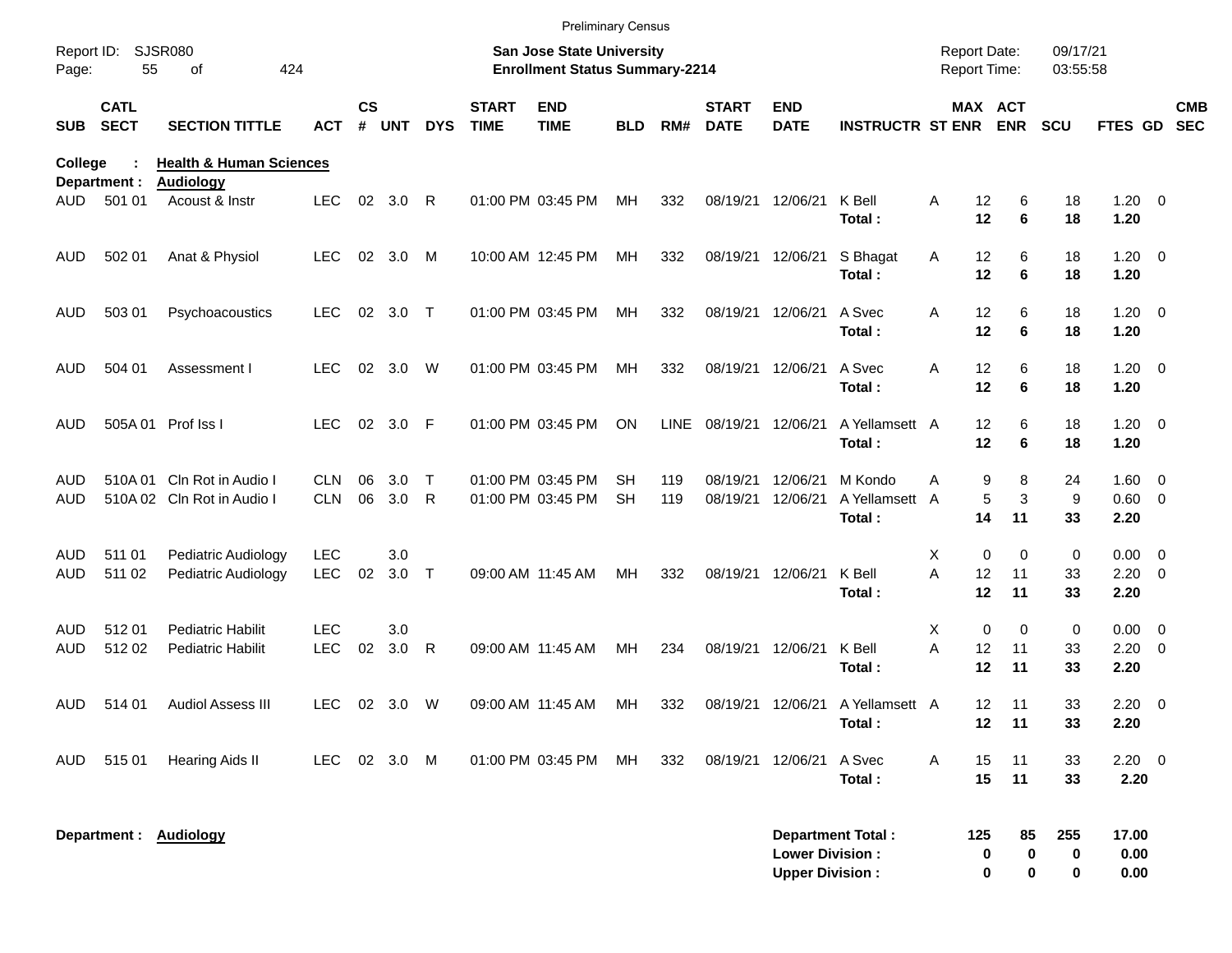|                             | Preliminary Census  |    |                       |     |       |    |            |            |                             |                                                                           |            |     |                             |                           |                         |                              |                   |                      |             |            |
|-----------------------------|---------------------|----|-----------------------|-----|-------|----|------------|------------|-----------------------------|---------------------------------------------------------------------------|------------|-----|-----------------------------|---------------------------|-------------------------|------------------------------|-------------------|----------------------|-------------|------------|
| Report ID: SJSR080<br>Page: |                     | 56 | of                    | 424 |       |    |            |            |                             | <b>San Jose State University</b><br><b>Enrollment Status Summary-2214</b> |            |     |                             |                           |                         | Report Date:<br>Report Time: |                   | 09/17/21<br>03:55:58 |             |            |
| <b>SUB</b>                  | CATL<br><b>SECT</b> |    | <b>SECTION TITTLE</b> |     | ACT # | СS | <b>UNT</b> | <b>DYS</b> | <b>START</b><br><b>TIME</b> | <b>END</b><br><b>TIME</b>                                                 | <b>BLD</b> | RM# | <b>START</b><br><b>DATE</b> | <b>END</b><br><b>DATE</b> | <b>INSTRUCTR ST ENR</b> | <b>MAX</b>                   | ACT<br><b>ENR</b> | <b>SCU</b>           | FTES GD SEC | <b>CMB</b> |

**Graduate Division : 125 85 255 17.00**